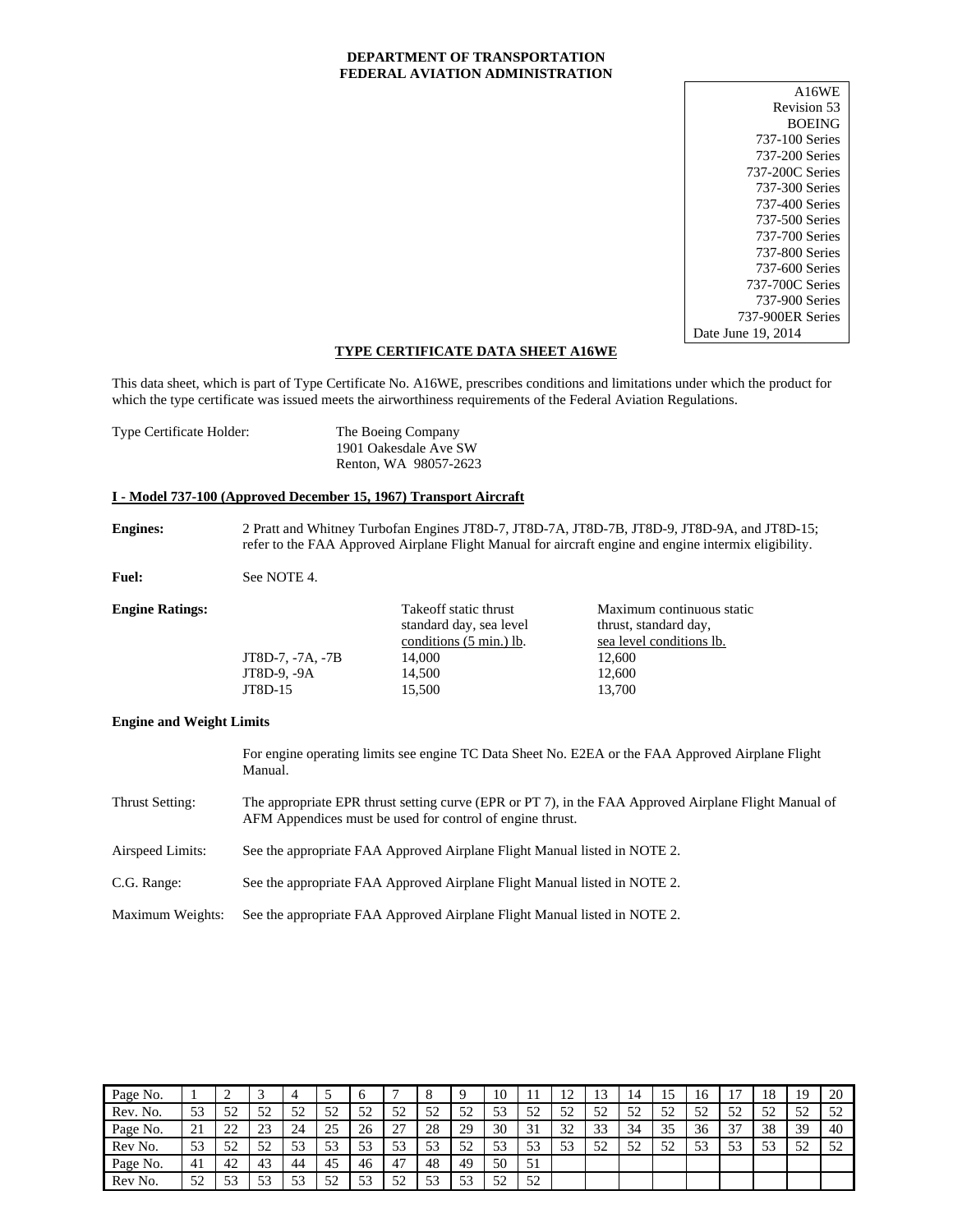# **I - Model 737-100 (Approved December 15, 1967) Transport Aircraft**

# **Eligible Serial Numbers:**

| Model:  |                                         |
|---------|-----------------------------------------|
| 737-112 | 19768-19772                             |
| 737-130 | 19013-19017, 19018 -19033, 19794, 19437 |
| 737-159 | 19679.19680                             |

# **NOTES FOR SECTION I (737-100):**

| NOTE 1.         |     | Current Weight and Balance Control and Loading Manual, including list of equipment, (D6-15066)<br>Airplane Report), included in certificated weight empty and loading instructions must be in each aircraft at<br>the time of original certification and at all times thereafter except in the case of operators having an<br>approved weight control system.                                                                                                                                                                                                                                     |
|-----------------|-----|---------------------------------------------------------------------------------------------------------------------------------------------------------------------------------------------------------------------------------------------------------------------------------------------------------------------------------------------------------------------------------------------------------------------------------------------------------------------------------------------------------------------------------------------------------------------------------------------------|
| NOTE 2.         |     | Airplane operation must be in accordance with the FAA Approved AFM, Boeing Document No. D6-8737.<br>All placards required in either the FAA Approved AFM, the applicable operating rules or the Certification<br>Basis must be installed in the airplane.                                                                                                                                                                                                                                                                                                                                         |
| NOTE 3.         |     | Except for trunnion pins described below, the life limit for 737-100 main and nose landing gear is 81,000<br>flights when operated within the ranges of $95 - 111.2$ KIPS for taxi weight and $89.7 - 103$ KIPS for<br>landing weight. The trunnion pins 65-46113-3 and -5 are to be replaced at 76,000 flights. For detail<br>components lives, see Boeing Service Letter 737-SL-32-21.                                                                                                                                                                                                          |
| NOTE 4.         | (a) | JP-1, JP-4 and JP-5 fuels conforming to P & WA specification No. 522 and later revisions may be used<br>separately or mixed in any proportions without adversely affecting the engine operation or power output.<br>No fuel control adjustment is required when switching fuel types.                                                                                                                                                                                                                                                                                                             |
|                 | (b) | Phillips anti-icing fuel additive PFA-55MB may be used if concentration delivered to airplane does not<br>exceed 0.15% by volume. No fuel system anti-icing credit is allowed.                                                                                                                                                                                                                                                                                                                                                                                                                    |
| NOTE 5.         |     | Models designation of the 737-100, 737-200, 737-200C, 737-300, 737-400, and 737-500 Series airplanes<br>are shown by the "Dash No." of the prefix "737," i.e. 737-105; the "1" represents the "-100 Series," and the<br>"05" represents the customer's configuration for which initial approval was obtained.                                                                                                                                                                                                                                                                                     |
| NOTE 6.         |     | Weight and Balance Control and Loading Manual. For each Model the Weight and Balance Control and<br>Loading Manual (Boeing Document D6-15066) consists of the Basic Manual and a Supplement Aircraft<br>Report.                                                                                                                                                                                                                                                                                                                                                                                   |
| NOTE 7.         |     | The Boeing Supplemental Structural Inspection Document (SSID), D6-37089 and D6-37089-1, are<br>applicable to the 737-100, 737-200 and 737-200C (Sec ADs 98-11-04, Amendment 39-10531, 98-11-04<br>R1, Amendment 39-10984, 2008-08-23, Amendment 39-15477 and 2008-11-03, Amendment 39-15525).                                                                                                                                                                                                                                                                                                     |
| NOTE 8.         |     | Not used.                                                                                                                                                                                                                                                                                                                                                                                                                                                                                                                                                                                         |
| NOTE 9.         |     | Not used.                                                                                                                                                                                                                                                                                                                                                                                                                                                                                                                                                                                         |
| NOTE 10.        |     | Individual airplanes may be limited to weights different than those specified herein. Refer to the FAA<br>Approved Airplane Flight Manual or the FAA Approved Weight and Balance Manual to determine<br>maximum permissible operating weights and balance limitations.                                                                                                                                                                                                                                                                                                                            |
| NOTE 11.        |     | JT8D-15 engines equipped with MOD 10 exhaust mixer (Pratt & Whitney Aircraft Part No. 5004027) have<br>same engine limits as JT8D-15 engines with splitter type exhaust system.                                                                                                                                                                                                                                                                                                                                                                                                                   |
| <b>NOTE 12.</b> |     | Reference Boeing Document D6-37349 for approved autoland equipment limitations for Model 737-200<br>series airplanes.                                                                                                                                                                                                                                                                                                                                                                                                                                                                             |
| NOTE 13.        |     | There are service bulletins which call for modifications which do not comply with the Type Certification<br>Basis. These service bulletins are listed in Boeing Document D6-19567 titled "Service Bulletin 737". The<br>records of airplanes imported into the USA should be reviewed to be sure that further modifications are<br>accomplished to insure compliance, if the non FAA-approved service bulletins modifications have been<br>installed.                                                                                                                                             |
| NOTE 14.        |     | Not used.                                                                                                                                                                                                                                                                                                                                                                                                                                                                                                                                                                                         |
| NOTE 15.        |     | Not used.                                                                                                                                                                                                                                                                                                                                                                                                                                                                                                                                                                                         |
| <b>NOTE 16.</b> |     | The FAA has determined that the occurrence of any uncontrollable high thrust failure condition "may<br>endanger the safe operation of an airplane" and hence is reportable under §121.703, 125.409, and 135.415.                                                                                                                                                                                                                                                                                                                                                                                  |
| <b>NOTE 17.</b> |     | Mandatory replacement times, inspection intervals, related inspection procedures and all critical design<br>configuration control limitation for the fuel tank system determined during the Special Federal Aviation<br>Regulation No. 88 program and for compliance with 14 CFR 25.981 are listed in the FAA-approved<br>Airworthiness Limitations document, Boeing 737-100/200/200C/300/400/500 Airworthiness Limitations<br>and Certification Maintenance Requirements, Document D6-38278-CMR, Revision May 2006 or later<br>FAA-approved revision(see AD's 2008-10-09R1, Amendment 39-15515). |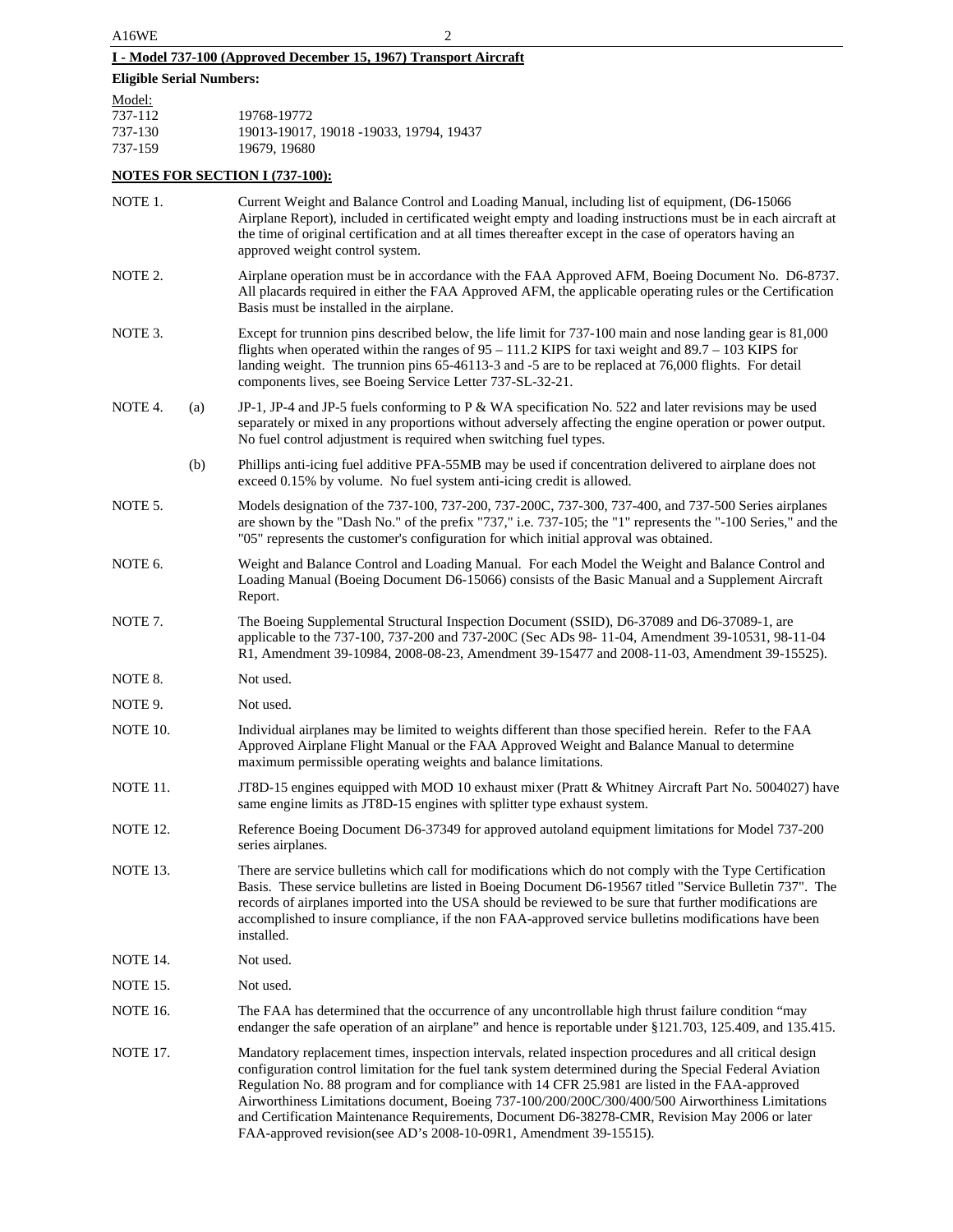## **II. Model 737-200 (Approved December 21, 1967) Transport Aircraft**

**Engines:** 2 Pratt and Whitney Turbofan Engines JT8D-7, JT8D-7A, JT8D-7B, JT8D-9, JT8D-9A, JT8D-15, JT8D-15A, JT8D-17, and JT8D-17A; Refer to the FAA Approved Airplane Flight Manual for aircraft engine and engine intermix eligibility.

| <b>Engine Ratings:</b> | JT8D-7, -7A, -7B<br>JT8D-9, -9A | Take off static thrust,<br>standard day, sea level<br>conditions (5 min) lb.<br>14,000<br>14,500 | Maximum continuous static<br>thrust, standard day,<br>sea level conditions lbs.<br>12,600<br>12,600 |
|------------------------|---------------------------------|--------------------------------------------------------------------------------------------------|-----------------------------------------------------------------------------------------------------|
|                        | JT8D-15, -15A                   | 15,500                                                                                           | 13,750                                                                                              |
|                        | JT8D-17, -17A                   | 16,000                                                                                           | 15,200                                                                                              |

### **Engine and Weight Limits**

| <b>Thrust Settings:</b> | The appropriate thrust setting curve (EPR or Pt7), in the FAA Approved Airplane Flight Manual or AFM<br>Appendices must be used for control of engine thrust. |
|-------------------------|---------------------------------------------------------------------------------------------------------------------------------------------------------------|
| Airspeed Limits:        | See the appropriate FAA Approved Airplane Flight Manual listed in Note 2.                                                                                     |
| C.G. Range:             | See the appropriate FAA Approved Airplane Flight Manual listed in Note 2.                                                                                     |
| Maximum Weights:        | See the appropriate FAA Approved Airplane Flight Manual listed in Note 2.                                                                                     |

### **Eligible Serial Numbers:**

| Model:  |                                                                                                   |
|---------|---------------------------------------------------------------------------------------------------|
| 737-201 | 19418-19423, 20211-20216, 21665-21667, 21815-21818, 22018, 22273-22275, 22352-22355,<br>22443-    |
|         | 22445, 22751-22758, 22795-22799, 22806, 22866-22869, 22961, 22962                                 |
| 737-204 | 19707-19712, 20236, 20417, 20632, 20633, 20806-20808, 21335, 21336, 21693, 21694, 22057-22059,    |
|         | 22364, 22365, 22638-22640, 22966, 22967                                                           |
| 737-205 | 19408, 19409, 20412, 20711, 21184, 21219, 21445, 21729, 21765, 22022, 23464-23469                 |
| 737-209 | 23795, 23796, 23913, 24197                                                                        |
| 737-210 | 21820                                                                                             |
| 737-212 | 20492, 20521                                                                                      |
| 737-214 | 19681, 19682, 19920, 19921, 20155-20160, 20368                                                    |
| 737-217 | 19884-19888, 20196, 20197, 21716-21718, 22255-22260, 22341, 22342, 22658, 22659, 22728, 22729,    |
|         | 22864, 22865                                                                                      |
| 737-219 | 19929-19931, 20344, 21130, 21131, 21645, 22088, 22657, 23470-23475                                |
| 737-222 | 19039-19078, 19547-19556, 19758, 19932-19956                                                      |
| 737-228 | 23000-23011, 23349, 23503, 23504, 23792, 23793                                                    |
| 737-229 | 20907-20912, 21135-21137, 21176, 21177, 21596, 21839, 21840                                       |
| 737-230 | 22113-22143, 22402, 22634-22637, 23153-23158                                                      |
| 737-232 | 23073-23105                                                                                       |
| 737-236 | 21790-21808, 22026-22034, 23159-23172, 23225, 23226                                               |
| 737-241 | 21000-21009                                                                                       |
| 737-242 | 21186, 22074, 22075                                                                               |
| 737-244 | 19707, 19708, 20229, 20329-20331, 22580-22591, 22828                                              |
| 737-247 | 19598-19617, 20125-20134, 23184-23189, 23516-23521, 23602-23609                                   |
| 737-248 | 19424, 19425, 20221-20223, 21714, 21715                                                           |
| 737-258 | 22856, 22857                                                                                      |
| 737-260 | 23914, 23915                                                                                      |
| 737-266 | 21191-21196, 21227                                                                                |
| 737-268 | 20576-20578, 20882, 20883, 21275-21277, 21280-21283, 21360-21362, 21653, 21654, 22050             |
| 737-269 | 21206                                                                                             |
| 737-275 | 19742, 20142, 20588, 20670, 20785, 20922, 20958, 20959, 21115, 21639, 21712, 21713, 21819, 22086, |
|         | 22087, 22159, 22264-22266, 22807, 22873, 22874, 23283-23285                                       |
| 737-277 | 22645-22656                                                                                       |
| 737-281 | 20226, 20227, 20276, 20277, 20413, 20414, 20449-20452, 20506-20508, 20561-20563, 21766-21771      |
| 737-282 | 23041-23046                                                                                       |
| 737-284 | 21224, 21225, 21301, 21302, 21500, 21501, 22300, 22301, 22338, 22339, 22343, 22400, 22401         |
| 737-286 | 20498, 20499, 21317                                                                               |
| 737-287 | 20403-20406, 20523, 20537, 20768, 20964-20966                                                     |
| 737-291 | 20361-20365, 21069, 21508, 21509, 21544-21546, 21640-21642, 21747-21751, 21980, 21981, 22089,     |
|         | 22383, 22384, 22399, 22456, 22457, 22741-22744, 23023, 23024                                      |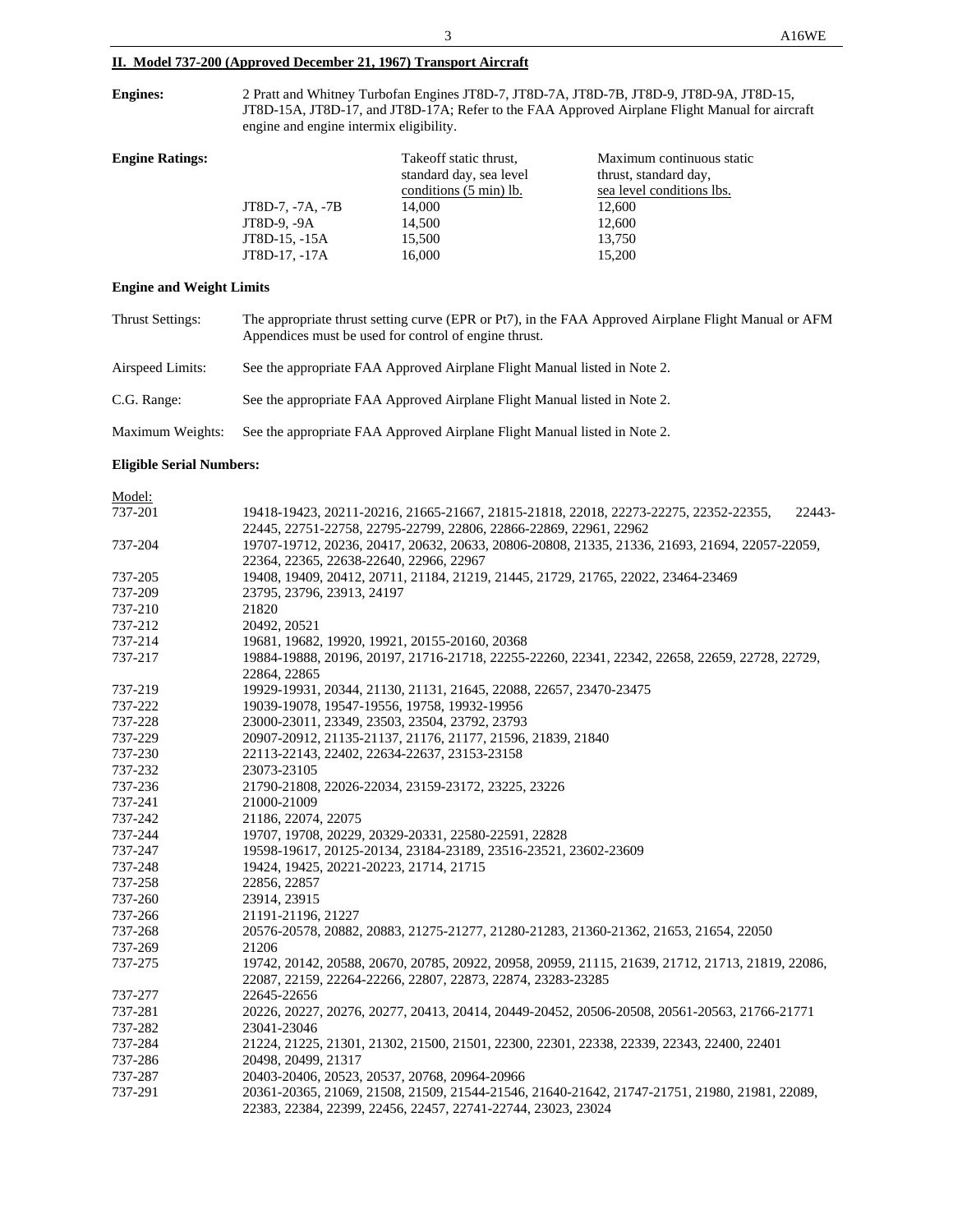# **II. 737-200 (Cont'd)**

| 737-293 | 19306-19309, 19713, 19714, 20334, 20335,                                                        |
|---------|-------------------------------------------------------------------------------------------------|
| 737-296 | 22276, 22277, 22516, 22398                                                                      |
| 737-297 | 20209, 20210, 20242, 21739, 21740, 22051, 22426, 22629-22631                                    |
| 737-25A | 23789-23791                                                                                     |
| 737-25C | 24236                                                                                           |
| 737-27A | 23794                                                                                           |
| 737-2A1 | 20092-20096, 20589, 20777-20779, 20967-20971, 21094, 21095, 21597-21599, 22602                  |
| 737-2A3 | 20299, 20300, 22737-22739                                                                       |
|         |                                                                                                 |
| 737-2A6 | 20194, 20195, 20412                                                                             |
| 737-2A8 | 20480-20486, 20960-20963, 21163, 21164, 21496-21498, 22280-22286, 22860-22863, 23036, 23037     |
| 737-2A9 | 20956                                                                                           |
| 737-2B1 | 20280, 20281, 20786                                                                             |
| 737-2B2 | 20231, 20680                                                                                    |
| 737-2B6 | 21214-21216, 22767                                                                              |
| 737-2B7 | 22878-22892, 23114-23116, 23131-23135                                                           |
| 737-2C0 | 20070-20074                                                                                     |
| 737-2C3 | 21012-21017                                                                                     |
| 737-2C9 | 21443, 21444                                                                                    |
|         |                                                                                                 |
| 737-2D6 | 20544, 20759, 20884, 21063-21065, 21211, 21212, 21285, 21286, 22766                             |
| 737-2E1 | 20396, 20397, 20681, 20776, 20976, 21112                                                        |
| 737-2E3 | 22703, 22792                                                                                    |
| 737-2E7 | 22875, 22876                                                                                    |
| 737-2F9 | 20671, 20672, 22771-22774, 22985, 22986                                                         |
| 737-2H3 | 21973, 22624, 22625                                                                             |
| 737-2H4 | 20336, 20345, 20369, 20925, 21117, 21262, 21337-21340, 21447, 21448, 21533-21535, 21593, 21721, |
|         | 21722, 21811, 21812, 21970, 22060-22062, 22356-22358, 22673-22675, 22730-22732, 22826, 22827,   |
|         |                                                                                                 |
|         | 22903-22905, 22963-22965, 23053-23055, 23108-23110, 23249                                       |
| 737-2H5 | 20453, 20454                                                                                    |
| 737-2H6 | 20582-20584, 20586, 20587, 20631, 20926, 21732, 22620, 23320, 23849                             |
| 737-2J8 | 22859                                                                                           |
| 737-2K2 | 21397, 22025, 22296, 22906                                                                      |
| 737-2K3 | 23912, 24139                                                                                    |
| 737-2K5 | 22596-22601                                                                                     |
| 737-2K6 | 20957, 22340                                                                                    |
| 737-2K9 | 22415, 22416, 22504, 22505, 23386, 23404, 23405                                                 |
| 737-2L7 | 21616                                                                                           |
|         |                                                                                                 |
| 737-2L9 | 21278, 21279, 21528, 21685, 21686, 22070-22072, 22406-22408, 22733-22735                        |
| 737-2M2 | 21172, 21723, 22626, 22775, 22776, 23220, 23351                                                 |
| 737-2M6 | 20913, 21138                                                                                    |
| 737-2M8 | 21231, 21736, 21955, 22090                                                                      |
| 737-2M9 | 21236                                                                                           |
| 737-2N1 | 21167                                                                                           |
| 737-2N3 | 21165, 21166                                                                                    |
| 737-2N7 | 21226                                                                                           |
| 737-2N8 | 21296                                                                                           |
|         |                                                                                                 |
| 737-2N0 | 23677-23679                                                                                     |
| 737-2P5 | 21440, 21810, 22267, 22667, 23113                                                               |
| 737-2P6 | 21355-21359, 21612, 21613, 21677, 21733, 21734                                                  |
| 737-2Q3 | 21476-21478, 22367, 22736, 23117, 23481, 24103                                                  |
| 737-2Q8 | 21518, 21687, 21735, 21960, 22453, 22760, 23148                                                 |
| 737-2Q9 | 21719, 21720, 21975, 21976                                                                      |
| 737-2S3 | 21774-21776, 22278, 22279, 22633, 22660                                                         |
| 737-2S9 | 21957                                                                                           |
| 737-2T2 | 22793                                                                                           |
| 737-2T4 | 22054, 22055, 22368-22371, 22529, 22697-22701, 22800-22804, 23272-23274, 23443-23447            |
|         |                                                                                                 |
| 737-2T5 | 22023, 22024, 22395-22397, 22632, 22979                                                         |
| 737-2T7 | 22761, 22762                                                                                    |
| 737-2U4 | 22161, 22576                                                                                    |
| 737-2U9 | 22575                                                                                           |
| 737-2V2 | 22607                                                                                           |
| 737-2V5 | 22531                                                                                           |
| 737-2V6 | 22431                                                                                           |
|         |                                                                                                 |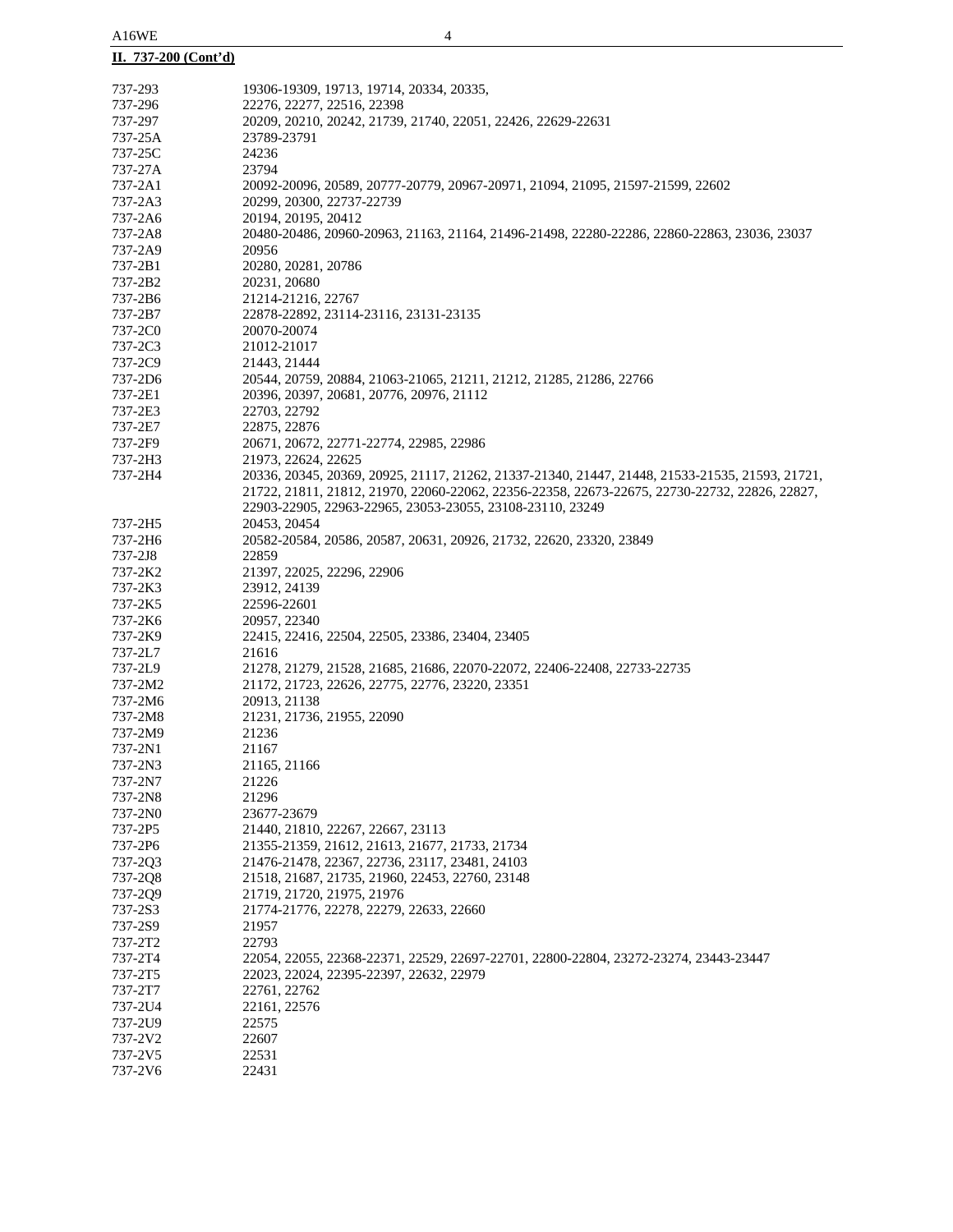## **II. 737-200 (Cont'd)**

| 737-2W8  | 22628                            |
|----------|----------------------------------|
| 737-2X2  | 22679                            |
| 737-2X9  | 22777-22779                      |
| 737-2Y5  | 23038-23040, 23847, 23848, 24031 |
| 737-276  | 23059                            |
| 737-T43A | 20685-20703                      |

# **NOTES FOR SECTION II (737-200):**

| NOTE 1.         |     | Current Weight and Balance Control and Loading Manual, including list of equipment, (D6-15066<br>Airplane Report), included in certificated weight empty and loading instructions must be in each aircraft<br>at the time of original certification and at all times thereafter except in the case of operators having an<br>approved weight control system. |
|-----------------|-----|--------------------------------------------------------------------------------------------------------------------------------------------------------------------------------------------------------------------------------------------------------------------------------------------------------------------------------------------------------------|
| NOTE 2.         |     | Airplane operation must be in accordance with the FAA Approved AFM, Boeing Document No. D6-<br>8737. All placards required in either the FAA Approved AFM, the applicable operating rules or the<br>Certification Basis must be installed in the airplane.                                                                                                   |
| NOTE 3.         | (a) | For 737-200 airplanes operated within the ranges of $95 - 111.2$ KIPS for taxi weight and $89.7 - 103$ KIPS<br>for landing weight: The life limit for main and nose landing gear is 81,000 flights.                                                                                                                                                          |
|                 | (b) | For 737-200 High Gross Weight (HGW) airplanes, operated within $114 - 128.6$ KIPS taxi weight and 103<br>$-107$ KIPS landing weight: The life limit for main and nose gear is 100,000 and 90,000 flights<br>respectively                                                                                                                                     |
|                 | (c) | Trunnion pins 65-46113-3 and -5 are to be replaced at 76,000 flights and                                                                                                                                                                                                                                                                                     |
|                 | (d) | Forward trunnion fuse bolts 65-42196-4, -5 and 69-58854-2 are to be replaced at 83,000 flights.                                                                                                                                                                                                                                                              |
|                 | (e) | For detail components lives, see Boeing Service Letter 737-SL-32-21.                                                                                                                                                                                                                                                                                         |
| NOTE 4.         | (a) | JP-1, JP-4 and JP-5 fuels conforming to P & WA specification No. 522 and later revisions may be used<br>separately or mixed in any proportions without adversely affecting the engine operation or power output.<br>No fuel control adjustment is required when switching fuel types.                                                                        |
|                 | (b) | Phillips anti-icing fuel additive PFA-55MB may be used if concentration delivered to airplane does not<br>exceed 0.15% by volume. No fuel system anti-icing credit is allowed.                                                                                                                                                                               |
| NOTE 5.         |     | Models designation of the 737-100, 737-200, 737-200C, 737-300, 737-400, and 737-500 Series airplanes<br>are shown by the "Dash No." of the prefix "737," i.e. 737-105; the "1" represents the "-100 Series," and<br>the "05" represents the customer's configuration for which initial approval was obtained.                                                |
| NOTE 6.         |     | Weight and Balance Control and Loading Manual. For each Model the Weight and Balance Control and<br>Loading Manual (Boeing Document D6-15066) consists of the Basic Manual and a Supplement Aircraft<br>Report.                                                                                                                                              |
| NOTE 7.         |     | The Boeing Supplemental Structural Inspection Document (SSID), D6-37089 and D6-37089-1, are<br>applicable to the 737-100, 737-200 and 737-200C (Sec ADs 98-11-04, Amendment 39-10531, 98-11-04<br>R1, Amendment 39-10984, 2008-08-23, Amendment 39-15477 and 2008-11-03, Amendment 39-15525).                                                                |
| NOTE 8.         |     | All Model 737-200 series airplanes having serial numbers 20492 and on, are of the -200 advanced series<br>airplane. All earlier airplanes can be kit modified to the advanced configuration.                                                                                                                                                                 |
| NOTE 9.         |     | The "Advanced" configuration (for aircraft with serial numbers before 20492) consists of the following<br>performance modification kits to be operator installed in the following order, if desired:                                                                                                                                                         |
|                 |     | A stopping package, MC 3452, (S.B. 32-1051) plus a high lift package (MC-3400).<br>(a)                                                                                                                                                                                                                                                                       |
|                 |     | (b) The above (a) plus JT8D-15 engine (MC-3510).                                                                                                                                                                                                                                                                                                             |
| NOTE 10.        |     | Individual airplanes may be limited to weights different than those specified herein. Refer to the FAA<br>Approved Airplane Flight Manual or the FAA Approved Weight and Balance Manual to determine<br>maximum permissible operating weights and balance limitations.                                                                                       |
| NOTE 11.        |     | JT8D-15 engines equipped with MOD 10 exhaust mixer (Pratt & Whitney Aircraft Part No. 5004027)<br>have same engine limits as JT8D-15 engines with splitter type exhaust system.                                                                                                                                                                              |
| <b>NOTE 12.</b> |     | Reference Boeing Document D6-37349 for approved autoland equipment limitations for Model 737-200<br>series airplanes.                                                                                                                                                                                                                                        |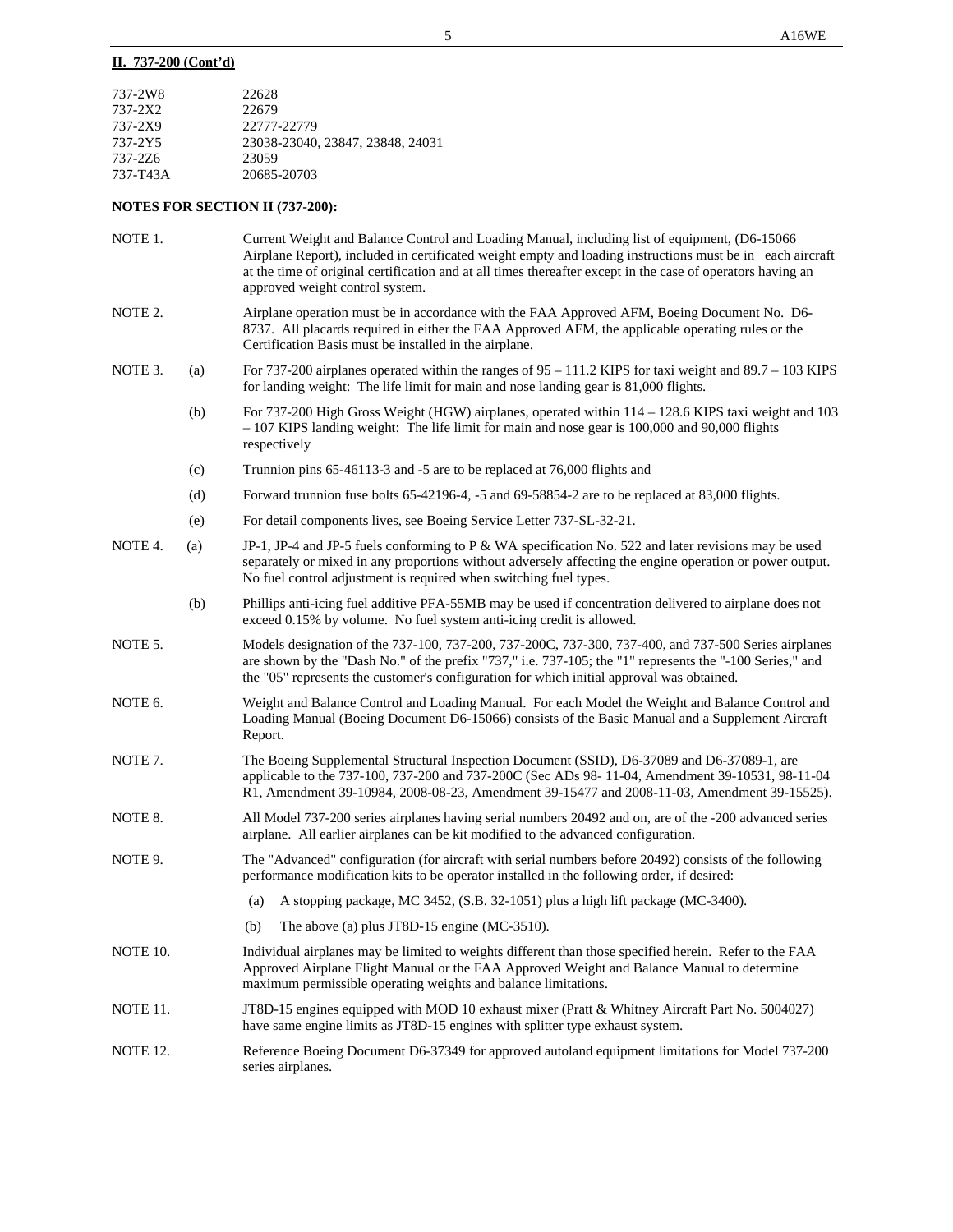| A16WE                                              | 6                                                                                                                                                                                                                                                                                                                                                                                                                                                                                                                                                                                                  |  |  |  |
|----------------------------------------------------|----------------------------------------------------------------------------------------------------------------------------------------------------------------------------------------------------------------------------------------------------------------------------------------------------------------------------------------------------------------------------------------------------------------------------------------------------------------------------------------------------------------------------------------------------------------------------------------------------|--|--|--|
| <b>NOTES FOR SECTION II (737-200) (continued):</b> |                                                                                                                                                                                                                                                                                                                                                                                                                                                                                                                                                                                                    |  |  |  |
| <b>NOTE 13.</b>                                    | There are service bulletins which call for modifications which do not comply with the Type Certification<br>Basis. These service bulletins are listed in Boeing Document D6-19567 titled "Service Bulletin 737".<br>The records of airplanes imported into the USA should be reviewed to be sure that further modifications<br>are accomplished to insure compliance, if the non FAA-approved service bulletins modifications have<br>been installed.                                                                                                                                              |  |  |  |
| <b>NOTE 14.</b>                                    | Airplanes line numbers 1591, 1593, 1595, and on, were manufactured on or after August 20, 1988, and<br>airplane line numbers 1718, 1903, 1907, and on, were manufactured on or after August 20, 1990.<br>Reference $\S 121.312(a)(1)$ and (2) Amendment 121-198. Airplanes 1718, 1907 through 1927 are exempt<br>(Exemption No. 5176A). See Service Bulletin Index Part 3 for cross reference of line number to airplane<br>serial number.                                                                                                                                                         |  |  |  |
| <b>NOTE 15.</b>                                    | The type design reliability and performance of the Model 737-200, -300, -400, and -500 airplanes have<br>been evaluated in accordance with FAA Advisory Circular 120-42A and found suitable for Extended<br>Range Operations with Two-Engine Airplanes (ETOPS) when operated and maintained in accordance<br>with Boeing Document D6-38091 "CONFIGURATION, MAINTENANCE, AND PROCEDURES FOR<br>EXTENDED RANGE (ER) OPERATION" for the Model 737-200, and Boeing Document D6-38123 for<br>the Models 737-300, -400, and -500.                                                                        |  |  |  |
| <b>NOTE 16.</b>                                    | The FAA has determined that the occurrence of any uncontrollable high thrust failure condition "may<br>endanger the safe operation of an airplane" and hence is reportable under §121.703, 125.409, and<br>135.415.                                                                                                                                                                                                                                                                                                                                                                                |  |  |  |
| <b>NOTE 17.</b>                                    | Mandatory replacement times, inspection intervals, related inspection procedures and all critical design<br>configuration control limitation for the fuel tank system determined during the Special Federal Aviation<br>Regulation No. 88 program and for compliance with 14 CFR 25.981 are listed in the FAA-approved<br>Airworthiness Limitations document, Boeing 737-100/200/200C/300/400/500 Airworthiness Limitations<br>and Certification Maintenance Requirements, Document D6-38278-CMR, Revision May 2006 or later<br>FAA-approved revision (see AD's 2008-10-09R1, Amendment 39-15515). |  |  |  |

### **III. Model 737-200C (Approved October 29, 1968) Transport Aircraft**

**Engines:** 2 Pratt and Whitney Turbofan Engines JT8D-7, JT8D-7A, JT8D-7B, JT8D-9, JT8D-9A, JT8D-15, JT8D-15A, JT8D-17, and JT8D-17A; Refer to the FAA Approved Airplane Flight Manual for aircraft engine and engine intermix eligibility.

Fuel: See NOTE 4.

| <b>Engine Ratings:</b> |                  | Take off static thrust, | Maximum continuous            |
|------------------------|------------------|-------------------------|-------------------------------|
|                        |                  | standard day, sea level | static thrust, standard       |
|                        |                  | conditions (5 min) lb.  | day, sea level conditions lb. |
|                        | JT8D-7, -7A, -7B | 14,000                  | 12,600                        |
|                        | JT8D9D-9, -9A    | 14,500                  | 12.600                        |
|                        | JT8D-15, -15A    | 15,500                  | 13,750                        |
|                        | JT8D-17, -17A    | 16,000                  | 15,200                        |
|                        |                  |                         |                               |

### **Engine and Weight Limits**

For engine operating limits see engine TC Data Sheet No. E2EA or the FAA Approved Airplane Flight Manual.

- Thrust Settings: The appropriate thrust setting curve (EPR or Pt7), in the FAA Approved Airplane Flight Manual or AFM Appendices must be used for control of engine thrust.
- Airspeed Limits: See the appropriate FAA Approved Airplane Flight Manual listed in NOTE 2.

C.G. Range: See the appropriate FAA Approved Airplane Flight Manual listed in NOTE 2.

Maximum Weights: See the appropriate FAA Approved Airplane Flight Manual listed in NOTE 2.

# **Eligible Serial Numbers:**

| Model:   |              |
|----------|--------------|
| 737-202C | 19426        |
| 737-204C | 20282, 20389 |
| 737-205C | 20458        |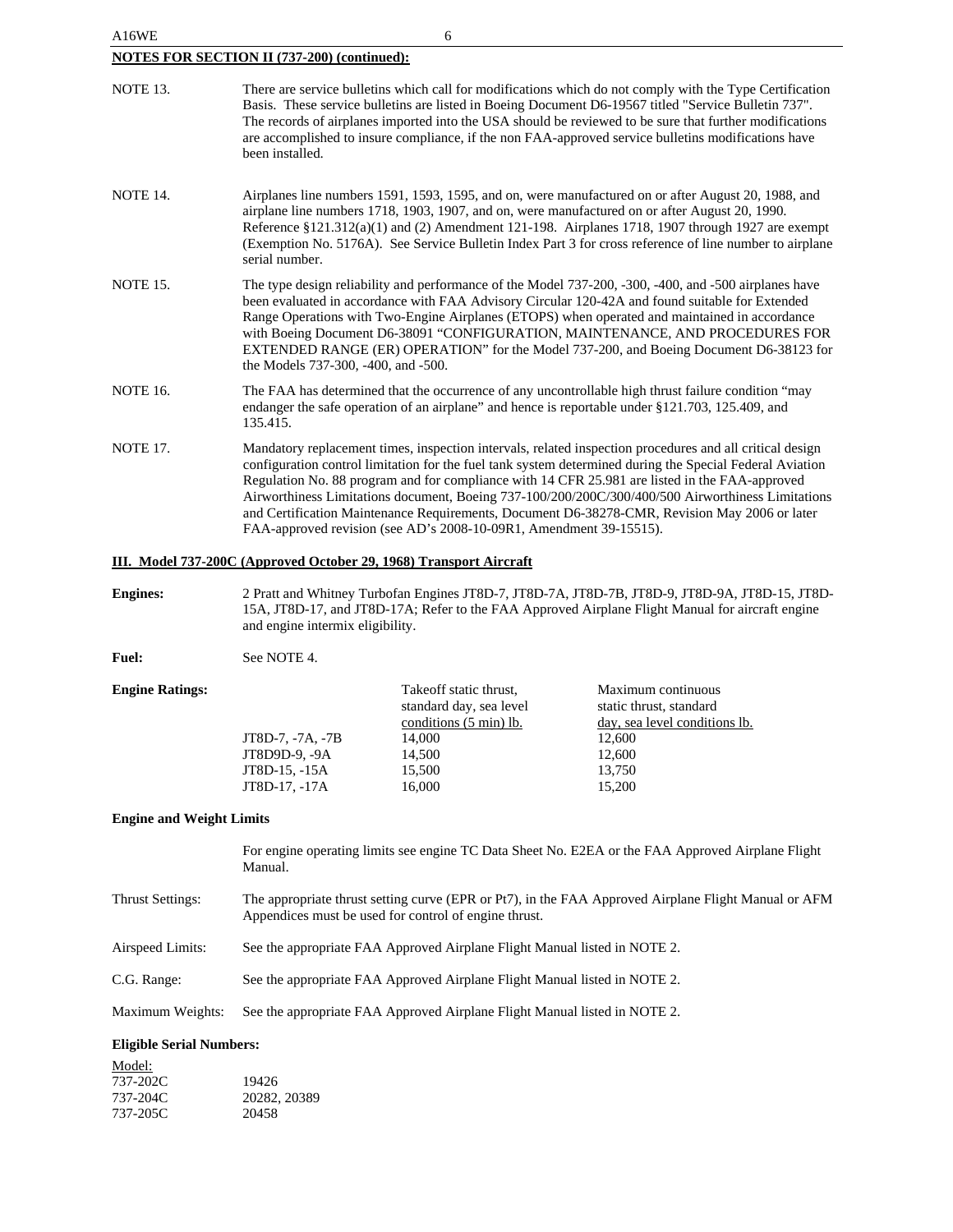### **III. 737-200C (cont'd)**

| 737-210C | 19594, 20138, 20440, 20917, 21066, 21067, 21821, 21822 |
|----------|--------------------------------------------------------|
| 737-219C | 22994                                                  |
| 737-229C | 20914-20916, 21139, 21738                              |
| 737-230C | 20253-20258                                            |
| 737-242C | 19847, 19848, 20455, 20496, 21728, 22877               |
| 737-248C | 20218-20220, 21011                                     |
| 737-268C | 20574, 20575                                           |
| 737-270C | 20892, 20893, 21183                                    |
| 737-275C | 19743, 21116, 21294, 22160, 22618                      |
| 737-282C | 23051                                                  |
| 737-286C | 20500, 20740737-287C<br>20407, 20408                   |
| 737-290C | 22577, 22578, 23136                                    |
| 737-298C | 20793-20795                                            |
| 737-2A1C | 21187, 21188                                           |
| 737-2A8C | 22473                                                  |
| 737-2A9C | 20205, 20206                                           |
| 737-2B1C | 20536                                                  |
| 737-2B6C | 23049, 23050                                           |
| 737-2D6C | 20650, 20758, 21287                                    |
| 737-2H3C | 21974                                                  |
| 737-2H4C | 20346                                                  |
| 737-2H6C | 21109                                                  |
| 737-2H7C | 20590, 20591, 23386                                    |
| 737-2J8C | 21169, 21170                                           |
| 737-2K2C | 20836, 20943, 20944                                    |
| 737-2L7C | 21073                                                  |
| 737-2M2C | 21173                                                  |
| 737-2M6C | 21809                                                  |
| 737-2N9C | 21499                                                  |
| 737-2Q2C | 21467                                                  |
| 737-2Q5C | 21538                                                  |
| 737-2Q8C | 21959                                                  |
| 737-2R4C | 21763, 23129, 23130                                    |
| 737-2R6C | 22627                                                  |
| 737-2R8C | 21710, 21711                                           |
| 737-2S2C | 21926-21929                                            |
| 737-2S5C | 22148                                                  |
| 737-2T2C | 22056                                                  |
| 737-2T4C | 23065, 23066                                           |
| 737-2X6C | 23121-23124, 23292                                     |
|          |                                                        |

### **NOTES FOR SECTION III (737-200C):**

- NOTE 1. Current Weight and Balance Control and Loading Manual, including list of equipment, (D6-15066 Airplane Report), included in certificated weight empty and loading instructions must be in each aircraft at the time of original certification and at all times thereafter except in the case of operators having an approved weight control system.
- NOTE 2. Airplane operation must be in accordance with the FAA Approved AFM, Boeing Document No. D6- 8737. All placards required in either the FAA Approved AFM, the applicable operating rules or the Certification Basis must be installed in the airplane.
- NOTE 3. (a) For 737-200 airplanes operated within the ranges of  $95 111.2$  KIPS for taxi weight and 89.7 103 KIPS for landing weight: The life limit for main and nose landing gear is 81,000 flights.
	- (b) For 737-200 High Gross Weight (HGW) airplanes, operated within 114 128.6 KIPS taxi weight and 103 – 107 KIPS landing weight: The life limit for main and nose gear is 100,000 and 90,000 flights respectively
	- (c) Trunnion pins 65-46113-3 and -5 are to be replaced at 76,000 flights and
	- (d) Forward trunnion fuse bolts 65-42196-4, -5 and 69-58854-2 are to be replaced at 83,000 flights.
	- (e) For detail components lives, see Boeing Service Letter 737-SL-32-21.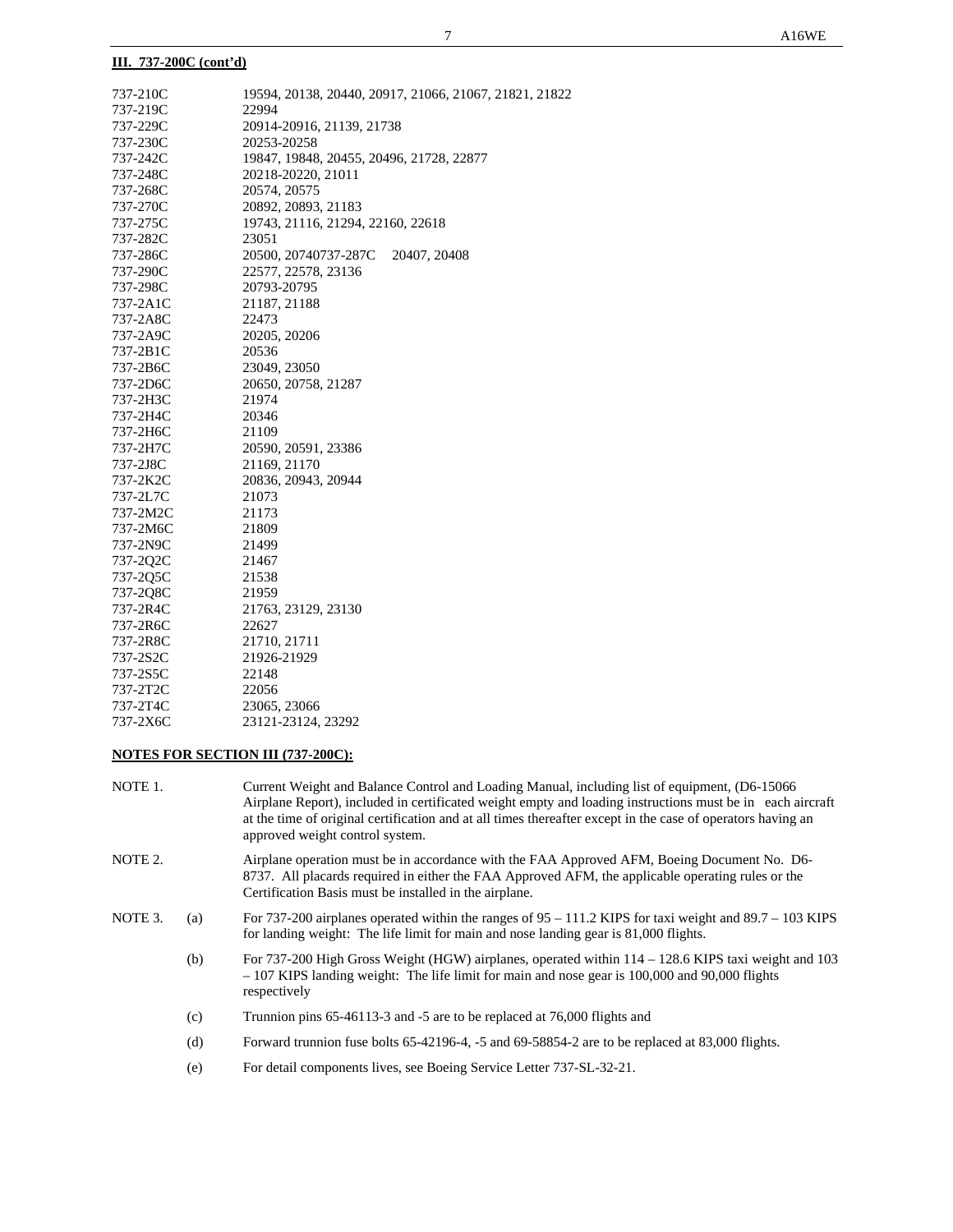| A16WE                                                |     | 8                                                                                                                                                                                                                                                                                                                                                                                                                                                                                                                                                                                                  |  |  |
|------------------------------------------------------|-----|----------------------------------------------------------------------------------------------------------------------------------------------------------------------------------------------------------------------------------------------------------------------------------------------------------------------------------------------------------------------------------------------------------------------------------------------------------------------------------------------------------------------------------------------------------------------------------------------------|--|--|
| <b>NOTES FOR SECTION III (737-200C) (continued):</b> |     |                                                                                                                                                                                                                                                                                                                                                                                                                                                                                                                                                                                                    |  |  |
| NOTE 4.                                              | (a) | JP-1, JP-4 and JP-5 fuels conforming to P & WA specification No. 522 and later revisions may be used<br>separately or mixed in any proportions without adversely affecting the engine operation or power output.<br>No fuel control adjustment is required when switching fuel types.                                                                                                                                                                                                                                                                                                              |  |  |
|                                                      | (b) | Phillips anti-icing fuel additive PFA-55MB may be used if concentration delivered to airplane does not<br>exceed 0.15% by volume. No fuel system anti-icing credit is allowed.                                                                                                                                                                                                                                                                                                                                                                                                                     |  |  |
| NOTE 5.                                              |     | Models designation of the 737-100, 737-200, 737-200C, 737-300, 737-400, and 737-500 Series airplanes<br>are shown by the "Dash No." of the prefix "737," i.e. 737-105; the "1" represents the "-100 Series," and<br>the "05" represents the customer's configuration for which initial approval was obtained.                                                                                                                                                                                                                                                                                      |  |  |
| NOTE 6.                                              |     | Weight and Balance Control and Loading Manual. For each Model the Weight and Balance Control and<br>Loading Manual (Boeing Document D6-15066) consists of the Basic Manual and a Supplement Aircraft<br>Report.                                                                                                                                                                                                                                                                                                                                                                                    |  |  |
| NOTE 7.                                              |     | The Boeing Supplemental Structural Inspection Document (SSID), D6-37089 and D6-37089-1, are<br>applicable to the 737-100, 737-200 and 737-200C (Sec ADs 98-11-04, Amendment 39-10531, 98-11-04<br>R1, Amendment 39-10984, 2008-08-23, Amendment 39-15477 and 2008-11-03, Amendment 39-15525).                                                                                                                                                                                                                                                                                                      |  |  |
| NOTE 8.                                              |     | All Model 737-200 series airplanes having serial numbers 20492 and on, are of the -200 advanced series<br>airplane. All earlier airplanes can be kit modified to the advanced configuration.                                                                                                                                                                                                                                                                                                                                                                                                       |  |  |
| NOTE 9.                                              |     | The "Advanced" configuration (for aircraft with serial numbers before 20492) consists of the following<br>performance modification kits to be operator installed in the following order, if desired:                                                                                                                                                                                                                                                                                                                                                                                               |  |  |
|                                                      | (a) | A stopping package, MC 3452, (S.B. 32-1051) plus a high lift package (MC-3400).                                                                                                                                                                                                                                                                                                                                                                                                                                                                                                                    |  |  |
|                                                      | (b) | The above (a) plus JT8D-15 engine (MC-3510).                                                                                                                                                                                                                                                                                                                                                                                                                                                                                                                                                       |  |  |
| NOTE 10.                                             |     | Individual airplanes may be limited to weights different than those specified herein. Refer to the FAA<br>Approved Airplane Flight Manual or the FAA Approved Weight and Balance Manual to determine<br>maximum permissible operating weights and balance limitations.                                                                                                                                                                                                                                                                                                                             |  |  |
| NOTE 11.                                             |     | JT8D-15 engines equipped with MOD 10 exhaust mixer (Pratt & Whitney Aircraft Part No. 5004027)<br>have same engine limits as JT8D-15 engines with splitter type exhaust system.                                                                                                                                                                                                                                                                                                                                                                                                                    |  |  |
| <b>NOTE 12.</b>                                      |     | Reference Boeing Document D6-37349 for approved autoland equipment limitations for Model 737-200<br>series airplanes.                                                                                                                                                                                                                                                                                                                                                                                                                                                                              |  |  |
| NOTE 13.                                             |     | There are service bulletins which call for modifications which do not comply with the Type Certification<br>Basis. These service bulletins are listed in Boeing Document D6-19567 titled "Service Bulletin 737".<br>The records of airplanes imported into the USA should be reviewed to be sure that further modifications<br>are accomplished to insure compliance, if the non FAA-approved service bulletins modifications have<br>been installed.                                                                                                                                              |  |  |
| NOTE 14.                                             |     | Airplanes line numbers 1591, 1593, 1595, and on, were manufactured on or after August 20, 1988, and<br>airplane line numbers 1718, 1903, 1907, and on, were manufactured on or after August 20, 1990.<br>Reference $\S 121.312(a)(1)$ and (2) Amendment 121-198. Airplanes 1718, 1907 through 1927 are exempt<br>(Exemption No. 5176A). See Service Bulletin Index Part 3 for cross reference of line number to airplane<br>serial number.                                                                                                                                                         |  |  |
| <b>NOTE 15.</b>                                      |     | The type design reliability and performance of the Model 737-200, -300, -400, and -500 airplanes have<br>been evaluated in accordance with FAA Advisory Circular 120-42A and found suitable for Extended<br>Range Operations with Two-Engine Airplanes (ETOPS) when operated and maintained in accordance<br>with Boeing Document D6-38091 "CONFIGURATION, MAINTENANCE, AND PROCEDURES FOR<br>EXTENDED RANGE (ER) OPERATION" for the Model 737-200, and Boeing Document D6-38123 for<br>the Models 737-300, -400, and -500.                                                                        |  |  |
| <b>NOTE 16.</b>                                      |     | The FAA has determined that the occurrence of any uncontrollable high thrust failure condition "may<br>endanger the safe operation of an airplane" and hence is reportable under §121.703, 125.409, and<br>135.415.                                                                                                                                                                                                                                                                                                                                                                                |  |  |
| <b>NOTE 17.</b>                                      |     | Mandatory replacement times, inspection intervals, related inspection procedures and all critical design<br>configuration control limitation for the fuel tank system determined during the Special Federal Aviation<br>Regulation No. 88 program and for compliance with 14 CFR 25.981 are listed in the FAA-approved<br>Airworthiness Limitations document, Boeing 737-100/200/200C/300/400/500 Airworthiness Limitations<br>and Certification Maintenance Requirements, Document D6-38278-CMR, Revision May 2006 or later<br>FAA-approved revision (see AD's 2008-10-09R1, Amendment 39-15515). |  |  |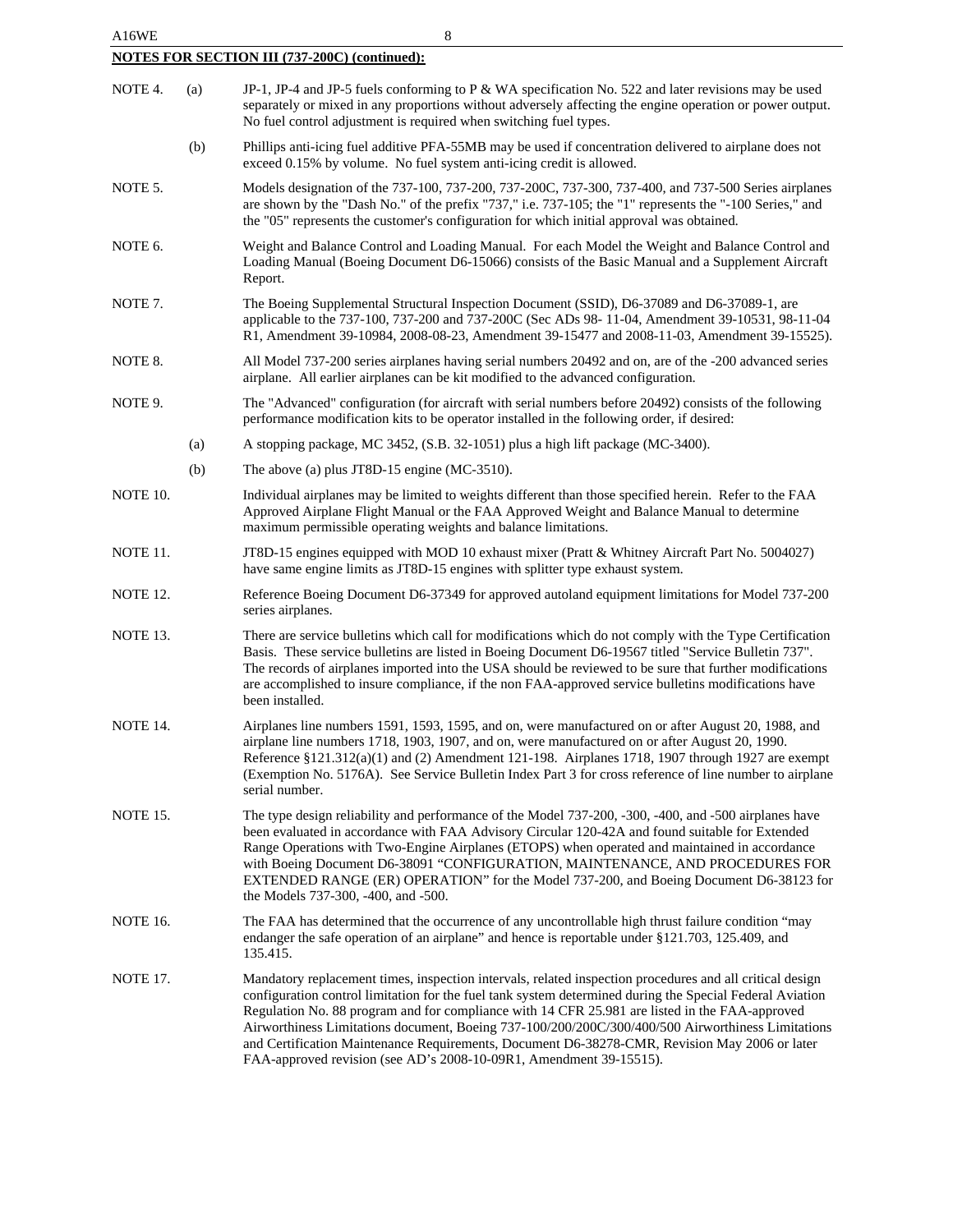|                                                                                     |                                                                                                                                                                                                                                                                                                                                                                                                                                                                                                                               | 9                                                                                                         | A16WE                                                                                                        |
|-------------------------------------------------------------------------------------|-------------------------------------------------------------------------------------------------------------------------------------------------------------------------------------------------------------------------------------------------------------------------------------------------------------------------------------------------------------------------------------------------------------------------------------------------------------------------------------------------------------------------------|-----------------------------------------------------------------------------------------------------------|--------------------------------------------------------------------------------------------------------------|
|                                                                                     |                                                                                                                                                                                                                                                                                                                                                                                                                                                                                                                               | IV. Model 737-300 (Approved November 14, 1984) Transport Aircraft                                         |                                                                                                              |
| <b>Engines:</b>                                                                     | 2 CFM-56-3-B1, CFM-56-3B-2 or CFM-56-3C-1 Turbofan Engines. Refer to the FAA Approved<br>Airplane Flight Manual for engine limitations.                                                                                                                                                                                                                                                                                                                                                                                       |                                                                                                           |                                                                                                              |
| <b>Fuel:</b>                                                                        | Fuel conforming to commercial jet fuel Specification ASTM-D-1655 or G.E. Specification D50PF2 Jet A,<br>Jet A1, and Jet B are authorized for unlimited use. Fuels conforming to MIL-T-5624 grades JP-4, P-5,<br>and JP-8 are acceptable alternatives. Consult flight manual for additive use.                                                                                                                                                                                                                                 |                                                                                                           |                                                                                                              |
| <b>Engine Ratings:</b>                                                              | CFM 56-3C-1<br>CFM 56-3-B1<br>CFM 56-3B-2                                                                                                                                                                                                                                                                                                                                                                                                                                                                                     | Takeoff static thrust,<br>standard day, sea level<br>conditions (5 min) lb.<br>22,100<br>20,100<br>22,100 | Maximum continuous static<br>thrust, standard day,<br>sea level conditions lb.<br>20,500<br>18,900<br>20,500 |
|                                                                                     |                                                                                                                                                                                                                                                                                                                                                                                                                                                                                                                               | *CFM 56-3C-1 Throttle limiter to limit full throttle thrust equivalent to 22,100                          |                                                                                                              |
| <b>Engine and Weight Limits</b>                                                     |                                                                                                                                                                                                                                                                                                                                                                                                                                                                                                                               |                                                                                                           |                                                                                                              |
|                                                                                     | For engine operating limits see engine TC Data Sheet No. E2GL or E21EU or the FAA Approved<br>Airplane Flight Manual.                                                                                                                                                                                                                                                                                                                                                                                                         |                                                                                                           |                                                                                                              |
| Thrust Settings:                                                                    | The appropriate engine power setting curve (%N1), in the FAA Approved Airplane Flight Manual or<br>AFM Appendices must be used for control of engine thrust.                                                                                                                                                                                                                                                                                                                                                                  |                                                                                                           |                                                                                                              |
| Airspeed Limits:                                                                    | VMO/MMO - 340/0.82 (KCAS)<br>For other airspeed limits see the appropriate FAA Approved Airplane Flight Manual listed in Note 2.                                                                                                                                                                                                                                                                                                                                                                                              |                                                                                                           |                                                                                                              |
| C.G. Range:                                                                         | See the appropriate FAA Approved Airplane Flight Manual listed in NOTE 2.                                                                                                                                                                                                                                                                                                                                                                                                                                                     |                                                                                                           |                                                                                                              |
| Maximum Weights:                                                                    | See the appropriate FAA Approved Airplane Flight Manual listed in NOTE 2.                                                                                                                                                                                                                                                                                                                                                                                                                                                     |                                                                                                           |                                                                                                              |
| <b>Eligible Serial Numbers:</b>                                                     |                                                                                                                                                                                                                                                                                                                                                                                                                                                                                                                               |                                                                                                           |                                                                                                              |
| Model:<br>737-301<br>737-306<br>737-317<br>737-319<br>737-322<br>737-329<br>737-330 | 23228-23237, 23257-23261, 23510-23515, 23550-23560, 23739-23743, 23930-23937<br>23537-23546, 24261, 24262, 24404, 27420, 27421, 28719, 28720<br>23173-23177<br>25606-25609<br>23642-23644, 23665-23675, 23947-23957, 24147-24149, 24191-24193, 24228-24230, 24240-24253,<br>24301, 24319-24321, 24360-24362, 24378, 24379, 24452-24455, 24532-24540, 24637-24642,<br>24653-<br>24674, 24717-24718<br>23771-23775, 24355, 24356<br>23522-23531, 23833-23837, 23871-23875, 24280-24284, 24561-24565, 25148, 25149, 25215-25217, |                                                                                                           |                                                                                                              |
| 737-332<br>737-340                                                                  | 25242, 25359, 25414-25416, 26428-26432, 27903-27905<br>25994, 25996, 25998<br>23294-23299                                                                                                                                                                                                                                                                                                                                                                                                                                     |                                                                                                           |                                                                                                              |

| 737-375 | 23707, 23708, 23808                                                                              |
|---------|--------------------------------------------------------------------------------------------------|
| 737-376 | 23477-23479, 23483-23491, 24295-24298                                                            |
| 737-377 | 23653-23664, 24302-24305                                                                         |
| 737-382 | 24364-24366, 24449, 24450, 25161, 25162                                                          |
| 737-31B | 25895, 25897, 27151, 27272, 27275, 27287-27290, 27343, 27344, 27519, 27520                       |
| 737-31L | 27273, 27276, 27345, 27346                                                                       |
| 737-31S | 29055-29060, 29099, 29100, 29116, 29264-29267                                                    |
| 737-320 | 29130                                                                                            |
| 737-33A | 23625-23636, 23827-23832, 24025-24030, 24092-24098, 24460, 24461, 24789-24791, 25010, 25011,     |
|         | 25032, 25033, 25056, 25057, 25118, 25119, 25138, 25401, 25402, 25426, 25502-25508, 25511, 25603, |
|         | 25743, 25744, 27267, 27284, 27285, 27452-27460, 27462, 27463, 27469, 27907, 27910                |
| 737-33R | 28868-28871, 28873                                                                               |
| 737-33S | 29072                                                                                            |

737-340 23294-23299

737-348 23809, 23810

737-341 24275-24279, 24935, 24936, 25048-25051, 26852-26857 737-347 23181-23183, 23345-23347, 23440-23442, 23596-23599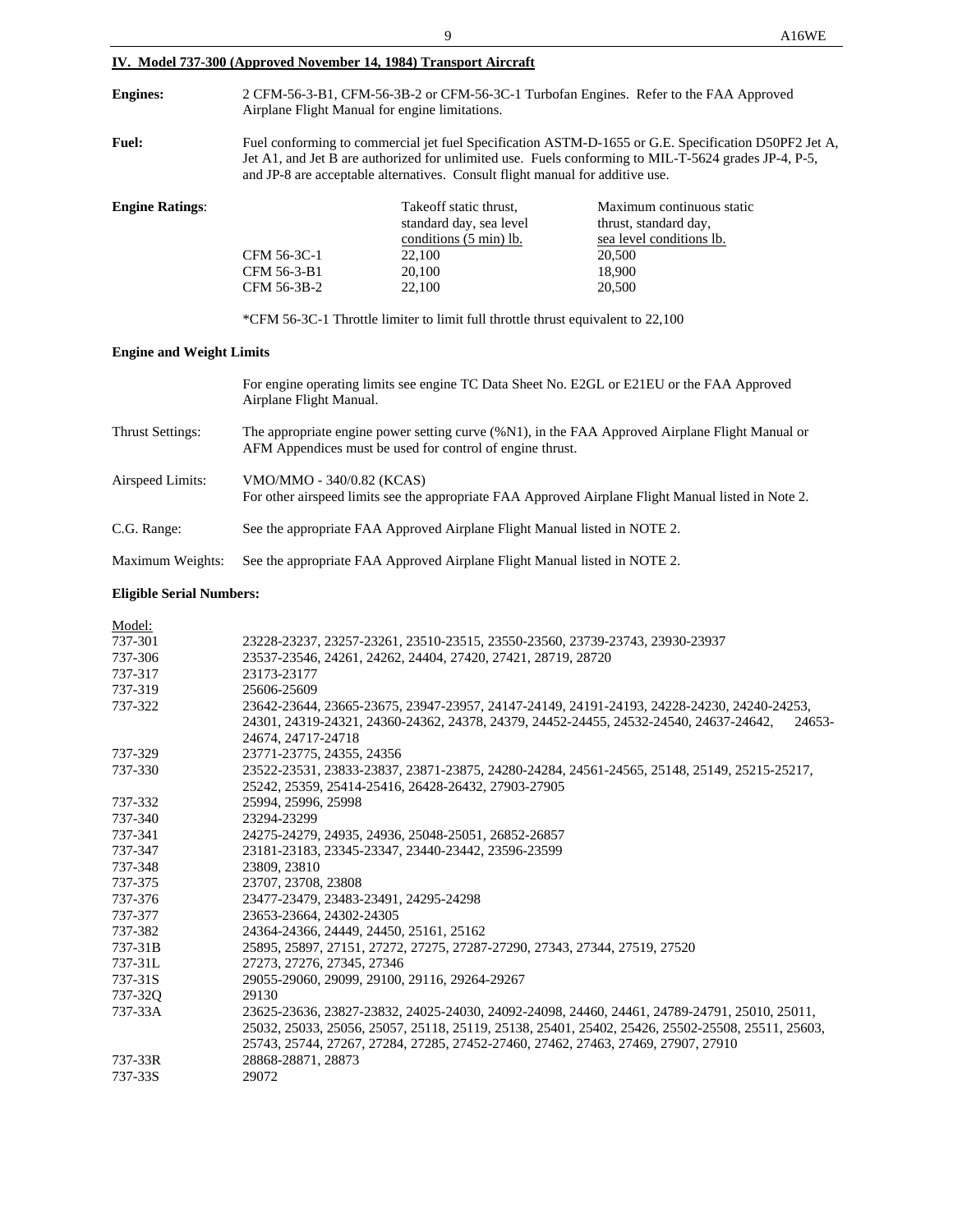| <u>IV. Model 737-300 (cont'd)</u> |                                                                                                  |
|-----------------------------------|--------------------------------------------------------------------------------------------------|
| 737-33V                           | 29331-29342                                                                                      |
| 737-34N                           | 28081, 28082                                                                                     |
| 737-34S                           | 29108, 29109                                                                                     |
| 737-35B                           | 23970-23972, 24237, 24238, 24269, 25069                                                          |
| 737-35N                           | 28156-28158, 29315, 29316                                                                        |
| 737-36E                           | 25159, 25256, 25263, 25264, 26315, 26317, 26322, 27626                                           |
| 737-36M                           | 28332, 28333                                                                                     |
| 737-36N                           | 28554-28564, 28566-28573, 28586, 28590, 28594, 28596, 28599, 28602, 28606, 28668-28673, 28872    |
| 737-36Q                           | 28657-28660, 28662, 28664, 28760, 28761, 29140, 29141, 29189, 29326, 29327, 29405, 30333-30335   |
| 737-36R                           | 29087, 30102                                                                                     |
| 737-37K                           | 27283, 27335, 27375, 29407, 29408                                                                |
| 737-37Q                           | 28537, 28548                                                                                     |
| 737-38B                           | 25124                                                                                            |
| 737-38J                           | 27179-27183, 27395                                                                               |
| 737-39A                           | 23800                                                                                            |
| 737-39K                           | 27274, 27362                                                                                     |
| 737-39M                           | 28898                                                                                            |
| 737-39P                           | 29410, 29411, 20412                                                                              |
| 737-3A1                           | 28389                                                                                            |
| 737-3A4                           | 23251-23253, 23288-23291, 23505, 23752                                                           |
| 737-3B3                           | 24387, 24388, 26850, 26851                                                                       |
| 737-3B7                           | 22950-22959, 23310-23319, 23376-23385, 23594, 23595, 23699-23706, 23856-23862, 24410-24412,      |
|                                   | 24478, 24479, 24515, 24516                                                                       |
| 737-3G7                           | 23218, 23219, 23776-23785, 24008-24012, 24633, 24634, 24710-24712, 25400                         |
| 737-3H4                           | 22940-22949, 23333-23344, 23414, 23689-23697, 23938-23940, 23959, 23960, 24153, 24408, 24572,    |
|                                   | 24888, 24889, 25219, 25250, 25251, 26571-26602, 27378-27380, 27689-27722, 27926-27937, 27953-    |
|                                   | 27956, 28033-28037, 28329-28331, 28398-28401                                                     |
| 737-3H6                           | 27125, 27347                                                                                     |
| 737-3H9                           | 23329, 23330, 23415, 23416, 23714-23716, 24140, 24141                                            |
| 737-3J6                           | 23302, 23303, 25078-25081, 25891, 25892, 25893, 27045, 27128, 27361, 27372, 27518, 27523         |
| 737-3K2                           | 23411, 23412, 23738, 23786, 24326-24329, 26318, 27635, 28085                                     |
| 737-3K9                           | 23797, 23798, 24211-24214, 24864, 24869, 25210, 25239, 25787, 25788                              |
| 737-3L9                           | 23331, 23332, 23717, 23718, 24219-24221, 24569-24571, 25125, 25150, 25360, 25440-26442, 27061,   |
|                                   | 27336, 27337, 27833, 27834, 27924, 27925                                                         |
| 737-3M8                           | 24020-24024, 24376, 24377, 24413, 24414, 25015-25017, 25039-25041, 25070, 25071                  |
| 737-3Q4                           | 24208-24210                                                                                      |
| 737-3Q8                           | 23254-23256, 23387, 23388, 23401, 23402, 23406, 23506, 23507, 23535, 23766, 24068, 24131, 24132, |
|                                   | 24299, 24300, 24403, 24470, 24492, 24698-24702, 24961-24963, 24986-24988, 25373, 26282-26286,    |
|                                   | 26288, 26292-26296, 26301, 26303, 26305, 26307, 26309-26314, 26321, 26325, 26333, 27271, 27286,  |
|                                   | 27633, 28054, 28200                                                                              |
| 737-3S1                           | 24834, 24856                                                                                     |
| 737-3S3                           | 23712, 23713, 23733, 23734, 23787, 23788, 23811, 24059, 24060, 29244, 29245                      |
| 737-3T0                           | 23352-23375, 23455-23460, 23569-23593, 23838-23841, 23941-23943                                  |
| 737-3T5                           | 23060-23064                                                                                      |
| 737-3U3                           | 28731, 28732, 28733, 28734, 28735, 28736, 28737, 28738, 28739, 28740, 28741, 28742               |
| 737-3U8                           | 28746, 28747, 29088, 29705                                                                       |
| 737-3W0                           | 23396, 23397, 25090, 27127, 27139, 27522, 28972, 28973, 29068, 29069                             |
| 737-3Y0                           | 23495-23500, 23684, 23685, 23747-23750, 23812, 23826, 23921-23927, 24255, 24256, 24462-24465,    |
|                                   | 24546, 24547, 24676-24681, 24770, 24902, 24905, 24907-24910, 24913, 24914, 24916, 24918, 25172-  |
|                                   | 25174, 25179, 25187, 26068, 26070, 26072, 26082-26084                                            |
| 737-3Y5                           | 25613-25615                                                                                      |
| 737-3Y9                           | 25604                                                                                            |
| 737-3Z0                           | 23448-23451, 25089, 25896, 27046, 27047, 27126, 27138, 27176, 27373, 27374, 27521                |
| 737-3Z6                           | 24480                                                                                            |
| 737-3Z8                           | 23152                                                                                            |
| 737-3Z9                           | 23601, 24081                                                                                     |
|                                   |                                                                                                  |

### **NOTES FOR SECTION IV (737-300):**

- NOTE 1. Current Weight and Balance Control and Loading Manual, including list of equipment, (D6-15066 Airplane Report), included in certificated weight empty and loading instructions must be in each aircraft at the time of original certification and at all times thereafter except in the case of operators having an approved weight control system.
- NOTE 2. Airplane operation must be in accordance with the FAA Approved AFM, Boeing Document No. D6-8730. All placards required in either the FAA Approved AFM, the applicable operating rules or the Certification Basis must be installed in the airplane.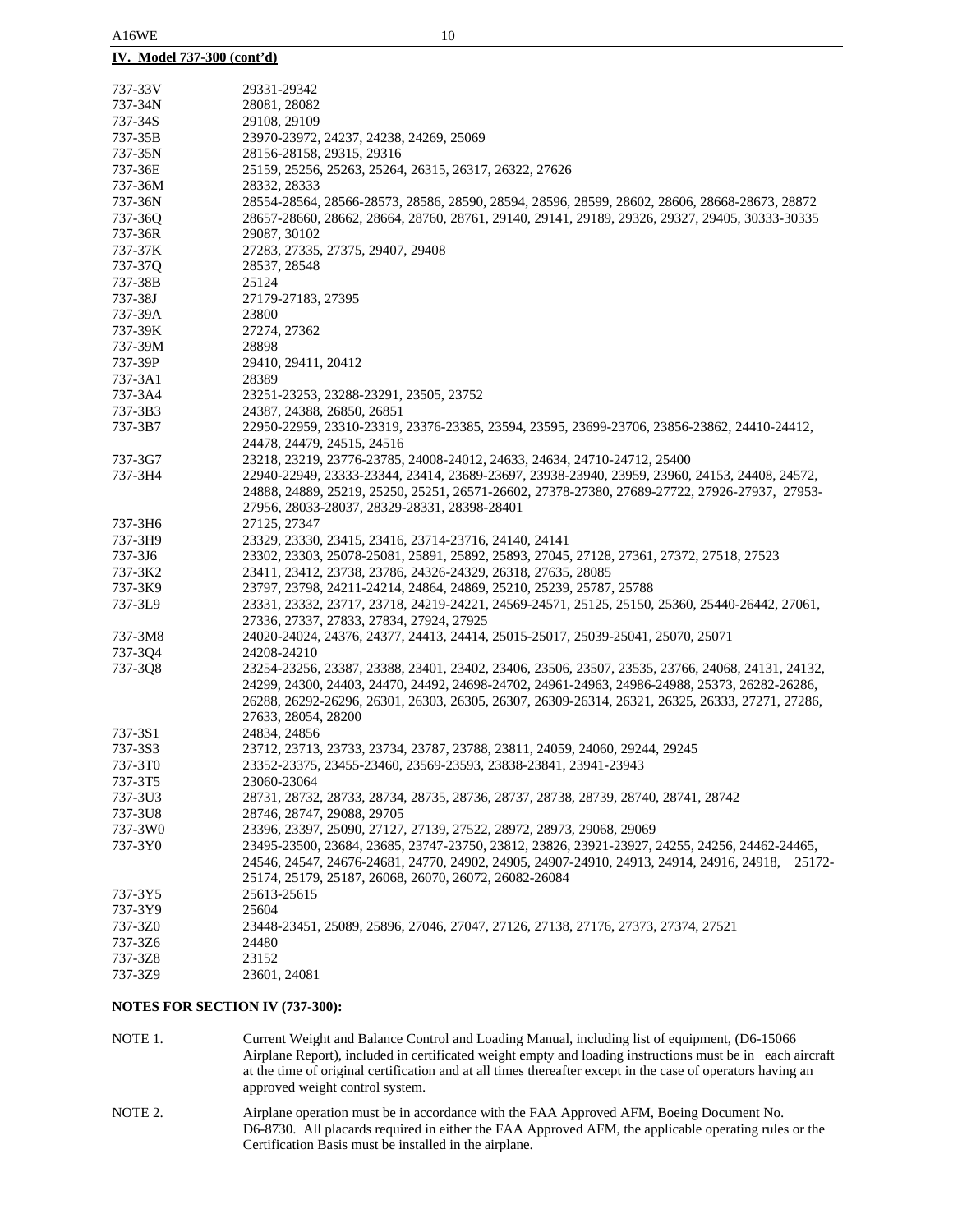|                 |     | 11<br>A16WE                                                                                                                                                                                                                                                                                                                                                                                                                                                                                                                 |  |
|-----------------|-----|-----------------------------------------------------------------------------------------------------------------------------------------------------------------------------------------------------------------------------------------------------------------------------------------------------------------------------------------------------------------------------------------------------------------------------------------------------------------------------------------------------------------------------|--|
|                 |     | <b>NOTES FOR SECTION IV (737-300)(continued):</b>                                                                                                                                                                                                                                                                                                                                                                                                                                                                           |  |
| NOTE 3.         | (a) | For $737-300$ airplanes operated within the ranges of $136.5 - 119$ KIPS for taxi weight and $114$ KIPS for<br>landing weight: The life limit for main and nose landing gear is 75,000 flights.                                                                                                                                                                                                                                                                                                                             |  |
|                 | (b) | For detail components lives, see Boeing Service Letter 737-SL-32-21.                                                                                                                                                                                                                                                                                                                                                                                                                                                        |  |
| NOTE 4.         | (a) | JP-1, JP-4 and JP-5 fuels conforming to P & WA specification No. 522 and later revisions may be used<br>separately or mixed in any proportions without adversely affecting the engine operation or power output.<br>No fuel control adjustment is required when switching fuel types.                                                                                                                                                                                                                                       |  |
|                 | (b) | Phillips anti-icing fuel additive PFA-55MB may be used if concentration delivered to airplane does not<br>exceed 0.15% by volume. No fuel system anti-icing credit is allowed.                                                                                                                                                                                                                                                                                                                                              |  |
| NOTE 5.         |     | Models designation of the 737-100, 737-200, 737-200C, 737-300, 737-400, and 737-500 Series airplanes<br>are shown by the "Dash No." of the prefix "737," i.e. 737-105; the "1" represents the "-100 Series," and<br>the "05" represents the customer's configuration for which initial approval was obtained.                                                                                                                                                                                                               |  |
| NOTE 6.         |     | Weight and Balance Control and Loading Manual. For each Model the Weight and Balance Control and<br>Loading Manual (Boeing Document D6-15066) consists of the Basic Manual and a Supplement Aircraft<br>Report.                                                                                                                                                                                                                                                                                                             |  |
| NOTE 7.         |     | The Boeing 737 Supplemental Structural Inspection Document (SSID), D6-82669, is applicable to the<br>737-300, 737-400 and 737-500 (See AD 2008-09-13, Amendment 39-15494).                                                                                                                                                                                                                                                                                                                                                  |  |
| NOTE 8.         |     | Not used.                                                                                                                                                                                                                                                                                                                                                                                                                                                                                                                   |  |
| NOTE 9.         |     | Not used.                                                                                                                                                                                                                                                                                                                                                                                                                                                                                                                   |  |
| NOTE 10.        |     | Individual airplanes may be limited to weights different than those specified herein. Refer to the FAA<br>Approved Airplane Flight Manual or the FAA Approved Weight and Balance Manual to determine<br>maximum permissible operating weights and balance limitations.                                                                                                                                                                                                                                                      |  |
| NOTE 11.        |     | JT8D-15 engines equipped with MOD 10 exhaust mixer (Pratt & Whitney Aircraft Part No. 5004027)<br>have same engine limits as JT8D-15 engines with splitter type exhaust system.                                                                                                                                                                                                                                                                                                                                             |  |
| <b>NOTE 12.</b> |     | Not used.                                                                                                                                                                                                                                                                                                                                                                                                                                                                                                                   |  |
| NOTE 13.        |     | There are service bulletins which call for modifications which do not comply with the Type Certification<br>Basis. These service bulletins are listed in Boeing Document D6-19567 titled "Service Bulletin 737".<br>The records of airplanes imported into the USA should be reviewed to be sure that further modifications<br>are accomplished to insure compliance, if the non FAA-approved service bulletins modifications have<br>been installed.                                                                       |  |
| NOTE 14.        |     | Airplanes line numbers 1591, 1593, 1595, and on, were manufactured on or after August 20, 1988, and<br>airplane line numbers 1718, 1903, 1907, and on, were manufactured on or after August 20, 1990.<br>Reference $\S 121.312(a)(1)$ and (2) Amendment 121-198. Airplanes 1718, 1907 through 1927 are exempt<br>(Exemption No. 5176A). See Service Bulletin Index Part 3 for cross reference of line number to airplane<br>serial number.                                                                                  |  |
| NOTE 15.        |     | The type design reliability and performance of the Model 737-200, -300, -400, and -500 airplanes have<br>been evaluated in accordance with FAA Advisory Circular 120-42A and found suitable for Extended<br>Range Operations with Two-Engine Airplanes (ETOPS) when operated and maintained in accordance<br>with Boeing Document D6-38091 "CONFIGURATION, MAINTENANCE, AND PROCEDURES FOR<br>EXTENDED RANGE (ER) OPERATION" for the Model 737-200, and Boeing Document D6-38123 for<br>the Models 737-300, -400, and -500. |  |
| <b>NOTE 16.</b> |     | The FAA has determined that the occurrence of any uncontrollable high thrust failure condition "may<br>endanger the safe operation of an airplane" and hence is reportable under §121.703, 125.409, and<br>135.415.                                                                                                                                                                                                                                                                                                         |  |
| <b>IOTE</b>     |     |                                                                                                                                                                                                                                                                                                                                                                                                                                                                                                                             |  |

NOTE 17. Mandatory replacement times, inspection intervals, related inspection procedures and all critical design configuration control limitation for the fuel tank system determined during the Special Federal Aviation Regulation No. 88 program and for compliance with 14 CFR 25.981 are listed in the FAA-approved Airworthiness Limitations document, Boeing 737-100/200/200C/300/400/500 Airworthiness Limitations and Certification Maintenance Requirements, Document D6-38278-CMR, Revision May 2006 or later FAA-approved revision (see AD's 2008-10-09R1, Amendment 39-15515).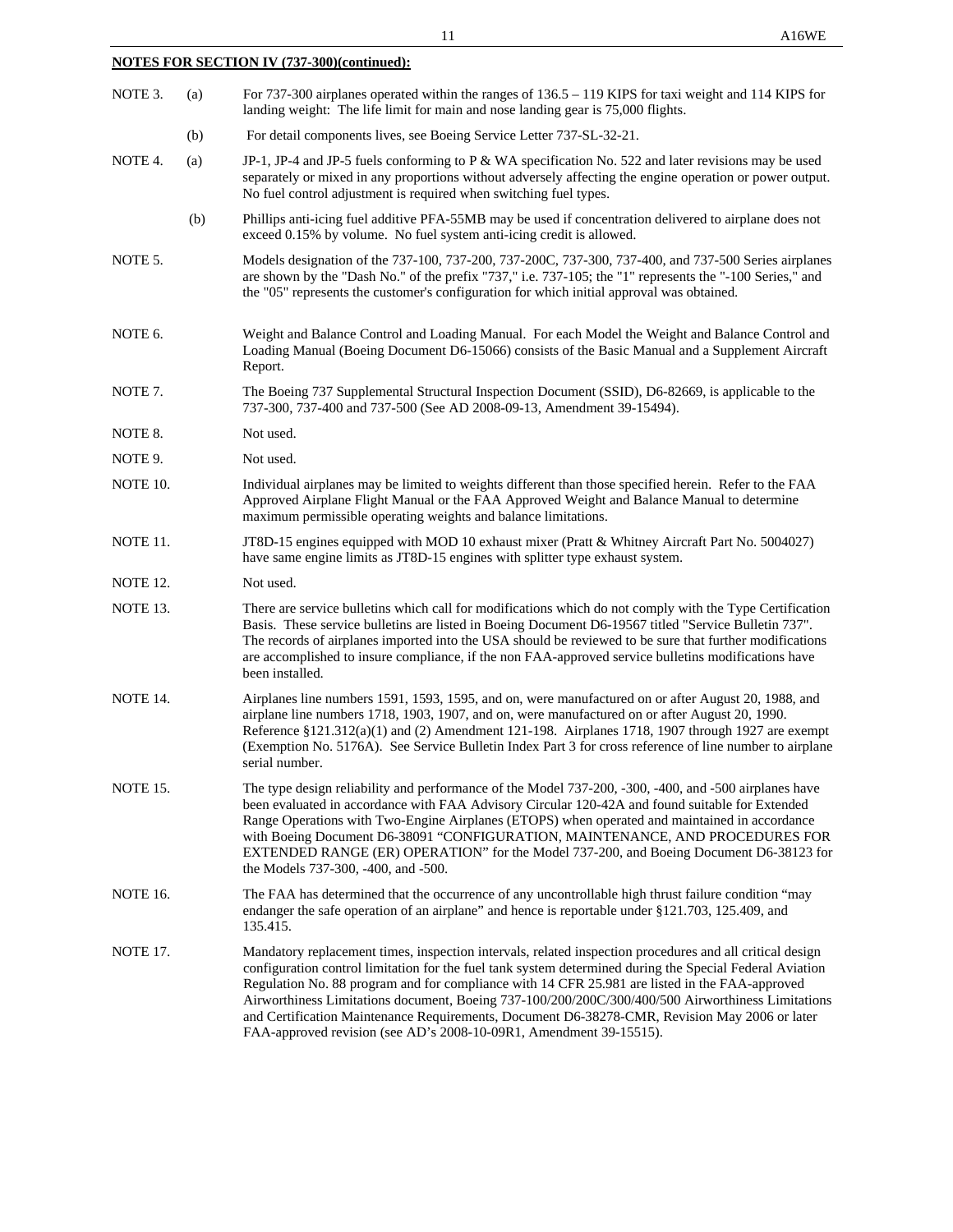| A16WE                                                             | 12                                                                                                                                                                                                                                                                                             |                                                                                                |                                                                                                     |  |
|-------------------------------------------------------------------|------------------------------------------------------------------------------------------------------------------------------------------------------------------------------------------------------------------------------------------------------------------------------------------------|------------------------------------------------------------------------------------------------|-----------------------------------------------------------------------------------------------------|--|
| V. Model 737-400 (Approved September 2, 1988) Transport Category. |                                                                                                                                                                                                                                                                                                |                                                                                                |                                                                                                     |  |
| <b>Engines:</b>                                                   | 2 CFM-56-3C-1 or CFM-56-3B-2 Turbofan Engines. Refer to the FAA Approved Airplane Flight<br>Manual for engine limitations.                                                                                                                                                                     |                                                                                                |                                                                                                     |  |
| <b>Fuel:</b>                                                      | Fuel conforming to commercial jet fuel Specification ASTM-D-1655 or G.E. Specification D50PF2 Jet A,<br>Jet A1, and Jet B are authorized for unlimited use. Fuels conforming to MIL-T-5624 grades JP-4, JP-5,<br>and JP-8 are acceptable alternatives. Consult flight manual for additive use. |                                                                                                |                                                                                                     |  |
| <b>Engine Ratings:</b>                                            | CFM-56-3C-1<br>CFM-56-3B-2                                                                                                                                                                                                                                                                     | Takeoff static thrust<br>standard day, sea level<br>conditions (5 min) lb.<br>23,500<br>22,100 | Maximum continuous static<br>thrust, standard day,<br>sea level conditions lbs.<br>21,860<br>20,500 |  |
|                                                                   | For engine operating limits see engine TC Data Sheet No. E2GL or E21EU or the FAA Approved<br>Airplane Flight Manual.                                                                                                                                                                          |                                                                                                |                                                                                                     |  |
| <b>Thrust Settings:</b>                                           | The appropriate engine power setting curve (%N1), in the FAA Approved Airplane Flight Manual or<br>AFM Appendices must be used for control of engine thrust.                                                                                                                                   |                                                                                                |                                                                                                     |  |
| Airspeed Limits:                                                  | VMO/MMO - 340/0.82 (KCAS)<br>For other airspeed limits see the appropriate FAA Approved Airplane Flight Manual listed in NOTE 2.                                                                                                                                                               |                                                                                                |                                                                                                     |  |
| C.G. Range:                                                       | See the appropriate FAA Approved Airplane Flight Manual listed in NOTE 2.                                                                                                                                                                                                                      |                                                                                                |                                                                                                     |  |
| Maximum Weights:                                                  | See the appropriate FAA Approved Airplane Flight Manual listed in NOTE 2.                                                                                                                                                                                                                      |                                                                                                |                                                                                                     |  |

# **Eligible Serial Numbers:**

| Model       |                                                                                                  |
|-------------|--------------------------------------------------------------------------------------------------|
| 737-401     | 23876-23886, 23984-23992                                                                         |
| 737-405     | 24270, 24271, 24643, 24644, 25303, 25348, 25795                                                  |
| 737-406     | 24514, 24529, 24530, 24857, 24858, 24959, 25355, 25412, 25423, 25424, 27232, 27233               |
| 737-408     | 24352, 24353, 24804, 25063                                                                       |
| 737-429     | 25226, 25247, 25248, 25729                                                                       |
| 737-430     | 27000-27005, 27007                                                                               |
| 737-436     | 24052, 24053, 25267, 25304, 25305, 25349, 25350 25407, 25408, 25428, 25839-25844, 25848-25860    |
| 737-446     | 27916, 27917, 28087, 28097, 28831, 28832, 28994, 29864                                           |
| 737-448     | 24474, 24521, 24773, 24866, 25052, 25736                                                         |
| 737-476     | 24430-24446, 28150-28152                                                                         |
| 737-484     | 25313, 25314, 25361, 25362, 25417, 25430, 27149                                                  |
| 737-490     | 27081, 27082, 28885-28896, 29270, 29318, 29858, 30161                                            |
| 737-497     | 25663, 25664                                                                                     |
| 737-42C     | 24231, 24232, 24813, 24814                                                                       |
| $737 - 42J$ | 27143                                                                                            |
| 737-42R     | 29107                                                                                            |
| 737-43Q     | 28489-28494                                                                                      |
| 737-44P     | 29914, 29915                                                                                     |
| 737-45D     | 27131, 27156, 27157, 27256, 27914, 28752, 28753                                                  |
| 737-45R     | 29032-29035                                                                                      |
| 737-45S     | 28473, 28474, 28476-28478                                                                        |
| 737-46B     | 24123, 24124, 24573, 25262                                                                       |
| 737-46J     | 27171, 27213, 27826, 28038, 28271, 28334, 28867                                                  |
| 737-46M     | 28549, 28550                                                                                     |
| 737-46N     | 28723                                                                                            |
| 737-460     | 28661, 28663, 28758, 28759, 29000, 29001                                                         |
| 737-48E     | 25764-25766, 25771-25776, 26334, 27630, 27632, 28053, 28198                                      |
| 737-49R     | 28881, 28882                                                                                     |
| 737-4B3     | 24750, 24751                                                                                     |
| 737-4B6     | 24807, 24808, 26526, 26529-26531, 27678                                                          |
| 737-4B7     | 24548-24560, 24781, 24811, 24812, 24841, 24842, 24862, 24863, 24873, 24874, 24892, 24893, 24933, |
|             | 24934, 24979, 24980, 24996, 24997, 25020-25024                                                   |
| 737-4C9     | 25429, 26437                                                                                     |
| 737-4D7     | 24830, 24831, 25321, 26611-26614, 28701-28704                                                    |
|             |                                                                                                  |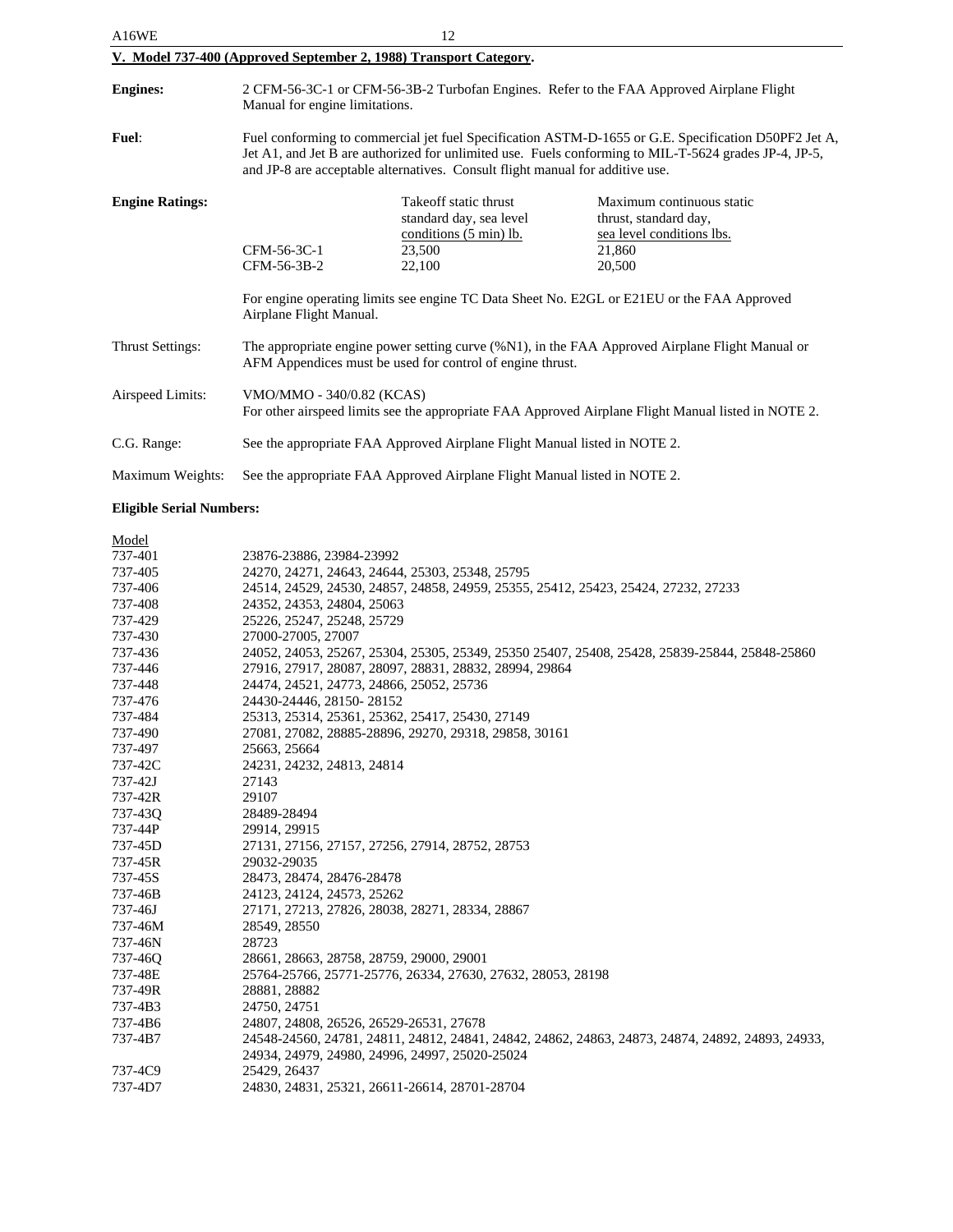### **V. Model 737-400 (cont'd)**

| 737-4H6 | 26443, 26444, 26447, 26449, 26451-26453, 26455, 26457-26468, 27083-27087, 27096, 27097, 27166-    |
|---------|---------------------------------------------------------------------------------------------------|
|         | 27170, 27190, 27191, 27306, 27352, 27353, 27383, 27384, 27673, 27674                              |
| 737-4K5 | 24125-24130, 24769, 24901, 26316, 27074, 27102, 27830, 27831                                      |
| 737-4L7 | 26960, 26961                                                                                      |
| 737-4M0 | 29201-29210                                                                                       |
| 737-403 | 26603-26606, 27660, 29485-29487                                                                   |
| 737-408 | 24069, 24070, 24234, 24332, 24703-24709, 25095-25114, 25163, 25164, 25168, 25169, 25371-25378,    |
|         | 25740, 26279-26281, 26285, 26289-26291, 26298-26300, 26302, 26306, 26308, 26320, 26334, 26335,    |
|         | 26337, 27628, 28199, 28202                                                                        |
| 737-4S3 | 24163-24167, 24795, 24796, 25116, 25134, 25594-25596                                              |
| 737-4U3 | 25713-25719                                                                                       |
| 737-4Y0 | 23865-23870, 23976-23981, 24314, 24344, 24345, 24467-24469, 24493, 24494, 24511-24513, 24519,     |
|         | 24520, 24545, 24682-24693, 24903, 24904, 24906, 24911, 24912, 24915, 24917, 25177, 25178, 25180,  |
|         | 25181, 25184, 25190, 25261, 26065, 26066, 26069, 26071, 26073, 26074, 26077, 26078, 26081, 26085, |
|         | 26086, 26088                                                                                      |
| 737-476 | 27906                                                                                             |
| 737-479 | 25147, 27094                                                                                      |
|         |                                                                                                   |

# **NOTES FOR SECTION V(737-400):**

| Current Weight and Balance Control and Loading Manual, including list of equipment, (D6-15066<br>Airplane Report), included in certificated weight empty and loading instructions must be in each aircraft<br>at the time of original certification and at all times thereafter except in the case of operators having an<br>approved weight control system.                                                                                                                                                                                                                                       |
|----------------------------------------------------------------------------------------------------------------------------------------------------------------------------------------------------------------------------------------------------------------------------------------------------------------------------------------------------------------------------------------------------------------------------------------------------------------------------------------------------------------------------------------------------------------------------------------------------|
| Individual airplanes may be limited to weights different than those specified herein. Refer to the FAA<br>Approved Airplane Flight Manual or the FAA Approved Weight and Balance Manual to determine<br>maximum permissible operating weights and balance limitations.                                                                                                                                                                                                                                                                                                                             |
| JT8D-15 engines equipped with MOD 10 exhaust mixer (Pratt & Whitney Aircraft Part No. 5004027)<br>have same engine limits as JT8D-15 engines with splitter type exhaust system.                                                                                                                                                                                                                                                                                                                                                                                                                    |
| Not Used.                                                                                                                                                                                                                                                                                                                                                                                                                                                                                                                                                                                          |
| There are service bulletins which call for modifications which do not comply with the Type Certification<br>Basis. These service bulletins are listed in Boeing Document D6-19567 titled "Service Bulletin 737".<br>The records of airplanes imported into the USA should be reviewed to be sure that further modifications<br>are accomplished to insure compliance, if the non FAA-approved service bulletins modifications have<br>been installed.                                                                                                                                              |
| Airplanes line numbers 1591, 1593, 1595, and on, were manufactured on or after August 20, 1988, and<br>airplane line numbers 1718, 1903, 1907, and on, were manufactured on or after August 20, 1990.<br>Reference $\S 121.312(a)(1)$ and (2) Amendment 121-198. Airplanes 1718, 1907 through 1927 are exempt<br>(Exemption No. 5176A). See Service Bulletin Index Part 3 for cross reference of line number to airplane<br>serial number.                                                                                                                                                         |
| The type design reliability and performance of the Model 737-200, -300, -400, and -500 airplanes have<br>been evaluated in accordance with FAA Advisory Circular 120-42A and found suitable for Extended<br>Range Operations with Two-Engine Airplanes (ETOPS) when operated and maintained in accordance<br>with Boeing Document D6-38091 "CONFIGURATION, MAINTENANCE, AND PROCEDURES FOR<br>EXTENDED RANGE (ER) OPERATION" for the Model 737-200, and Boeing Document D6-38123 for<br>the Models 737-300, -400, and -500.                                                                        |
| The FAA has determined that the occurrence of any uncontrollable high thrust failure condition "may<br>endanger the safe operation of an airplane" and hence is reportable under §121.703, 125.409, and<br>135.415.                                                                                                                                                                                                                                                                                                                                                                                |
| Mandatory replacement times, inspection intervals, related inspection procedures and all critical design<br>configuration control limitation for the fuel tank system determined during the Special Federal Aviation<br>Regulation No. 88 program and for compliance with 14 CFR 25.981 are listed in the FAA-approved<br>Airworthiness Limitations document, Boeing 737-100/200/200C/300/400/500 Airworthiness Limitations<br>and Certification Maintenance Requirements, Document D6-38278-CMR, Revision May 2006 or later<br>FAA-approved revision (see AD's 2008-10-09R1, Amendment 39-15515). |
|                                                                                                                                                                                                                                                                                                                                                                                                                                                                                                                                                                                                    |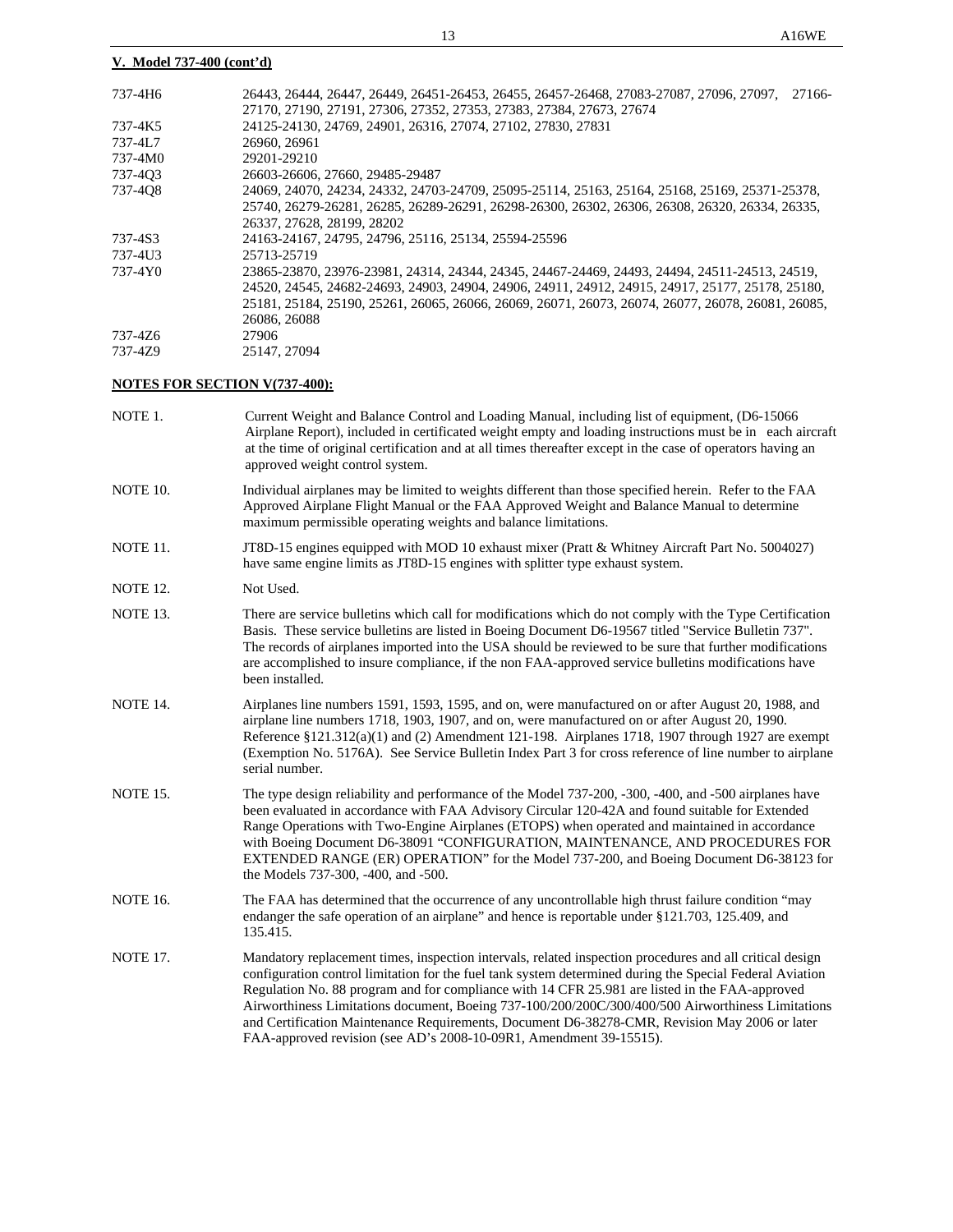| A16WE                           | 14                                                                                                                                                                                                                                                                                             |                                                                                                                                                                                      |                                                                                                     |
|---------------------------------|------------------------------------------------------------------------------------------------------------------------------------------------------------------------------------------------------------------------------------------------------------------------------------------------|--------------------------------------------------------------------------------------------------------------------------------------------------------------------------------------|-----------------------------------------------------------------------------------------------------|
|                                 |                                                                                                                                                                                                                                                                                                | VI. Model 737-500 (Approved February 12, 1990) Transport Aircraft                                                                                                                    |                                                                                                     |
| <b>Engines:</b>                 | 2 CFM-56-3C-1 or CFM-56-3-B1 Turbofan Engines. Refer to the FAA Approved Airplane Flight<br>Manual for engine limitations.                                                                                                                                                                     |                                                                                                                                                                                      |                                                                                                     |
| <b>Fuel:</b>                    | Fuel conforming to commercial jet fuel Specification ASTM-D-1655 or G.E. Specification D50PF2 Jet A,<br>Jet A1, and Jet B are authorized for unlimited use. Fuels conforming to MIL-T-5624 grades JP-4, JP-5,<br>and JP-8 are acceptable alternatives. Consult flight manual for additive use. |                                                                                                                                                                                      |                                                                                                     |
| <b>Engine Ratings:</b>          | CFM-56-3C-1<br>CFM-56-3-B1                                                                                                                                                                                                                                                                     | Take off static thrust<br>standard day, sea level<br>conditions (5 min) lb.<br>20,100<br>20,100<br>*CFM 56-3C-1 throttle limiter to limit full throttle thrust equivalent to 20,100. | Maximum continuous static<br>thrust, standard day,<br>sea level conditions lb.<br>18,900*<br>18,900 |
| <b>Engine and Weight Limits</b> |                                                                                                                                                                                                                                                                                                |                                                                                                                                                                                      |                                                                                                     |
|                                 | Airplane Flight Manual.                                                                                                                                                                                                                                                                        |                                                                                                                                                                                      | For engine operating limits see engine TC Data Sheet No. E2GL or E21EU or the FAA Approved          |

| Thrust Settings: | The appropriate engine power setting curve (%N1), in the FAA Approved Airplane Flight Manual or<br>AFM Appendices must be used for control of engine thrust. |
|------------------|--------------------------------------------------------------------------------------------------------------------------------------------------------------|
| Airspeed Limits: | VMO/MMO - 340/0.82 (KCAS)<br>For other airspeed limits see the appropriate FAA Approved Airplane Flight Manual listed in NOTE 2.                             |
| C.G. Range:      | See the appropriate FAA Approved Airplane Flight Manual listed in NOTE 2.                                                                                    |

Maximum Weights: See the appropriate FAA Approved Airplane Flight Manual listed in NOTE 2.

### **Eligible Serial Numbers:**

| Model   |                                                                                                                       |
|---------|-----------------------------------------------------------------------------------------------------------------------|
| 737-505 | 24272-24274, 24645-24652, 24828, 25789-25792, 25797, 26297, 27153, 27155, 26304, 25794, 26336,<br>26338, 27627, 27631 |
| 737-522 | 25001-25009, 25254, 25255, 25290, 25291, 25381-25388, 26642, 26643, 26645, 26646, 26648, 26649,                       |
|         | 26651-26653, 26655-26659, 26662, 26663, 26667, 26668, 26671, 26672, 26675, 26676, 26679, 26680,                       |
|         | 26683, 26684, 26687, 26688, 26690-26692, 26695, 26696, 26700, 26703, 26704, 26707, 26739, 26699                       |
| 737-524 | 27314-27334, 27526-27535, 27540, 27900, 27901, 26319, 26339, 26340, 28899-28928                                       |
| 737-528 | 25206, 25227-25237, 27304, 27305, 27424-27426                                                                         |
| 737-529 | 25218, 25249, 25418, 25419, 26537, 26538                                                                              |
| 737-530 | 24815-24824, 24937-24946, 25243, 25244, 25270-25272, 25309-25311, 25357, 25358                                        |
| 737-548 | 24878, 24919, 24968, 24989, 25115, 25165, 25737-25739, 26287                                                          |
| 737-566 | 25051, 25084, 25307, 25352, 26051, 26052                                                                              |
| 737-5B6 | 26527, 25317, 25364, 26525, 27679, 27680                                                                              |
| 737-5C9 | 26438, 26439                                                                                                          |
| 737-5H3 | 26639, 26640, 27257, 27912                                                                                            |
| 737-5H4 | 24178-24190, 25153, 25154, 25318-25320, 26564-26570                                                                   |
| 737-5H6 | 26445, 26446, 26448, 26450, 26454, 26456, 27354-27356                                                                 |
| 737-5K5 | 24776, 24926, 24927, 25037, 25062                                                                                     |
| 737-5L9 | 24778, 24805, 24859, 24928, 25066, 28083, 28084, 28128-28131, 28721, 28722, 28995-28997, 29234,                       |
|         | 29235                                                                                                                 |
| 737-5Q8 | 25160, 25166, 25167, 26323, 26324, 27629, 27634, 28052, 28055, 28201                                                  |
| 737-5U3 | 28726, 28727, 28728, 28729, 28730                                                                                     |
| 737-5Y0 | 24696, 24897-24900, 25175, 25176, 25182, 25183, 25185, 25186, 25188, 25189, 25191, 25192, 25288,                      |
|         | 25289, 26067, 26075, 26097, 26100, 26101, 26104, 26105                                                                |
| 737-53A | 24754, 24785-24788, 24877, 24878, 24881, 24921, 24922, 24970, 25425                                                   |
| 737-53C | 24825-24827                                                                                                           |
| 737-53S | 29073-29075                                                                                                           |
| 737-54K | 27381, 27430-27435, 27966, 28461, 28462, 28990-28993, 29794, 29795                                                    |
| 737-55D | 27130, 27368, 27416-27419                                                                                             |
| 737-55S | 26539-26543, 28469-28472, 28475                                                                                       |
| 737-56N | 28565                                                                                                                 |
| 737-58E | 25767-25769, 29122                                                                                                    |
| 737-58N | 28866                                                                                                                 |
| 737-59D | 24694, 24695, 25038, 25065, 26419, 26421, 26422, 27268                                                                |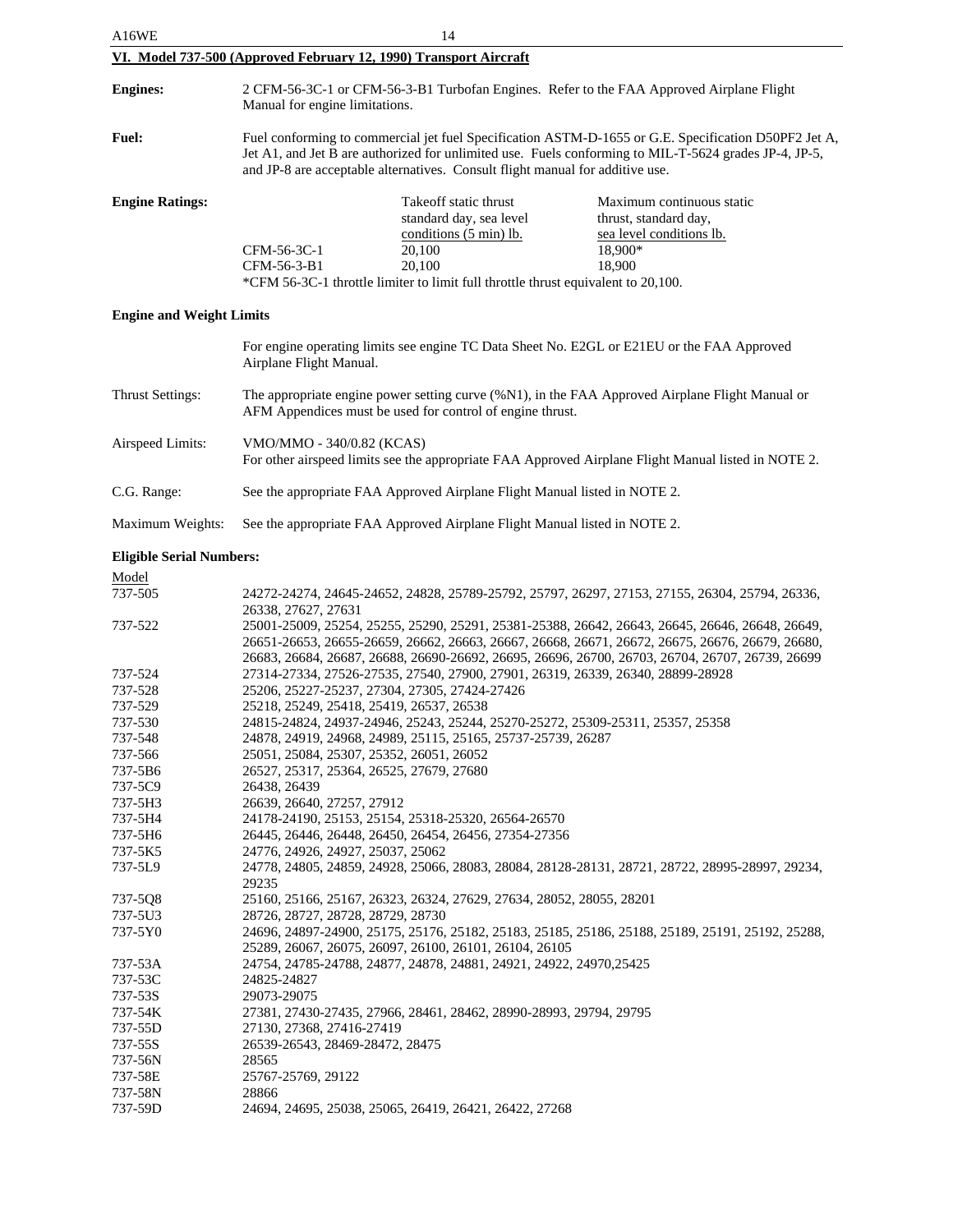# **NOTES FOR SECTION VI(737-500):**

| NOTE 1.         |     | Current Weight and Balance Control and Loading Manual, including list of equipment, (D6-15066<br>Airplane Report), included in certificated weight empty and loading instructions must be in each aircraft<br>at the time of original certification and at all times thereafter except in the case of operators having an<br>approved weight control system.                                                                                                                                                                                                                                       |
|-----------------|-----|----------------------------------------------------------------------------------------------------------------------------------------------------------------------------------------------------------------------------------------------------------------------------------------------------------------------------------------------------------------------------------------------------------------------------------------------------------------------------------------------------------------------------------------------------------------------------------------------------|
| NOTE 2.         |     | Airplane operation must be in accordance with the FAA Approved AFM, Boeing Document No. D6-<br>8735. All placards required in either the FAA Approved AFM, the applicable operating rules or the<br>Certification Basis must be installed in the airplane.                                                                                                                                                                                                                                                                                                                                         |
| NOTE 3.         | (a) | For 737-500 airplanes operated within the ranges of 134-139 KIPS for taxi weight and 110 KIPS for<br>landing weight: The life limit for main and nose landing gear is 75,000 flights.                                                                                                                                                                                                                                                                                                                                                                                                              |
|                 | (b) | For detail components lives, see Boeing Service Letter 737-SL-32-21.                                                                                                                                                                                                                                                                                                                                                                                                                                                                                                                               |
| NOTE 4.         | (a) | JP-1, JP-4 and JP-5 fuels conforming to P & WA specification No. 522 and later revisions may be used<br>separately or mixed in any proportions without adversely affecting the engine operation or power output.<br>No fuel control adjustment is required when switching fuel types.                                                                                                                                                                                                                                                                                                              |
|                 | (b) | Phillips anti-icing fuel additive PFA-55MB may be used if concentration delivered to airplane does not<br>exceed 0.15% by volume. No fuel system anti-icing credit is allowed.                                                                                                                                                                                                                                                                                                                                                                                                                     |
| NOTE 5.         |     | Models designation of the 737-100, 737-200, 737-200C, 737-300, 737-400, and 737-500 Series airplanes<br>are shown by the "Dash No." of the prefix "737," i.e. 737-105; the "1" represents the "-100 Series," and<br>the "05" represents the customer's configuration for which initial approval was obtained.                                                                                                                                                                                                                                                                                      |
| NOTE 6.         |     | Weight and Balance Control and Loading Manual. For each Model the Weight and Balance Control and<br>Loading Manual (Boeing Document D6-15066) consists of the Basic Manual and a Supplement Aircraft<br>Report.                                                                                                                                                                                                                                                                                                                                                                                    |
| NOTE 7.         |     | The Boeing 737 Supplemental Structural Inspection Document (SSID), D6-82669, is applicable to the<br>737-300, 737-400 and 737-500 (See AD 2008-09-13, Amendment 39-15494).                                                                                                                                                                                                                                                                                                                                                                                                                         |
| NOTE 8.         |     | Not Used.                                                                                                                                                                                                                                                                                                                                                                                                                                                                                                                                                                                          |
| NOTE 9.         |     | Not Used.                                                                                                                                                                                                                                                                                                                                                                                                                                                                                                                                                                                          |
| NOTE 10.        |     | Individual airplanes may be limited to weights different than those specified herein. Refer to the FAA<br>Approved Airplane Flight Manual or the FAA Approved Weight and Balance Manual to determine<br>maximum permissible operating weights and balance limitations.                                                                                                                                                                                                                                                                                                                             |
| NOTE 11.        |     | JT8D-15 engines equipped with MOD 10 exhaust mixer (Pratt & Whitney Aircraft Part No. 5004027)<br>have same engine limits as JT8D-15 engines with splitter type exhaust system.                                                                                                                                                                                                                                                                                                                                                                                                                    |
| <b>NOTE 12.</b> |     | Not Used                                                                                                                                                                                                                                                                                                                                                                                                                                                                                                                                                                                           |
| NOTE 13.        |     | There are service bulletins which call for modifications which do not comply with the Type Certification<br>Basis. These service bulletins are listed in Boeing Document D6-19567 titled "Service Bulletin 737".<br>The records of airplanes imported into the USA should be reviewed to be sure that further modifications<br>are accomplished to insure compliance, if the non FAA-approved service bulletins modifications have<br>been installed.                                                                                                                                              |
| NOTE 14.        |     | Airplanes line numbers 1591, 1593, 1595, and on, were manufactured on or after August 20, 1988, and<br>airplane line numbers 1718, 1903, 1907, and on, were manufactured on or after August 20, 1990.<br>Reference §121.312(a)(1) and (2) Amendment 121-198. Airplanes 1718, 1907 through 1927 are exempt<br>(Exemption No. 5176A). See Service Bulletin Index Part 3 for cross reference of line number to airplane<br>serial number.                                                                                                                                                             |
| <b>NOTE 15.</b> |     | The type design reliability and performance of the Model 737-200, -300, -400, and -500 airplanes have<br>been evaluated in accordance with FAA Advisory Circular 120-42A and found suitable for Extended<br>Range Operations with Two-Engine Airplanes (ETOPS) when operated and maintained in accordance<br>with Boeing Document D6-38091 "CONFIGURATION, MAINTENANCE, AND PROCEDURES FOR<br>EXTENDED RANGE (ER) OPERATION" for the Model 737-200, and Boeing Document D6-38123 for<br>the Models 737-300, -400, and -500.                                                                        |
| <b>NOTE 16.</b> |     | The FAA has determined that the occurrence of any uncontrollable high thrust failure condition "may<br>endanger the safe operation of an airplane" and hence is reportable under §121.703, 125.409, and<br>135.415.                                                                                                                                                                                                                                                                                                                                                                                |
| <b>NOTE 17.</b> |     | Mandatory replacement times, inspection intervals, related inspection procedures and all critical design<br>configuration control limitation for the fuel tank system determined during the Special Federal Aviation<br>Regulation No. 88 program and for compliance with 14 CFR 25.981 are listed in the FAA-approved<br>Airworthiness Limitations document, Boeing 737-100/200/200C/300/400/500 Airworthiness Limitations<br>and Certification Maintenance Requirements, Document D6-38278-CMR, Revision May 2006 or later<br>FAA-approved revision (see AD's 2008-10-09R1, Amendment 39-15515). |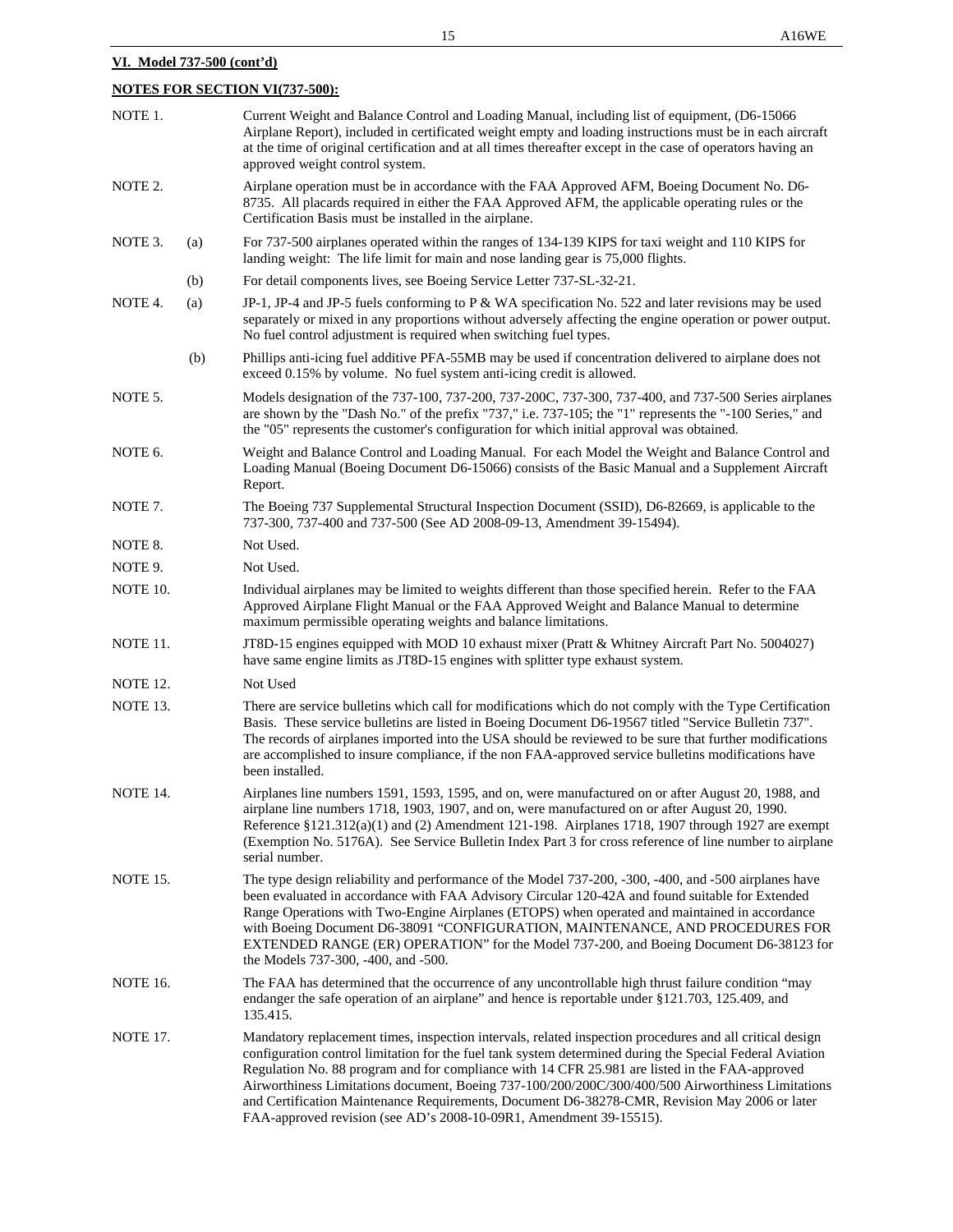# **DATA PERTINENT TO MODELS 737 Original Series -100, -200, -200C and 737 Classic Series -300, -400, -500:**

# **Airframe Limits Capacities & Rigging**

| Minimum Crew for All Flights:                                                                                                                            | 2 (Pilot and Copilot)                                                                                                                                                                                                                                                                                                                                                                                                                                                                                                                                                                                                                            |                                                                                                                                                                                                                                                                                                                                                                                                                                                                          |  |
|----------------------------------------------------------------------------------------------------------------------------------------------------------|--------------------------------------------------------------------------------------------------------------------------------------------------------------------------------------------------------------------------------------------------------------------------------------------------------------------------------------------------------------------------------------------------------------------------------------------------------------------------------------------------------------------------------------------------------------------------------------------------------------------------------------------------|--------------------------------------------------------------------------------------------------------------------------------------------------------------------------------------------------------------------------------------------------------------------------------------------------------------------------------------------------------------------------------------------------------------------------------------------------------------------------|--|
| Maximum Passengers:                                                                                                                                      | 113 (737-100 Series Airplanes), 124 if compliance with FAR 25.2(b), (c), & (d) at Amendment<br>$25.20$ is shown.<br>119 (737-200/200C Series Airplanes), 136 if compliance with FAR 25.2(b), (c), & (d) is shown.<br>149 (737-300 Series Airplanes)<br>188 (737-400 Series Airplanes), limited by FAR 25.803(c)<br>140 (737-500 Series Airplanes), limited by FAR 25.807(d)                                                                                                                                                                                                                                                                      |                                                                                                                                                                                                                                                                                                                                                                                                                                                                          |  |
| Maximum Baggage Cargo:                                                                                                                                   | See appropriate Weight & Balance Manual, Boeing Document No. D6-15066                                                                                                                                                                                                                                                                                                                                                                                                                                                                                                                                                                            |                                                                                                                                                                                                                                                                                                                                                                                                                                                                          |  |
| Fuel & Oil Capacities:                                                                                                                                   |                                                                                                                                                                                                                                                                                                                                                                                                                                                                                                                                                                                                                                                  | See appropriate Weight & Balance Manual, Boeing Document No. D6-15066                                                                                                                                                                                                                                                                                                                                                                                                    |  |
| Minimum Required Fuel:                                                                                                                                   | See appropriate FAA Approved Airplane Flight Manual listed in NOTE 2.                                                                                                                                                                                                                                                                                                                                                                                                                                                                                                                                                                            |                                                                                                                                                                                                                                                                                                                                                                                                                                                                          |  |
| <b>Maximum Operating</b><br>Altitude:                                                                                                                    | 35,000 ft. 37,000 ft. if authorized by Flight Manual. (737-100 and 737-200 Series Airplanes).<br>37,000 ft. (737-300, 737-400, and 737-500 Series Airplanes)                                                                                                                                                                                                                                                                                                                                                                                                                                                                                     |                                                                                                                                                                                                                                                                                                                                                                                                                                                                          |  |
| Datum:                                                                                                                                                   | The airplane reference origin of coordinates is a point located 540 inches forward of the center<br>section wing front spar centerline, at buttock line zero, (i.e., aircraft fore/aft centerline as viewed in<br>plane view) and at water line zero. (737-100 Series) All production body stations coincide<br>numerically with moment arms. Horizontal distance of datum to nose gear jack point is 286 inches<br>for the 737-100 Series, 250 inches for the 737-200 Series, and 207.7 inches for the 737-300 Series,<br>135.7 inches for the 737-400 Series, 261.7 inches for the 737-500 Series.                                             |                                                                                                                                                                                                                                                                                                                                                                                                                                                                          |  |
| MAC:                                                                                                                                                     | 134.5 inches (L.E. of MAC is 625.59 inches aft of the aircraft datum).                                                                                                                                                                                                                                                                                                                                                                                                                                                                                                                                                                           |                                                                                                                                                                                                                                                                                                                                                                                                                                                                          |  |
| Other Operating<br>Limitations:                                                                                                                          | See FAA Approved Airplane Flight Manual Appendices listed In NOTE 2.<br>See NOTE 12.                                                                                                                                                                                                                                                                                                                                                                                                                                                                                                                                                             |                                                                                                                                                                                                                                                                                                                                                                                                                                                                          |  |
| Control Surface<br>Movements:                                                                                                                            | To insure proper operation of the airplane, the movements of the various control surfaces must be<br>carefully controlled by proper rigging of the flight control systems. The airplanes must, therefore,<br>be rigged according to the following FAA Approved data: Boeing Drawings No.<br>Control Installation, Aileron Spoiler<br>65-45101<br>Control Installation, Elevator<br>65-45102<br>Control Installation, Rudder<br>65-45103<br>65-45104<br>Control Installation, Stabilizer Trim<br>Control Installation, Aileron Trim<br>65-45105<br>Control Installation, Rudder Trim<br>65-45106<br>65-45116<br>Control Installation, Speed Brake |                                                                                                                                                                                                                                                                                                                                                                                                                                                                          |  |
| <b>Certification Basis:</b><br>Type Certification Basis, (737-100 & 737-200 Series Airplanes).<br>attached to FAA letter to Boeing dated April 10, 1979. |                                                                                                                                                                                                                                                                                                                                                                                                                                                                                                                                                                                                                                                  | 14 CFR Part 25, Amendments 25-1 through 25-3, 25-7, 25-8, 25-15, 14 CFR § 21, 14 CFR Part 1:<br>and special conditions attached to FAA letter to Boeing dated October 15, 1965, and modified in<br>letters dated December 23, 1966 and February 14, 1967, and Special Condition No. 25-89-NW-5<br>Exemption from 14 CFR Part 25 - No. 575 - Exemption from §25.1001 - allow takeoff weight<br>115% of maximum landing weight, (non-advanced airplanes only. See Note 8.) |  |
|                                                                                                                                                          | 200 airplanes:<br>§25.811(f)<br><b>Exterior Exit Marking</b><br>§25.1415(d)<br><b>Emergency Locator Transmitter</b><br>§25.853(a)                                                                                                                                                                                                                                                                                                                                                                                                                                                                                                                | Equivalency safety findings exist with respect to the following regulations for Boeing 737-100 and<br>Compartment Interiors (documented in TAD ELOS memo PS-08-0670-C-1)                                                                                                                                                                                                                                                                                                 |  |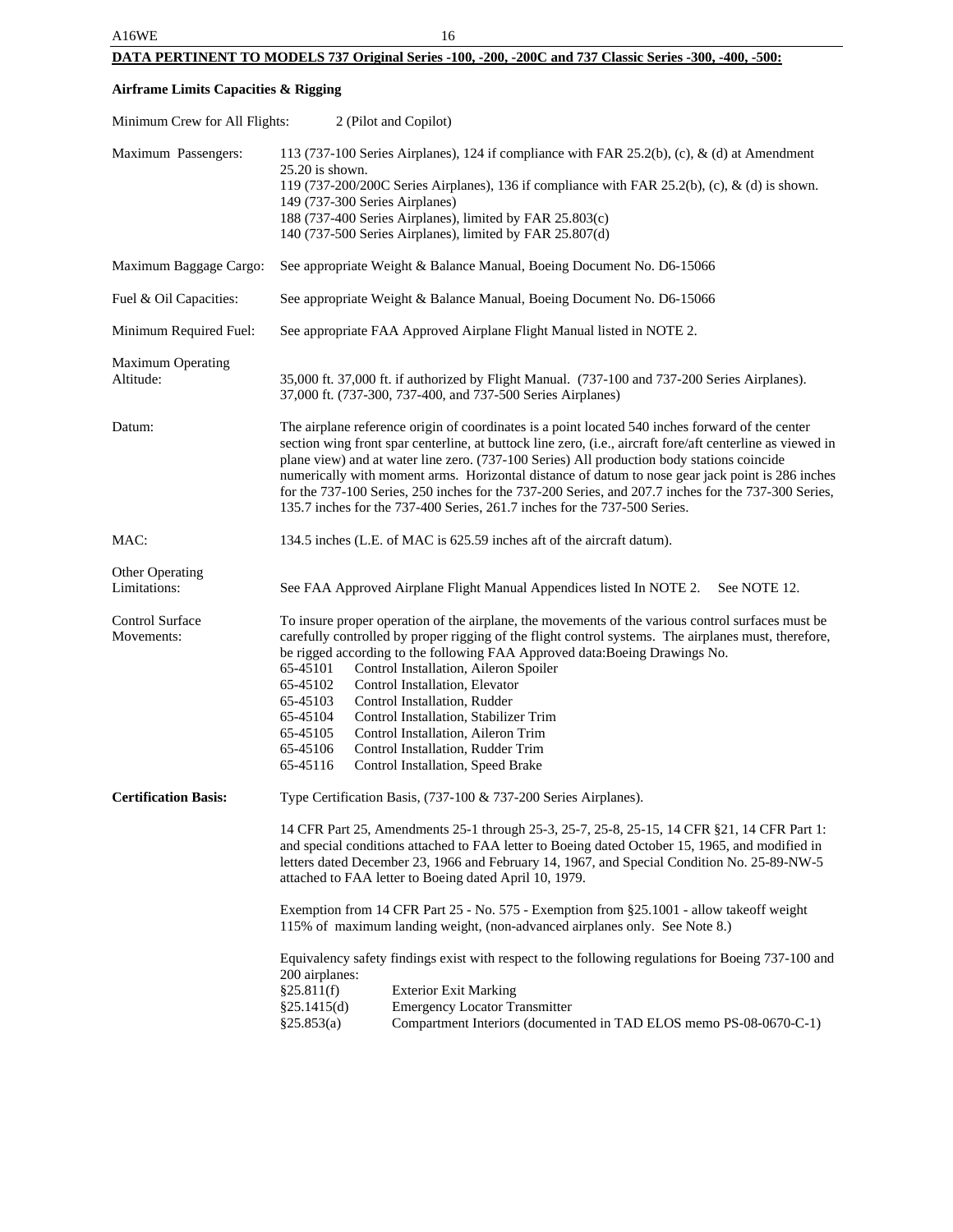Exemptions from 14 CFR Part 25:

§25.1203(a) allows deletion of fire detector system in the extended nacelle tailpipe section of the engines (Exemption No. 2072).

§25.901(c) Partial Exemption – No single powerplant or auxiliary power unit failure will jeopardize the safe operation of the airplane. (Exemption No. 7968, February 4, 2003) See NOTE 16.

Partial Time-Limited Exemption from 14 CFR §25.853(a), appendix F, paragraph (a)(1)(i), Testing on Large Interior Panels, granted through November 28, 2011. (Exemption No. 9791, November 28, 2008, Exemption No. 9791B, March 1, 2010, Exemption No. 9791C, February 4, 2011)

14 CFR Part 26

Based on 14 CFR §21.101(g) for changes made to TCs applicable provisions of 14 CFR Part 26 subpart B and subpart E are included in the certification basis. For any future 14 CFR Part 26 amendments, the holder of this TC must demonstrate compliance with the applicable sections

Compliance has been found for the following regulations at Amendment 26-0: §26.11 Compliance has been found for the following regulations at Amendment 26-1: §26.43, 26.45, 26.47, and 26.49

14 CFR Part 36 of the Federal Aviation Regulations.

Special Federal Aviation Regulation 27.

Type Certification Basis, (737-300 Series Airplanes)

14 CFR Part 25 of the Federal Aviation Regulations as amended by Amendments 25-1 through 25-3, 25- 7, 25-8, and 25-15, except where superseded by the following sections of 14 CFR Part 25 as amended by Amendments 25-1 through: 25-11 (§ 25.939, 25.977, 25.1141); 25-16 (§ 25.1457); 25-17 (§ 25.813); 25-20 (§ 25.785); 25-23 (§ 25.701, 25.723, 25.729, 25.863, 25.1103, 25.1143, 25.1331, 25.1333, 25.1435); 25-31 (§ 25.1459); 25-32 (§ 25.787, 25.809, 25.811, 25.853, 25.1557); 25-36 (§ 25.1305(a), (c), (d)(1), and (d)(2)); 25-40 (§ 25.1585); 25-51 (§ 25.2, 25.101, 25.107, 25.111, 25.113, 25.143, 25.343, \*25.571(a) and (b), 25.571(d), 25.581, 25.629, \*25.671, \*25.672, 25.677, 25.683, \*25.699, 25.703, 25.735, 25.771, 25.772, 25.773, 25.789, 25.791, 25.803, 25.812, 25.855, 25.865, 25.903, 25.933, 25.934, 25.979, 25.993, 25.994, 25.1001, 25.1019, 25.1041, 25.1043, 25.1093, 25.1183, 25.1203, 25.1303, \*\*25.1305(d)(3), 25.1307, \*25.1309, 25.1325(a) through (f), 25.1326, 25.1351(d), 25.1359, 25.1387, 25.1413, 25.1415, 25.1419, 25.1447,

25.1450, 25.1561, 25.1581, 25.1583, 25.1587; 25-53 (§25.1411).

14 CFR Part 26:

Based on 14 CFR §21.101(g) for changes made to TCs applicable provisions of 14 CFR Part 26 are included in the certification basis. For any future 14 CFR Part 26 amendments, the holder of this TC must demonstrate compliance with the applicable sections

Compliance has been found for the following regulations at Amendment 26-0: §26.11 Compliance has been found for the following regulations at Amendment 26-1: §26.43, 26.45, 26.47, and 26.49

Compliance has been found for the following regulations at Amendment 26-3: §26.33

14 CFR Part 36 of the Federal Aviation Regulations with Amendments 36-1 through 36-12, effective August 1, 1981. See the appropriate FAA Approved Airplane Flight Manual listed in Note (2) for applicability of Stage 4 Noise Recertification through Amendment 36-28.

Special Federal Aviation Regulation 27.

Exemptions from 14 CFR Part 25:

§25.901(c) Partial Exemption – No single powerplant or auxiliary power unit failure will jeopardize the safe operation of the airplane. (Exemption No. 7968, February 4, 2003) See NOTE 16.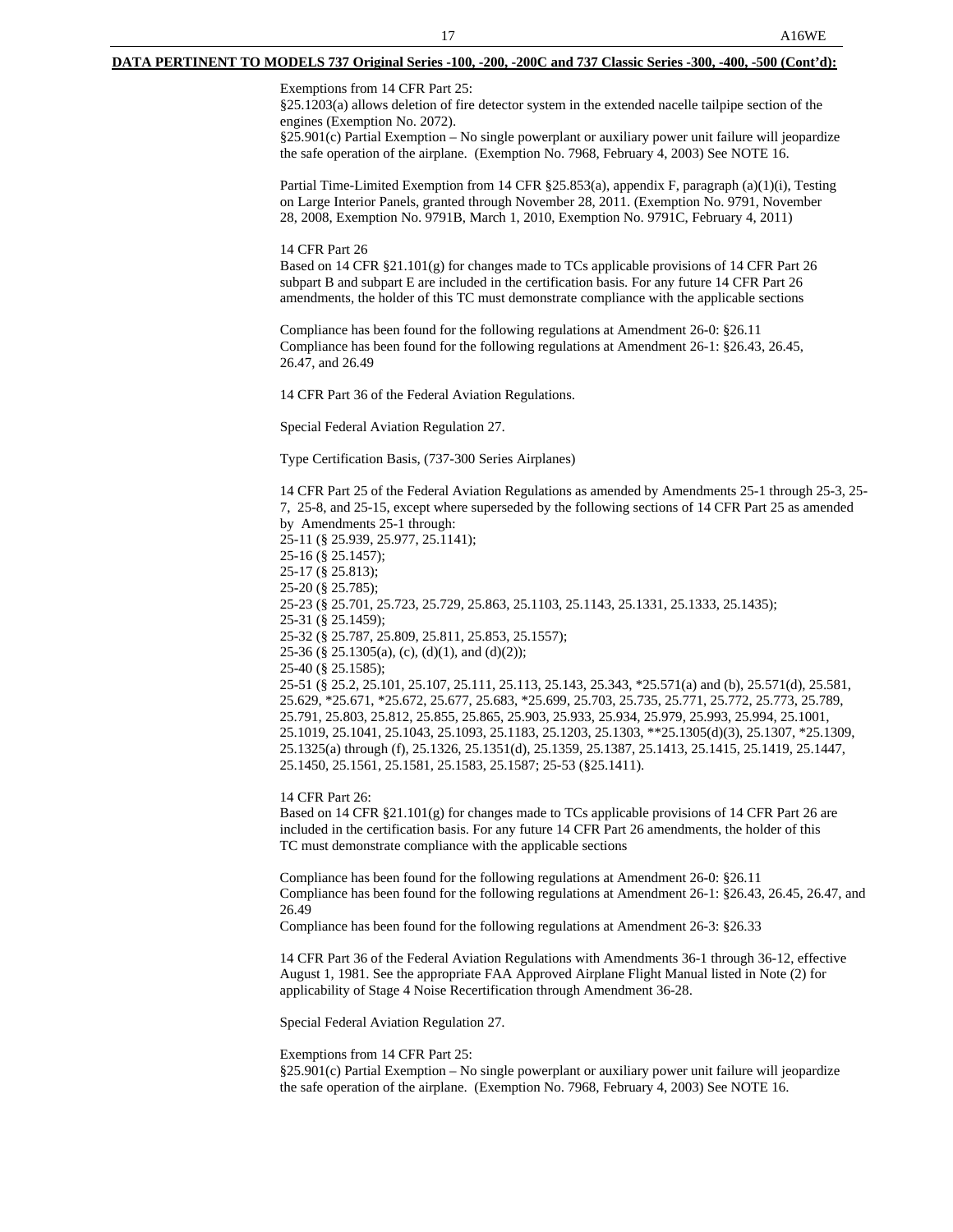# A16WE 18 **DATA PERTINENT TO MODELS 737 Original Series -100, -200, -200C and 737 Classic Series -300, -400, -500 (Cont'd):** Partial Time-Limited Exemption from 14 CFR §25.853(a), appendix F, paragraph (a)(1)(i), Testing on Large Interior Panels, granted through November 28, 2011. (Exemption No. 9791, November 28, 2008, Exemption No. 9791B, March 1, 2010, Exemption No. 9791C, February 4, 2011) \*Applicable only to new or major modified structure or to new systems and components unique to the 737-300 series airplane with respect to the existing Model 737-200 Series airplane. For unmodified areas of Power Operated Control Systems, the original amendment level of 14 CFR § 25.695 remains in effect.

\*\*Compliance with §25.1305(d)(3) has been mandated by the FAA in accordance with the provisions of 14 CFR § 21.101(b).

Equivalency safety findings exist with respect to the following regulations: For 737-300 only: §25.723(a) Shock Absorption Tests §25.791 Passenger Information Signs and Placards §25.803(c)(8) Emergency Evacuation §25.809(f)(1)(ii) Escape Slides § 25.853(a) Compartment Interiors (documented in TAD ELOS memo PS-08-0670-C-1) §25.853(c) Compartment Interiors §25.811(e)(3) Emergency Handle Illumination §25.812(b)(1)(i) Emergency Exit Signs §25.1093(b)(1) Induction System Deicing and Anti-Icing provisions. §25.811(f) Exterior Exit Markings §25.1415(d) Emergency Locator Transmitter (ELT)

§25.1443(c) Determination of Minimum Oxygen Flow for the Lavatory Oxygen System (S-1)

### **Type Certification Basis, (737-400 and 737-500 Series Airplanes)**

14 CFR Part 25 of the Federal Aviation Regulations as amended by Amendments 25-1 through 25- 3, 25-7, 25-8, and 25-15, except where superseded by the following sections of 14 CFR Part 25 as amended by Amendments 25-1 through: 25-11 (§ 25.939, 25.977, 25.1141); 25-16 (§ 25.1457); 25-17 (§ 25.813); 25-20 (§ 25.785); 25-23 (§ 25.701, 25.723, 25.729, 25.863, 25.1103, 25.1143, 25.1331, 25.1333, 25.1435); 25-31 (§ 25.1459); 25-32 (§ 25.787, 25.809, 25.811, 25.853, 25.1557); 25-33 (§ 25.772); 25-36 (§ 25.1305(a), (c), (d)(1), and (d)(2)); 25-40 (§ 25.1585); 25-51 (§ 25.2, 25.101, 25.107, 25.111, 25.113, 25.143, 25.145, 25.147, 25.149, 25.177, 25.181, 25.201, 25.207, 25.233, 25.237, 25.253, 25.255, \*25.305, 25.343, \*25.571(a) and (b), 25.571(d), 25.581, 25.629, \*25.671, \*25.672, 25.677, 25.683, \*25.699. 25.703, 25.735, 25.771, 25.773, 25.789, 25.791, 25.803, 25.812, 25.855, 25.865, 25.903, 25.933, 25.934, 25.979, 25.993, 25.994, 25.1001, 25.1019, 25.1041, 25.1093, 25.1183, 25.1203, 25.1303, \*25.1305(d)(3), 25.1307, \*25.1309, 25.1325(a) through (f), 25.1326, 25.1351(d), 25.1359, 25.1387, 25.1413, 25.1415, 25.1419, 25.1447, 25.1450, 25.1561, 25.1581, 25.1583, 25.1587); 25-53 (§25.1411).

14 CFR Part 26:

Based on 14 CFR §21.101(g) for changes made to TCs applicable provisions of 14 CFR Part 26 are included in the certification basis. For any future 14 CFR Part 26 amendments, the holder of this TC must demonstrate compliance with the applicable sections

Compliance has been found for the following regulations at Amendment 26-0: §26.11 Compliance has been found for the following regulations at Amendment 26-1: §26.43, 26.45, 26.47, and 26.49

Compliance has been found for the following regulations at Amendment 26-3: §26.33

14 CFR Part 36 of the Federal Aviation Regulations Amendments 36-1 through 36-15, effective May 6, 1988. See the appropriate FAA Approved Airplane Flight Manual listed in Note (2) for applicability of Stage 4 Noise Recertification through Amendment 36-28.

Special Federal Aviation Regulation 27.

\*Applicable only to new or major modified structure or to new systems and components unique to the 737-400, and 737-500 series airplane with respect to the existing Model 737-200 Series airplane.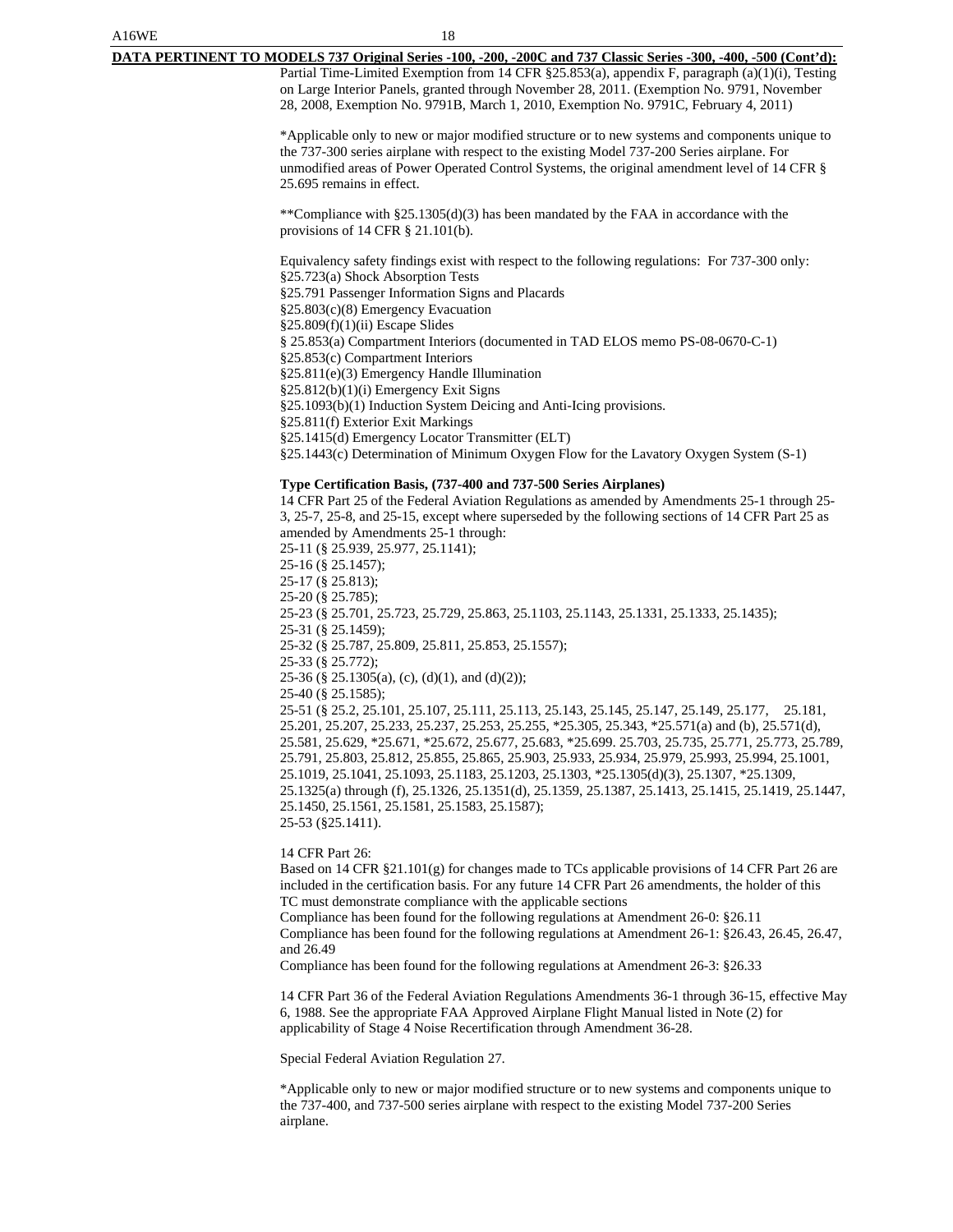### **DATA PERTINENT TO MODELS 737 Original Series -100, -200, -200C and 737 Classic Series -300, -400, -500 (Cont'd):**

For unmodified areas of Power Operated Control Systems, the original amendment level of 14 CFR §25.695 remains in effect.

\*\*Compliance with §25.1305(d)(3) has been mandated by the FAA in accordance with the provisions of 14 CFR §21.101(b).

Exemptions from 14 CFR Part 25: §25.901(c) Partial Exemption – No single powerplant or auxiliary power unit failure will jeopardize the safe operation of the airplane. (Exemption No. 7968, February 4, 2003) See NOTE 16.

Partial Time-Limited Exemption from 14 CFR §25.853(a), appendix F, paragraph (a)(1)(i), Testing on Large Interior Panels, granted through November 28, 2011. (Exemption No. 9791, November 28, 2008, Exemption No. 9791B, March 1, 2010, Exemption No. 9791C, February 4, 2011)

Equivalent safety findings exist with respect to the following regulations: For 737-100/-200/- 200C/-300/-400/-500: 14 CFR §25.1415(d) Emergency Locator Transmitter

An equivalent safety finding exists, with respect to incorporation of Boeing Service Bulletin 737- 28A1141, for the following regulation: For 737-200/-200C/-300/-400/-500; 14 CFR §25.901(c) Single Failures

Equivalency safety findings exist with respect to the following regulations: For 737-400 and 737- 500 only:

14 CFR §1.2 Abbreviations and symbols

14 CFR §25.21 Proof of compliance

14 CFR §25.103 Stalling Speed

14 CFR §25.107 Takeoff Speeds

14 CFR §25.119 Landing Climb: All-engine- operating

14 CFR §25.121 Climb - One engine-operative

14 CFR §25.125 Landing

14 CFR §25.145 Longitudinal Control

14 CFR §25.147 Directional and lateral control

14 CFR §25.149 Minimum Control Speed

14 CFR §25.161 Trim

14 CFR §25.175 Demonstration of static longitudinal stability

14 CFR §25.177 Static directional and lateral stability

14 CFR §25.201 Stall demonstration

14 CFR §25.207 Stall Warning

14 CFR §25.723(a) Shock Absorption Tests

14 CFR §25.735 Brakes

14 CFR §25.773 Pilot compartment view

14 CFR §25.803(c)(8) Emergency evacuation

14 CFR §25.809(f)(1)(ii) Escape slides

14 CFR §25.811(e)(3) Emergency handle illumination

14 CFR §25.811(f) Exterior Exit Markings

14 CFR §25.812(b)(1)(i) Emergency exit signs

14 CFR §25.853(a) Compartment Interiors (documented in TAD ELOS memo PS-08-0670-C-1)

14 CFR §25.1323 Airspeed indicating system

14 CFR §25.1325 Static pressure systems

14 CFR §25.1415(d) Emergency Locator Transmitter (ELT)

14 CFR §25.1443(c) Determination of Minimum Oxygen Flow for the Lavatory Oxygen System (S-1)

14 CFR §36 Appendix C Use of the 1g Stall Speed instead of minimum speed in the stall as a basis for determining compliance.

Compliance with the following optional requirements has been established for all Models:

Ditching Provisions  $§25.801$  (Overwater operation can be approved when the aircraft has been equipped and has been approved according to FAR 25.801. The 56-person life raft is not approved for use on 737-100/200/300/400 airplanes due to ditching evacuation capability).

Ice Protection Provisions §25.1419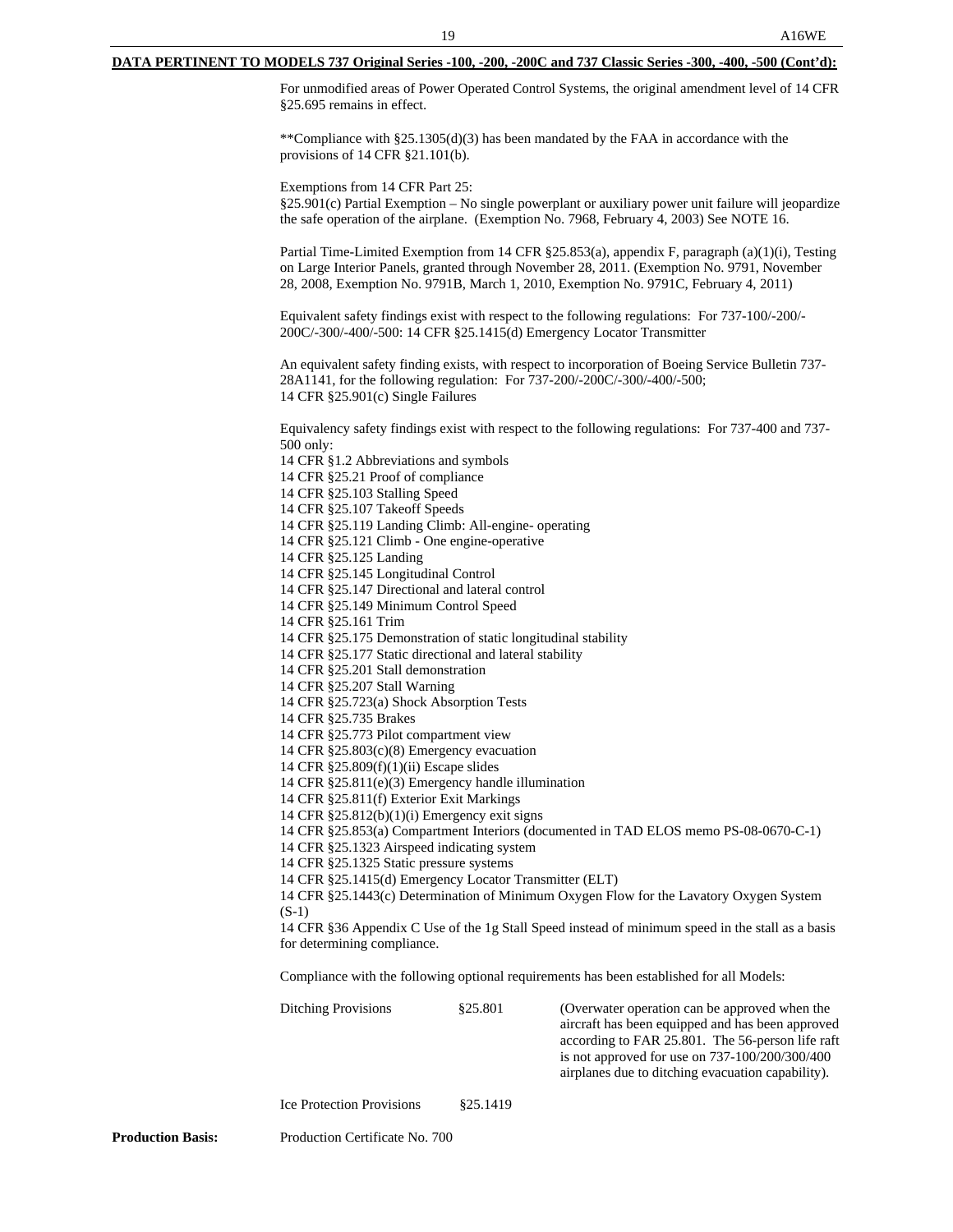| A16WE                       | 20                                                                                                                                                                                                                                                                                |
|-----------------------------|-----------------------------------------------------------------------------------------------------------------------------------------------------------------------------------------------------------------------------------------------------------------------------------|
|                             | DATA PERTINENT TO MODELS 737 Original Series -100, -200, -200C and 737 Classic Series -300, -400, -500 (cont'd):                                                                                                                                                                  |
| <b>Required Equipment:</b>  | The basic required equipment as prescribed in the applicable airworthiness regulations (see<br>Certification Basis) must be installed in the aircraft for certification. The required equipment is<br>noted in the Type Design Data.                                              |
| <b>Service Information:</b> | Boeing Document D6-15565 (For 737-100/200), D6-37635 (For 737-300), D6-38246 (For 737-<br>400), D6-38441 (For 737-500), "Structural Repair Manual" is FAA-approved. Service Bulletins<br>and other service information, when FAA-approved, will carry a statement to that effect. |
| C.G. Range:                 | See the appropriate FAA Approved Airplane Flight Manual listed in Note 2.                                                                                                                                                                                                         |

# **VII. Model 737-600 (Approved August 12, 1998), 737-700 (Approved November 7, 1997), 737-800 (Approved March 13, 1998) , Transport Aircraft.**

| <b>Engines:</b> | Two CFM56-7B, -7B/2, -7B/3, or -7BE Series Turbofan Engines. Refer to the FAA Approved Airplane          |
|-----------------|----------------------------------------------------------------------------------------------------------|
|                 | Flight Manual for engine limitations. The CFM56-7B/2 series have double annular combustors and provide   |
|                 | the same thrust as the CFM56-7B series engines at the respective engine ratings and are approved for all |
|                 | models. The CFM56-7B/3 series have single annular combustors and provide the same thrust as the CFM56-   |
|                 | 7B series engines at the respective engine ratings. The CFM56-7BE series have single annular combustors  |
|                 | and provide the same thrust as the CFM56-7B series engines at the respective engine ratings.             |
|                 |                                                                                                          |

- Fuel: Fuels meeting the following specifications and mixtures thereof are approved for use:
	- \* Jet A, Jet A-1 as specified in ASTM-D1655<br> $\text{P-S}$  as specified in MIL-T-5624
	- \* JP-5 as specified in MIL-T-5624<br> $\overline{P}$  JP-8 as specified in MIL-T-83133
	- JP-8 as specified in MIL-T-83133

Fuels conforming to G.E. Specification D50TF2 (Class A, C, D and E) or fuels produced or certified to other specifications and having properties meeting the requirements of the above specifications are acceptable for use. Consult Flight Manual for additive use.

### **Engine Ratings:**

| Engine Ratings:        | Model 737-600      | Take off static thrust<br>standard day, sea level<br>conditions (5 min) lb. | Maximum continuous static<br>thrust, standard day,<br>sea level conditions lb |
|------------------------|--------------------|-----------------------------------------------------------------------------|-------------------------------------------------------------------------------|
|                        | CFM56-7B20         | 20,600                                                                      | 19,400                                                                        |
|                        | CFM56-7B20/2*      | 20,600                                                                      | 19,400                                                                        |
|                        | CFM56-7B20/3       | 20,600                                                                      | 19,400                                                                        |
|                        | <b>CFM56-7B20E</b> | 20,600                                                                      | 19,400                                                                        |
|                        | CFM56-7B22         | 22,700                                                                      | 22,300                                                                        |
|                        | CFM56-7B22/2*      | 22,700                                                                      | 22,300                                                                        |
|                        | CFM56-7B22/3       | 22,700                                                                      | 22,300                                                                        |
|                        | CFM56-7B22E        | 22,700                                                                      | 22,300                                                                        |
| <b>Engine Ratings:</b> | Model 737-700      | Takeoff static thrust                                                       | Maximum continuous static                                                     |
|                        |                    | standard day, sea level                                                     | thrust, standard day,                                                         |
|                        |                    | conditions (5 min) lb.                                                      | sea level conditions lb                                                       |
|                        | CFM56-7B24         | 24,200                                                                      | 22,800                                                                        |
|                        | CFM56-7B24/2*      | 24,200                                                                      | 22,800                                                                        |
|                        | CFM56-7B24/3       | 24,200                                                                      | 22,800                                                                        |
|                        | CFM56-7B24E        | 24,200                                                                      | 22,800                                                                        |
|                        | CFM56-7B24/B1**    | 24,200                                                                      | 22,800                                                                        |
|                        | CFM56-7B24/3B1**   | 24,200                                                                      | 22,800                                                                        |
|                        | CFM56-7B24E/B1**   | 24,200                                                                      | 22,800                                                                        |
|                        | CFM56-7B22         | 22,700                                                                      | 22,300                                                                        |
|                        | CFM56-7B22/2*      | 22,700                                                                      | 22,300                                                                        |
|                        | CFM56-7B22/3       | 22,700                                                                      | 22,300                                                                        |
|                        | CFM56-7B22E        | 22,700                                                                      | 22,300                                                                        |
|                        | CFM56-7B20         | 20,600                                                                      | 19,400                                                                        |
|                        | CFM56-7B20/2*      | 20,600                                                                      | 19,400                                                                        |
|                        | CFM56-7B20/3       | 20,600                                                                      | 19,400                                                                        |
|                        | <b>CFM56-7B20E</b> | 20,600                                                                      | 19,400                                                                        |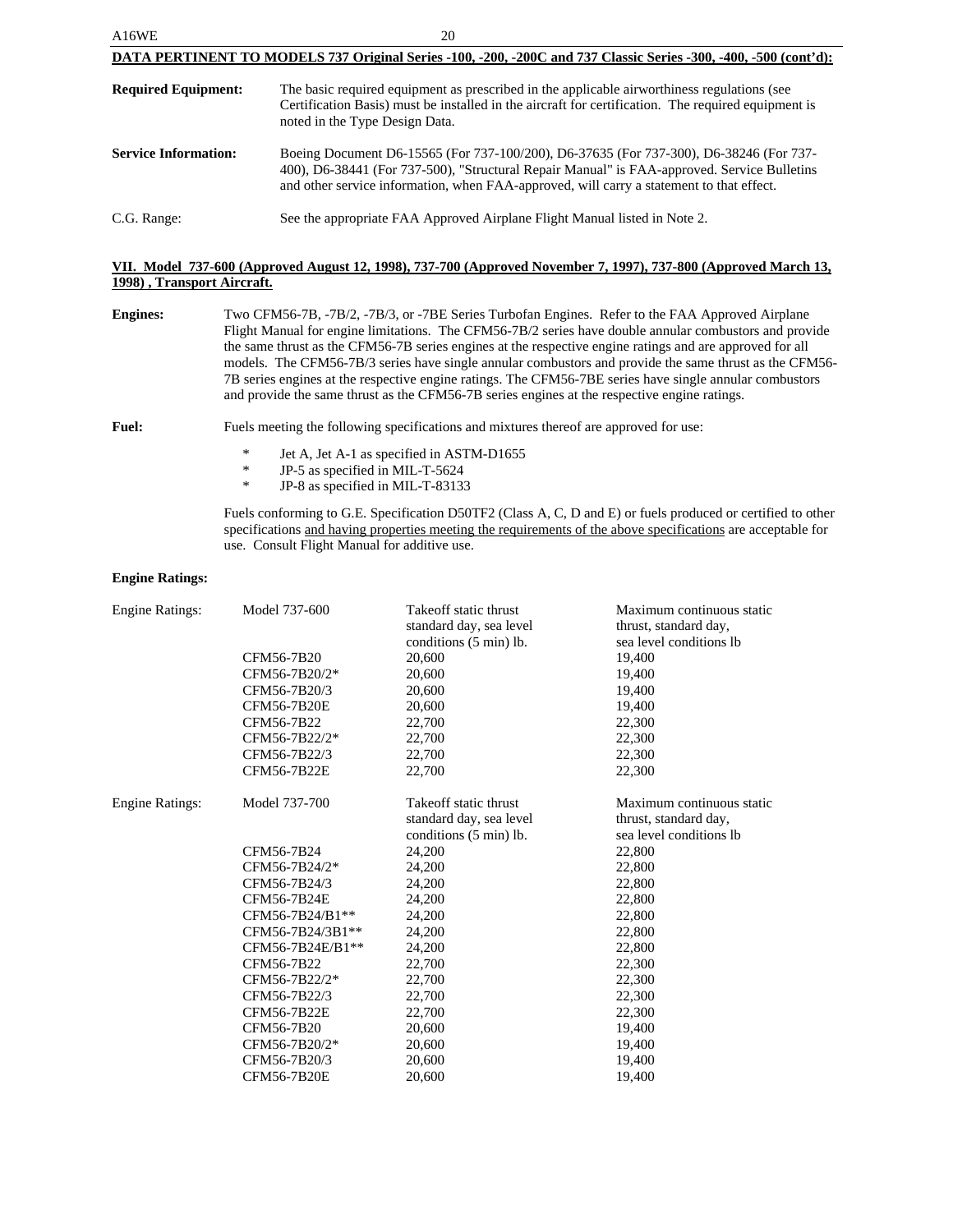|                        | CFM56-7B26<br>CFM56-7B26/3<br>CFM56-7B26E<br>CFM56-7B26/3B2<br>CFM56-7B26E/B2<br>CFM56-7B26/3B2F<br>CFM56-7B26E/B2F<br>CFM56-7B26/3F<br>CFM56-7B26E/F<br>CFM56-7B26/2*<br>CFM56-7B26/B2                                                                                                                                                                                                                                                                                                   | 26,300<br>26,300<br>26,300<br>26,300<br>26,300<br>26,300<br>26,300<br>26,300<br>26,300<br>26,300<br>26,300                                                                                                                                                                           | 25,900, Limited to 22,800 by FMC<br>25,900, Limited to 22,800 by FMC<br>25,900, Limited to 22,800 by FMC<br>22,800<br>22,800<br>22,800<br>22,800<br>25,900, Limited to 22,800 by FMC<br>25,900, Limited to 22,800 by FMC<br>25,900, Limited to 22,800 by FMC<br>22,800                                                                                                                                                                                                                                                                                     |
|------------------------|-------------------------------------------------------------------------------------------------------------------------------------------------------------------------------------------------------------------------------------------------------------------------------------------------------------------------------------------------------------------------------------------------------------------------------------------------------------------------------------------|--------------------------------------------------------------------------------------------------------------------------------------------------------------------------------------------------------------------------------------------------------------------------------------|------------------------------------------------------------------------------------------------------------------------------------------------------------------------------------------------------------------------------------------------------------------------------------------------------------------------------------------------------------------------------------------------------------------------------------------------------------------------------------------------------------------------------------------------------------|
| <b>Engine Ratings:</b> | Model 737-700 Increased Gross Weight (IGW)                                                                                                                                                                                                                                                                                                                                                                                                                                                |                                                                                                                                                                                                                                                                                      |                                                                                                                                                                                                                                                                                                                                                                                                                                                                                                                                                            |
|                        | CFM56-7B24<br>CFM56-7B24/2*<br>CFM56-7B24/3<br>CFM56-7B24E<br>CFM56-7B24/3B1**<br>CFM56-7B24E/B1**<br>CFM56-7B22<br>CFM56-7B22/2*<br>CFM56-7B22/3<br>CFM56-7B22E<br>CFM56-7B20<br>CFM56-70B20/2*<br>CFM56-7B20/3<br>CFM56-7B20E<br>CFM56-7B26<br>CFM56-7B26/2*<br>CFM56-7B26/3<br>CFM56-7B26E<br>CFM56-7B26/3F<br>CFM56-7B26E/F<br>CFM56-7B26/B1#<br>CFM56-7B26E/B1#<br>CFM56-7B27A<br>CFM56-7B27/B3#<br>CFM56-7B27/3B3#<br>CFM56-7B27E/B3#<br>CFM56-7B27E<br>CFM56-7B27E/F<br>airplanes. | 24,200<br>24,200<br>24,200<br>24,200<br>24,200<br>24,200<br>22,700<br>22,700<br>22,700<br>22,700<br>20,600<br>20,600<br>20,600<br>20,600<br>26,300<br>26,300<br>26,300<br>26,300<br>26,300<br>26,300<br>26,300<br>26,300<br>27,300<br>27,300<br>27,300<br>27,300<br>27,300<br>27,300 | 22,800<br>22,800<br>22,800<br>22,800<br>22,800<br>22,800<br>22,300<br>22,300<br>22,300<br>22,300<br>19,400<br>19,400<br>19,400<br>19,400<br>25,900, Limited to 22,800 by FMC<br>25,900, Limited to 22,800 by FMC<br>25,900, Limited to 22,800 by FMC<br>25,900, Limited to 22,800 by FMC<br>25,900, Limited to 22,800 by FMC<br>25,900, Limited to 22,800 by FMC<br>25,900<br>25,900<br>25,900<br>25,900<br>25,900<br>25,900<br>25,900<br>25,900<br>Please see note 4 at the end of Section VII for limitations which may be applicable to the 737-700 IGW |
| <b>Engine Ratings:</b> | Model 737-800<br>CFM56-7B24                                                                                                                                                                                                                                                                                                                                                                                                                                                               | Takeoff static thrust<br>standard day, sea level<br>conditions (5 min) lb.<br>24,200                                                                                                                                                                                                 | Maximum continuous static<br>thrust, standard day,<br>sea level conditions lb<br>22,800                                                                                                                                                                                                                                                                                                                                                                                                                                                                    |
|                        | CFM56-7B24/2*                                                                                                                                                                                                                                                                                                                                                                                                                                                                             | 24,200                                                                                                                                                                                                                                                                               | 22,800                                                                                                                                                                                                                                                                                                                                                                                                                                                                                                                                                     |
|                        | CFM56-7B24/3                                                                                                                                                                                                                                                                                                                                                                                                                                                                              | 24,200                                                                                                                                                                                                                                                                               | 22,800                                                                                                                                                                                                                                                                                                                                                                                                                                                                                                                                                     |
|                        | CFM56-7B24E                                                                                                                                                                                                                                                                                                                                                                                                                                                                               | 24,200                                                                                                                                                                                                                                                                               | 22,800                                                                                                                                                                                                                                                                                                                                                                                                                                                                                                                                                     |
|                        | CFM56-7B24/B1**                                                                                                                                                                                                                                                                                                                                                                                                                                                                           | 24,200                                                                                                                                                                                                                                                                               | 22,800                                                                                                                                                                                                                                                                                                                                                                                                                                                                                                                                                     |
|                        | CFM56-7B24/3B1**<br>CFM56-7B24E/B1**                                                                                                                                                                                                                                                                                                                                                                                                                                                      | 24,200                                                                                                                                                                                                                                                                               | 22,800<br>22,800                                                                                                                                                                                                                                                                                                                                                                                                                                                                                                                                           |
|                        | CFM56-7B26                                                                                                                                                                                                                                                                                                                                                                                                                                                                                | 24,200<br>26,300                                                                                                                                                                                                                                                                     | 25,900                                                                                                                                                                                                                                                                                                                                                                                                                                                                                                                                                     |
|                        | CFM56-7B26/2*                                                                                                                                                                                                                                                                                                                                                                                                                                                                             | 26,300                                                                                                                                                                                                                                                                               | 25,900                                                                                                                                                                                                                                                                                                                                                                                                                                                                                                                                                     |
|                        | CFM56-7B26/3                                                                                                                                                                                                                                                                                                                                                                                                                                                                              | 26,300                                                                                                                                                                                                                                                                               | 25,900                                                                                                                                                                                                                                                                                                                                                                                                                                                                                                                                                     |
|                        | CFM56-7B26E                                                                                                                                                                                                                                                                                                                                                                                                                                                                               | 26,300                                                                                                                                                                                                                                                                               | 25,900                                                                                                                                                                                                                                                                                                                                                                                                                                                                                                                                                     |
|                        | CFM56-7B26/3F*                                                                                                                                                                                                                                                                                                                                                                                                                                                                            | 26,300                                                                                                                                                                                                                                                                               | 25,900                                                                                                                                                                                                                                                                                                                                                                                                                                                                                                                                                     |
|                        | CFM56-7B26E/F*                                                                                                                                                                                                                                                                                                                                                                                                                                                                            | 26,300                                                                                                                                                                                                                                                                               | 25,900                                                                                                                                                                                                                                                                                                                                                                                                                                                                                                                                                     |
|                        | CFM56-7B27                                                                                                                                                                                                                                                                                                                                                                                                                                                                                | 27,300                                                                                                                                                                                                                                                                               | 25,900                                                                                                                                                                                                                                                                                                                                                                                                                                                                                                                                                     |
|                        | CFM56-7B27/2*                                                                                                                                                                                                                                                                                                                                                                                                                                                                             | 27,300                                                                                                                                                                                                                                                                               | 25,900                                                                                                                                                                                                                                                                                                                                                                                                                                                                                                                                                     |
|                        | CFM56-7B27/3                                                                                                                                                                                                                                                                                                                                                                                                                                                                              | 27,300                                                                                                                                                                                                                                                                               | 25,900                                                                                                                                                                                                                                                                                                                                                                                                                                                                                                                                                     |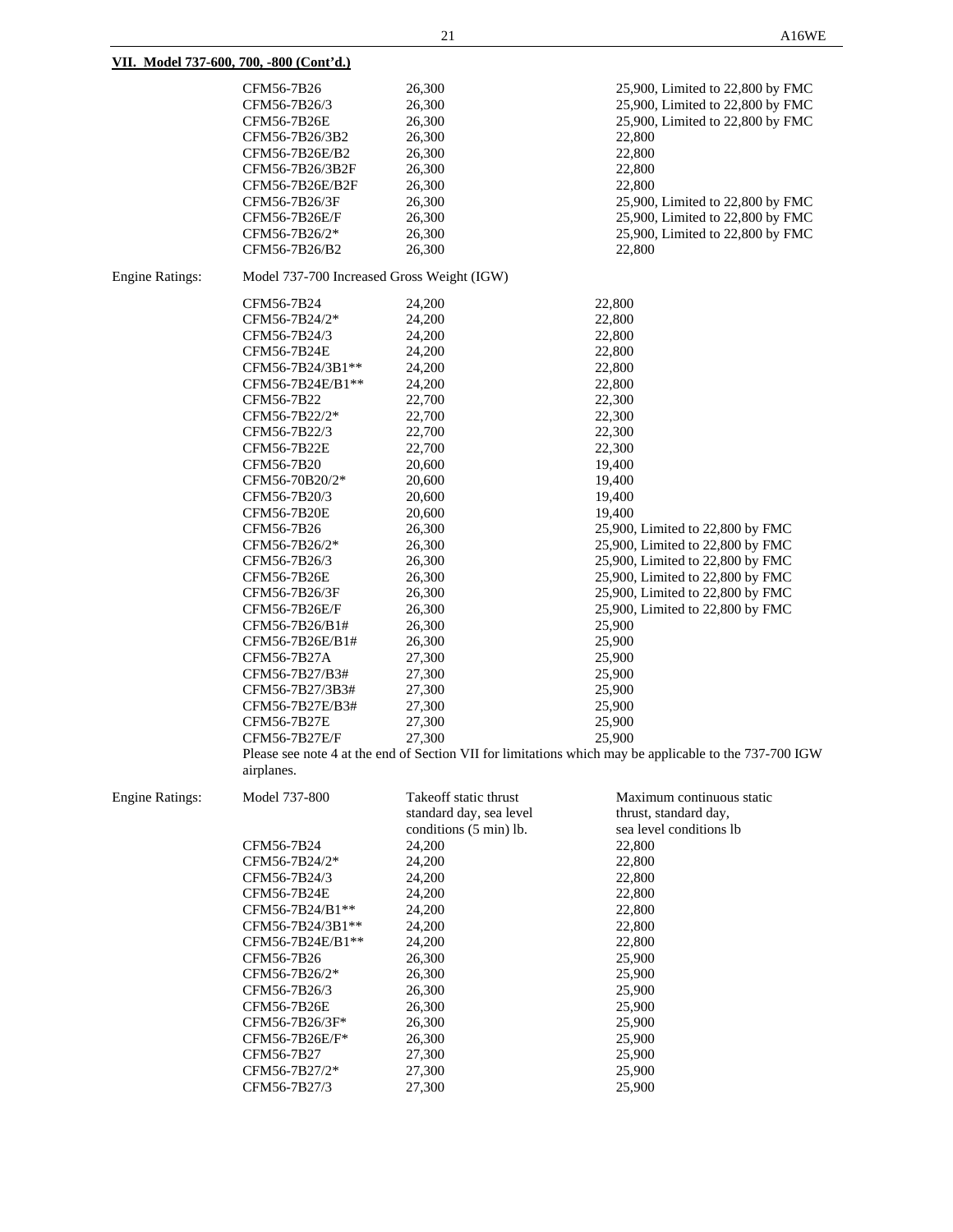| $\frac{1}{2}$ . For $\frac{1}{2}$ . For $\frac{1}{2}$ , $\frac{1}{2}$ , $\frac{1}{2}$ , $\frac{1}{2}$ , $\frac{1}{2}$ , $\frac{1}{2}$ , $\frac{1}{2}$ , $\frac{1}{2}$ , $\frac{1}{2}$ , $\frac{1}{2}$ , $\frac{1}{2}$ , $\frac{1}{2}$ , $\frac{1}{2}$ , $\frac{1}{2}$ , $\frac{1}{2}$ , $\frac{1}{2}$ |                                                         |        |
|-------------------------------------------------------------------------------------------------------------------------------------------------------------------------------------------------------------------------------------------------------------------------------------------------------|---------------------------------------------------------|--------|
| CFM56-7B27E                                                                                                                                                                                                                                                                                           | 27,300                                                  | 25,900 |
| CFM56-7B27/3F                                                                                                                                                                                                                                                                                         | 27,300                                                  | 25,900 |
| CFM56-7B27E/F                                                                                                                                                                                                                                                                                         | 27,300                                                  | 25,900 |
| CFM56-7B27/B1**                                                                                                                                                                                                                                                                                       | 27,300                                                  | 25,900 |
| CFM56-7B27/3B1**                                                                                                                                                                                                                                                                                      | 27,300                                                  | 25,900 |
| CFM56-7B27E/B1**                                                                                                                                                                                                                                                                                      | 27,300                                                  | 25,900 |
| CFM56-7B27/3B1F**                                                                                                                                                                                                                                                                                     | 27,300                                                  | 25,900 |
| CFM56-7B27E/B1F**                                                                                                                                                                                                                                                                                     | 27,300                                                  | 25,900 |
| CFM56-7B27/B3**#                                                                                                                                                                                                                                                                                      | 27,300                                                  | 25,900 |
| CFM56-7B27/3B3**#                                                                                                                                                                                                                                                                                     | 27,300                                                  | 25,900 |
| CFM56-7B27E/B3**#                                                                                                                                                                                                                                                                                     | 27,300                                                  | 25,900 |
| **<br><b>Special Rating</b>                                                                                                                                                                                                                                                                           |                                                         |        |
| #                                                                                                                                                                                                                                                                                                     | Special Maintenance Provisions (BBJ applications only). |        |
| <b>Engine and Weight Limits</b>                                                                                                                                                                                                                                                                       |                                                         |        |

|                         | FAA Approved Airplane Flight Manual.                                                                                                                         | For engine operating limits see Engine Type Certificate Data Sheet No. E00055EN or E00056EN or the |  |  |
|-------------------------|--------------------------------------------------------------------------------------------------------------------------------------------------------------|----------------------------------------------------------------------------------------------------|--|--|
| <b>Thrust Settings:</b> | The appropriate engine power setting curve (%N1), in the FAA Approved Airplane Flight Manual or<br>AFM Appendices must be used for control of engine thrust. |                                                                                                    |  |  |
| Airspeed Limits:        | VMO/MMO - 340/0.82 (KCAS)                                                                                                                                    |                                                                                                    |  |  |
|                         |                                                                                                                                                              | For other airspeed limits see the appropriate FAA Approved Airplane Flight Manual listed in Note 2 |  |  |
| C. G. Range:            | See the appropriate FAA Approved Airplane Flight Manual listed in Note 2                                                                                     |                                                                                                    |  |  |
| Maximum Weights:        | 737-800 Lower Cabin Altitude (LCA)<br>Please see Note 8 at the end Section 7 for additional information that is applicable<br>to the LCA airplanes           |                                                                                                    |  |  |
|                         | Maximum Taxi Weight (MTW)                                                                                                                                    | 174,900 lbs.                                                                                       |  |  |
|                         | Maximum Takeoff Weight (MTOW)                                                                                                                                | 174,200 lbs.                                                                                       |  |  |
|                         | Maximum Landing Weight (MLW)                                                                                                                                 | 146,300 lbs.                                                                                       |  |  |
|                         | Maximum Zero Fuel Weight (MZFW)                                                                                                                              | 138,300 lbs.                                                                                       |  |  |
| Maximum Weights:        | 737-700                                                                                                                                                      |                                                                                                    |  |  |
|                         | Maximum Taxi Weight (MTW)                                                                                                                                    | 155,000 lbs.                                                                                       |  |  |
|                         | Maximum Takeoff Weight (MTOW)                                                                                                                                | 154,500 lbs.                                                                                       |  |  |
|                         | Maximum Landing Weight (MLW)                                                                                                                                 | 129,200 lbs.                                                                                       |  |  |
|                         | Maximum Zero Fuel Weight (MZFW)                                                                                                                              | 121,700 lbs.                                                                                       |  |  |
| Maximum Weights:        | 737-700 Increased Gross Weight (IGW)                                                                                                                         |                                                                                                    |  |  |
|                         | Please see Note 4 at the end of Section for limitations which may be applicable<br>to the 737-700 IGW airplanes                                              |                                                                                                    |  |  |
|                         | Maximum Taxi Weight (MTW)                                                                                                                                    | 171,500 lbs.                                                                                       |  |  |
|                         | Maximum Takeoff Weight (MTOW)                                                                                                                                | 171,000 lbs.                                                                                       |  |  |
|                         | Maximum Landing Weight (MLW)                                                                                                                                 | 134,000 lbs.                                                                                       |  |  |
|                         | Maximum Zero Fuel Weight (MZFW)                                                                                                                              | 126,000 lbs.                                                                                       |  |  |
| Maximum Weights:        | 737-700 Lower Cabin Altitude (LCA) Increased Gross Weight (IGW)                                                                                              |                                                                                                    |  |  |
|                         | Please see Note 8 and Note 4 at the end of Section for limitations which may be applicable<br>to the 737-700 LCA\IGW airplanes                               |                                                                                                    |  |  |
|                         | Maximum Taxi Weight (MTW)                                                                                                                                    | 171,500 lbs.                                                                                       |  |  |
|                         | Maximum Takeoff Weight (MTOW)                                                                                                                                | 171,000 lbs.                                                                                       |  |  |
|                         | Maximum Landing Weight (MLW)                                                                                                                                 | 134,000 lbs.                                                                                       |  |  |
|                         | Maximum Zero Fuel Weight (MZFW)                                                                                                                              | $126,000$ lbs.                                                                                     |  |  |
| Maximum Weights:        | 737-800                                                                                                                                                      |                                                                                                    |  |  |
|                         | Maximum Taxi Weight (MTW)                                                                                                                                    | 174,900 lbs.                                                                                       |  |  |
|                         | Maximum Takeoff Weight (MTOW)                                                                                                                                | 174,200 lbs.                                                                                       |  |  |
|                         | Maximum Landing Weight (MLW)                                                                                                                                 | 146,300 lbs.                                                                                       |  |  |
|                         | Maximum Zero Fuel Weight (MZFW)                                                                                                                              | 138,300 lbs.                                                                                       |  |  |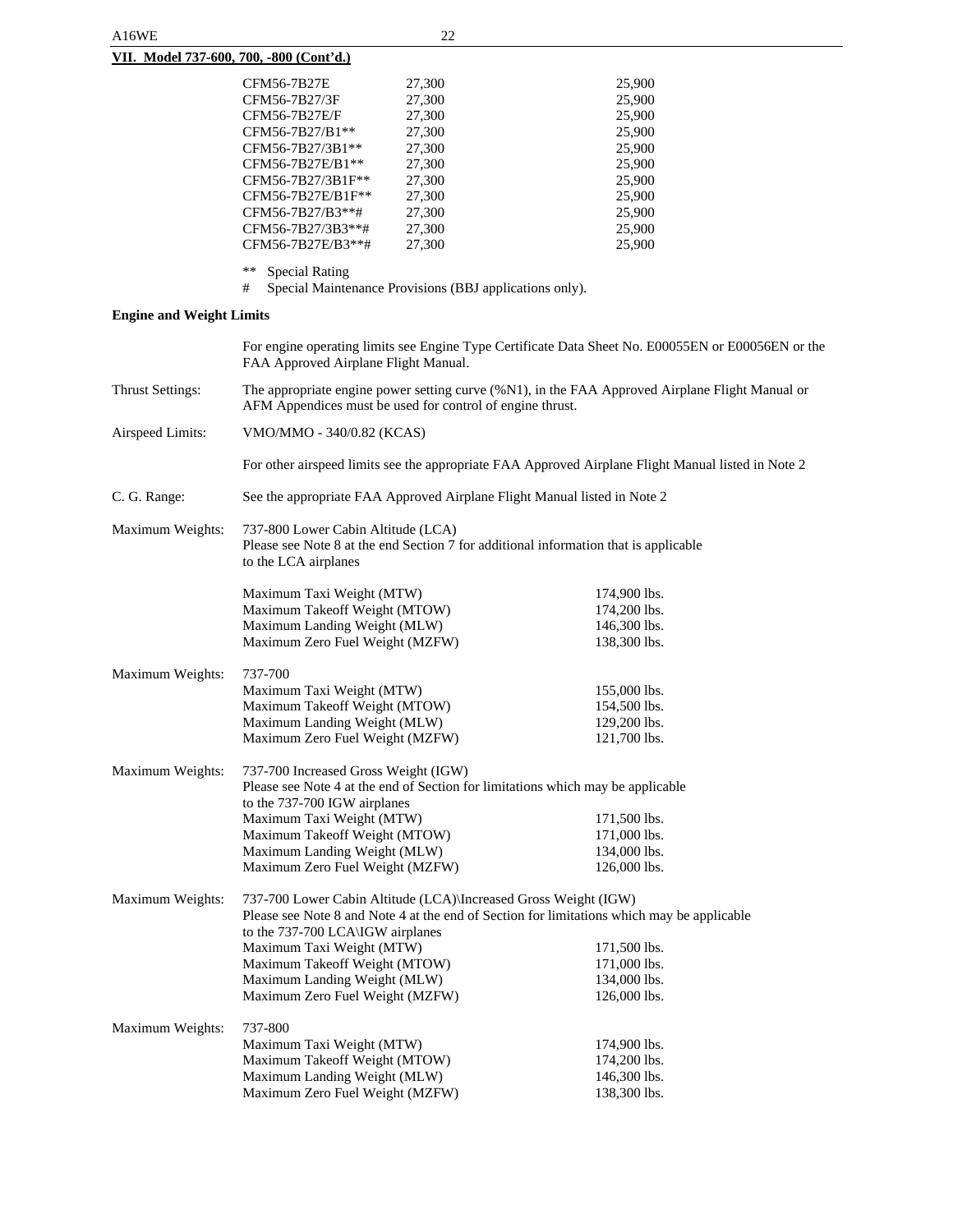# **Eligible Serial Numbers**

| Eligible Serial Numbers: 737-600 |                                                                                                   |
|----------------------------------|---------------------------------------------------------------------------------------------------|
| Model                            |                                                                                                   |
|                                  | 737-68328288-28313, 28322, 28605, 30189, 30190                                                    |
| 737-6CT                          | 34284-34289, 34621, 34633, 35111-35113, 35570, 35571                                              |
| 737-6D6                          | 30209-30211, 30545, 30546                                                                         |
| 737-6H3                          | 29496-29502                                                                                       |
| 737-6Q8                          | 28259-28261, 29348, 29349, 29353                                                                  |
| 737-6Z9                          | 30137, 30138                                                                                      |
| 737-66N                          | 28649, 28650, 28652, 29890-29892                                                                  |
|                                  |                                                                                                   |
| Eligible Serial Numbers: 737-700 |                                                                                                   |
| Model                            |                                                                                                   |
| 737-705                          | 28211, 28217, 28222, 29089-29098                                                                  |
| 737-724                          | 28762-28769, 28779, 28780, 28782-28787, 28789-28791, 28796-28800, 28803, 28936-28941, 28944,      |
|                                  | 28945, 28948-28950                                                                                |
| 737-732                          | 29633, 29634, 29645, 29648, 29656, 29665, 29679, 29683, 29687, 29688                              |
| 737-752                          | 28262, 29356, 29363, 30038, 32842, 33783-33793, 34293-34300, 35117, 35118, 35122-35124,           |
|                                  | 35785-35787                                                                                       |
| 737-758                          | 29960, 29961                                                                                      |
| 737-760                          | 33764-33766                                                                                       |
| 737-781                          | 33872-33878, 33881-33885, 33888-33900, 33916                                                      |
| 737-783                          | 28314-28317, 30191, 30192, 30471, 32276, 34548, 34549                                             |
| 737-790                          | 29751-29753, 30162-30166, 30343, 30344, 30542, 30543, 30626, 30662, 30663, 30778, 30792-30795,    |
|                                  | 33011, 33012                                                                                      |
| 737-7B6                          | 28982, 28984-28986, 28988, 33062                                                                  |
| 737-7C9                          | 33802, 33803, 33956                                                                               |
| 737-7H4                          | 27835-27897, 29275-29279, 29490, 29491, 29798-29856, 30544, 30587-30592, 30601-30606, 30677,      |
|                                  | 32452-32459, 32460-32545, 33658, 33659, 33715, 33716, 33720, 33721, 33829-33832, 33841,           |
|                                  | 33852-33861, 33866-33869, 33988-33990, 33998, 33999, 34010-34012, 34162, 34163, 34217, 34232,     |
|                                  | 34259, 34290, 34333, 34450, 34592, 34630-34632, 34713, 34714, 34863, 34864, 34951, 34972, 34973,  |
|                                  | 35554, 36153, 36640-36442, 36528, 36610-36633, 36636, 36637, 36639, 36641, 36643-36648, 36659,    |
|                                  | 36660, 36662-36665, 36667-36669, 36671-36677, 36679, 36887-36890, 39843, 36900, 36913, 36918,     |
|                                  | 36924, 36962, 36963, 36965-36967, 41528, 41777                                                    |
| 737-7K2                          | 28256, 29347, 30659, 30364-30367, 30369, 30371, 30668, 30784, 33462-33465, 34170, 38053, 38054,   |
|                                  | 38125-38128, 38634, 38635, 39255, 39256, 39257, 39446                                             |
| 737-7K5                          | 30714, 30717, 30726, 34693, 35135, 35136, 35140, 35141, 35144, 35150, 35277, 35282                |
| 737-7K9                          | 28088-28091, 30041, 30042, 34320, 34321, 34401, 34402                                             |
| 737-7L9                          | 28004-28015                                                                                       |
| 737-7M2                          | 34559-34562                                                                                       |
| 737-7Q8                          | 28209, 28210, 28212, 28216, 28219, 28223, 28224, 28238, 28240, 28250, 28254, 29346, 29350, 29352, |
|                                  | 29354, 29355, 29359, 30037, 30629, 30630, 30633, 30635, 30638, 30641, 30642, 30644, 30647-30649,  |
|                                  | 30674, 30687, 30707, 30710, 30727                                                                 |
| 737-7U8                          | 32371, 32372                                                                                      |
| 737-7V3                          | 28607, 29360, 30049, 30458-30464, 30497, 30676, 33705-33708, 34535, 34536                         |
| 737-7W0                          | 29912, 29913, 30074, 30075                                                                        |
| 737-7X2                          | 28878                                                                                             |
| 737-7Z9                          | 30418, 30419                                                                                      |
| 737-71B                          | 29366, 29367, 29370-29372, 32933-32940, 35337, 35360-35364, 35368, 35372, 35378, 35382-35384,     |
|                                  | 38912, 38914, 38917-38920, 38925, 38962                                                           |
| 737-71M                          | 33103                                                                                             |
| 737-71Q                          | 29043-29048                                                                                       |
| 737-72K                          | 37235, 37237                                                                                      |
| 737-73A                          | 28497-28500                                                                                       |
| 737-73S                          | 29076-29083                                                                                       |
| 737-73V                          | 30235-30249, 32412-32428                                                                          |
| 737-74P                          | 39198, 39210, 39211                                                                               |
| 737-75B                          | 28099-28110                                                                                       |
| 737-75C                          | 28258, 29042, 29084-29086, 30034, 30512, 30513, 30634, 30656, 34024-34028, 38381, 38383-38385     |
| 737-75N                          | 33654, 33663, 33666                                                                               |
| 737-75R                          | 30404-30406, 30411, 34805, 34806                                                                  |
| 737-76D                          | 30167, 30168, 33470, 33472, 35778, 35779, 39303, 39305                                            |
| 737-76J                          | 36114-36118, 36873, 36874                                                                         |
| 737-76N                          | 28577, 28580, 28582-28585, 28609, 28613, 28630, 28635, 28640, 28641, 28651, 28654, 29885, 29886,  |
|                                  | 29893, 29904, 29905, 30050, 30051, 30133-30136, 30830, 32244, 32404, 32440, 32574, 32581-32583,   |
|                                  | 32596, 32652-32654, 32656, 32657, 32660-32662, 32664-32668, 32670, 32671, 32673-32681, 32684,     |
|                                  | 32695, 32696, 32731, 32734, 32737, 32738, 32741, 32743, 32744, 32881, 32883, 33005, 33378-33380,  |
|                                  | 33417, 33418, 33420, 34753-34758, 35218                                                           |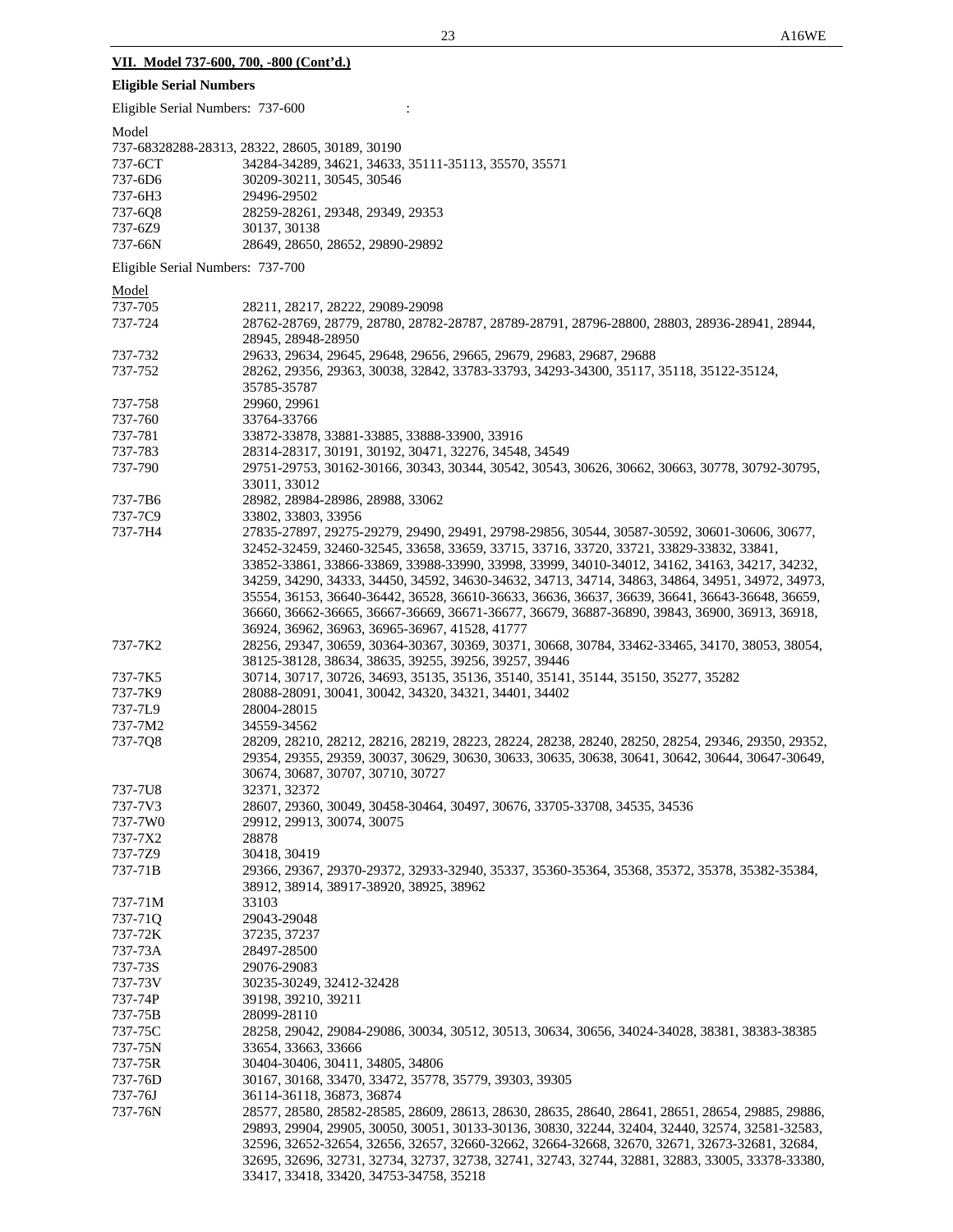| <b>AIU WE</b><br>∠⊣<br>VII. Model 737-600, 700, -800 (Cont'd.) |                                                                                                                                                        |  |  |
|----------------------------------------------------------------|--------------------------------------------------------------------------------------------------------------------------------------------------------|--|--|
|                                                                |                                                                                                                                                        |  |  |
| 737-760                                                        | 30271, 30273, 30275, 30277, 30279, 30280, 30282, 30283, 30288, 30293                                                                                   |  |  |
| 737-77L                                                        | 32722                                                                                                                                                  |  |  |
| 737-78J                                                        | 28438-28440, 28442                                                                                                                                     |  |  |
| 737-78S                                                        | 30169-30171                                                                                                                                            |  |  |
| 737-79K                                                        | 29190, 29191                                                                                                                                           |  |  |
| 737-79L                                                        | 33408-33413, 34019-34023, 34537-34543, 41091-41093                                                                                                     |  |  |
| 737-79P                                                        | 28253, 28255, 29357, 29358, 29361, 29362, 29364, 29365, 30035, 30036, 30651, 30657, 33008, 33009,                                                      |  |  |
|                                                                | 33037-33046, 36269-36271, 36757-36760, 36762, 36764, 36766-36768, 36770, 36772, 37423, 39308,<br>39719-39721, 39723, 39725, 39729, 39731, 39733, 39735 |  |  |
| 737-7AD                                                        | 28436, 28437                                                                                                                                           |  |  |
| 737-7AX                                                        | 30181, 30182, 30183                                                                                                                                    |  |  |
| 737-7BD                                                        | 33917-33936, 33938, 33943, 33944, 34479, 34480, 34861, 34862, 35109, 35110, 35788, 35789, 35962,<br>36073, 36091, 36399, 36716-36721, 36724-36726      |  |  |
| 737-7BK                                                        | 30617, 33015, 33025, 33026                                                                                                                             |  |  |
| 737-7BX                                                        | 30736-30746                                                                                                                                            |  |  |
| 737-7CT                                                        | 30712, 30713, 32747-32769, 32771, 32772, 33656, 33657, 33697, 33698, 33969, 33970, 34155-34157,                                                        |  |  |
|                                                                | 35078, 35084, 35086, 35503-35505, 35985, 36420-36422, 36442, 36689, 36691, 36693, 37088-37091,<br>37421, 37423, 37955, 37956, 38096, 40338             |  |  |
| 737-7EA                                                        | 32406, 32407                                                                                                                                           |  |  |
| 737-7EE                                                        | 34263                                                                                                                                                  |  |  |
| 737-7EH                                                        | 37595, 37608, 37609                                                                                                                                    |  |  |
| 737-7ES                                                        | 35327, 35328                                                                                                                                           |  |  |
| 737-7FE                                                        | 34322, 34323                                                                                                                                           |  |  |
| 737-7GL                                                        | 34759-34762, 37233, 37234, 37236                                                                                                                       |  |  |
| 737-7HB                                                        | 35954, 35956                                                                                                                                           |  |  |
| 737-700 Increased Gross Weight (IGW)                           |                                                                                                                                                        |  |  |
| 737-781                                                        | 33879, 33880                                                                                                                                           |  |  |
| 737-72T                                                        | 29024                                                                                                                                                  |  |  |
| 737-72U                                                        | 29273                                                                                                                                                  |  |  |
| 737-73Q                                                        | 29102, 30789                                                                                                                                           |  |  |
| 737-73U                                                        | 29200                                                                                                                                                  |  |  |
| 737-74P                                                        | 39199-39201                                                                                                                                            |  |  |
| 737-74Q                                                        | 29135, 29136                                                                                                                                           |  |  |
| 737-74U                                                        | 29233                                                                                                                                                  |  |  |
| 737-74V                                                        | 29272                                                                                                                                                  |  |  |
| 737-75T                                                        | 29142                                                                                                                                                  |  |  |
| 737-75U                                                        | 28976                                                                                                                                                  |  |  |
| 737-75V                                                        | 28579, 28581                                                                                                                                           |  |  |
| 737-76N                                                        | 38028                                                                                                                                                  |  |  |
| 737-79P                                                        | 39727                                                                                                                                                  |  |  |
| 737-79T                                                        | 29317                                                                                                                                                  |  |  |
| 737-7AF                                                        | 40573                                                                                                                                                  |  |  |
| 737-7AJ                                                        | 33499                                                                                                                                                  |  |  |
| 737-7AK                                                        | 29865, 29866, 30752, 34303                                                                                                                             |  |  |
| 737-7AN                                                        | 29972                                                                                                                                                  |  |  |
| 737-7AV                                                        | 30070                                                                                                                                                  |  |  |
| 737-7AW                                                        | 30031                                                                                                                                                  |  |  |
| 737-7BC                                                        | 30327, 30329, 30330, 30572, 30756, 30791, 30884, 32575, 32628, 32970, 33036, 33102, 33434                                                              |  |  |
| 737-7BF                                                        | 30496                                                                                                                                                  |  |  |
| 737-7BH                                                        | 29791                                                                                                                                                  |  |  |
| 737-7BJ                                                        | 30076                                                                                                                                                  |  |  |
| 737-7BQ                                                        | 30547                                                                                                                                                  |  |  |
| 737-7CG                                                        | 30751                                                                                                                                                  |  |  |
| 737-7CJ                                                        | 30754                                                                                                                                                  |  |  |
| 737-7CP                                                        | 30753, 30755                                                                                                                                           |  |  |
| 737-7CU                                                        | 30772                                                                                                                                                  |  |  |
| 737-7DF                                                        | 30790                                                                                                                                                  |  |  |
| 737-7DM                                                        | 29971, 32916, 33080, 34807, 34808, 34809, 407066                                                                                                       |  |  |
| 737-7DP                                                        | 32805                                                                                                                                                  |  |  |
| 737-7DT                                                        | 30829                                                                                                                                                  |  |  |
| 737-7ED                                                        | 32627                                                                                                                                                  |  |  |
| 737-7EG                                                        | 32807                                                                                                                                                  |  |  |
| 737-7EJ                                                        | 32774                                                                                                                                                  |  |  |
| 737-7EM                                                        | 34865                                                                                                                                                  |  |  |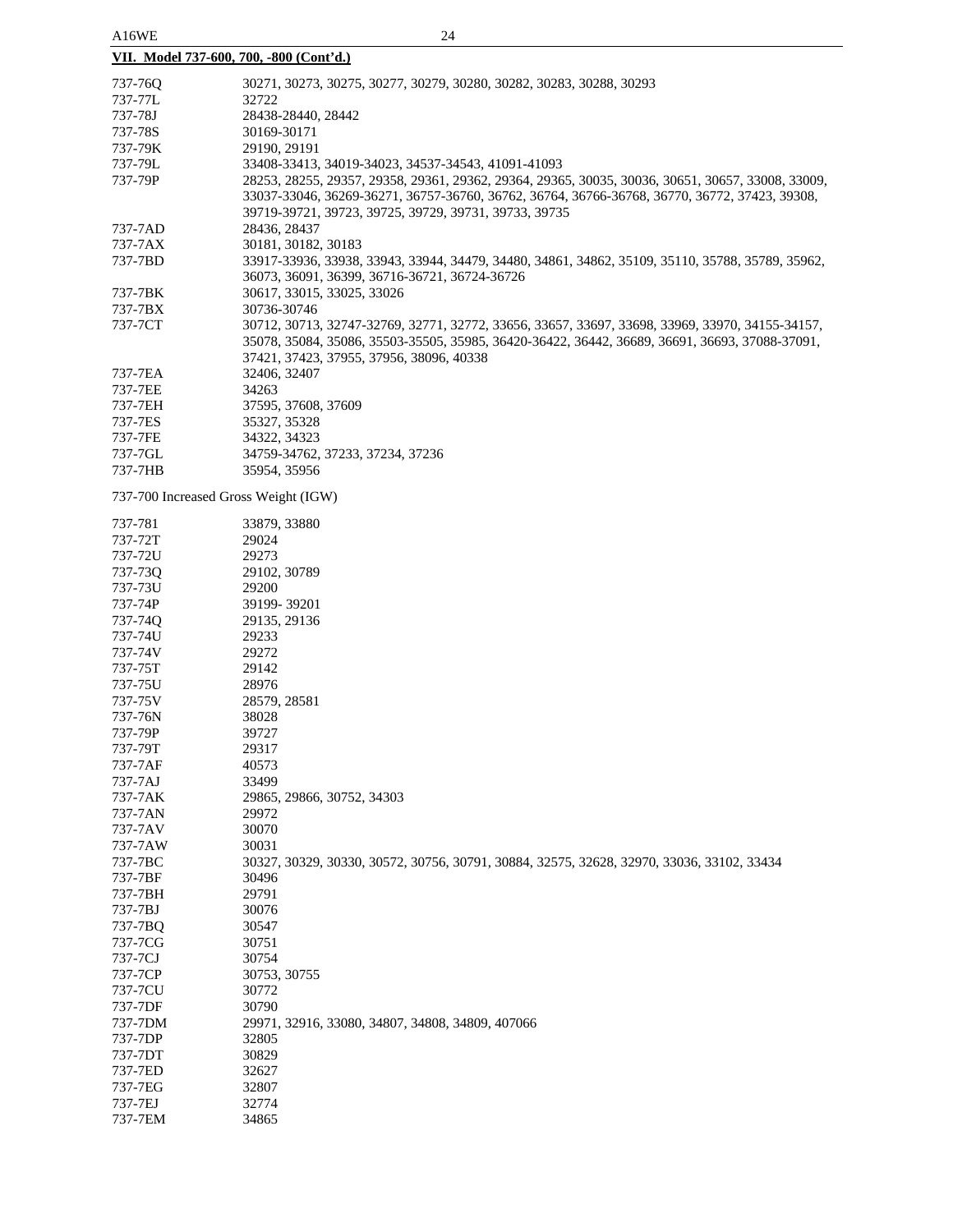|  |  |  |  | VII. Model 737-600, 700, -800 (Cont'd.) |  |
|--|--|--|--|-----------------------------------------|--|
|--|--|--|--|-----------------------------------------|--|

| 737-7EO | 29251                                                               |
|---------|---------------------------------------------------------------------|
| 737-7ES | 33542, 33962-33965, 33474, 33476, 33477, 33986, 33987, 34700, 35329 |
| 737-7ET | 33010                                                               |
| 737-7FB | 33367                                                               |
| 737-7FD | 33500                                                               |
| 737-7FG | 33405                                                               |
| 737-7HD | 35959                                                               |
| 737-7HF | 35977                                                               |
| 737-7JF | 37592                                                               |
| 737-7H3 | 29149                                                               |
| 737-7H6 | 29274                                                               |
| 737-7N6 | 34260                                                               |
| 737-7P3 | 29188                                                               |
| 737-775 | 29268, 29269, 29857, 29858                                          |
|         |                                                                     |

Eligible Serial Numbers: 737-700 IGW with LCA Installation

| Model   |                     |
|---------|---------------------|
| 737-73T | 29054               |
| 737-73W | 38633, 40116, 40117 |
| 737-74T | 29139               |
| 737-75G | 36852               |
| 737-79L | 41090               |
| 737-79U | 29441               |
| 737-7AH | 29749               |
| 737-7AU | 34477               |
| 737-7B5 | 37660               |
| 737-7BC | 30328, 30782        |
| 737-7EG | 35990, 40586        |
| 737-7EI | 34683               |
| 737-7EL | 32775               |
| 737-7FY | 36493               |
| 737-7GC | 34622               |
| 737-7GE | 41375               |
| 737-7GJ | 41658               |
| 737-7GV | 36090               |
| 737-7HE | 36027               |
| 737-7HI | 36106, 36107, 36108 |
| 737-7HZ | 37583, 40761        |
| 737-7JB | 36714               |
| 737-7JF | 37592               |
| 737-7JR | 37111               |
| 737-7JU | 38855               |
| 737-7JV | 38854               |
| 737-7JW | 38408               |
| 737-7JY | 39109               |
| 737-7JZ | 37700               |
| 737-7KK | 38608               |
| 737-7LT | 39095               |
| 737-7ZH | 38751               |
| 737-7ZW | 43826               |
| 737-7ZX | 40119               |

Eligible Serial Numbers: 737-800

Model

| 737-804 | 28227, 28229, 28231, 30465, 30466, 32903, 32904                                                   |
|---------|---------------------------------------------------------------------------------------------------|
| 737-808 | 34967, 34701-34710, 34968-34971                                                                   |
| 737-809 | 28236, 28402-28407, 29103-29106, 30173-30175, 30636, 30664                                        |
| 737-823 | 29503-29550, 29554-29573, 29574-29577, 30077-30100, 30598-30600, 30828, 30858, 30903-30908,       |
|         | 30910, 30912, 30914, 30916, 30918, 30920, 31067, 31069, 31071, 31073, 31075, 31077, 31079, 31081, |
|         | 31083, 31085, 31087, 31089, 31091, 31093, 31095, 31097, 31099, 31101, 31103, 31105, 31107, 31109, |
|         | 31111, 31127, 31129, 31131, 31133, 31135, 31137, 31139, 31141, 31143, 31145, 31147, 31149, 31151, |
|         | 31153-31161, 31163, 31165, 31167, 31169, 31171-31173, 31176-31178, 31185, 31189, 31190, 31192,    |
|         | 31194, 33203, 33205-33214, 33219-33234, 33314-33319, 33321-33323, 33327, 33328, 33416, 33487-     |
|         | 33492, 33518-33521, 40579, 40580-40584, 40762-40769                                               |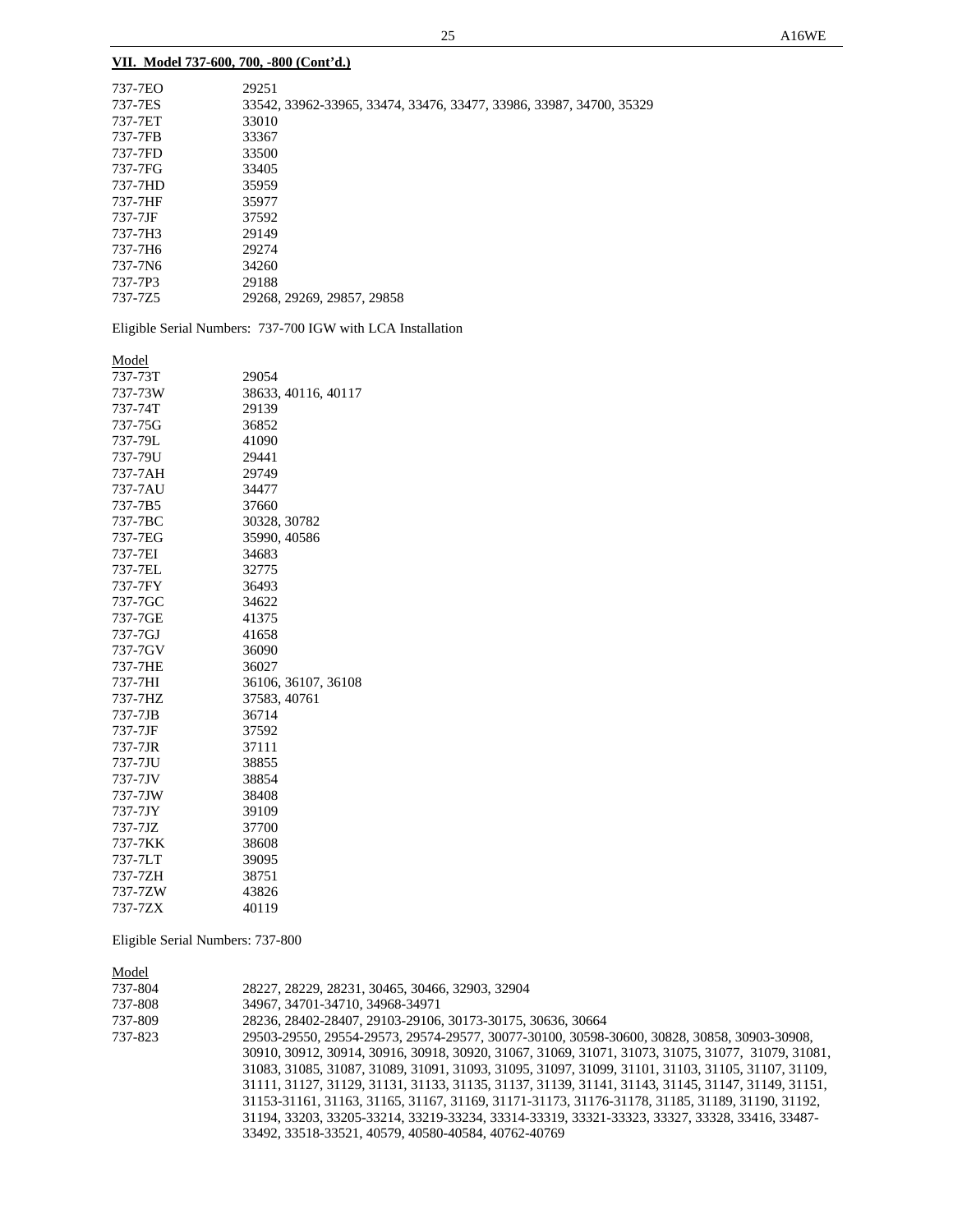| 737-824 | 28770-28778, 28781, 28788, 28792-28795, 28801, 28802, 28804-28809, 28929-28935, 28942, 28943,    |
|---------|--------------------------------------------------------------------------------------------------|
|         | 28946, 28947, 28951-28958, 30132, 30429, 30576-30584, 30610-30613, 30779, 30802, 30803, 30855,   |
|         |                                                                                                  |
|         | 31582, 31604-31607, 31621, 31623, 31626, 31628, 31632, 31634-31639, 31642, 31652, 31658-31660,   |
|         | 31662, 31663, 32402, 32403, 32828, 32832, 32834, 33451-33455, 33458, 33459, 33461, 34000-34005,  |
|         | 37096, 37101, 38700, 38701, 39998, 39999                                                         |
| 737-832 | 29619-29632, 30265, 30266, 30345-30350, 30373-30382, 30487-30493, 30536-30541, 30560-30562,      |
|         | 30773-30776, 30799, 30800, 30813-30823, 30825, 30835-30837, 32373-32375, 32626                   |
|         |                                                                                                  |
| 737-838 | 29551-29553, 30101, 30734, 30897, 30899, 30901, 33478-33485, 33722-33725, 33760-33763, 33991,    |
|         | 33995, 34180-34187, 34188-34193, 34195-34204, 39357-39359, 39360-39372, 39445                    |
| 737-844 | 32631-32635                                                                                      |
| 737-846 | 35330-35359, 39190-39194, 40346-40356, 40947, 40948, 40950, 40954                                |
|         |                                                                                                  |
| 737-852 | 35114-35116, 35119-35121, 36700-36704, 36708                                                     |
| 737-858 | 29957-29959                                                                                      |
| 737-860 | 40961-40966                                                                                      |
| 737-866 | 35558-35569, 40757-40760, 40800-40803                                                            |
|         |                                                                                                  |
| 737-881 | 33886, 33887, 33890-33899, 33901-33907, 33909, 33910-33915, 35279                                |
| 737-883 | 28318-28321, 28323-28328, 28390, 30193-30197, 30467-30470, 32277, 32278, 34546, 34547            |
| 737-890 | 30020, 30022, 34593-34595, 35091, 35103, 35107, 35175-35203, 35204, 35681, 35682, 35684-35695,   |
|         | 36346, 36481, 36482, 36578, 39043, 39044, 41188                                                  |
|         |                                                                                                  |
| 737-81B | 30697, 30699, 30708, 30709, 32921-32932, 33006, 34248, 34250, 34252, 35365-35367, 35369-35371,   |
|         | 35373-35376, 35379, 35380, 35381, 35385-35389, 35683, 38913, 38915, 38916, 38918, 38920, 38921,  |
|         | 38922, 38926-38933, 38935-38961, 38963- 38966, 41302, 41303, 41315-41317, 41319, 41320           |
| 737-81D | 39412-39418, 39421, 39422, 39425, 39426, 39429, 39431-39433, 39436-39440                         |
|         |                                                                                                  |
| 737-81M | 30721, 33104, 34242, 35108, 35272, 35284, 35287, 37161                                           |
| 737-81Q | 29049-29052, 30618, 30619, 30785-30787                                                           |
| 737-81Z | 40076, 40077, 40089, 40090, 40104, 40105                                                         |
| 737-82K | 35699, 36088, 36089, 39774, 39775, 43863                                                         |
| 737-82R |                                                                                                  |
|         | 29329, 29344, 30658, 30666, 35699, 35700-35702, 35983, 35984, 38173-38178, 40009-40011, 40014,   |
|         | 40696, 40697, 40720, 40722-40724, 40725-40728, 40871-40881                                       |
| 737-82Y | 40712, 40713                                                                                     |
| 737-83N | 28239, 28243-28247, 28249, 28648, 28653, 30023, 30033, 30640, 30643, 30660, 30673, 30675, 30679, |
|         | 30706, 31189, 32348, 32576-32580, 32609-32616, 32663, 32882, 32884                               |
|         |                                                                                                  |
| 737-84P | 29947, 30474, 30475, 32599-32608, 34029-34034, 35072, 35074, 35076, 35077, 35274, 35276, 35285,  |
|         | 35747-35749, 35750-35755, 35760-35766, 36779-36783, 36697, 37422, 37425, 37953, 38143-38146,     |
|         | 38148-38157, 39195-39197, 39202-39209, 39223, 39224                                              |
| 737-84R | 38119, 38120                                                                                     |
| 737-84Y | 40892, 40893                                                                                     |
|         |                                                                                                  |
| 737-85C | 30723, 35044-35058, 37148, 37149-37153, 37574-37579, 38380, 38382, 38386-38404, 39330,           |
|         | 39331, 39335, 39900, 39901, 39907, 39908, 39930, 39931, 41790-41793                              |
| 737-85F | 28821-28830, 30006, 30007, 30476-30478, 30567-30569, 30571                                       |
| 737-85H | 29444, 29445                                                                                     |
|         |                                                                                                  |
| 737-85N | 33660, 33661, 33664, 33665, 36190-36195, 36773-36778, 38637-38642, 38883, 39110-39115, 39125-    |
|         | 39127, 39128, 39329, 39330, 39332, 39935, 39937, 40882, 40883                                    |
| 737-85P | 28381-28388, 28535, 28536, 33971-33982, 35485-35487, 35493, 35496, 35706-35708, 36584, 36588,    |
|         | 36589, 36591-36595                                                                               |
|         | 29036-29041, 30403, 30407-30410, 34797-34804, 35082, 35083, 35099, 35106, 35289, 35651, 36551,   |
| 737-85R |                                                                                                  |
|         | 36553, 36694, 36695, 36698                                                                       |
| 737-86D | 33471, 35767-35771-35776, 37906-37908, 38059, 38060 39302, 39304, 39306, 39307                   |
| 737-86J | 28068-28073, 29120, 29121, 29641, 30062, 30063, 30498-30501, 30570, 30827, 30876-30881, 32624,   |
|         | 32625, 32917-32920, 36119-36122, 36821, 36825, 36872, 36877-36881, 36883, 36884, 36886, 37740-   |
|         |                                                                                                  |
|         | 37743, 37744, 37745-37749, 37752-37758, 37760, 37761, 37766-37769, 37770, 37772-37774, 37778-    |
|         | 37782, 37785, 37786, 39383, 39384                                                                |
| 737-86N | 28574-28576, 28587, 28591, 28592, 28595, 28608, 28610, 28612, 28614-28622, 28624-28626, 28628,   |
|         | 28636, 28638, 28639, 28642-28645, 28647, 28655, 29883, 29884, 29887-29889, 30230, 30231, 30806,  |
|         | 30807, 32243, 32655, 32658, 32659, 32669, 32672, 32682, 32683, 32685-32694, 32732, 32733, 32735, |
|         |                                                                                                  |
|         | 32736, 32739, 32740, 32742, 33003, 33004, 33419, 33677, 34247, 34249, 34251, 34253-34258,        |
|         | 35209-35217, 35219-35222, 35224, 35226, 35228, 35630-35639-35641, 35643-35646, 35647-35649,      |
|         | 36540-36543, 36545-36549, 36802-36822, 36823-36831, 37884-37888, 38011-38027, 38029, 38030-      |
|         | 38045, 38046, 39388-39393, 39394-39405, 41245-41250, 41256-41266, 41271, 41272                   |
|         |                                                                                                  |
| 737-86Q | 30272, 30274, 30276, 30278, 30281, 30284-30287, 30289-30292, 30294-30296, 32773, 32885           |
| 737-86R | 30494, 30495                                                                                     |
| 737-87L | 35527-35536, 37618, 37619, 37621, 37622, 37625, 39129, 39130, 39132-39141, 39143-39157, 41111    |
| 737-89L | 29876-29880, 30159, 30160, 30514-30517, 36483-36492, 36741-36755, 40015-40022, 40023-40028,      |
|         |                                                                                                  |
|         | 40029, 40030-40040, 40043, 40044, 41094, 41095, 41307, 41309, 41311, 41313, 41314                |
| 737-89M | 40910, 40911                                                                                     |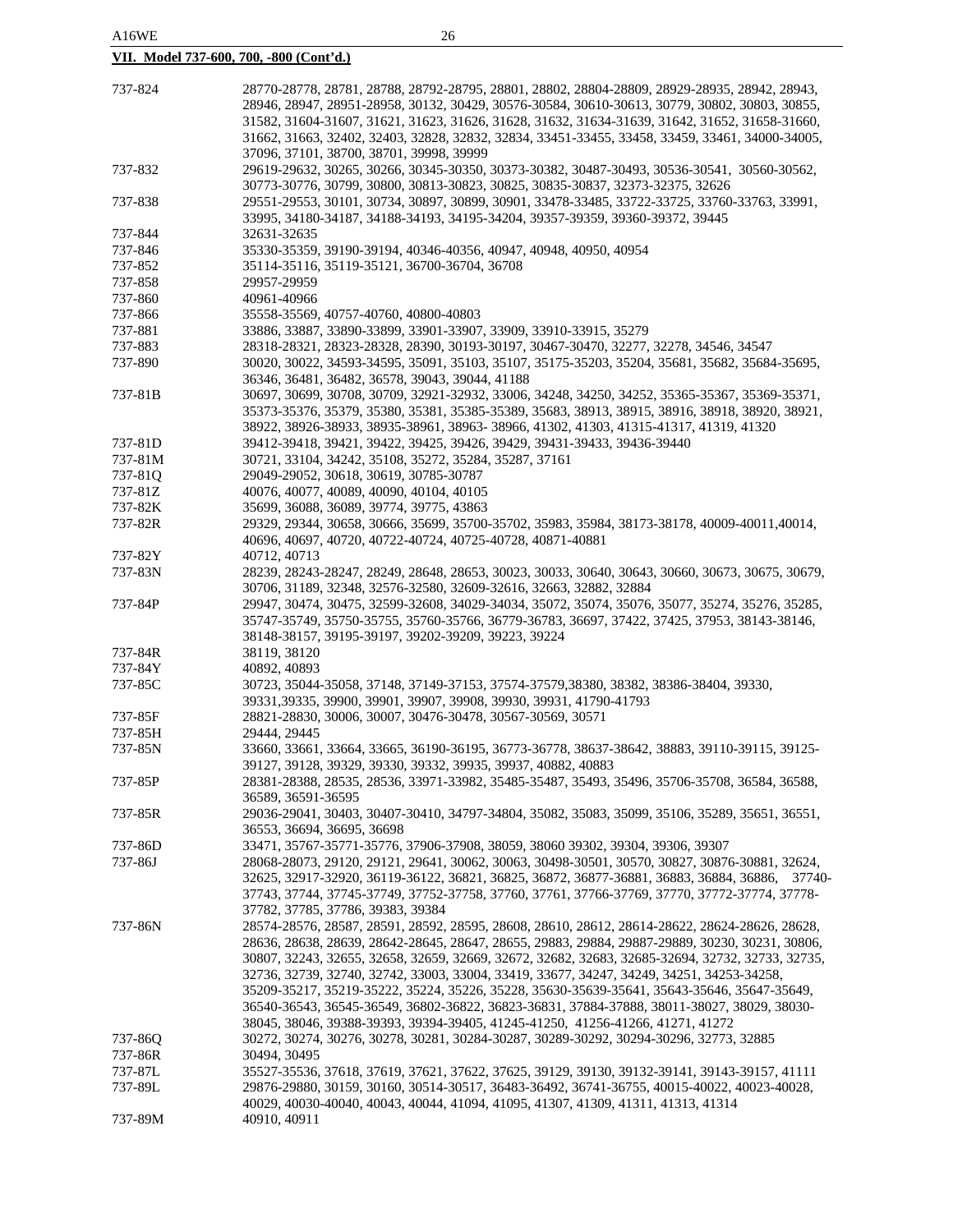| 737-89P | 29652, 29653, 29655, 29661, 30681, 30682, 30691, 32800, 32802, 36272, 36761, 36763, 36765, 36769,<br>36771, 38828, 39722, 39724, 39726, 39728, 39730, 39732, 39734, 39886, 39887, 39932, 39933, 40949,<br>40951-40953 41301, 41304-41306, 41308, 41514, 41784, 41785 |
|---------|----------------------------------------------------------------------------------------------------------------------------------------------------------------------------------------------------------------------------------------------------------------------|
|         |                                                                                                                                                                                                                                                                      |
| 737-8AJ | 32825                                                                                                                                                                                                                                                                |
| 737-8AL | 35069-35071, 35073, 35075, 35079, 35081, 35085, 35087, 35088, 36692, 37424, 37954, 37960, 37961,<br>39051, 39053, 39055, 39057-39062, 39063-39068                                                                                                                    |
| 737-8AN | 32438                                                                                                                                                                                                                                                                |
|         |                                                                                                                                                                                                                                                                      |
| 737-8AR | 30139                                                                                                                                                                                                                                                                |
| 737-8AS | 29916-29940, 32778-32780, 33074, 33075, 33544-33643, 33717-33719, 33804-33832, 34177, 34178,<br>34974-35001, 35006-35043, 35502-35505, 35549-35553, 36074-36082, 36567-36576, 37512-37543,                                                                           |
|         | 38489-38515, 40283-40322                                                                                                                                                                                                                                             |
| 737-8AW | 32806                                                                                                                                                                                                                                                                |
|         |                                                                                                                                                                                                                                                                      |
| 737-8BG | 32353-32358                                                                                                                                                                                                                                                          |
| 737-8BK | 29635, 29642-29644, 29646, 29660, 29673, 29675, 29676, 29685, 30620-30625, 33013, 33014,<br>33016-<br>33024, 33027-33030, 33828, 37819, 38129, 39447, 41560, 41561                                                                                                   |
| 737-8CT | 32770, 34151-34154, 35080, 35288, 35502, 36435, 36690, 36696, 37092, 37158, 37962, 38880, 39071,<br>39072, 39081, 39085, 39088, 39089, 39090, 39092                                                                                                                  |
|         | 32359-32368                                                                                                                                                                                                                                                          |
| 737-8CX |                                                                                                                                                                                                                                                                      |
| 737-8DC | 34596                                                                                                                                                                                                                                                                |
| 737-8DP | 32451                                                                                                                                                                                                                                                                |
| 737-8DR | 32777                                                                                                                                                                                                                                                                |
| 737-8DV | 32915                                                                                                                                                                                                                                                                |
|         |                                                                                                                                                                                                                                                                      |
| 737-8EC | 32450                                                                                                                                                                                                                                                                |
| 737-8EF | 32971                                                                                                                                                                                                                                                                |
| 737-8EQ | 33361                                                                                                                                                                                                                                                                |
| 737-8EH | 34267-34281, 34474, 34475, 34653-34656, 34962-34966, 35063-35066, 35824-35832, 35835-35838,                                                                                                                                                                          |
|         |                                                                                                                                                                                                                                                                      |
|         | 35842-35846, 35850-35852, 36146-36150, 36566, 36596, 37596-37601, 37610, 39604, 39608, 39609,                                                                                                                                                                        |
|         | 39611-39624, 39625, 39629, 39631-39634, 39636, 39637, 39639, 39640, 41163                                                                                                                                                                                            |
| 737-8EO | 35238                                                                                                                                                                                                                                                                |
| 737-8EV | 33079                                                                                                                                                                                                                                                                |
|         |                                                                                                                                                                                                                                                                      |
| 737-8EX | 33473                                                                                                                                                                                                                                                                |
| 737-8FB | 41157                                                                                                                                                                                                                                                                |
| 737-8FE | 33758, 33759, 33794-33801, 33996, 33997, 34013-34015, 34167, 34168, 34438, 34440, 34441, 34443,<br>36601-36609, 37821-37825, 38708, 38709, 38710-38717, 39921, 39924-39926, , 40698, 40699, 40994-<br>41002, 41004, 41009-41012                                      |
|         |                                                                                                                                                                                                                                                                      |
| 737-8FH | 29639, 29640, 29668, 29669, 29671, 29672, 30824, 30826, 35089, 35090, 35092-35098, 35101, 35102,                                                                                                                                                                     |
|         | 35104, 35105, 39927, 39943                                                                                                                                                                                                                                           |
| 737-8FN | 37076, 37077                                                                                                                                                                                                                                                         |
| 737-8FZ | 29637, 29657, 29659, 29663, 29664, 29674, 29680, 29682, 31713, 31717, 31723, 31743, 31779, 31793,                                                                                                                                                                    |
|         | 33440, 34954, 39319-39322, 39336, 41991, 41992                                                                                                                                                                                                                       |
|         |                                                                                                                                                                                                                                                                      |
| 737-8GG | 34620                                                                                                                                                                                                                                                                |
| 737-8GJ | 34896-34905, 34955, 34958-34960, 36367-36369, 37360-37362, 37364-37366, 37751, 37765, 39423,                                                                                                                                                                         |
|         | 39424, 39427, 39428, 39430, 41397, 41398                                                                                                                                                                                                                             |
| 737-8GK | 34948, 34949                                                                                                                                                                                                                                                         |
| 737-8GP | 37292-37295, 37297, 38317, 38681, 38682, 38685, 38686, 38691, 38721, 38722, 38724, 38725, 38727,                                                                                                                                                                     |
|         |                                                                                                                                                                                                                                                                      |
|         | 38728, 38733-38735, 38740, 38744-38747, 38750, 39814-39816, 39818                                                                                                                                                                                                    |
| 737-8GO | 35790, 35791, 35793                                                                                                                                                                                                                                                  |
| 737-8GU | 36386, 36387, 37552, 37553                                                                                                                                                                                                                                           |
| 737-8HC | 36529, 36530, 40754, 40756, 40775-40777                                                                                                                                                                                                                              |
|         |                                                                                                                                                                                                                                                                      |
| 737-8HG | 36323-36340                                                                                                                                                                                                                                                          |
| 737-8HO | 37932-37937                                                                                                                                                                                                                                                          |
| 737-8HX | 29638, 29647, 29649, 29654, 29658, 29662, 29677, 29681, 29684, 29686, 36433, 36434, 36552, 36845-                                                                                                                                                                    |
|         | 36847-36849, 38098, 38099, 38101, 38103-38106, 38109, 38876-38878                                                                                                                                                                                                    |
| 737-8JE | 38970, 38971                                                                                                                                                                                                                                                         |
|         |                                                                                                                                                                                                                                                                      |
| 737-8JM | 37663                                                                                                                                                                                                                                                                |
| 737-8JP | 37816-37818, 38881, 39002-39033, 39045-39050, 39149, 39162-39165, 39419, 39420, 39434, 39435,                                                                                                                                                                        |
|         | 39444, 40544, 40865-40870, 41121, 41125                                                                                                                                                                                                                              |
| 737-8KG | 39448-39450                                                                                                                                                                                                                                                          |
| 737-8KN | 29636, 31716, 31765, 35794, 35795, 40233-40250-402557, 40258, 40259-40263, 40281, 40282                                                                                                                                                                              |
| 737-8LD | 40851-40853, 40855                                                                                                                                                                                                                                                   |
|         |                                                                                                                                                                                                                                                                      |
| 737-8LJ | 41195-41199                                                                                                                                                                                                                                                          |
| 737-8LP | 41707, 41708, 41836                                                                                                                                                                                                                                                  |
| 737-8MA | 40945, 40946                                                                                                                                                                                                                                                         |
| 737-8SA | 44217-44220                                                                                                                                                                                                                                                          |
|         |                                                                                                                                                                                                                                                                      |

737-8SH 41299, 41300, 41318

**VII. Model 737-600, 700, -800 (Cont'd.)**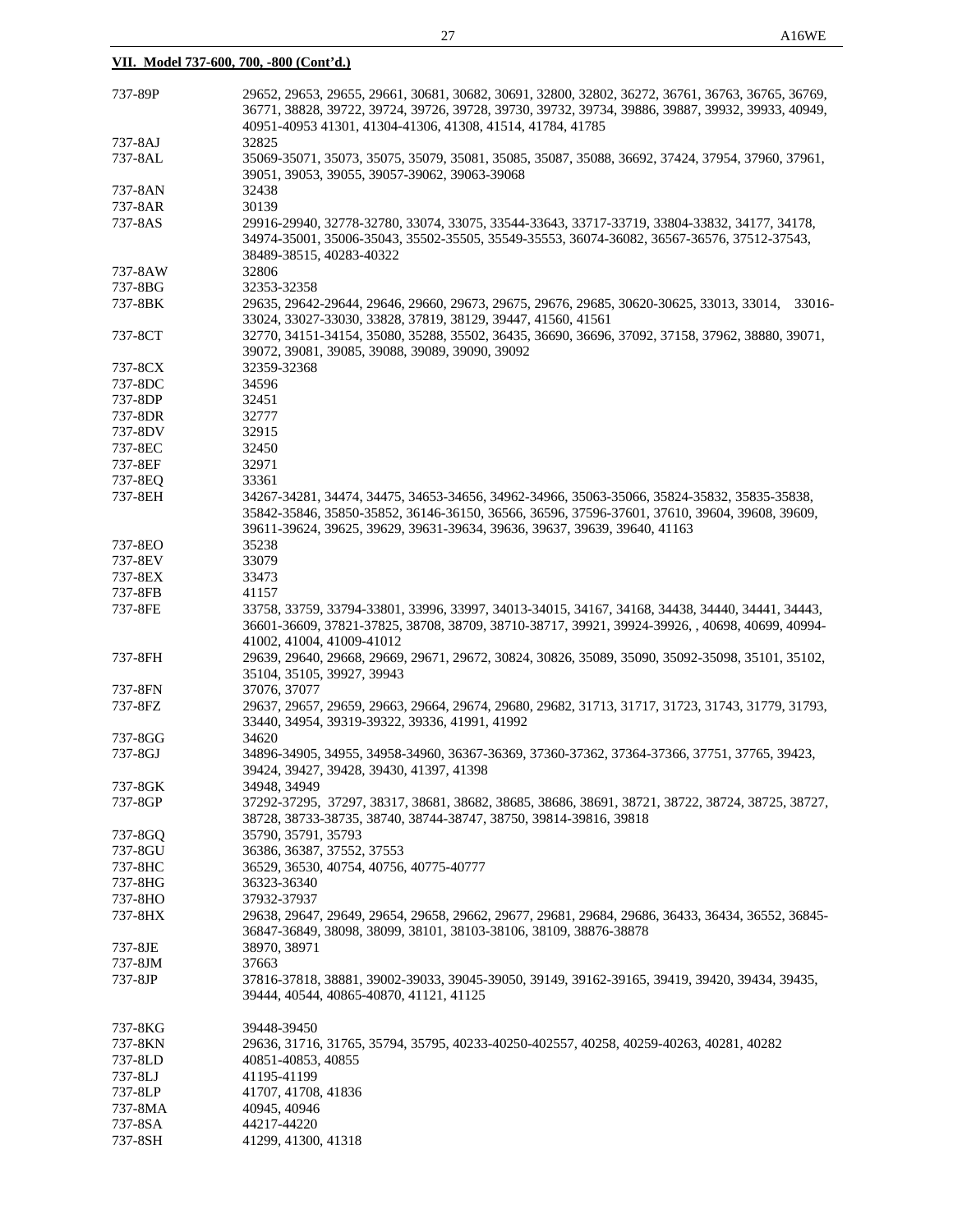| A16WE                                   | 28                                                                                                                  |  |  |
|-----------------------------------------|---------------------------------------------------------------------------------------------------------------------|--|--|
| VII. Model 737-600, 700, -800 (Cont'd.) |                                                                                                                     |  |  |
| 737-8ZQ                                 | 40884-40887                                                                                                         |  |  |
| 737-8ZS                                 | 37084, 37085                                                                                                        |  |  |
| 737-8B5                                 | 29981-29986                                                                                                         |  |  |
| 737-8B6                                 | 28980, 28981, 28983, 28987, 33057-33061, 33063-33073, 37718                                                         |  |  |
| 737-8C9                                 | 41047, 41190                                                                                                        |  |  |
| 737-8D6                                 | 30202-30208, 34164-34166, 40858-40864                                                                               |  |  |
| 737-8E4                                 | 39607                                                                                                               |  |  |
| 737-8F2                                 | 29765-29790, 34405-34419, 35738-35745, 40975, 40976, 40980, 40981, 40987-40989, 40990, 40991,<br>40992, 42000-42008 |  |  |
| 737-8H4                                 | 33939, 35964, 35966, 35969, 36634, 36635, 36638, 36680-36687, 36731, 36891-36897, 36905, 36908,                     |  |  |
|                                         | 36912, 36914, 36915, 36917, 36919, 36933, 36973, 36980, 36983, 36985, 36985, 36987, 36990, 36992,                   |  |  |
|                                         | 36994, 36997, 36998, 37003-37006, 37009, 38110, 38807-38811, 38818, 38874, 38875, 39882, 39883,                     |  |  |
|                                         | 42526, 42384, 42385, 42521, 60082                                                                                   |  |  |
| 737-8H6                                 | 39323-39328, 39333, 39334, 39940, 39941, 40128-40130, 40132-40158                                                   |  |  |
| 737-8K2                                 | 28248, 28373-28380, 29131-29134, 29345, 29595-29598, 29650, 29651, 29678, 30355-30361, 30368,                       |  |  |
|                                         | 30370, 30372, 30389-30392, 30646, 30650, 32943, 34169, 34171-34173, 37160, 37593, 37594, 37790-                     |  |  |
|                                         | 37792, 37820, 39443, 39259-39262, 42148, 42150, 42151,                                                              |  |  |
| 737-8K5                                 | 27977-27984, 27989-27992, 27985-27988, 28228, 28623, 30413-30417, 30593, 30783, 30882, 30883,                       |  |  |
|                                         | 32905-32907, 34684-34692, 35100, 35131-35139, 35142, 35143, 35145-35149, 37156, 37238-37255,                        |  |  |
|                                         | 37257-37263, 37264-37267, 38097, 38107, 38108, 38820, 39093, 39094, 39922, 39923, 40943, 40944,                     |  |  |
|                                         | 44271, 44272                                                                                                        |  |  |
| 737-8K9                                 | 34399, 34400                                                                                                        |  |  |
| 737-8Q8                                 | 28056, 28213-28215, 28218, 28220, 28221, 28225, 28226, 28230, 28232-28235, 28237, 28241, 28242,                     |  |  |
|                                         | 28251, 28252, 29351, 29368, 29369, 29373, 29374, 30032, 30039, 30040, 30332, 30627, 30628, 30631,                   |  |  |
|                                         | 30632, 30637, 30639, 30645, 30652, 30654, 30661, 30665, 30667, 30669-30672, 30680, 30683-30686,                     |  |  |
|                                         | 30688, 30689, 30690, 30692-30696, 30698, 30700-30705, 30711, 30715, 30716, 30718-30720, 30722,                      |  |  |
|                                         | 30724, 30725, 30728, 30730, 30733, 32796-32799, 32801, 32841, 33007, 33699, 35268, 35271, 35273,                    |  |  |
|                                         | 35275, 35278-35281, 35283, 35286, 35290, 37159, 37162, 37163, 38819, 38822-38826, 38827, 41786-                     |  |  |
| 737-8S3                                 | 41789, 41795<br>29246-29250                                                                                         |  |  |
| 737-8U3                                 | 29666, 30140-30151, 30155-30157, 31763, 36436, 36850, 38069-38074, 38821, 38884, 38885, 39891,                      |  |  |
|                                         | 39920, 39928, 39929, 39936, 39939, 40807, 41310, 41312, 41794                                                       |  |  |
| 737-8V3                                 | 29667, 29670, 33709, 33710, 34006, 35067, 35068, 35125-35127, 36550, 36554, 37957-37959, 38100,                     |  |  |
|                                         | 38102, 38139-38142, 38879, 38882, 39884, 39885, 40361, 40362, 40663-40666, 40778-40783, 40788-                      |  |  |
|                                         | 40790, 40890, 40891, 41088, 41089                                                                                   |  |  |
| 737-8X2                                 | 29968, 29969                                                                                                        |  |  |
| 737-8Z0                                 | 30071, 30072, 30073                                                                                                 |  |  |
| 737-8Z6                                 | 35478                                                                                                               |  |  |

737-8Z9 28177, 28178, 30420, 30421, 33833, 33834, 34262

Eligible Serial Numbers: 737-800 with LCA Installation

Model

| 35792 |
|-------|
| 37633 |
| 37545 |
| 40118 |
| 39899 |
| 42510 |
| 41706 |
|       |

# **Airframe Limits and Capacities**

| 2 (Pilot and Copilot) |         |         |
|-----------------------|---------|---------|
|                       |         |         |
| 737-700               | 737-800 | 737-600 |
| 149                   | 189     | 149     |
|                       |         |         |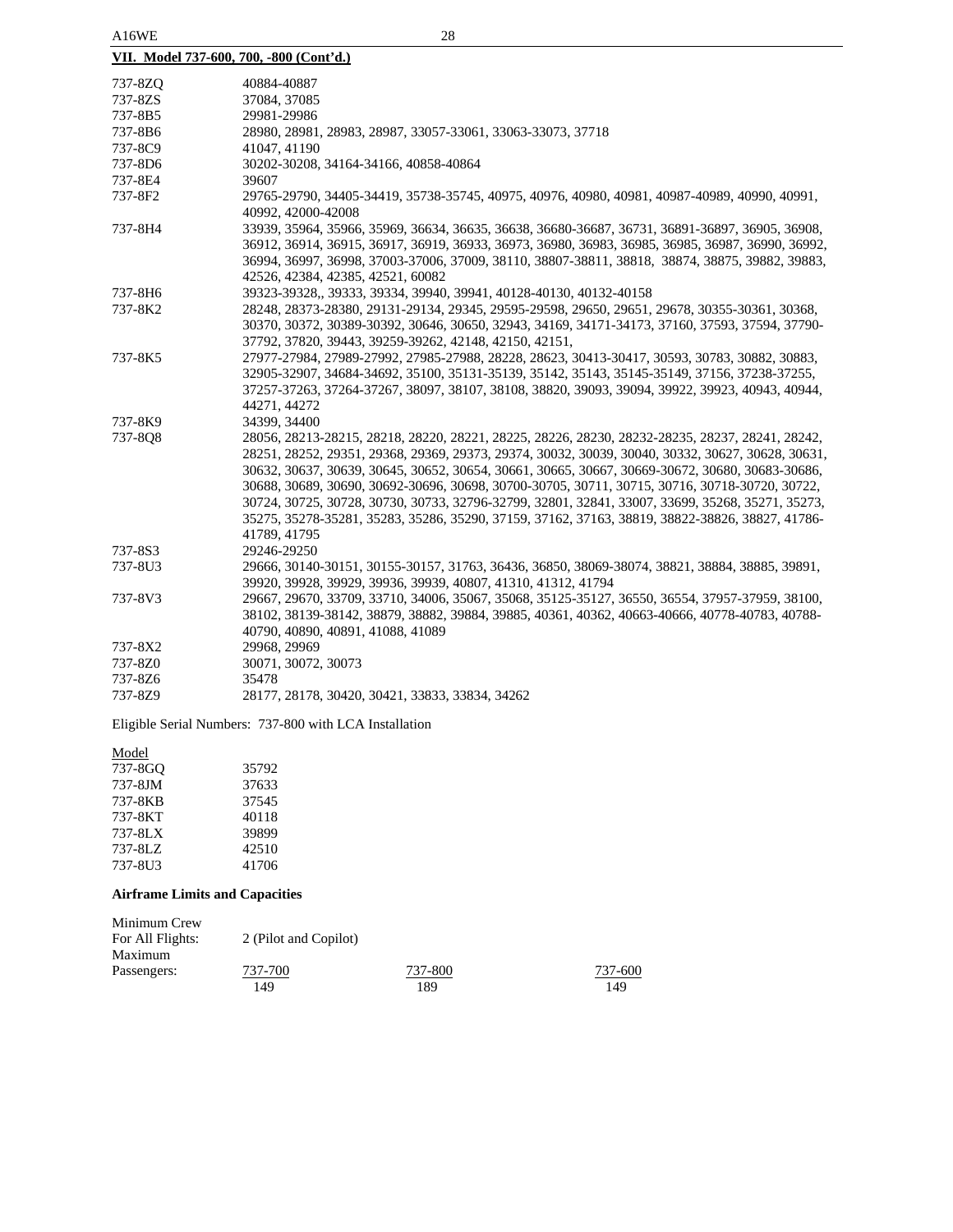| Maximum Baggage<br>Cargo:             | See appropriate Weight and Balance Manual, Boeing Document No.:<br>D043A560 for Model 737-600<br>D043A570 for Model 737-700<br>D043A580 for Model 737-800                                                                                                                                                                                                                                                                                                                                                                                                                                                                                                                                                           |
|---------------------------------------|---------------------------------------------------------------------------------------------------------------------------------------------------------------------------------------------------------------------------------------------------------------------------------------------------------------------------------------------------------------------------------------------------------------------------------------------------------------------------------------------------------------------------------------------------------------------------------------------------------------------------------------------------------------------------------------------------------------------|
| Fuel & Oil<br>Capacities:             | See appropriate Weight and Balance Manual, Boeing Document No. D043A570                                                                                                                                                                                                                                                                                                                                                                                                                                                                                                                                                                                                                                             |
| Minimum Required<br>Fuel:             | See appropriate FAA Approved Airplane Flight Manual listed in Note 2                                                                                                                                                                                                                                                                                                                                                                                                                                                                                                                                                                                                                                                |
| <b>Maximum Operating</b><br>Altitude: | 41,000 ft.                                                                                                                                                                                                                                                                                                                                                                                                                                                                                                                                                                                                                                                                                                          |
| Datum:                                | See appropriate Weight & Balance Manual, Boeing Document No. D043A570                                                                                                                                                                                                                                                                                                                                                                                                                                                                                                                                                                                                                                               |
| MAC:                                  | 155.81 in                                                                                                                                                                                                                                                                                                                                                                                                                                                                                                                                                                                                                                                                                                           |
| Other Operating<br>Limitations:       | See FAA Approved Airplane Flight Manual Appendices                                                                                                                                                                                                                                                                                                                                                                                                                                                                                                                                                                                                                                                                  |
| <b>Control Surface</b><br>Movements:  | To insure proper operation of the airplane, the movements of the various control surfaces must be<br>carefully controlled by proper rigging of the flight control systems. The airplanes, must, therefore, be<br>rigged according to the following FAA Approved data:<br><b>Boeing Drawing Numbers:</b><br>114A1001, Krueger Flap Instl - Inbd Wing L.E.<br>251A1001, Rigging Instructions, Lateral & Speedbrake Control<br>251A2001, Rigging Instructions, Elevator Control System<br>251A3001, Rigging Instructions, Rudder Control System<br>251A4001, Rigging Instructions, Stabilizer Trim Control<br>256A3001, Rigging Instructions - Flap Actuation<br>256A2284, Flap.Slat Sensor Instl - Leading Edge, Wing |

### **Certification Basis:**

A. 14 CFR Part 25 of the Federal Aviation Regulations as amended by Amendments 25-1 through 25-77 with the exceptions listed below:

| <b>SECTION NO.</b> | TITLE                                          | <b>AT AMDT. 25.-</b>            |
|--------------------|------------------------------------------------|---------------------------------|
| 25.365             | <b>Pressurized Compartment Loads</b>           | $0*****$                        |
| 25.561             | <b>Emergency Landing Conditions-General</b>    | 0                               |
| 25.562             | <b>Emergency Landing Dynamic Conditions</b>    | $64*$                           |
| 25.571             | Damage-Tolerance and Fatigue Evaluation        |                                 |
|                    | of Structure (Structural Design)               | $0.77**$                        |
| 25.607             | Fasteners                                      | $0, 77***$                      |
| 25.631             | <b>Bird Strike Damage</b>                      | $0.77**$                        |
| 25.699             | Lift and Drag Device Indicator                 | $0.77**$                        |
| 25.775             | Windshields and Windows                        | $\Omega$                        |
| 25.783(f)          | Doors                                          | $15,77**$                       |
| 25.807(c)(3)       | <b>Emergency Exits</b>                         | 15                              |
| 25.813             | <b>Emergency Exit Access</b>                   | $45.77**$                       |
| 25.832             | Cabin Ozone Concentration                      | $0***$                          |
| 25.1141            | Powerplant Controls: General                   | $11****$                        |
| 25.1309            | Equipment, Systems and Installations           | $0.77**$                        |
| 25.1419(c)         | <b>Ice Protection</b>                          | $23.77**$                       |
|                    | $1\%$ 1. For 1.1.0. 1.10.1.0107.1.134.100.1000 | $1.01 \pm 1.1$<br>$ma^{\alpha}$ |

\* Flight attendant seats are qualified to Technical Standard Order C127, dated March 30, 1992, or qualified to TSO C127a, and a) Head Injury Criteria data collected and reported by TSO applicant is less than 1000, and

b) Femur Injury Criteria data collected and reported by TSO applicant is less than 2250 pounds, and

c) Permanent deformation data collected and reported by TSO applicant are in compliance with the requirements of FAA Advisory Circular (AC) 25.562-1A.

\* Passenger and crew seats in the flight deck comply with § 25.562(a),(b),((c)(1),(2),(3),(4),(7), and (8)). In addition flight deck observer seats comply with § 25.562( $(c)(5)$ ). Medical stretchers used to transport non-ambulatory occupants are not required to comply with § 25.562.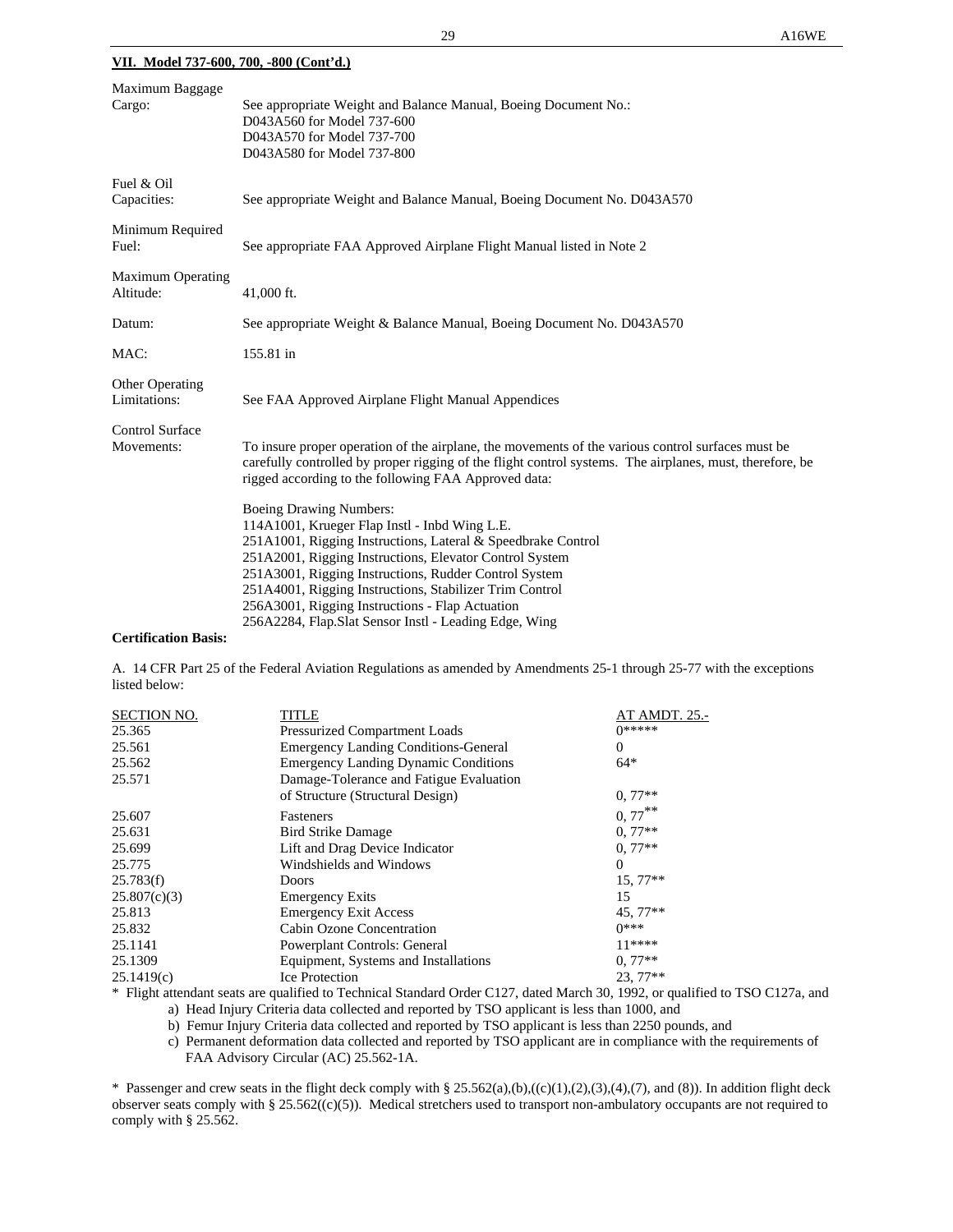\*\* Applicable to new and significantly modified structure and systems and portions of the airplane affected by these changes.

Where two amendment levels are shown for the same paragraph, the number without the asterisk  $\binom{*}{k}$  applies to structures, systems and portions of the airplane which are not new or significantly modified. The structure, systems, and components which comply with the later amendment will be identified in Boeing document D010A001, approved by the FAA and JAA, and referenced on the TCDS.

\*\*\* Boeing provides FAA approved data (Document number D6-49779) to 737 operators to enable the operators to show ozone compliance per §121.578 for their specific route structures.

\*\*\*\* Exception applies to Auxiliary Power Unit spar mounted fuel shut off valve only. All other power plant controls were shown to comply with § 25.1141 at amendment 25-77.

\*\*\*\*\* For 737-800 airplanes configured with a flat aft pressure bulkhead, the airplane is also designed to withstand the effects of a sudden release of pressure venting aft through any 820 square inch opening in that bulkhead at any operating altitude.

Amendment level "0" is the original published version of Part 25 (February 1, 1965).

The certification basis for the following regulations at amendment levels later than 25-77.

| <b>SECTION NO.</b>          | <b>TITLE</b>                               | <b>AT AMDT. 25.-</b> |
|-----------------------------|--------------------------------------------|----------------------|
| $25.143(c)$ , (d), (e), (f) | General, Controllability & Maneuverability | 84                   |
| 25.145(b),(c)(1)            | Longitudinal Control                       | 84                   |
| 25.149(f), (h)              | Minimum Control Speed                      | 84                   |
| 25.203(c)                   | <b>Stall Characteristics</b>               | 84                   |
| 25.253(b)                   | High-Speed Characteristics                 | 84                   |
| 25.305(d)                   | Strength and Deformation                   | 86                   |
| $25.321(c)$ , (d)           | Flight Loads - General                     | 86                   |
| 25.331(a),(d)               | Flight Maneuver and                        | 86                   |
|                             | <b>Gust Conditions - General</b>           |                      |
| $25.333(a)$ , (c)           | <b>Flight Envelope</b>                     | 86                   |
| 25.341                      | <b>Gust Loads</b>                          | 86                   |
| 25.343(b)                   | Design Fuel and Oil Loads                  | 86                   |
| 25.345(a),(c)               | <b>High lift Devices</b>                   | 86                   |
| 25.349                      | <b>Rolling Conditions</b>                  | 86                   |
| 25.351                      | <b>Yawing Conditions</b>                   | 86                   |
| 25.371                      | Gyroscopic Loads                           | 86                   |
| 25.373(a)                   | <b>Speed Control Devices</b>               | 86                   |
| 25.391                      | Control Surface Loads: general             | 86                   |
| 25.427                      | <b>Unsymmetrical Loads</b>                 | 86                   |
| 25.519                      | Jacking and Tie-down Provisions            | 81                   |
| 25.571(b)                   | Damage Tolerance and Fatigue Evaluation    |                      |
|                             | of Structure (Loads)                       | 86                   |
| 25.733                      | Use of Inert Gas for Tire Inflation        | 78                   |
| 25.811(e)                   | <b>Emergency Handle Illumination</b>       | 79                   |
| 25.981(b)(d)                | Fuel Tank Ignition Prevention              |                      |
|                             | (for Flammability Reduction System)        | 125                  |
| 25.1316                     | <b>Lightning Protection Requirements</b>   | 80                   |
| 25.1415(d)                  | Ditching Equipment (ELT)                   | 82                   |
| 25.1517                     | Rough Air Speed V <sub>RA</sub>            | 86                   |

14 CFR Part 26:

Based on 14 CFR §21.101(g) for changes made to TCs applicable provisions of 14 CFR Part 26 are included in the certification basis. For any future 14 CFR Part 26 amendments, the holder of this TC must demonstrate compliance with the applicable sections

Compliance has been found for the following regulations at Amendment 26-0: §26.11

Compliance has been found for the following regulations at Amendment 26-1: §26.43, 26.45, 26.47, and 26.49

Compliance has been found for the following regulations at Amendment 26-3: §26.33 and 26.39

In addition to the airworthiness standards, the type-certification basis for these derivative airplanes includes compliance with the emissions standards of Part 34 as amended by any amendments effective at the time of certification

14 CFR Part 36 as amended by amendment 36-20 or any subsequent amendment effective at the time of certification. See the appropriate FAA Approved Airplane Flight Manual listed in Note (2) for applicability of Stage 4 Noise Recertification through Amendment 36-28.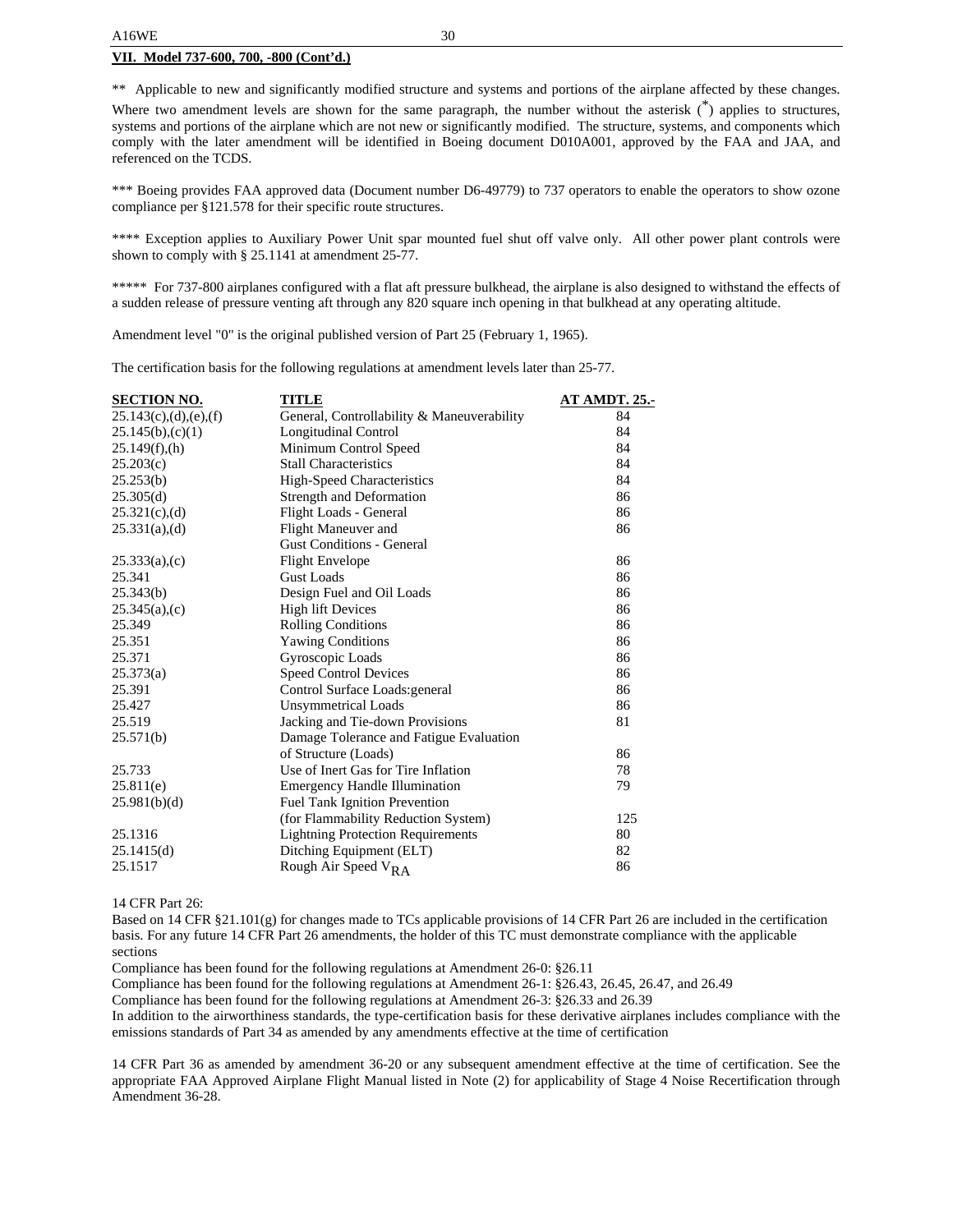Special Conditions were proposed, in accordance with §21.16. The Special Conditions for the following subjects were issued in Renton, Washington, September 17, 1997. Their effectivity was the same day as issuance:

25-ANM-132, published in the Federal Register on September 17, 1997 for 737-600/-700/-800 airplanes and applicable to later amendments of the 737 model that incorporate the same novel or unusual design feature:

- **1.** High Intensity Radiated Fields
- **2.** Limit Engine Torque Loads for Sudden Engine Stoppage

25-358-SC, published in the Federal Register on June 29, 2007 addressed 737-600/-700/-700C/- 800/-900 and -900ER series airplanes regarding seats with non-traditional, large, non-metallic panels

25-386-SC, published in the Federal Register on August 7, 2009, addressed 737-600/-700/-700C/- 800/ and 900ER series airplanes with inflatable lapbelts installed

25-404-SC, published in the Federal Register on April 12, 2010, Modification to Boeing Model 737-600/-700/-700C/-800/- 900 and -900ER Series Airplanes: Rechargeable Lithium Batteries and Rechargeable Lithium-Battery Systems

25-550-SC, published in the Federal Register on June 6, 2014, Airplane Electronic Systems Security Protection from Unauthorized External Access

25-551-SC, published in the Federal Register on June 6, 2014, Isolation [of] Airplane Electronic System Security Protection from Unauthorized Internal Access

### Equivalent Safety Findings:

The Equivalent Safety Findings were proposed in accordance with § 21.21. The following have been identified as equivalent safety findings (specifications and restrictions of its content, such as production winglet installation, must be met before an issue paper is considered to apply to any specific configuration of a model series):

| <b>SECTION NO.</b>              | <b>TITLE</b>                                                                                                                |
|---------------------------------|-----------------------------------------------------------------------------------------------------------------------------|
| § 25.101(i)                     | Rejected Takeoff Performance (F-4)                                                                                          |
| § 25.103                        | Use of 1-g Stall Speed Instead of Minimum Speed (F-1)                                                                       |
| § $25.105(c)(1)$                | Rejected Takeoff Performance (F-4)                                                                                          |
| § 25.107                        | Use of 1-g Stall Speed Instead of Minimum Speed (F-1)                                                                       |
| \$25.109                        | Rejected Takeoff Performance (F-4)                                                                                          |
| § 25.111(a)                     | Use of 1-g Stall Speed Instead of Minimum Speed (F-1)                                                                       |
| § 25.113                        | Rejected Takeoff Performance (F-4)                                                                                          |
| § 25.115(a)                     | Rejected Takeoff Performance (F-4)                                                                                          |
| $§$ 25.119(b)                   | Use of 1-g Stall Speed Instead of Minimum Speed (F-1)                                                                       |
| § 25.121(c)(d)                  | Use of 1-g Stall Speed Instead of Minimum Speed (F-1)                                                                       |
| § 25.125(a)                     | Use of 1-g Stall Speed Instead of Minimum Speed (F-1)                                                                       |
| § 25.143(g)                     | Use of 1-g Stall Speed Instead of Minimum Speed (F-1)                                                                       |
| § 25.145(a)(b)(c)               | Use of 1-g Stall Speed Instead of Minimum Speed (F-1)                                                                       |
| § $25.147(a)(c)(d)$             | Use of 1-g Stall Speed Instead of Minimum Speed (F-1)                                                                       |
| \$25.149(c)                     | Use of 1-g Stall Speed Instead of Minimum Speed (F-1)                                                                       |
| $\S 25.161(b)(c)(d)(e)$         | Use of 1-g Stall Speed Instead of Minimum Speed (F-1)                                                                       |
| § 25.175(a)(b)(c)(d)            | Use of 1-g Stall Speed Instead of Minimum Speed (F-1)                                                                       |
| § 25.177(c)                     | Use of 1-g Stall Speed Instead of Minimum Speed (F-1)                                                                       |
| § 25.181(a)(b)                  | Use of 1-g Stall Speed Instead of Minimum Speed (F-1)                                                                       |
| § 25.201(a)(b)                  | Use of 1-g Stall Speed Instead of Minimum Speed (F-1)                                                                       |
| § 25.207(b)(c)(d)(e)(f)         | Use of 1-g Stall Speed Instead of Minimum Speed (F-1)                                                                       |
| § 25.231(a)                     | Use of 1-g Stall Speed Instead of Minimum Speed (F-1)                                                                       |
| § 25.233(a)                     | Use of 1-g Stall Speed Instead of Minimum Speed (F-1)                                                                       |
| \$25.237(a)(b)                  | Use of 1-g Stall Speed Instead of Minimum Speed (F-1)                                                                       |
| § 25.395(a)                     | Lateral Control System Load Factors (A-5)                                                                                   |
| § 25.613                        | Material Design Values (A-9)                                                                                                |
| § 25.733                        | Return Landing Capability (F-3)                                                                                             |
| \$25.735(f)(g)(h)               | Rejected Takeoff Performance (F-4)                                                                                          |
| § 25.735                        | Return Landing Capability (F-3)                                                                                             |
| § 25.735(f)(g)                  | Use of 1-g Stall Speed Instead of Minimum Speed (F-1)                                                                       |
| $§$ 25.773(b)                   | Use of 1-g Stall Speed Instead of Minimum Speed (F-1)                                                                       |
| § 25.791                        | "No Smoking" limitation in the Passenger Compartment (C-5)                                                                  |
| § 25.810 $(a)(1)(ii)$           | Escape Slides (C-4)                                                                                                         |
| \$25.811(f)                     | Exterior Exit Markings (C-1)                                                                                                |
| \$25.812(b)(1)(i)               | Emergency Exit Locator and Marking Signs (C-3)                                                                              |
| \$25.813(c)(1)(i)               | Emergency Exit Access (C-1)                                                                                                 |
| \$25.813(c)                     | Seat Obstruction of the Provided Exit Opening at Overwing Exit Door and Reduced Passageway to                               |
|                                 | the Overwing Exits (for Type III Automatic Overwing Exit) (C-1)                                                             |
| \$25.841(a)(b)                  | Cabin Altitude Warning System with Dual Limits for Operations into High Altitude Airports (S-1)                             |
| \$25.853(a)                     | Adhesives Used in Interior Panel Bent Joint Potting Applications (C-1)                                                      |
| § 25.853                        | "No Smoking" limitation in the Passenger Compartment (C-5)                                                                  |
| $§$ 25.933(a)<br>\$25.979(b)(1) | Flight Critical Thrust Reversers (P-2)<br>Pressure Fueling System - Automatic Refueling Shutoff System Check Function (P-5) |
| $§$ 25.981(b)(d)                | Fuel Tank Flammability Reduction Rule (P-2)                                                                                 |
| § 25.1001(c)                    | Use of 1-g Stall Speed Instead of Minimum Speed (F-1)                                                                       |
| § 25.1001                       | Return Landing Capability (F-3)                                                                                             |
|                                 |                                                                                                                             |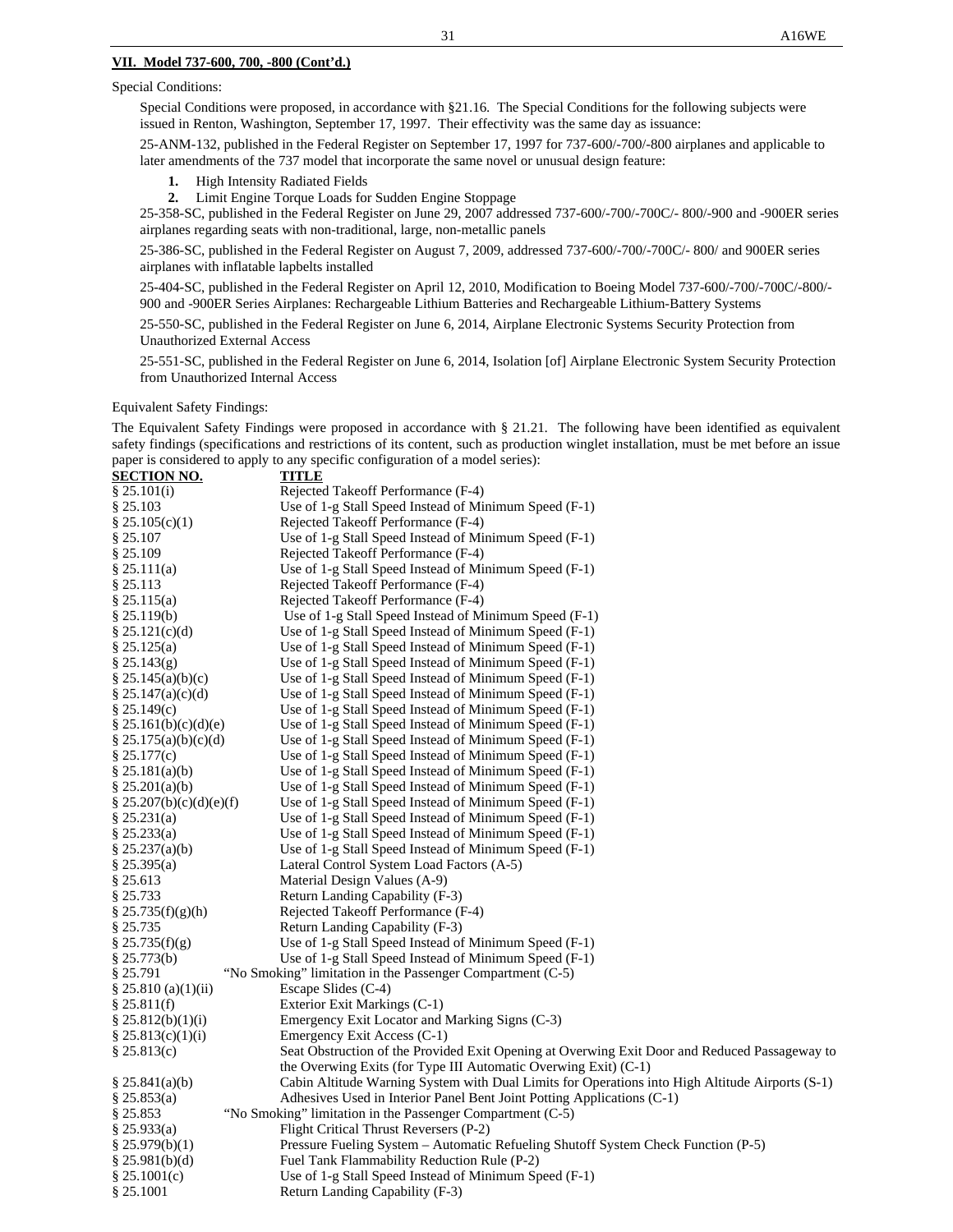|  | VII. Model 737-600, 700, -800 (Cont'd.) |  |
|--|-----------------------------------------|--|
|  |                                         |  |

| \$25.1309(c)<br>\$25.1323(c)<br>\$25.1325(e)<br>\$25.1389(b) | Cabin Altitude Warning System with Dual Limits for Operations into High Altitude Airports (S-1)<br>Use of 1-g Stall Speed Instead of Minimum Speed (F-1)<br>Use of 1-g Stall Speed Instead of Minimum Speed (F-1)<br>Equivalent Safety Finding (ESF) for Forward Position Light System Minimum Intensity (SE-1) |
|--------------------------------------------------------------|-----------------------------------------------------------------------------------------------------------------------------------------------------------------------------------------------------------------------------------------------------------------------------------------------------------------|
| \$25.1389                                                    | Equivalent Safety Finding (ESF) for Position Light Overlapping Intensities (SE-2)                                                                                                                                                                                                                               |
| § 25.1391                                                    | Equivalent Safety Finding (ESF) for Forward Position Light System Minimum Intensity (SE-1)                                                                                                                                                                                                                      |
| \$25.1393                                                    | Equivalent Safety Finding (ESF) for Forward Position Light System Minimum Intensity (SE-1)                                                                                                                                                                                                                      |
| $§$ 25.1395                                                  | Equivalent Safety Finding (ESF) for Position Light Overlapping Intensities (SE-2)                                                                                                                                                                                                                               |
| \$25.1411(b)(1)                                              | General – Overhead Life Vest Location (C-1)                                                                                                                                                                                                                                                                     |
| \$25.1415(d)                                                 | Emergency Locator Transmitter (ELT) (C-1)                                                                                                                                                                                                                                                                       |
| $§$ 25.1419                                                  | Use of Analysis to Demonstrate Safe Flight in Icing Conditions (S-1)                                                                                                                                                                                                                                            |
| $§$ 25.1419                                                  | Use of Analysis to Demonstrate Safe Flight in Icing Conditions (S-2)                                                                                                                                                                                                                                            |
| \$25.1441(c)                                                 | Crew Determination of the Quantity of Oxygen Available in the Lavatory Passenger Service Units<br>Bottles (ES-1)                                                                                                                                                                                                |
| \$25.1443(c)                                                 | Determination of Minimum Oxygen Flow for the Lavatory Oxygen System (S-1)                                                                                                                                                                                                                                       |
| \$25.1517                                                    | Rough Air Speed, VRA (F-1)                                                                                                                                                                                                                                                                                      |
| \$25.1529                                                    | Inclusion of Airworthiness Limitations within the Boeing ICA Manuals (G-8)                                                                                                                                                                                                                                      |
| \$25.1587(b)                                                 | Use of 1-g Stall Speed Instead of Minimum Speed (F-1)                                                                                                                                                                                                                                                           |
| \$25.1587(b)                                                 | Rejected Takeoff Performance (F-4)                                                                                                                                                                                                                                                                              |

The following exemptions are applicable:

- §25.305, 25.307(a), 25.601, 25.603(c), 25.613(a) and (b),, 25.901(c), and 25.1103(d) Partial Exemption Localized areas of temperature – related damage. (Exemption No. 9571, December 11, 2007).
- Partial Time-Limited Exemption from 14 CFR §25.853(a), appendix F, paragraph (a)(1)(i), Testing on Large Interior Panels, granted through November 28, 2011. (Exemption No. 9791, November 28, 2008, Exemption No. 9791B, March 1, 2010 , Exemption No. 9791C, February 4, 2011)
- §25.562(b)(2) Emergency Landing Dynamic Conditions related to Flight Deck Testing (Exemption No. 6425, April 12, 1996).
- §25.571(e)(1) Damage-Tolerance and Fatigue Evaluation of Structure related to Bird Strike Velocity. (Exemption No. 6601, April 8, 1997).
- §25.901(c) Partial Exemption No single powerplant or auxiliary power unit failure will jeopardize the safe operation of the airplane. (Exemption No. 7968, February 4, 2003) See NOTE 6.
- §25.1435(b)(1) Hydraulic Systems (Exemption 6086, May 17, 1995, Exemption No. 6086A, January 29, 2009).
- §25.1447(c)(1) Automatic Presentation of Oxygen Masks to Allow Operation at High Altitude Airports (Exemption No. 8668A, December 30, 2013).
- B. Certification basis for §25.981(b) and §25.981(d) at amendment 25-125, and Equivalent Safety Finding P-2, dated May 25, 2010, for the flammability reduction system (FRS), is applied if fuel tank inerting is installed in new airplane production (line #'s 2517, 2620 and on) or as a modification per Service Bulletins 737-47-1002 and 737-47-1003. Airworthiness limitations for the FRS are contained in Section 9 of the applicable Maintenance Planning Document.
- C. Additional certification basis items for model 737-700 increased gross weight (IGW) aircraft with in-production installation of Winglets:

For 737-700 (IGW) aircraft that have incorporated production installed winglets (BDCO Project LB08-0012), the following equivalent level of safety findings apply :

Equivalent level of safety findings have been made for the following regulation(s):

§ 25.1419 (documented in TAD ELOS Memo LB08-0012-T-S-2)

- §§ 25.1389(b)(l), 25.1389(b)(2), 25.1391, and 25.1393 (documented in TAD ELOS Memo LB08-0012-T-SE-1)
- §§ 25.1389(b)(3) and 25.1395 (documented in TAD ELOS Memo LB08-0012-T-SE-2)

Compliance has been found to 14 CFR Part 25 of the Federal Aviation Regulations above amendment 25-77 specific to the in-production installation of Winglets and is listed below:

| Section No.                          | Title                                         | At Amdt. 25. |
|--------------------------------------|-----------------------------------------------|--------------|
| 25.101(i)                            | General-Performance                           | 92           |
| $25.103(a)$ , (b), (c)               | Stall Speed                                   | 108          |
| 25.105(c)                            | Takeoff                                       | 92           |
| 25.107(a)                            | Takeoff speeds                                | 94           |
| $25.107(b)$ , (c)                    | Take off speeds                               | 108          |
| $25.109(a)$ , (b), (d) thru (g), (i) | Accelerate-stop distance                      | 92           |
| 25.111(a)                            | Take off path                                 | 108          |
| 25.111(c)                            | Take off path                                 | 115          |
| 25.113(a),(b),(c)                    | Take off distance and take off run            | 92           |
| 25.115(a)                            | Take off flight path                          | 92           |
| 25.119(b)                            | Landing climb: All engines operating          | 108          |
| $25.121(c)$ , (d)                    | Climb: One engine inoperative                 | 108          |
| 25.125(a)                            | Landing                                       | 108          |
| 25.143                               | General – Controllability and Maneuverability | 108          |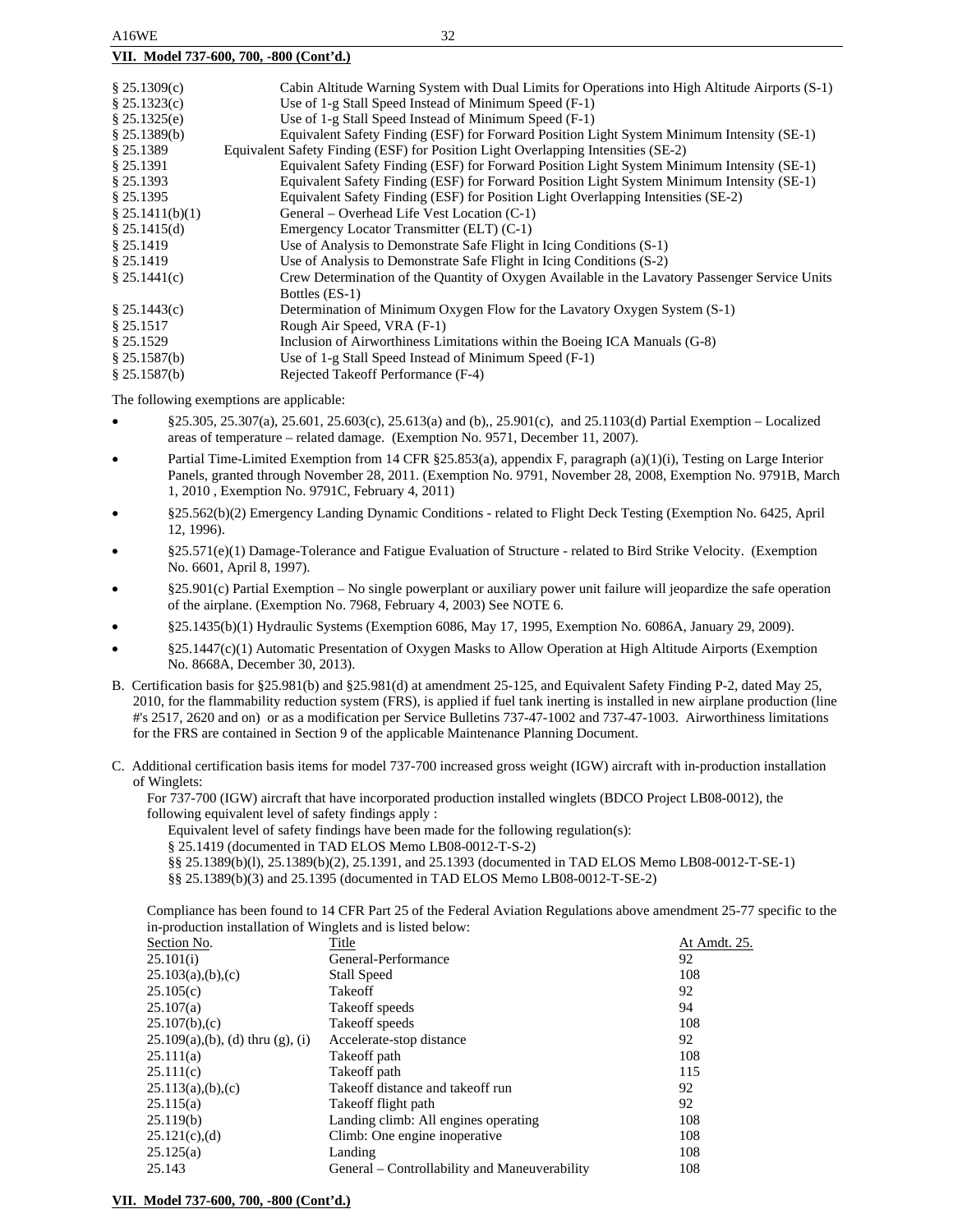| 25.145                           | Longitudinal control                                                                                           | 108  |
|----------------------------------|----------------------------------------------------------------------------------------------------------------|------|
| 25.147                           | Directional and lateral control                                                                                | 115  |
| 25.149                           | Minimum control speed                                                                                          | 108  |
| 25.161                           | Trim                                                                                                           | 115  |
| 25.175                           | Demonstration of static longitudinal stability                                                                 | 115  |
| 25.177                           | Static lateral-directional stability                                                                           | 108  |
| 25.181                           | Dynamic stability                                                                                              | 108  |
| 25.201                           | Stall demonstration                                                                                            | 108  |
| 25.207                           | Stall warning                                                                                                  | 108  |
| 25.231                           | Longitudinal stability and control                                                                             | 108  |
| 25.233                           | Directional stability and control                                                                              | 108  |
| 25.331                           | Symmetric maneuvering conditions                                                                               | 91   |
| 25.345(d)                        | High lift devices                                                                                              | 91   |
| $25.349(a)$ , (b)                | Rolling conditions                                                                                             | 94   |
| 25.351                           | <b>Yaw Maneuver Conditions</b>                                                                                 | 91   |
| 25.363                           |                                                                                                                | 91   |
|                                  | Side load on engine and auxiliary power unit mounts                                                            |      |
| 25.371                           | Gyroscopic loads                                                                                               | 91   |
| 25.445(a)                        | Auxiliary aerodynamic surfaces                                                                                 | 86   |
| 25.571(a),(c),(e)                | Damage Tolerance and Fatigue Evaluation of Structure                                                           | 86*  |
| 25.571(b),(e)                    | Damage Tolerance and Fatigue Evaluation of Structure                                                           | 96** |
| 25.869(a)(4)                     | Fire protection: systems                                                                                       | 113  |
| 25.903(c)                        | Engines                                                                                                        | 94   |
| 25.1323(c)                       | Airspeed indication system                                                                                     | 109  |
| 25.1325(e)                       | Static pressure system                                                                                         | 108  |
| 25.1329(g)                       | Automatic pilot system                                                                                         | 119  |
| 25.1587(b)                       | Performance information                                                                                        | 108  |
|                                  | * For Wing box, Wing leading edge and Winglet structure                                                        |      |
|                                  | ** For Wing box, Wing leading edge, and Winglet structure - Loads                                              |      |
|                                  |                                                                                                                |      |
| <b>Certification Maintenance</b> |                                                                                                                |      |
| Requirements (CMR's)             | The CMR's are listed in either the FAA approved Section 9 of Boeing Maintenance Planning Data                  |      |
|                                  | Document D626A001-CMR or the applicable engine Type Certification Data Sheet. The more                         |      |
|                                  | restrictive requirement from these two documents shall be in force. All 737-600/700/700IGW/800                 |      |
|                                  | airplanes with line numbers 715 and on must comply with the damage tolerance structural                        |      |
|                                  | inspections contained in revision June 2000 or later FAA-approved revision.                                    |      |
|                                  |                                                                                                                |      |
| <b>Production</b>                |                                                                                                                |      |
| <b>Basis:</b>                    | Production Certificate No. 700                                                                                 |      |
|                                  |                                                                                                                |      |
| <b>Required</b>                  |                                                                                                                |      |
| Equipment:                       | The basic required equipment as prescribed in the applicable airworthiness regulations (see Certification      |      |
|                                  | Basis) must be installed in the aircraft for certification. The required equipment is noted in the Type Design |      |
|                                  | Data.                                                                                                          |      |
| <b>Service</b>                   |                                                                                                                |      |
| <b>Information:</b>              | The following Boeing "Structural Repair Manual" Documents are FAA-approved. Service Bulletins and              |      |
|                                  | other service information, when FAA-approved, will carry a statement to that effect.                           |      |
|                                  | D634A201 for the 737-700                                                                                       |      |
|                                  | D634A210 for the 737-800                                                                                       |      |
|                                  | D634A220 for the 737-600                                                                                       |      |
|                                  | D634A330 for the 737-700 IGW                                                                                   |      |
|                                  |                                                                                                                |      |
| C.G. Range:                      | See the appropriate FAA Approved Airplane Flight Manual listed.                                                |      |
|                                  |                                                                                                                |      |
| <b>NOTES FOR SECTION VII:</b>    |                                                                                                                |      |

| NOTE 1. | The following Serial Numbers were produced under Type Certificate Only:<br>Model 737-700: 27841, 27842, 27843, 27835, 28100, 27836, 28004, 28005, 27837, 28209, 27838,<br>28100, 28101, 28102, 28088, 27839, 28210, 28103, 28840, 28089, 28006, 28107, 28108, 28099.<br>Model 737-800: 27977, 27978, 27979, 27980, 27981, 27982, 28068, 28069, 28213, 28373.<br><b>Model 737-600:</b> 28288 thru 28293, 28296, 28297                                                                                          |
|---------|---------------------------------------------------------------------------------------------------------------------------------------------------------------------------------------------------------------------------------------------------------------------------------------------------------------------------------------------------------------------------------------------------------------------------------------------------------------------------------------------------------------|
| NOTE 2. | Airplane operation must be in accordance with the FAA Approved AFM. All placards required in either<br>the FAA Approved AFM, the applicable operating rules or the Certification Basis must be installed in the<br>airplane. Boeing Document No. D631A001 is the basic FAA Approved Airplane Flight Manual for Model<br>737-600/-700/-800 airplanes.                                                                                                                                                          |
| NOTE 3. | Required structural inspections for compliance with 14 CFR §25.571 and the retirement times for safe-life<br>parts are listed in the FAA Approved Airworthiness Limitations and Certification Maintenance<br>Requirements Section 9 of Boeing 737-600/700/800 Maintenance Planning Document D626A001-CMR.<br>All 737-600/700/700IGW/800 airplanes with line numbers 715 and on must comply with the Damage<br>Tolerance Structural Inspections contained in revision June 2000 or later FAA-approved revision |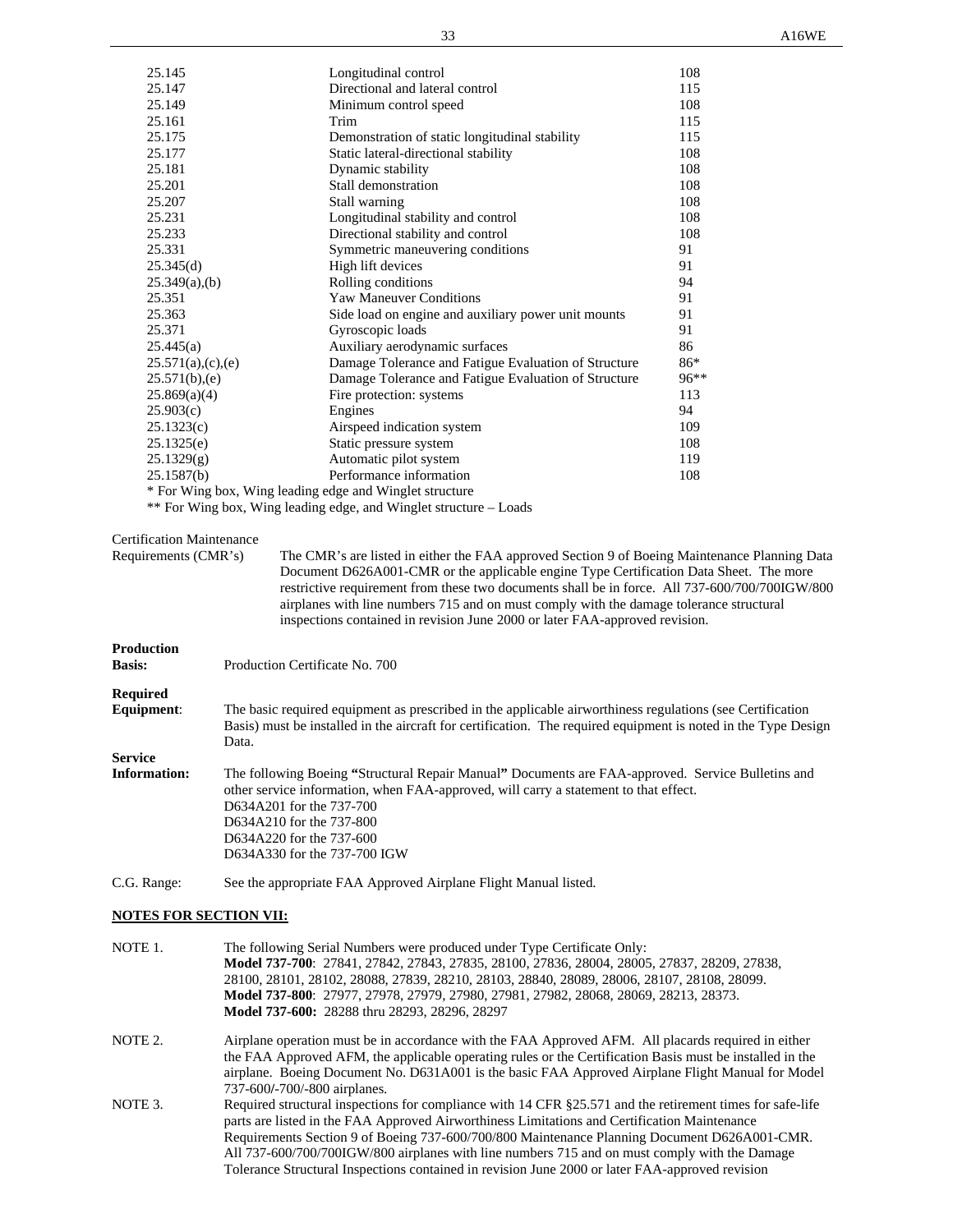| A16WE                                          | 34                                                                                                                                                                                                                                                                                                                                                                                                                                                                                                                                                                                                                                                                                                                                                                                                                                                                                                                                                                                                                                                                                          |  |  |  |
|------------------------------------------------|---------------------------------------------------------------------------------------------------------------------------------------------------------------------------------------------------------------------------------------------------------------------------------------------------------------------------------------------------------------------------------------------------------------------------------------------------------------------------------------------------------------------------------------------------------------------------------------------------------------------------------------------------------------------------------------------------------------------------------------------------------------------------------------------------------------------------------------------------------------------------------------------------------------------------------------------------------------------------------------------------------------------------------------------------------------------------------------------|--|--|--|
| <u>VII. Model 737-600, 700, -800 (Cont'd.)</u> |                                                                                                                                                                                                                                                                                                                                                                                                                                                                                                                                                                                                                                                                                                                                                                                                                                                                                                                                                                                                                                                                                             |  |  |  |
| NOTE 4.                                        | Model 737-700 Increased Gross Weight (IGW):<br>The following exemptions have been granted when the airplane is not operated for hire, or for<br>common carriage (Granted October 5, 1998, Exemption No. 6820):<br>Flight Attendant Seat Locations which do not Provide for Direct View of the Cabin,<br>§25.785(h)(2)<br>Installation of Interior Doors in between passenger compartments,<br>§25.813(e)<br>§25.853(d)<br>Interior materials that do not comply with Heat Release and Smoke<br>Emissions Requirements.<br>(Granted February 17, 1999, Exemption No. 6820A); -<br>§25.807(d)(7)<br>Distance Between Exits.<br>§25.813(e)<br>Installation of Interior Doors in between passenger compartments<br>Interior materials that do not comply with Heat Release and Smoke<br>§25.853(d)<br>Emissions Requirements.<br>Acceptable engine models installed on a 737-700 IGW are dependent on type of intended in-service use. See<br>the individual Airplane Flight Manual for approved installation of either the CFM56-7B26 or CFM56-<br>7B26/B1 or CFM56-7B27/B3 or CFM56-7B27E/B3. |  |  |  |
| NOTE 5.                                        | The type design reliability and performance of the Model 737-600, -700, and -800 airplanes have been<br>evaluated in accordance with FAA Advisory Circular 120-42A and found suitable for Extended Range<br>Operations with Two-Engine Airplanes (ETOPS) when operated and maintained in accordance with Boeing<br>Document D044A007, "737-600/-700/-800 ETOPS CONFIGURATION, MAINTENANCE, AND<br>PROCEDURES". Additionally, type design changes incorporated after February 15, 2007 that require<br>ETOPS approval have been evaluated in accordance with 14 CFR 25.1535 and found suitable for Extended<br>Operations (ETOPS) when operated and maintained in accordance with Boeing Document D044A007. This<br>finding does not constitute approval to conduct ETOPS operations.                                                                                                                                                                                                                                                                                                        |  |  |  |
| NOTE 6.                                        | The FAA has determined that the occurrence of any uncontrollable high thrust failure condition "may<br>endanger the safe operation of an airplane" and hence is reportable under 14 CFR §121.703, 125.409, and<br>135.415.                                                                                                                                                                                                                                                                                                                                                                                                                                                                                                                                                                                                                                                                                                                                                                                                                                                                  |  |  |  |
| NOTE 7:                                        | Mandatory replacement times, inspection intervals, related inspection procedures and all critical design<br>configuration control limitation for the fuel tank system determined during the Special Federal Aviation<br>Regulation No. 88 program and for compliance with 14 CFR §25.981 are listed in the FAA-approved<br>Airworthiness Limitations and Certification Maintenance Requirement, Section 9, of Boeing 737-<br>600/700/700C/700IGW/800/900 Maintenance Planning Data Document D626A001-CMR, Revision<br>December 2005 or later FAA-approved revision. All Model 737-700, -800, and -600 series airplanes,<br>production line number 1679 and on, must comply with Revision March 2006, or a later FAA-approved<br>revision. The FAA is planning to issue an airworthiness directive mandating compliance with Revision<br>March 2006, or a later FAA-approved revision, applicable to all Model 737-600, -700, -700C, -800, and -900<br>series airplanes with production numbers lower than 1679.                                                                             |  |  |  |
| NOTE 8:                                        | 737-700 and 737-800 airplanes modified by Boeing STC ST01697SE (Lower Cabin Altitude modification)<br>are capable of maintaining a cabin altitude of 6500 feet in lieu of the standard 8000 feet when operating at a<br>cruising altitude of 41,000 feet. This STC modification has been approved for airplanes listed in Figure 1 of<br>Boeing Report D926A200, Revision N, dated May 23, 2009, or later FAA approved revision.                                                                                                                                                                                                                                                                                                                                                                                                                                                                                                                                                                                                                                                            |  |  |  |
| NOTE 9:                                        | The Model 737-600/700/800 has been approved to operate in "Reduced Vertical Separation Minimum"<br>(RVSM) airspace. Continued airworthiness and operational approval aspects of RVSM must be constructed<br>according to Advisory Circular (AC) 91-RVSM, titled "Approval of Aircraft and Operators for Flight in<br>Airspace Above Flight Level (FL) 290 Where a 1,000 Foot Vertical Separation Minimum is Applied."                                                                                                                                                                                                                                                                                                                                                                                                                                                                                                                                                                                                                                                                       |  |  |  |
| NOTE 10:                                       | Model 737-800:<br>The following exemptions have been granted when the airplane is not operated for hire, or for<br>common carriage (Granted August 17, 2001, Exemption No. 7609):<br>Flight Attendant Seat Locations which do not Provide for Direct View of the Cabin,<br>$\S 25.785(h)(2)$<br>Distance Between Exits.<br>§25.807(d)(7)<br>§25.813(e)<br>Installation of Interior Doors in between passenger compartments<br>§25.853(d)<br>Interior materials that do not comply with Heat Release and Smoke Emissions<br>Requirements.<br>Acceptable engine models installed on a 737-800 is dependent on type of intended in-service use. See the<br>individual Airplane Flight Manual for approved installation of either the CFM56-7B26 or CFM56-7B26/B1<br>or CFM56-7B27/B3 or CFM56-7B27E/B3                                                                                                                                                                                                                                                                                         |  |  |  |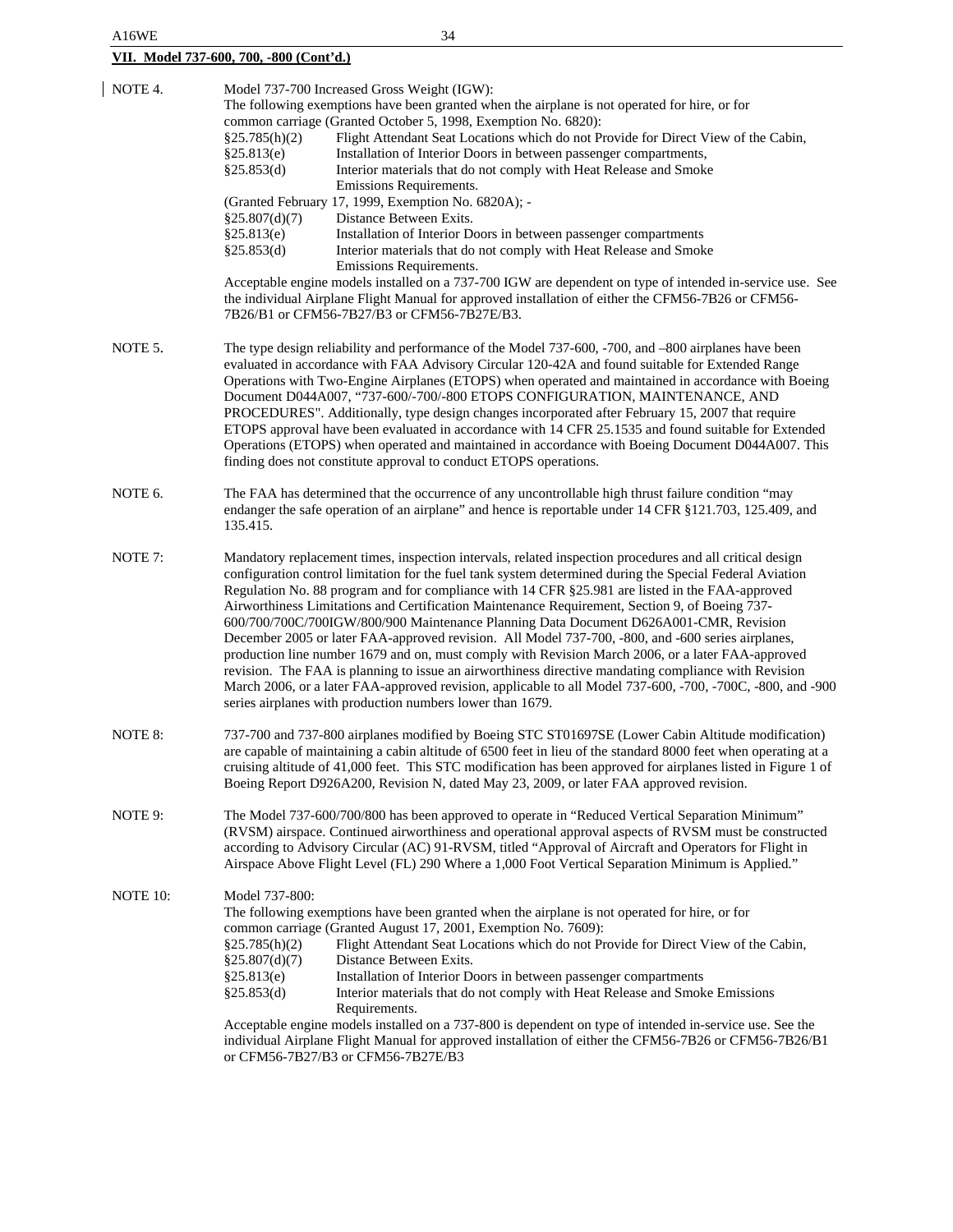| VIII. Model 737-700C (Approved August 31, 2000) Transport Aircraft. |                                                                                                                                                                                                                                                                                                                                                                                                                                                                                                    |                                                  |                                                                                                    |  |
|---------------------------------------------------------------------|----------------------------------------------------------------------------------------------------------------------------------------------------------------------------------------------------------------------------------------------------------------------------------------------------------------------------------------------------------------------------------------------------------------------------------------------------------------------------------------------------|--------------------------------------------------|----------------------------------------------------------------------------------------------------|--|
| <b>Engines:</b>                                                     | Two CFM56-7B, 7B/3. or 7BE Series Turbofan Engines. Refer to the FAA Approved Airplane Flight<br>Manual for engine limitations.                                                                                                                                                                                                                                                                                                                                                                    |                                                  |                                                                                                    |  |
| <b>Fuel:</b>                                                        | Fuels meeting the following specifications and mixtures thereof are approved for use:<br>Jet A, Jet A-1 as specified in ASTM-D1655<br>*<br>JP-5 as specified in MIL-T-5624<br>∗<br>JP-8 as specified in MIL-T-83133<br>Fuels conforming to G.E. Specification D50TF2 (Class A, C, D and E) or fuels produced or certified to<br>other specifications and having properties meeting the requirements of the above specifications are<br>acceptable for use. Consult Flight Manual for additive use. |                                                  |                                                                                                    |  |
| <b>Engine Ratings:</b>                                              | Model 737-700C                                                                                                                                                                                                                                                                                                                                                                                                                                                                                     | Takeoff static thrust<br>standard day, sea level | Maximum continuous static<br>thrust, standard day,                                                 |  |
|                                                                     |                                                                                                                                                                                                                                                                                                                                                                                                                                                                                                    | conditions (5 min) lb.                           | sea level conditions lb                                                                            |  |
|                                                                     | CFM56-7B24                                                                                                                                                                                                                                                                                                                                                                                                                                                                                         | 24,200                                           | 22,800                                                                                             |  |
|                                                                     | CFM56-7B24/3                                                                                                                                                                                                                                                                                                                                                                                                                                                                                       | 24,200                                           | 22,800                                                                                             |  |
|                                                                     | CFM56-7B24E                                                                                                                                                                                                                                                                                                                                                                                                                                                                                        | 24,200                                           | 22,800                                                                                             |  |
|                                                                     | CFM56-7B24/B1**                                                                                                                                                                                                                                                                                                                                                                                                                                                                                    | 24,200                                           | 22,800                                                                                             |  |
|                                                                     | CFM56-7B24/3B1**                                                                                                                                                                                                                                                                                                                                                                                                                                                                                   | 24,200                                           | 22,800                                                                                             |  |
|                                                                     | CFM56-7B24E/B1**                                                                                                                                                                                                                                                                                                                                                                                                                                                                                   | 24,200                                           | 22,800                                                                                             |  |
|                                                                     | CFM56-7B22/3                                                                                                                                                                                                                                                                                                                                                                                                                                                                                       | 22,700                                           | 22,300                                                                                             |  |
|                                                                     | CFM56-7B22E                                                                                                                                                                                                                                                                                                                                                                                                                                                                                        | 22,700                                           | 22,300                                                                                             |  |
|                                                                     | CFM56-7B20/3                                                                                                                                                                                                                                                                                                                                                                                                                                                                                       | 20,600                                           | 19,400                                                                                             |  |
|                                                                     | <b>CFM56-7B20E</b>                                                                                                                                                                                                                                                                                                                                                                                                                                                                                 | 20,600                                           | 19,400                                                                                             |  |
|                                                                     | CFM56-7B26/3                                                                                                                                                                                                                                                                                                                                                                                                                                                                                       | 26,300                                           | 25,900, Limited to 22,800 by FMC                                                                   |  |
|                                                                     | CFM56-7B26E                                                                                                                                                                                                                                                                                                                                                                                                                                                                                        | 26,300                                           | 25,900, Limited to 22,800 by FMC                                                                   |  |
|                                                                     | CFM56-7B26/3B2                                                                                                                                                                                                                                                                                                                                                                                                                                                                                     | 26,300                                           | 22,800                                                                                             |  |
|                                                                     | CFM56-7B26E/B2                                                                                                                                                                                                                                                                                                                                                                                                                                                                                     | 26,300                                           | 22,800                                                                                             |  |
|                                                                     | CFM56-7B26/3B2F                                                                                                                                                                                                                                                                                                                                                                                                                                                                                    | 26,300                                           | 22,800                                                                                             |  |
|                                                                     | CFM56-7B26E/B2F                                                                                                                                                                                                                                                                                                                                                                                                                                                                                    | 26,300                                           | 22,800                                                                                             |  |
|                                                                     | CFM56-7B26/3F                                                                                                                                                                                                                                                                                                                                                                                                                                                                                      | 26,300                                           | 25,900, Limited to 22,800 by FMC                                                                   |  |
|                                                                     | CFM56-7B26E/F                                                                                                                                                                                                                                                                                                                                                                                                                                                                                      | 26,300                                           | 25,900, Limited to 22,800 by FMC                                                                   |  |
|                                                                     | CFM56-7B26/B2                                                                                                                                                                                                                                                                                                                                                                                                                                                                                      | 26,300                                           | 22,800                                                                                             |  |
|                                                                     | **<br><b>Special Rating</b>                                                                                                                                                                                                                                                                                                                                                                                                                                                                        |                                                  |                                                                                                    |  |
| <b>Engine and Weight Limits</b>                                     |                                                                                                                                                                                                                                                                                                                                                                                                                                                                                                    |                                                  |                                                                                                    |  |
|                                                                     |                                                                                                                                                                                                                                                                                                                                                                                                                                                                                                    |                                                  | For engine operating limits see Engine Type Certificate Data Sheet No. E00055EN or E00056EN or the |  |
| Thrust Settings:                                                    | FAA Approved Airplane Flight Manual.<br>The appropriate engine power setting curve (%N1), in the FAA Approved Airplane Flight Manual or<br>AFM Appendices must be used for control of engine thrust.                                                                                                                                                                                                                                                                                               |                                                  |                                                                                                    |  |
| Airspeed Limits:                                                    | VMO/MMO - 340/0.82 (KCAS)                                                                                                                                                                                                                                                                                                                                                                                                                                                                          |                                                  |                                                                                                    |  |
| C. G. Range:                                                        | For other airspeed limits see the appropriate FAA Approved Airplane Flight Manual listed in Note 1<br>See the appropriate FAA Approved Airplane Flight Manual listed in Note 1                                                                                                                                                                                                                                                                                                                     |                                                  |                                                                                                    |  |
| Maximum Weights:                                                    | 737-700C<br>Please see Note 4 at the end of Section for limitations which may be applicable<br>to the 737-700 IGW airplanes                                                                                                                                                                                                                                                                                                                                                                        |                                                  |                                                                                                    |  |
|                                                                     | Maximum Taxi Weight (MTW)                                                                                                                                                                                                                                                                                                                                                                                                                                                                          |                                                  | 171,500 lbs.                                                                                       |  |
|                                                                     | Maximum Takeoff Weight (MTOW)                                                                                                                                                                                                                                                                                                                                                                                                                                                                      |                                                  | 171,000 lbs.                                                                                       |  |
|                                                                     | Maximum Landing Weight (MLW)                                                                                                                                                                                                                                                                                                                                                                                                                                                                       |                                                  | 134,000 lbs.                                                                                       |  |
|                                                                     | Maximum Zero Fuel Weight (MZFW)                                                                                                                                                                                                                                                                                                                                                                                                                                                                    |                                                  | 126,000 lbs.                                                                                       |  |
|                                                                     |                                                                                                                                                                                                                                                                                                                                                                                                                                                                                                    |                                                  |                                                                                                    |  |
| <b>Eligible Serial Numbers:</b>                                     |                                                                                                                                                                                                                                                                                                                                                                                                                                                                                                    |                                                  |                                                                                                    |  |

| Model    |                                                                                    |
|----------|------------------------------------------------------------------------------------|
| 737-7AF  | 29979, 29980, 30200, 30781, 32597, 32598, 33826, 33836, 34304, 40573, 40574, 40577 |
| 737-7AX  | 30184, 30185                                                                       |
| 737-7HBC | 35955                                                                              |
| 737-7HJ  | 36756                                                                              |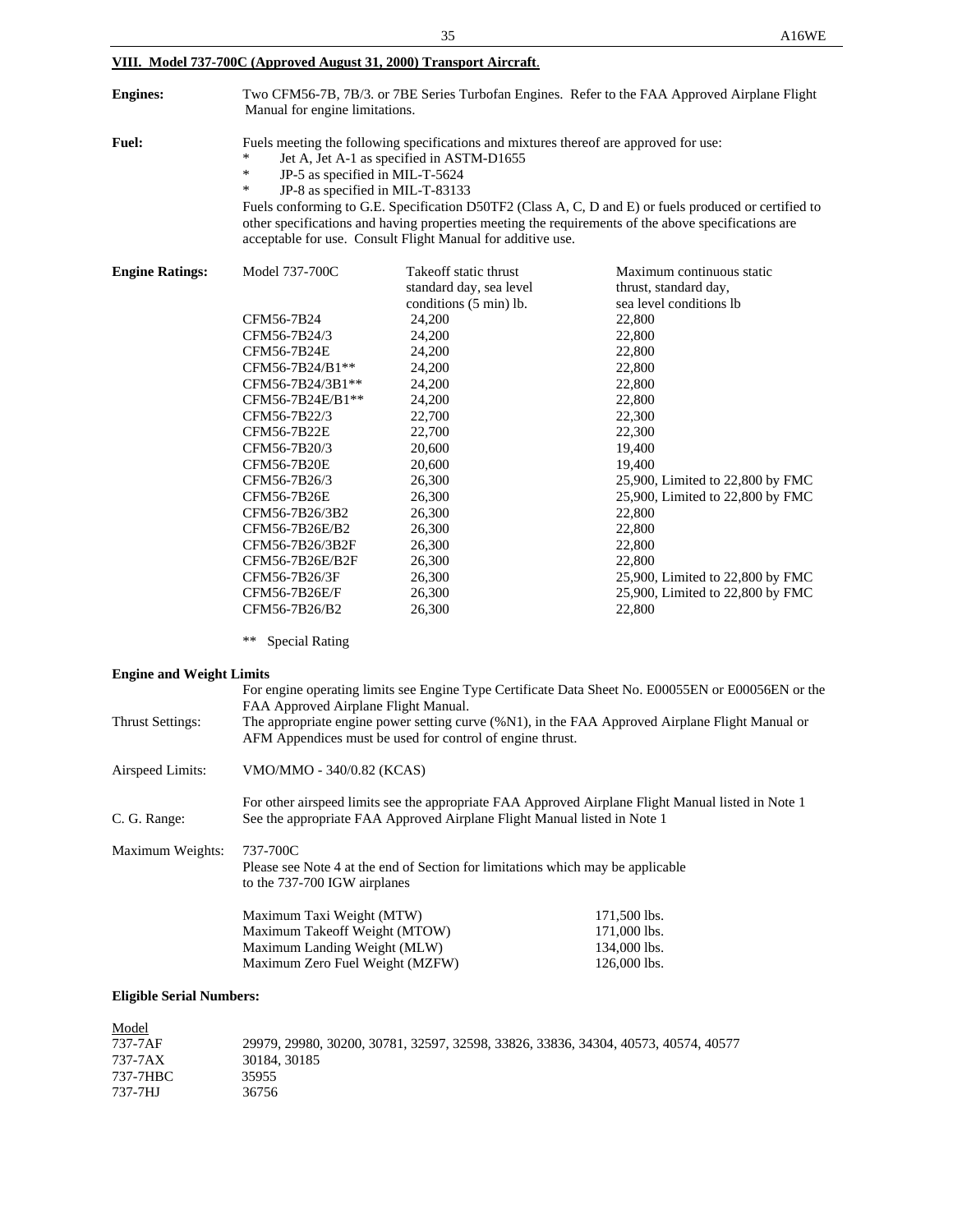### **Airframe Limits Capacities & Rigging**

| Minimum Crew<br>for All Flights:       | 2 (Pilot and Copilot)                                                                                                                                                                                                                                                                                                                                                                                                                      |                             |  |
|----------------------------------------|--------------------------------------------------------------------------------------------------------------------------------------------------------------------------------------------------------------------------------------------------------------------------------------------------------------------------------------------------------------------------------------------------------------------------------------------|-----------------------------|--|
| Maximum<br>Passengers:                 | Passenger only mode<br>149                                                                                                                                                                                                                                                                                                                                                                                                                 | Cargo only mode<br>$\Omega$ |  |
| Maximum Baggage<br>Cargo:              | See appropriate Weight and Balance Manual, Boeing Document No. D043A573                                                                                                                                                                                                                                                                                                                                                                    |                             |  |
| Fuel & Oil<br>Capacities:              | See appropriate Weight and Balance Manual, Boeing Document No. D043A570                                                                                                                                                                                                                                                                                                                                                                    |                             |  |
| Minimum Required<br>Fuel:              | See appropriate FAA Approved Airplane Flight Manual listed in Note 1                                                                                                                                                                                                                                                                                                                                                                       |                             |  |
| <b>Maximum Operating</b><br>Altitude:  | 41,000 ft.                                                                                                                                                                                                                                                                                                                                                                                                                                 |                             |  |
| Datum:<br>MAC:                         | See appropriate Weight & Balance Manual, Boeing Document No. D043A570<br>155.81 in                                                                                                                                                                                                                                                                                                                                                         |                             |  |
| <b>Other Operating</b><br>Limitations: | See FAA Approved Airplane Flight Manual Appendices                                                                                                                                                                                                                                                                                                                                                                                         |                             |  |
| <b>Control Surface</b><br>Movements:   | To insure proper operation of the airplane, the movements of the various control surfaces must be<br>carefully controlled by proper rigging of the flight control systems. The airplanes, must, therefore, be<br>rigged according to the following FAA Approved data:                                                                                                                                                                      |                             |  |
|                                        | <b>Boeing Drawing Numbers:</b><br>114A1001, Krueger Flap Instl - Inbd Wing L.E.<br>251A1001, Rigging Instructions, Lateral & Speedbrake Control<br>251A2001, Rigging Instructions, Elevator Control System<br>251A3001, Rigging Instructions, Rudder Control System<br>251A4001, Rigging Instructions, Stabilizer Trim Control<br>256A3001, Rigging Instructions - Flap Actuation<br>256A2284, Flap.Slat Sensor Instl - Leading Edge, Wing |                             |  |

### **Certification Basis:**

A. 14 CFR Part 25 of the Federal Aviation Regulations as amended by Amendments 25-1 through 25-91 with the exceptions listed below:

| <b>SECTION NO.</b> | <b>TITLE</b>                                                              | <b>AT AMDT. 25.-</b> |
|--------------------|---------------------------------------------------------------------------|----------------------|
| 25.445             | [Auxiliary Aerodynamic Surfaces]                                          | $0*****$             |
| 25.562             | <b>Emergency Landing Dynamic Conditions</b>                               | $64*$                |
| 25.607             | Fasteners                                                                 | $0.91**$             |
| 25.631             | <b>Bird Strike Damage</b>                                                 | $0.91**$             |
| 25.699             | Lift and Drag Device Indicator                                            | $0.91**$             |
| 25.783(f)          | <b>Doors</b>                                                              | $15.91**$            |
| 25.807(c)(3)       | <b>Emergency Exits</b>                                                    | 15                   |
| 25.807(d)(1)       | <b>Emergency Exits</b>                                                    | 77                   |
| 25.831(a) & (g)    | Ventilation                                                               | 41                   |
| 25.832             | Cabin Ozone Concentration                                                 | $0***$               |
| 25.841(a)          | <b>Pressurized Cabins</b>                                                 | 38                   |
| 25.853(d)(3)       | Compartment Interiors                                                     | 72                   |
| 25.904             | Automatic Takeoff Thrust Control System (Not complied with –new at 25-62) |                      |
| 25.1141            | <b>Power Plant Controls: General</b>                                      | $11***$              |
| 25.1309            | Equipment, Systems and Installations                                      | $0.91**$             |
| 25.1419(c)         | Ice Protection                                                            | 23,91**              |
| 25.1447(c)(3)(ii)  | Equipment Standards for Oxygen                                            | 41                   |
|                    | Dispensing Units                                                          |                      |

\* Flight attendant seats are qualified to Technical Standard Order C127. Passenger and crew seats in the flight deck comply with

 $§ 25.562(a), (b), ((c)(1), (2), (3), (4), (7),$  and (8)). In addition flight deck observer seats comply with § 25.562((c)(5)).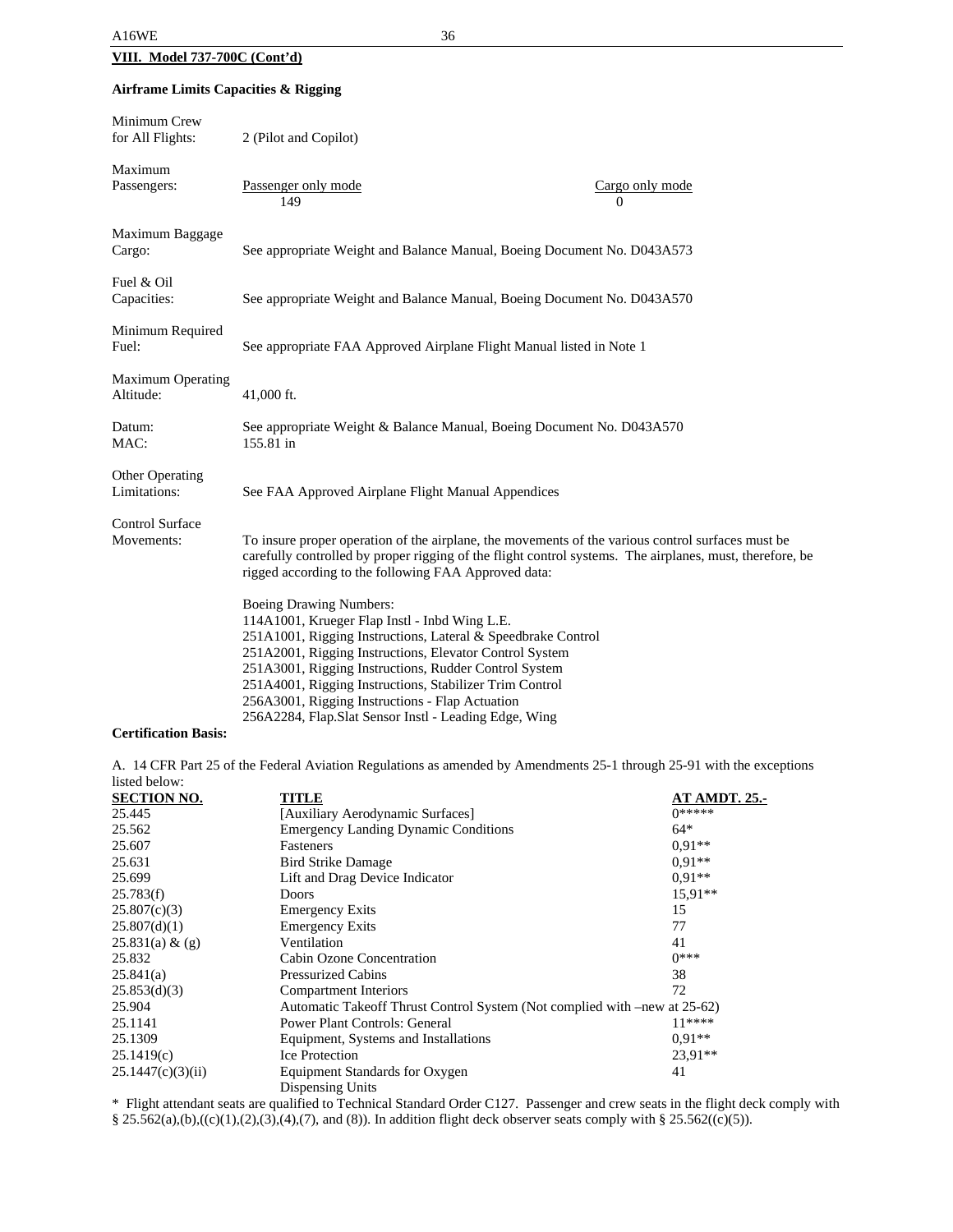#### **VIII. Model 737-700C (Cont'd)**

\*\* Applicable to new and significantly modified structure and systems and portions of the airplane affected by these changes. Where two amendment levels are shown for the same paragraph, the number without the asterisk (\*) applies to structures, systems and portions of the airplane which are not new or significantly modified. The structure, systems, and components which comply with the later amendment will be identified in Boeing document D010A001, approved by the FAA and JAA, and referenced on the TCDS.

\*\*\* Boeing provides FAA approved data (Document number D6-49779) to 737 operators to enable the operators to show ozone compliance per §121.578 for their specific route structures.

\*\*\*\* Exception applies to Auxiliary Power Unit spar mounted fuel shut off valve only. All other power plant controls were shown to comply with §25.1141 at amendment 25-91.

\*\*\*\*\* Exception to Amendment 0 applies only to aircraft without winglets. For aircraft with winglets, see Section C.

Amendment level "0" is the original published version of Part 25 (February 1, 1965).

The certification basis for the following regulations at amendment levels later than 25-91.

| <b>SECTION NO.</b>       | <b>AT AMDT. 25.-</b> | <b>TITLE</b>                                                      |
|--------------------------|----------------------|-------------------------------------------------------------------|
| 25.101                   | 92                   | Performance; General                                              |
| 25.105                   | 82                   | Takeoff                                                           |
| 25.107                   | 94                   | <b>Takeoff Speeds</b>                                             |
| 25.109                   | 92                   | <b>Accelerate Stop Distance</b>                                   |
| 25.111                   | 94                   | Take Off Path                                                     |
| 25.113                   | 92                   | Takeoff Distance and Takeoff Run                                  |
| 25.115                   | 92                   | Takeoff Flight Path                                               |
| 25.119                   | 94                   | Landing Climb: All Engines Operating                              |
| 25.233                   | 94                   | Ground Directional Stability and Control                          |
| 25.349                   | 94                   | <b>Rolling Conditions</b>                                         |
| 25.481                   | 94                   | <b>Tail-Down Landing Conditions</b>                               |
| 25.571(e)(1)             | 96                   | Damage-Tolerance & Fatigue Evaluation of Structure                |
| 25.735                   | 92                   | <b>Brakes</b>                                                     |
| $25.807$ (except (g)) 94 |                      | <b>Emergency Exits</b>                                            |
| 25.855                   | 93                   | Cargo or Baggage Compartments                                     |
| 25.857                   | 93                   | Cargo Compartment Classification                                  |
| 25.858                   | 93                   | Cargo or Baggage Compartment Smoke or Fire Detection              |
| 25.981(b)(d)             | 125                  | Fuel Tank Ignition Prevention (for Flammability Reduction System) |
| 25.1533                  | 92                   | <b>Additional Operating Limitations</b>                           |
|                          |                      |                                                                   |

### Special Conditions:

25-ANM-132, published in the Federal Register on September 17, 1997 for 737-600/-700/-800 airplanes and applicable to later amendments of the 737 model that incorporate the same novel or unusual design feature:

- 1. High Intensity Radiated Fields (HIRF) Protection.
- 2. Limit Engine Torque Loads for Sudden Engine Stoppage.

Special Conditions No. 25-358-SC, published in the Federal Register on June 29, 2007 addressed 737-600/-700/-700C/- 800/-900 and 900ER series airplanes regarding seats with non-traditional, large, non-metallic panels

Special Conditions No. 25-386-SC, published in the Federal Register on August 7, 2009, addressed 737-600/-700/-700C/- 800/ and 900ER series airplanes with inflatable lapbelts installed

25-404-SC, published in the Federal Register on April 12, 2010, Modification to Boeing Model 737-600/-700/-700C/-800/-900 and -900ER Series Airplanes: Rechargeable Lithium Batteries and Rechargeable Lithium-Battery Systems

25-404-SC, published in the Federal Register on April 12, 2010, Modification to Boeing Model 737-600/-700/-700C/-800/-900 and -900ER Series Airplanes: Rechargeable Lithium Batteries and Rechargeable Lithium-Battery Systems

25-550-SC, published in the Federal Register on June 6, 2014, Airplane Electronic Systems Security Protection from Unauthorized External Access

25-551-SC, published in the Federal Register on June 6, 2014, Isolation of Airplane Electronic System Security Protection from Unauthorized Internal Access

Equivalent Safety Findings (specifications and restrictions of its content, such as production winglet installation, must be met before an issue paper is considered to apply to any specific configuration of a model series):

| <b>SECTION NO.</b> | TITLE                                                 |
|--------------------|-------------------------------------------------------|
| \$25.103           | Use of 1-g Stall Speed Instead of Minimum Speed (F-1) |
| \$25.107           | Use of 1-g Stall Speed Instead of Minimum Speed (F-1) |
| § 25.111(a)        | Use of 1-g Stall Speed Instead of Minimum Speed (F-1) |
| \$25.119(b)        | Use of 1-g Stall Speed Instead of Minimum Speed (F-1) |
| \$25.121           | Use of 1-g Stall Speed Instead of Minimum Speed (F-1) |
| \$25.125(a)(2)     | Use of 1-g Stall Speed Instead of Minimum Speed (F-1) |
| § 25.143(g)        | Use of 1-g Stall Speed Instead of Minimum Speed (F-1) |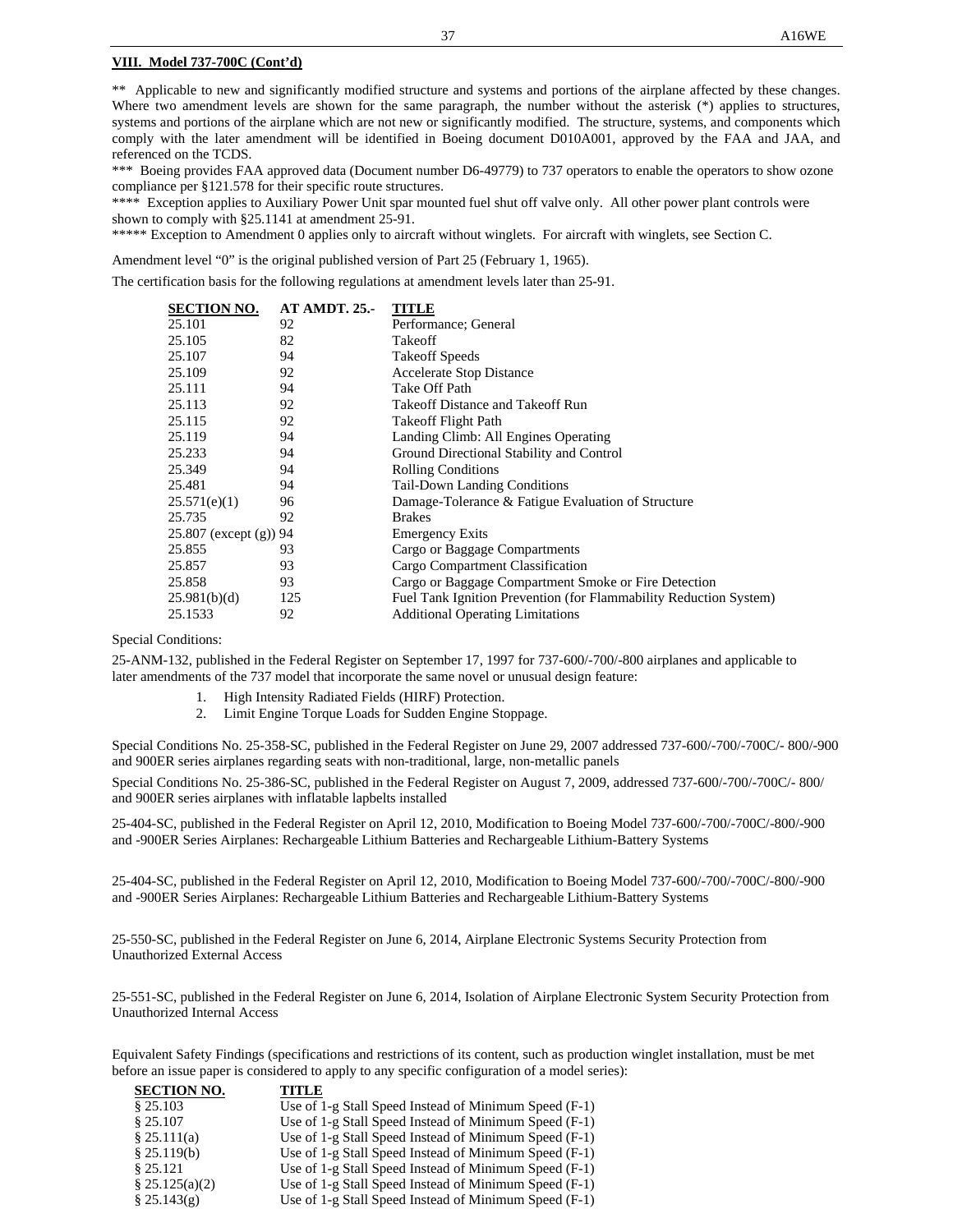### **VIII. Model 737-700C (Cont'd)**

| § 25.145        | Use of 1-g Stall Speed Instead of Minimum Speed (F-1)                                           |
|-----------------|-------------------------------------------------------------------------------------------------|
| § 25.147        | Use of 1-g Stall Speed Instead of Minimum Speed (F-1)                                           |
| § 25.149        | Use of 1-g Stall Speed Instead of Minimum Speed (F-1)                                           |
| \$25.161        | Use of 1-g Stall Speed Instead of Minimum Speed (F-1)                                           |
| § 25.175        | Use of 1-g Stall Speed Instead of Minimum Speed (F-1)                                           |
| § 25.177        | Use of 1-g Stall Speed Instead of Minimum Speed (F-1)                                           |
| § 25.181        | Use of 1-g Stall Speed Instead of Minimum Speed (F-1)                                           |
| § 25.201        | Use of 1-g Stall Speed Instead of Minimum Speed (F-1)                                           |
| § 25.207        | Use of 1-g Stall Speed Instead of Minimum Speed (F-1)                                           |
| § 25.231        | Use of 1-g Stall Speed Instead of Minimum Speed (F-1)                                           |
| § 25.233        | Use of 1-g Stall Speed Instead of Minimum Speed (F-1)                                           |
| § 25.237        | Use of 1-g Stall Speed Instead of Minimum Speed (F-1)                                           |
| § 25.395(a)     | Lateral Control System Load Factors (A-5)                                                       |
| § 25.613        | Material Design Values (A-9)                                                                    |
| § 25.733        | Return Landing Capability (F-3)                                                                 |
| § 25.735        | Rejected Takeoff Performance (F-4)                                                              |
| § 25.735        | Return Landing Capability (F-3)                                                                 |
| § 25.735(f)(g)  | Use of 1-g Stall Speed Instead of Minimum Speed (F-1)                                           |
| § 25.773        | Use of 1-g Stall Speed Instead of Minimum Speed (F-1)                                           |
| § 25.810(a)     | Escape Slides (C-4)                                                                             |
| § 25.813(c)     | Seat Obstruction of the Provided Exit Opening at Overwing Exit Door and Reduced                 |
|                 | Passageway to the Overwing Exits (for Type III Automatic Overwing Exit) (C-1)                   |
| § 25.831(a)     | Airplane Operation with Air Conditioning Packs Off During Takeoff (S-20)                        |
| § 25.841(a)(b)  | Cabin Altitude Warning System with Dual Limits for Operations into High Altitude Airports (S-1) |
| § 25.853(a)     | "No Smoking" limitation in the Passenger Compartment (C-5)                                      |
| § 25.855        | Accessible Class E Cargo Compartment (C-6)                                                      |
| § 25.933(a)     | Flight Critical Thrust Reversers (P-2)                                                          |
| § 25.979(b)     | Pressure Fueling System – Automatic Refueling Shutoff System Check Function (P-5)               |
| § 25.981(b)(d)  | Fuel Tank Flammability Reduction Rule (P-2)                                                     |
| § 25.1001       | Use of 1-g Stall Speed Instead of Minimum Speed (F-1)                                           |
| § 25.1001       | Return Landing Capability (F-3)                                                                 |
| § 25.1323       | Use of 1-g Stall Speed Instead of Minimum Speed (F-1)                                           |
| § 25.1325       | Use of 1-g Stall Speed Instead of Minimum Speed (F-1)                                           |
| § 25.1389(b)    | ESF for Forward and Aft Position Light System (S-1)                                             |
| § 25.1389(b)    | Equivalent Safety Finding (ESF) for Forward Position Light System Minimum Intensity (SE-1)      |
| § 25.1389       | Equivalent Safety Finding (ESF) for Position Light Overlapping Intensities (SE-2)               |
| § 25.1391       | Equivalent Safety Finding (ESF) for Forward Position Light System Minimum Intensity (SE-1)      |
| § 25.1393       | Equivalent Safety Finding (ESF) for Forward Position Light System Minimum Intensity (SE-1)      |
| § 25.1395       | Equivalent Safety Finding (ESF) for Position Light Overlapping Intensities (SE-2)               |
| § 25.1419       | Use of Analysis to Demonstrate Safe Flight in Icing Conditions (S-2)                            |
| § 25.1441(c)    | Crew Determination of the Quantity of Oxygen Available in the Lavatory Passenger Service Units  |
|                 | Bottles (ES-1)                                                                                  |
| $\S 25.1443(c)$ | Determination of Minimum Oxygen Flow for the Lavatory Oxygen System (S-1)                       |
| § 25.1517       | Rough Air Speed VRA (F-1)                                                                       |
| § 25.1529       | Inclusion of Airworthiness Limitations within the Boeing ICA Manuals (G-8)                      |
| § 25.1587       | Use of 1-g Stall Speed Instead of Minimum Speed (F-1)                                           |
| $\S 25.1587(b)$ | Rejected Takeoff Performance (F-4)                                                              |
|                 |                                                                                                 |

Exemptions:

- § 25.305, 25.307(a), 25.601, 25.603(c), 25.613(a) and (b), 25.901(c), and 25.1103(d) Partial Exemption Localized areas of temperature – related damage. (Exemption No. 9571, December 11, 2007).
- § 25.562(b)(2) Emergency Landing Dynamic Conditions related to Flight Deck Testing (Originally granted August 20, 1999, Exemption No. 6425A).
- Partial Time-Limited Exemption from 14 CFR §25.853(a), appendix F, paragraph (a)(1)(i), Testing on Large Interior Panels, granted through November 28, 2011. (Exemption No. 9791, November 28, 2008, Exemption No. 9791B, March 1, 2010 , Exemption No. 9791C, February 4, 2011)
- § 25.901(c) Partial Exemption No single powerplant or auxiliary power unit failure will jeopardize the safe operation of the airplane (Originally granted February 4, 2003, Exemption No. 7968). See NOTE 4.
- § 25.1435(b)(1) Hydraulic Systems (Originally granted May 17, 1995, Exemption No. 6086, applicable to 737-700), extended to include the main deck cargo door hydraulic system. (Exemption 6889, granted April 15, 1999)

### 14 CFR Part 26:

Based on 14 CFR §21.101(g) for changes made to TCs applicable provisions of 14 CFR Part 26 are included in the certification basis. For any future 14 CFR Part 26 amendments, the holder of this TC must demonstrate compliance with the applicable sections

Compliance has been found for the following regulations at Amendment 26-0: §26.11

Compliance has been found for the following regulations at Amendment 26-1: §26.43, 26.45, 26.47, and 26.49 Compliance has been found for the following regulations at Amendment 26-3: §26.33 and 26.39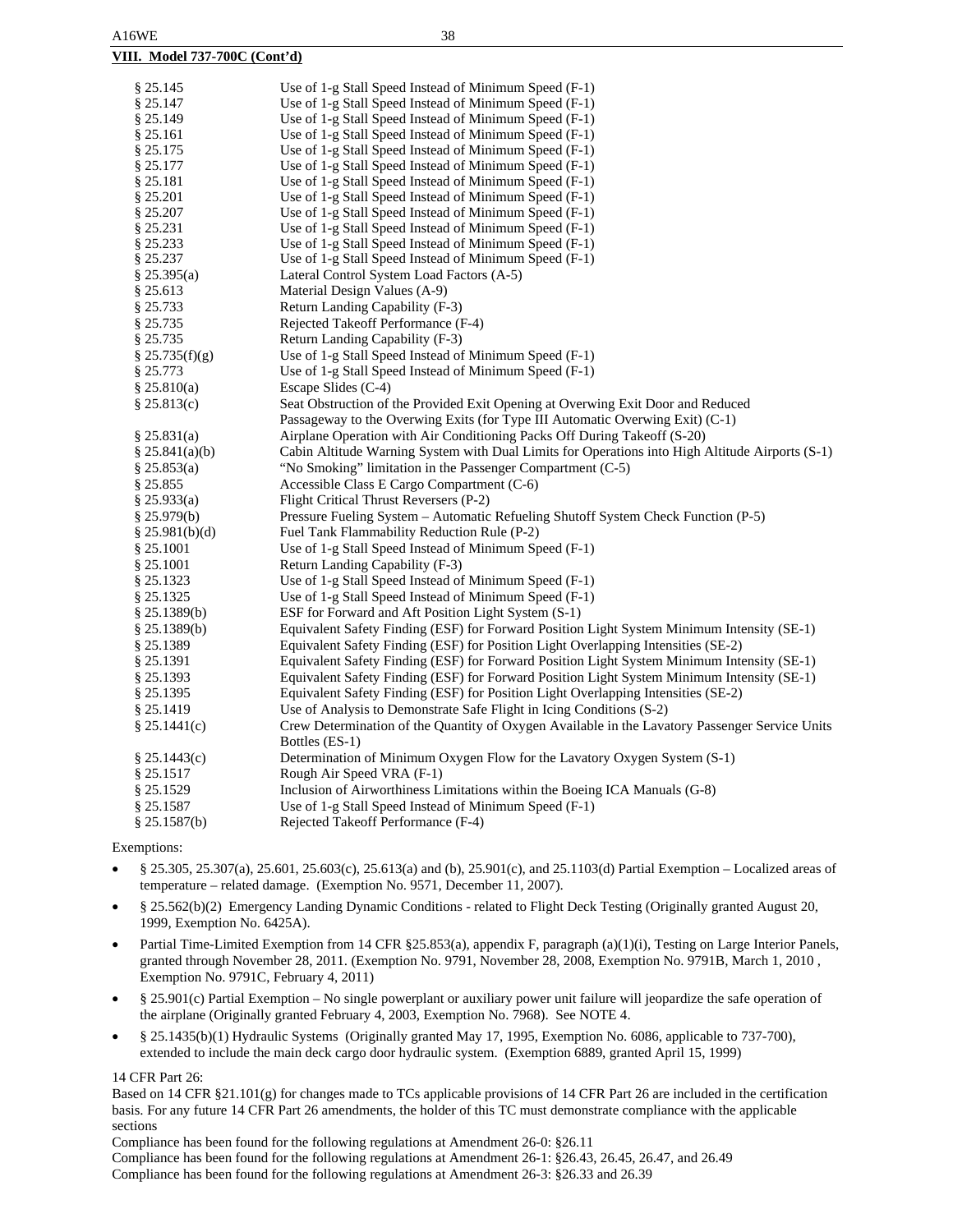### **VIII. Model 737-700C (cont'd):**

In addition to the airworthiness standards, the type-certification basis for these derivative airplanes includes compliance with the emissions standards of Part 34 as amended by any amendments effective at the time of certification

14 CFR Part 36 as amended by Amendment 36-20 or any subsequent amendment effective at the time of certification. See the appropriate FAA Approved Airplane Flight Manual listed in Note (1) for applicability of Stage 4 Noise Recertification through Amendment 36-28.

B. Certification basis for §25.981(b) and §25.981(d) at amendment 25-125, and Equivalent Safety Finding P-2, dated May 25, 2010, for the flammability reduction system (FRS), is applied if fuel tank inerting is installed in new airplane production (line #'s 2517, 2620 and on) or as a modification per Service Bulletins 737-47-1002 and 737-47-1003. Airworthiness limitations for the FRS are contained in Section 9 of the applicable Maintenance Planning Document.C. Additional certification basis items for model 737-700C aircraft with in-production installation of Winglets: For model 737-700C aircraft that have incorporated production installed winglets (BDCO Project LB08-0012), the following equivalent level of safety findings apply:

§ 25.1419 (documented in TAD ELOS Memo LB08-0012-T-S-2)

§ 25.1389(b)(l), 25.1389(b)(2), 25.1391, and 25.1393 (documented in TAD ELOS Memo LB08-0012-T-SE-1)

§ 25.1389(b)(3) and 25.1395 (documented in TAD ELOS Memo LB08-0012-T-SE-2)

§ 25.1517, "Rough Air Speed, V " (documented in TAD ELOS Memo LB08-0012-T-F-1).

Compliance has been found to 14 CFR Part 25 of the Federal Aviation Regulations above amendment 25-91 specific to the in-production installation of Winglets and is listed below:

| <b>Section No.</b>               | <b>Title</b>                                                                                                                                                                                                                                                                                                                                                                                                                                                                                                            | At Amdt. 25. |
|----------------------------------|-------------------------------------------------------------------------------------------------------------------------------------------------------------------------------------------------------------------------------------------------------------------------------------------------------------------------------------------------------------------------------------------------------------------------------------------------------------------------------------------------------------------------|--------------|
| 25.103(a),(b),(c)                | <b>Stall Speed</b>                                                                                                                                                                                                                                                                                                                                                                                                                                                                                                      | 108          |
| $25.107(b)$ , (c), (g)           | Takeoff speeds                                                                                                                                                                                                                                                                                                                                                                                                                                                                                                          | 108          |
| 25.111(a)                        | Takeoff path                                                                                                                                                                                                                                                                                                                                                                                                                                                                                                            | 108          |
| 25.111(c)                        | Takeoff path                                                                                                                                                                                                                                                                                                                                                                                                                                                                                                            | 115          |
| 25.113(a),(b),(c)                | Takeoff distance and takeoff run                                                                                                                                                                                                                                                                                                                                                                                                                                                                                        | 92           |
| 25.115(a)                        | Takeoff flight path                                                                                                                                                                                                                                                                                                                                                                                                                                                                                                     | 92           |
| 25.119(b)                        | Landing climb: All engines operating                                                                                                                                                                                                                                                                                                                                                                                                                                                                                    | 108          |
| $25.121(c)$ , (d)                | Climb: One engine inoperative                                                                                                                                                                                                                                                                                                                                                                                                                                                                                           | 108          |
| 25.125(a)                        | Landing                                                                                                                                                                                                                                                                                                                                                                                                                                                                                                                 | 108          |
| 25.143                           | General – Controllability and Maneuverability                                                                                                                                                                                                                                                                                                                                                                                                                                                                           | 108          |
| 25.145                           | Longitudinal control                                                                                                                                                                                                                                                                                                                                                                                                                                                                                                    | 108          |
| 25.147                           | Directional and lateral control                                                                                                                                                                                                                                                                                                                                                                                                                                                                                         | 115          |
| 25.149                           | Minimum control speed                                                                                                                                                                                                                                                                                                                                                                                                                                                                                                   | 108          |
| 25.161                           | Trim                                                                                                                                                                                                                                                                                                                                                                                                                                                                                                                    | 115          |
| 25.175                           | Demonstration of static longitudinal stability                                                                                                                                                                                                                                                                                                                                                                                                                                                                          | 115          |
| 25.177                           | Static lateral-directional stability                                                                                                                                                                                                                                                                                                                                                                                                                                                                                    | 108          |
| 25.181                           | Dynamic stability                                                                                                                                                                                                                                                                                                                                                                                                                                                                                                       | 108          |
| 25.201                           | Stall demonstration                                                                                                                                                                                                                                                                                                                                                                                                                                                                                                     | 108          |
| 25.207                           | Stall warning                                                                                                                                                                                                                                                                                                                                                                                                                                                                                                           | 108          |
| 25.231                           | Longitudinal stability and control                                                                                                                                                                                                                                                                                                                                                                                                                                                                                      | 108          |
| 25.233                           | Directional stability and control                                                                                                                                                                                                                                                                                                                                                                                                                                                                                       | 108          |
| 25.571(b),(e)                    | Damage Tolerance and Fatigue Evaluation of Structure 96*                                                                                                                                                                                                                                                                                                                                                                                                                                                                |              |
| 25.869(a)(4)                     | Fire protection: systems                                                                                                                                                                                                                                                                                                                                                                                                                                                                                                | 113          |
| 25.903(c)                        | Engines                                                                                                                                                                                                                                                                                                                                                                                                                                                                                                                 | 94           |
| 25.1323(c)                       | Airspeed indication system                                                                                                                                                                                                                                                                                                                                                                                                                                                                                              | 109          |
| 25.1325(e)                       | Static pressure system                                                                                                                                                                                                                                                                                                                                                                                                                                                                                                  | 108          |
| 25.1329(g)                       | Automatic pilot system                                                                                                                                                                                                                                                                                                                                                                                                                                                                                                  | 119          |
| 25.1587(b)                       | Performance information                                                                                                                                                                                                                                                                                                                                                                                                                                                                                                 | 108          |
|                                  | * For Wing box, Wing leading edge, and Winglet structure – Loads                                                                                                                                                                                                                                                                                                                                                                                                                                                        |              |
| <b>Certification Maintenance</b> |                                                                                                                                                                                                                                                                                                                                                                                                                                                                                                                         |              |
| Requirements (CMR's)             | The CMR's are listed in either the FAA approved Section 9 of Boeing Maintenance Planning Data<br>$\mathbf{L} \mathbf{D} \mathbf{C} \mathbf{D} \mathbf{C} \mathbf{A} \mathbf{D} \mathbf{D} \mathbf{D} \mathbf{D} \mathbf{D} \mathbf{D} \mathbf{D} \mathbf{D} \mathbf{D} \mathbf{D} \mathbf{D} \mathbf{D} \mathbf{D} \mathbf{D} \mathbf{D} \mathbf{D} \mathbf{D} \mathbf{D} \mathbf{D} \mathbf{D} \mathbf{D} \mathbf{D} \mathbf{D} \mathbf{D} \mathbf{D} \mathbf{D} \mathbf{D} \mathbf{D} \mathbf{D} \mathbf{D} \mathbf{$ |              |

Document D626A001-CMR, revision June 2000 or later FAA approved revision, or the applicable engine Type Certification Data Sheet. The more restrictive requirement from these two documents shall be in force.

**Production**

**Basis:** Production Certificate No. 700

### **Required**

**Equipment:** The basic required equipment as prescribed in the applicable airworthiness regulations (see Certification Basis) must be installed in the aircraft for certification. The required equipment is noted in the Type Design Data.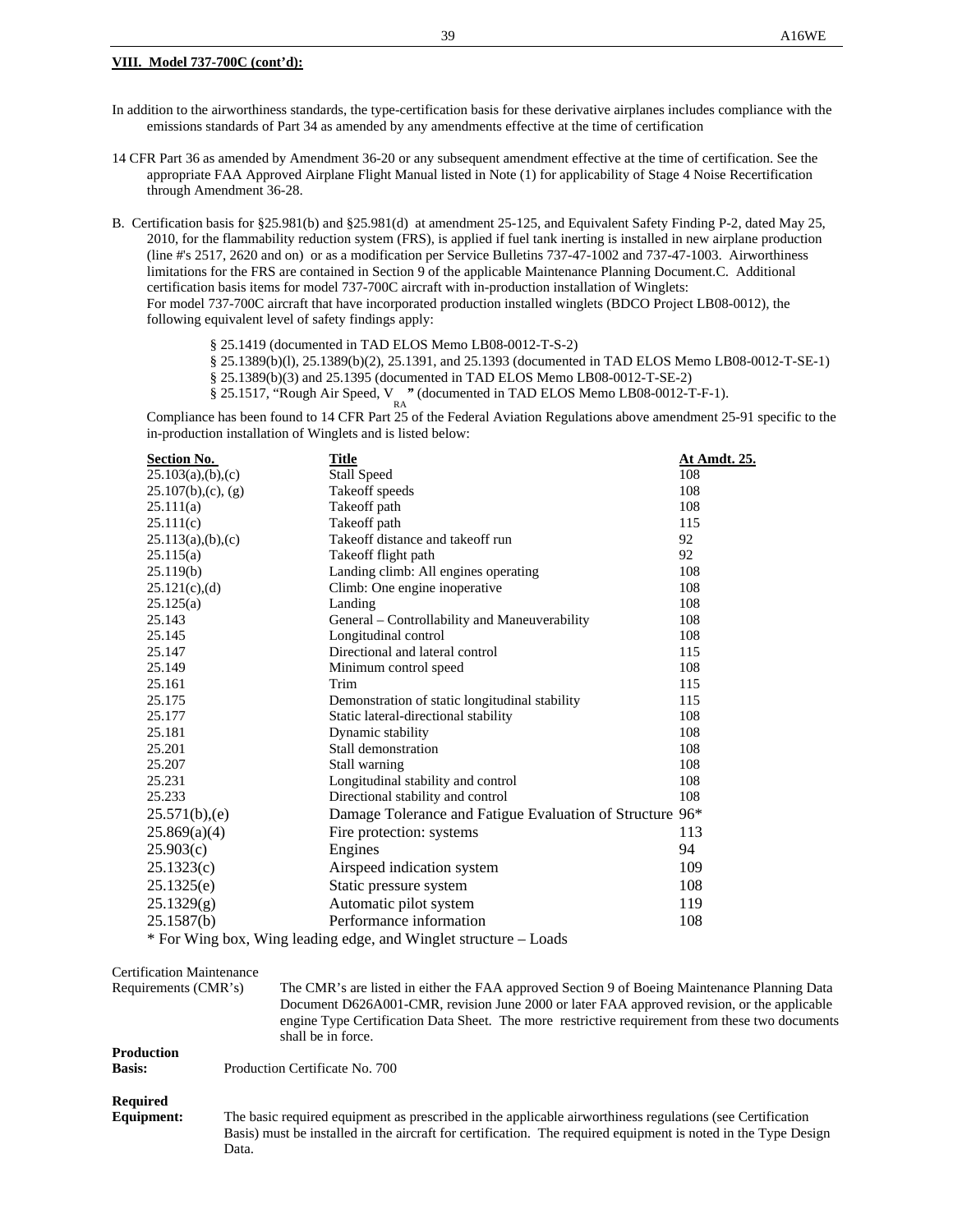| A16WE                          | 40                                                                                                                                                                                                                                                                                                                                                                                                                                                                                                                                                                                                                                                                                                                                                                                                                                                                                                                                                                                         |
|--------------------------------|--------------------------------------------------------------------------------------------------------------------------------------------------------------------------------------------------------------------------------------------------------------------------------------------------------------------------------------------------------------------------------------------------------------------------------------------------------------------------------------------------------------------------------------------------------------------------------------------------------------------------------------------------------------------------------------------------------------------------------------------------------------------------------------------------------------------------------------------------------------------------------------------------------------------------------------------------------------------------------------------|
|                                | <b>NOTES FOR SECTION VIII (cont'd):</b>                                                                                                                                                                                                                                                                                                                                                                                                                                                                                                                                                                                                                                                                                                                                                                                                                                                                                                                                                    |
| Service                        |                                                                                                                                                                                                                                                                                                                                                                                                                                                                                                                                                                                                                                                                                                                                                                                                                                                                                                                                                                                            |
| Information:                   | The following Boeing "Structural Repair Manual" Documents are FAA-approved. Service Bulletins and<br>other service information, when FAA-approved, will carry a statement to that effect.<br>D634A201 for the 737-700C                                                                                                                                                                                                                                                                                                                                                                                                                                                                                                                                                                                                                                                                                                                                                                     |
| C.G. Range:                    | See the appropriate FAA Approved Airplane Flight Manual listed.                                                                                                                                                                                                                                                                                                                                                                                                                                                                                                                                                                                                                                                                                                                                                                                                                                                                                                                            |
| <b>NOTES FOR SECTION VIII:</b> |                                                                                                                                                                                                                                                                                                                                                                                                                                                                                                                                                                                                                                                                                                                                                                                                                                                                                                                                                                                            |
| NOTE 1.                        | Airplane operation must be in accordance with the FAA Approved AFM. All placards required in either<br>the FAA Approved AFM, the applicable operating rules or the Certification Basis must be installed in the<br>airplane. Boeing Document No. D631A001 is the basic FAA Approved Airplane Flight Manual for Model<br>737-700C airplane.                                                                                                                                                                                                                                                                                                                                                                                                                                                                                                                                                                                                                                                 |
| NOTE 2.                        | Required structural inspections for compliance with §25.571 and the retirement times for Safe-life parts are<br>listed in the FAA Approved Airworthiness Limitations and Certification Maintenance Requirements Section<br>9 of Boeing 737-600/700/800 Maintenance Planning Document D626A001-CMR, Revision June 2000 or<br>later FAA-approved revision.                                                                                                                                                                                                                                                                                                                                                                                                                                                                                                                                                                                                                                   |
| NOTE 3.                        | The type design reliability and performance of the Model 737-700C, airplane has been evaluated in<br>accordance with FAA Advisory Circular 120-42A and found suitable for Extended Range Operations with<br>Two-Engine Airplanes (ETOPS) when operated and maintained in accordance with Boeing Document<br>D044A007, "737-600/-700/-700C/-800 ETOPS CONFIGURATION, MAINTENANCE, AND<br>PROCEDURES". Additionally, type design changes incorporated after February 15, 2007 that require<br>ETOPS approval have been evaluated in accordance with 14 CFR 25.1535 and found suitable for Extended<br>Operations (ETOPS) when operated and maintained in accordance with Boeing Document D044A007. This<br>finding does not constitute approval to conduct ETOPS operations.                                                                                                                                                                                                                 |
| NOTE 4.                        | The FAA has determined that the occurrence of any uncontrollable high thrust failure condition "may<br>endanger the safe operation of an airplane" and hence is reportable under 14 CFR §121.703, 125.409,<br>and 135.415.                                                                                                                                                                                                                                                                                                                                                                                                                                                                                                                                                                                                                                                                                                                                                                 |
| NOTE 5:                        | Mandatory replacement times, inspection intervals, related inspection procedures and all critical design<br>configuration control limitation for the fuel tank system determined during the Special Federal Aviation<br>Regulation No. 88 program and for compliance with § 25.981 are listed in the FAA-approved Airworthiness<br>Limitations and Certification Maintenance Requirement, Section 9, of Boeing 737-<br>600/700/700C/700IGW/800/900 Maintenance Planning Data Document D626A001-CMR, Revision<br>December 2005 or later FAA-approved revision. All Model 737-700C series airplanes, production line<br>number 1679 and on, must comply with Revision March 2006, or a later FAA-approved revision. The FAA<br>is planning to issue an airworthiness directive mandating compliance with Revision March 2006, or a later<br>FAA-approved revision, applicable to all Model 737-600, -700, -700C, -800, and -900 series airplanes with<br>production numbers lower than 1679. |
| NOTE 6:                        | The Model 737-600/700/800 have been approved to operate in "Reduced Vertical Separation Minimum"<br>(RVSM) airspace. Continued airworthiness and operational approval aspects of RVSM must be constructed<br>according to Advisory Circular (AC) 91-RVSM, titled "Approval of Aircraft and Operators for Flight in<br>Airspace Above Flight Level (FL) 290 Where a 1,000 Foot Vertical Separation Minimum is Applied."                                                                                                                                                                                                                                                                                                                                                                                                                                                                                                                                                                     |
|                                | IX. Model 737-900 (Approved April 17, 2001) Transport Aircraft.                                                                                                                                                                                                                                                                                                                                                                                                                                                                                                                                                                                                                                                                                                                                                                                                                                                                                                                            |
| <b>Engines:</b>                | Two CFM 56-7B, -7B/3 or -7BE Series Turbofan Engines. Refer to the FAA Approved Airplane Flight                                                                                                                                                                                                                                                                                                                                                                                                                                                                                                                                                                                                                                                                                                                                                                                                                                                                                            |

| <b>Fuel:</b>                            | Fuels meeting the following specifications and mixtures thereof are approved for use:                                           |
|-----------------------------------------|---------------------------------------------------------------------------------------------------------------------------------|
|                                         | * Jet A, Jet A-1 as specified in ASTM-D1655                                                                                     |
|                                         | * JP-5 as specified in MIL-T-5624                                                                                               |
|                                         | * JP-8 as specified in MIL-T-83133                                                                                              |
|                                         | Fuels conforming to G.E. Specification D50TF2 (Class A, C, D and E) or fuels produced or certified to                           |
|                                         | other specifications and having properties meeting the requirements of the above specifications are                             |
|                                         | acceptable for use. Consult Flight Manual for additive use.                                                                     |
|                                         |                                                                                                                                 |
| $\Omega_{\text{1}}$ $\Omega_{\text{2}}$ | $\Gamma_{\text{on}}$ compliance with $\Gamma$ AD 25 1011(b) the environment measurement and concurrent on note for the CEMSC 7D |

Manual for engine limitations.

**Oil Consumption**: For compliance with FAR 25.1011(b), the approved maximum oil consumption rate for the CFM56-7B engines installed on this model airplane has been established as 0.340 gallons per hour. Operation of the Model 737-900 airplane with engine oil consumption rates higher than this limit is not permitted.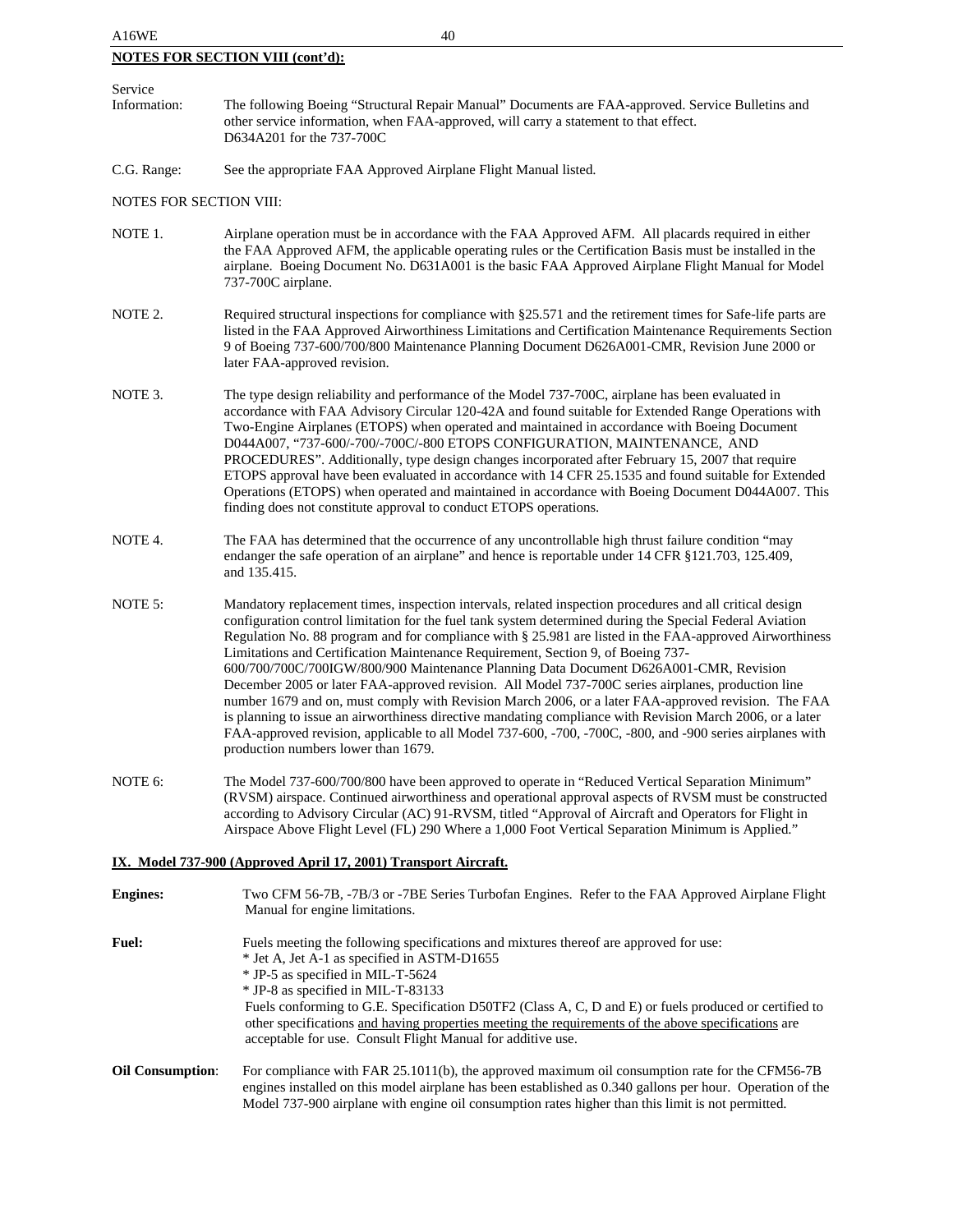### **IX. Model 737-900 (cont'd)**

| <b>Engine Ratings:</b> | Model 737-900 |
|------------------------|---------------|
|------------------------|---------------|

| <b>Engine Ratings:</b> | Model 737-900               | Take off static thrust<br>standard day, sea level | Maximum continuous static<br>thrust, standard day, |
|------------------------|-----------------------------|---------------------------------------------------|----------------------------------------------------|
|                        |                             | conditions (5 min) lb.                            | sea level conditions lb.                           |
|                        | CFM56-7B24                  | 24,200                                            | 22,800                                             |
|                        | CFM56-7B24/3                | 24,200                                            | 22,800                                             |
|                        | CFM56-7B24E                 | 24,200                                            | 22,800                                             |
|                        | CFM56-7B24/3B1**            | 24,200                                            | 22,800                                             |
|                        | CFM56-7B24E/B1**            | 24,200                                            | 22,800                                             |
|                        | CFM56-7B26                  | 26,300                                            | 25,900                                             |
|                        | CFM56-7B26/3                | 26,300                                            | 25,900                                             |
|                        | CFM56-7B26E                 | 26,300                                            | 25,900                                             |
|                        | CFM56-7B26/3F               | 26,300                                            | 25,900                                             |
|                        | CFM56-7B26E/F               | 26,300                                            | 25,900                                             |
|                        | CFM56-7B26/B1               | 26,300                                            | 25,900                                             |
|                        | CFM56-7B27                  | 27,300                                            | 25,900                                             |
|                        | CFM56-7B27/3                | 27,300                                            | 25,900                                             |
|                        | CFM56-7B27E                 | 27,300                                            | 25,900                                             |
|                        | CFM56-7B27/3F               | 27,300                                            | 25,900                                             |
|                        | CFM56-7B27E/F               | 27,300                                            | 25,900                                             |
|                        | CFM56-7B27/B1               | 27,300                                            | 25,900                                             |
|                        | CFM56-7B27/3B1              | 27,300                                            | 25,900                                             |
|                        | CFM56-7B27E/B1              | 27,300                                            | 25,900                                             |
|                        | CFM56-7B27/3B1F             | 27,300                                            | 25,900                                             |
|                        | CFM56-7B27E/B1F             | 27,300                                            | 25,900                                             |
|                        | CFM56-7B27/B3               | 27,300                                            | 25,900                                             |
|                        | CFM56-7B27/3B3              | 27,300                                            | 25,900                                             |
|                        | CFM56-7B27E/B3              | 27,300                                            | 25,900                                             |
|                        | **<br><b>Special Rating</b> |                                                   |                                                    |

#### **Engine and Weight Limits**

For engine operating limits see Engine Type Certificate Data Sheet No. E00055EN or E00056EN or the FAA Approved Airplane Flight Manual.

Thrust Settings: The appropriate engine power setting curve (%N1), in the FAA Approved Airplane Flight Manual or AFM Appendices must be used for control of engine thrust. Airspeed Limits: VMO/MMO - 340/0.82 (KCAS) For other airspeed limits see the appropriate FAA Approved Airplane Flight Manual listed in Note 2. C. G. Range: See the appropriate FAA Approved Airplane Flight Manual listed in Note 2. Maximum Weights: 737-900 Please see Note 4 at the end of Section VII *for* limitations which may be applicable to the 737-900 airplanes

| Maximum Taxi Weight (MTW)       | 174,700 lbs. |
|---------------------------------|--------------|
| Maximum Takeoff Weight (MTOW)   | 174,200 lbs. |
| Maximum Landing Weight (MLW)    | 147.300 lbs. |
| Maximum Zero Fuel Weight (MZFW) | 140.300 lbs. |

### **Eligible Serial Numbers:**

| Model   |                                                |
|---------|------------------------------------------------|
| 737-9B5 | 29987-30002                                    |
| 737-9K2 | 29599-29602, 32944                             |
| 737-95R | 30412, 33740                                   |
| 737-97L | 33644-33646, 33648, 33649                      |
| 737-924 | 30118-30129                                    |
| 737-990 | 30013-30019, 30021, 30856, 30857, 33679, 33680 |

#### **Airframe Limits Capacities & Rigging** Minimum Crew

| <b>NUMBER OF</b><br>for All Flights: | 2 (Pilot and Copilot) |      |
|--------------------------------------|-----------------------|------|
| Maximum                              |                       |      |
| Passengers:                          | Passenger only mode   | 189. |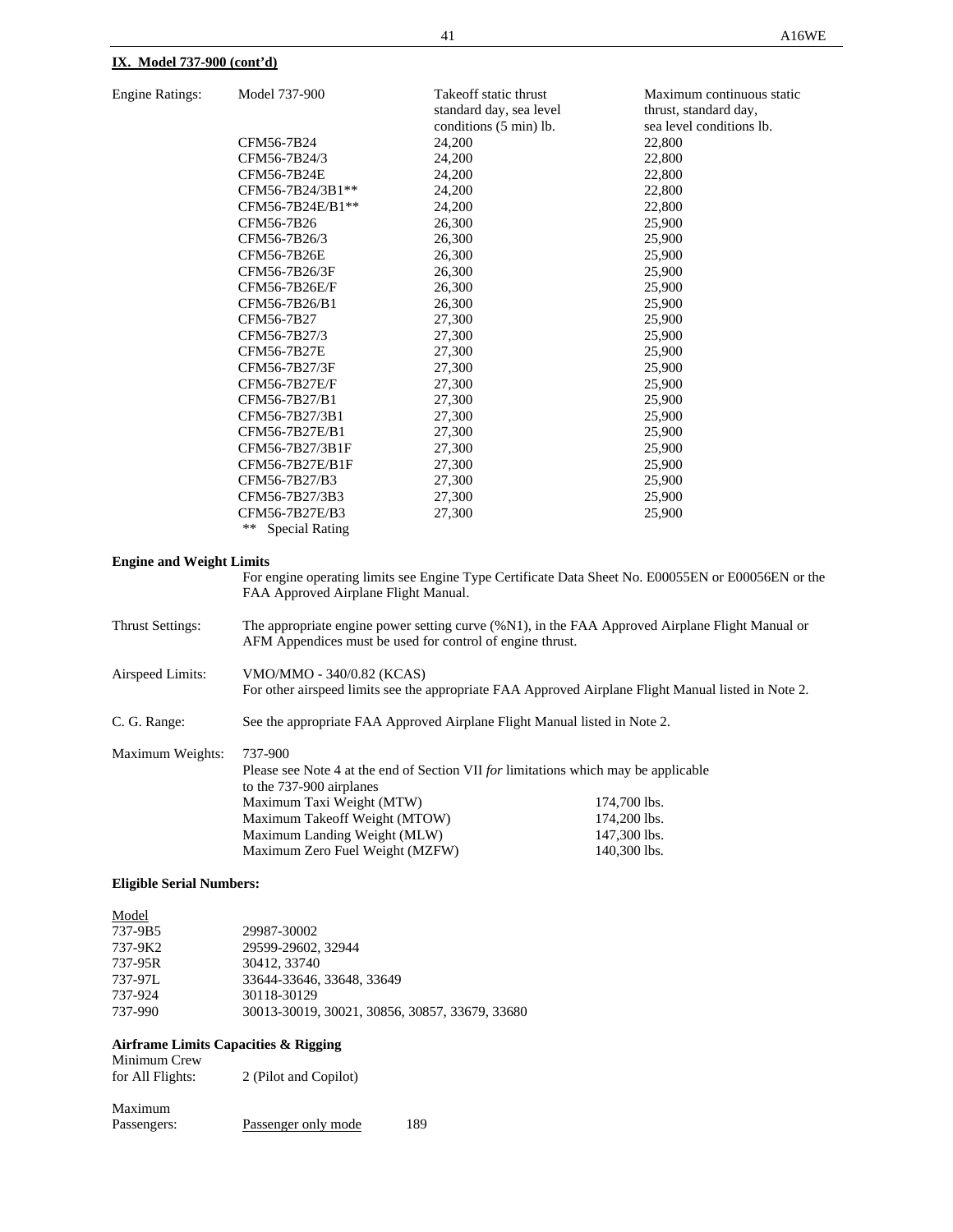| A16WE                                 | 42                                                                                                                                                                                                                                                                    |
|---------------------------------------|-----------------------------------------------------------------------------------------------------------------------------------------------------------------------------------------------------------------------------------------------------------------------|
| <b>IX.</b> Model 737-900 (cont'd)     |                                                                                                                                                                                                                                                                       |
| Maximum Baggage<br>Cargo:             | See appropriate Weight and Balance Manual, Boeing Document No. D043A590                                                                                                                                                                                               |
| Fuel & Oil<br>Capacities:             | See appropriate Weight and Balance Manual, Boeing Document No. D043A590                                                                                                                                                                                               |
| Minimum Required<br>Fuel:             | See appropriate FAA Approved Airplane Flight Manual listed in Note 2.                                                                                                                                                                                                 |
| <b>Maximum Operating</b><br>Altitude: | 41,000 ft.                                                                                                                                                                                                                                                            |
| Datum:                                | See appropriate Weight & Balance Manual, Boeing Document No. D043A590                                                                                                                                                                                                 |
| MAC:<br><b>Other Operating</b>        | 155.81 in                                                                                                                                                                                                                                                             |
| Limitations:                          | See FAA Approved Airplane Flight Manual Appendices                                                                                                                                                                                                                    |
| Control Surface<br>Movements:         | To insure proper operation of the airplane, the movements of the various control surfaces must be<br>carefully controlled by proper rigging of the flight control systems. The airplanes, must, therefore, be<br>rigged according to the following FAA Approved data: |
|                                       | <b>Boeing Drawing Numbers:</b><br>114A1001, Krueger Flap Instl - Inbd Wing L.E.<br>251A1001, Rigging Instructions, Lateral & Speedbrake Control<br>251A2001, Rigging Instructions, Elevator Control System                                                            |
|                                       | 251A3001, Rigging Instructions, Rudder Control System<br>251A4001, Rigging Instructions, Stabilizer Trim Control<br>256A3001, Rigging Instructions - Flap Actuation                                                                                                   |

### **Certification Basis:**

A. 14 CFR Part 25 of the Federal Aviation Regulations as amended by Amendments 25-1 through 25-91 with the exceptions listed below:

| <b>SECTION NO.</b> | TITLE                                                                      | <b>AT AMDT. 25.-</b> |
|--------------------|----------------------------------------------------------------------------|----------------------|
| 25.365             | Pressurized Compartment Loads                                              | $\theta$             |
| 25.562             | <b>Emergency Landing Dynamic Conditions</b>                                | $64*$                |
| 25.607             | Fasteners                                                                  | $0.91**$             |
| 25.631             | <b>Bird Strike Damage</b>                                                  | $0.91**$             |
| 25.699             | Lift and Drag Device Indicator                                             | $0.91**$             |
| 25.783(f)          | Doors                                                                      | $15.91**$            |
| 25.807(c)(3)       | <b>Emergency Exits</b>                                                     | 15                   |
| 25.813             | <b>Emergency Exit Access</b>                                               | $45,91$ **           |
| 25.831(a) & (g)    | Ventilation                                                                | 41                   |
| 25.832             | Cabin Ozone Concentration                                                  | $0***$               |
| 25.841(a)          | <b>Pressurized Cabins</b>                                                  | 38                   |
| 25.853(d)(3)       | <b>Compartment Interiors</b>                                               | 72                   |
| 25.904             | [Automatic Takeoff Thrust Control System] Not complied with (New at 25-62) |                      |
| 25.1141            | <b>Power Plant Controls: General</b>                                       | $11***$              |
| 25.1309            | Equipment, Systems and Installations                                       | $0.91**$             |
| 25.1419(c)         | <b>Ice Protection</b>                                                      | $23.91**$            |
| 25.1447(c)(3)(ii)  | Equipment Standards for Oxygen                                             | 41                   |
|                    | Dispensing Units                                                           |                      |
|                    |                                                                            |                      |

256A2284, Flap Slat Sensor Instl - Leading Edge, Wing

\* Flight attendant seats are qualified to:

1. Technical Standard Order (TSO) C127, dated March 30, 1992, or

2. TSO C127a, and

Head Injury Criteria data collected and reported by the TSO applicant is less than 1000 and,

Femur Injury Criteria data collected and reported by the TSO applicant is less than 2250 pounds, and,

Permanent deformation data collected and reported by the TSO applicant are in compliance with the requirements of FAA Advisory Circular (AC) 25.562-1A.

Passenger and crew seats in the flight deck comply with § 25.562(a),(b), ((c)(1),(2),(3),(4),(7), and (8)). In addition flight deck observer seats will comply with §  $25.562((c)(5))$ .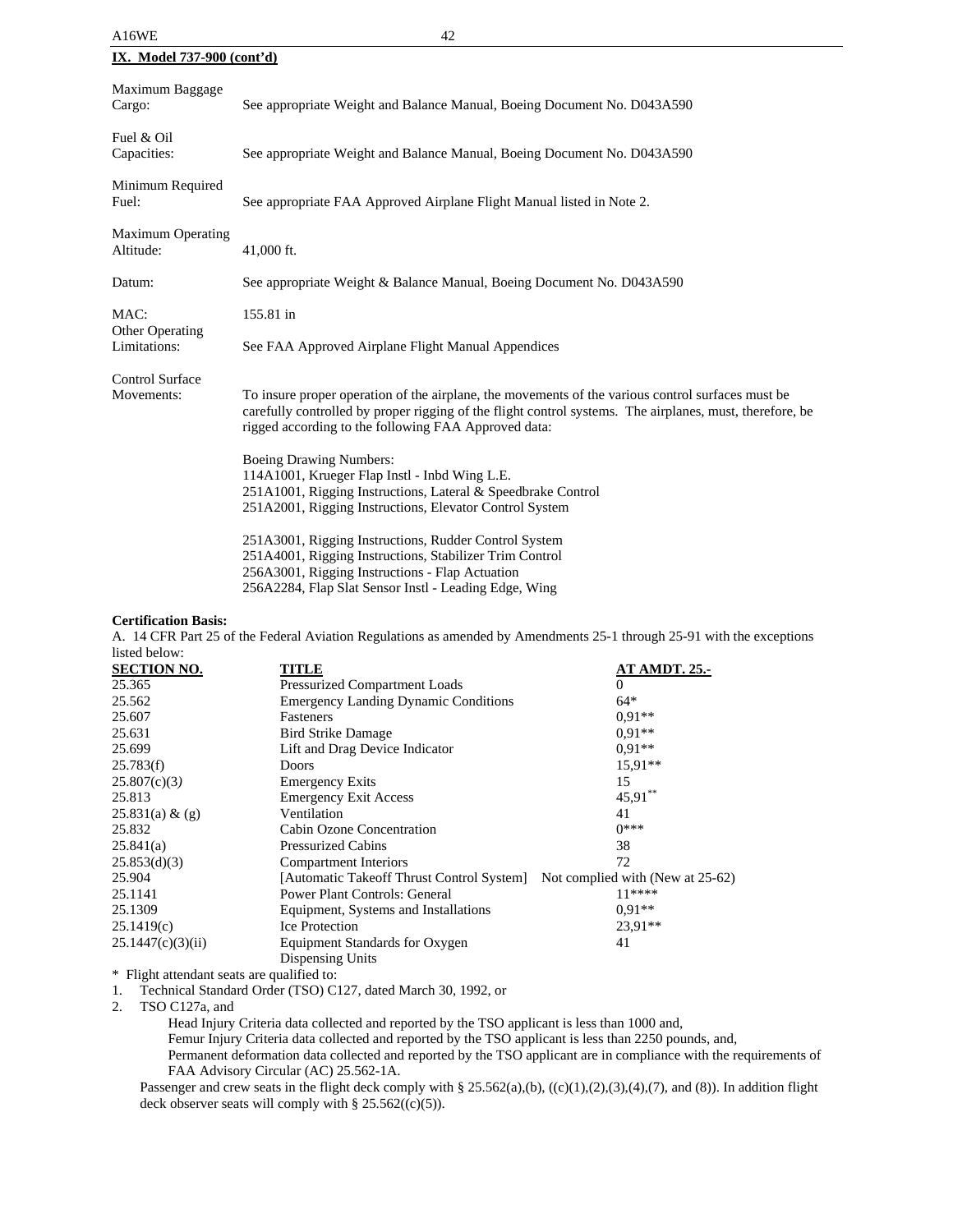### **IX. Model 737-900 (cont'd)**

\*\* Applicable to new and significantly modified structure and systems and portions of the airplane affected by these changes. Where two amendment levels are shown for the same paragraph, the number without the asterisk (\*) applies to structures, systems and portions of the airplane which are not new or significantly modified. The structure, systems, and components which comply with the later amendment are identified in Boeing document D010A001, approved by the FAA and JAA, and referenced on the TCDS.

\*\*\* Boeing provides FAA approved data (Document number D6-49779) to 737 operators to enable the operators to show ozone compliance per §121.578 for their specific route structures.

\*\*\*\* Exception applies to Auxiliary Power Unit spar mounted fuel shut off valve only. All other power plant controls were shown to comply with § 25.1141 at amendment 25-91.

Amendment level "0" is the original published version of 14 CFR Part 25 (February 1, 1965).The certification basis for the following regulations at amendment levels later than amendment 25-91.

| Cargo or Baggage Compartment Smoke or Fire Detection System       |
|-------------------------------------------------------------------|
| Fuel Tank Ignition Prevention (for Flammability Reduction System) |
|                                                                   |
|                                                                   |

Special Conditions:

25-ANM-132, published in the Federal Register on September 17, 1997 for 737-600/-700/-800 airplanes and applicable to later amendments of the 737 model that incorporate the same novel or unusual design feature:

- 1. High Intensity Radiated Fields (HIRF) Protection.
- 2. Limit Engine Torque Loads for Sudden Engine Stoppage.

25-358-SC, published in the Federal Register on June 29, 2007 addressed 737-600/-700/-700C/- 800/ -900 and 900ER series airplanes regarding seats with non-traditional, large, non-metallic panels

25-386-SC, published in the Federal Register on August 7, 2009, addressed 737-600/-700/-700C/- 800/ and 900ER series airplanes with inflatable lapbelts installed

25-404-SC, published in the Federal Register on April 12, 2010, Modification to Boeing Model 737-600/-700/-700C/-800/- 900 and -900ER Series Airplanes: Rechargeable Lithium Batteries and Rechargeable Lithium-Battery Systems

Equivalent Safety Findings (specifications and restrictions of its content, such as production winglet installation, must be met before an issue paper is considered to apply to any specific configuration of a model series):

| <b>SECTION NO.</b>               | TITLE                                                 |
|----------------------------------|-------------------------------------------------------|
| \$25.103                         | Use of 1-g Stall Speed Instead of Minimum Speed (F-1) |
| \$25.107                         | Use of 1-g Stall Speed Instead of Minimum Speed (F-1) |
| \$25.111(a)                      | Use of 1-g Stall Speed Instead of Minimum Speed (F-1) |
| $§$ 25.119(b)                    | Use of 1-g Stall Speed Instead of Minimum Speed (F-1) |
| § 25.121(c)(d)                   | Use of 1-g Stall Speed Instead of Minimum Speed (F-1) |
| § 25.125(a)                      | Use of 1-g Stall Speed Instead of Minimum Speed (F-1) |
| § 25.143(g)                      | Use of 1-g Stall Speed Instead of Minimum Speed (F-1) |
| § $25.145(a)(b)(c)$              | Use of 1-g Stall Speed Instead of Minimum Speed (F-1) |
| § 25.147(a)(b)(c)                | Use of 1-g Stall Speed Instead of Minimum Speed (F-1) |
| \$25.149(c)                      | Use of 1-g Stall Speed Instead of Minimum Speed (F-1) |
| $\frac{8}{3}$ 25.161(b)(c)(d)(e) | Use of 1-g Stall Speed Instead of Minimum Speed (F-1) |
| § $25.175(a)(b)(c)(d)$           | Use of 1-g Stall Speed Instead of Minimum Speed (F-1) |
| § 25.177(c)                      | Use of 1-g Stall Speed Instead of Minimum Speed (F-1) |
| § $25.181(a)(b)$                 | Use of 1-g Stall Speed Instead of Minimum Speed (F-1) |
| § $25.201(a)(b)$                 | Use of 1-g Stall Speed Instead of Minimum Speed (F-1) |
| § 25.207(b)(c)(d)(e)(f)          | Use of 1-g Stall Speed Instead of Minimum Speed (F-1) |
| \$25.231(a)                      | Use of 1-g Stall Speed Instead of Minimum Speed (F-1) |
| § 25.233(a)                      | Use of 1-g Stall Speed Instead of Minimum Speed (F-1) |
| § $25.237(a)(b)$                 | Use of 1-g Stall Speed Instead of Minimum Speed (F-1) |
| § 25.395(a)                      | Lateral Control System Load Factors (A-5)             |
| § 25.613                         | Material Design Values (A-9)                          |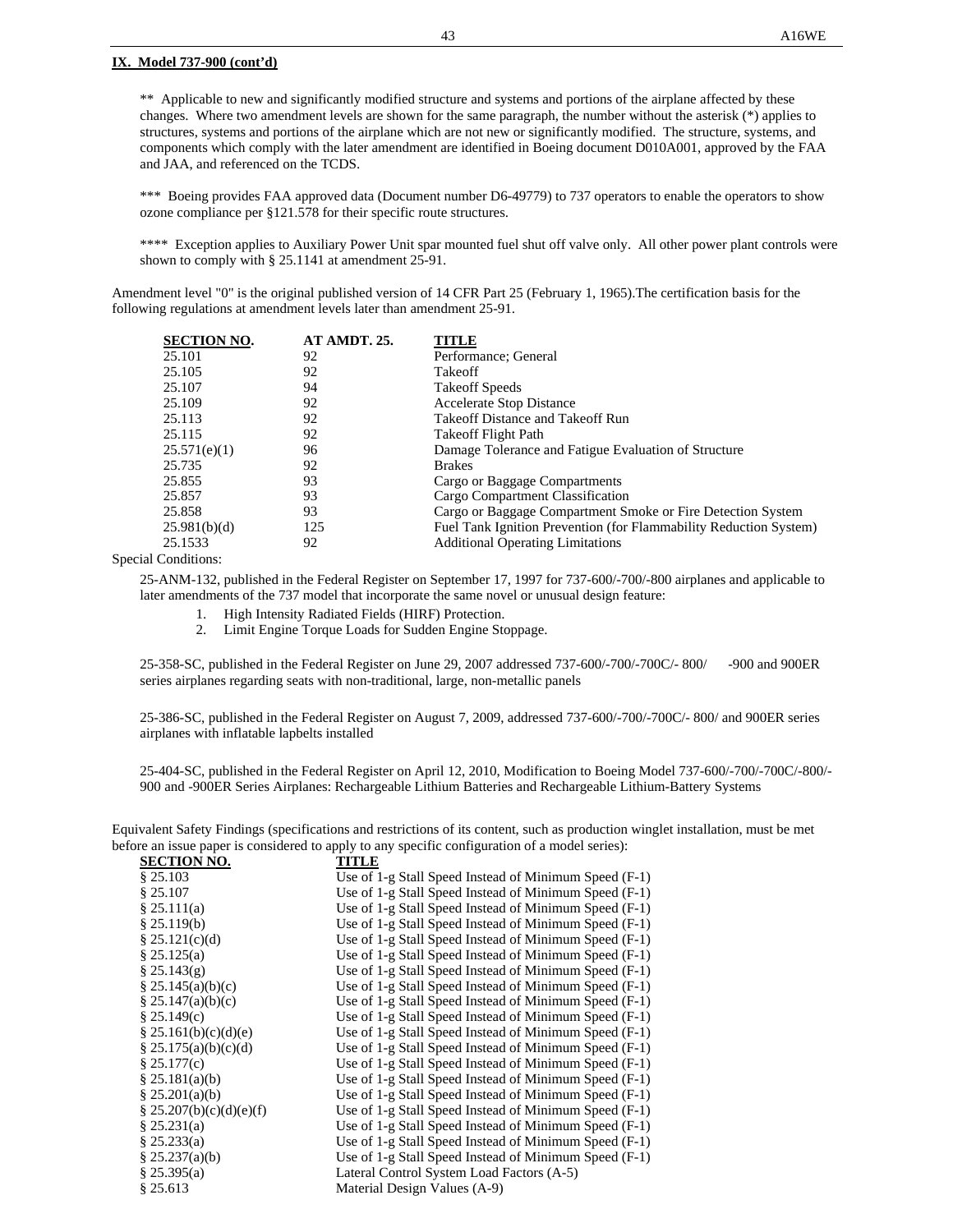| A16WE                      | 44                                                                                                               |
|----------------------------|------------------------------------------------------------------------------------------------------------------|
| § 25.733                   | Return Landing Capability (F-3)                                                                                  |
| § 25.735                   | Return Landing Capability (F-3)                                                                                  |
| § 25.773(b)                | Use of 1-g Stall Speed Instead of Minimum Speed (F-1)                                                            |
| IX. Model 737-900 (cont'd) |                                                                                                                  |
| § 25.791                   | "No Smoking" limitation in the Passenger Compartment (C-5)                                                       |
| \$25.810(a)                | Escape Slides (C-4)                                                                                              |
| \$25.811(f)                | Exterior Exit Markings (C-1)                                                                                     |
| $§$ 25.813(c)              | Seat Obstruction of the Provided Exit Opening at Overwing Exit Door and Reduced                                  |
|                            | Passageway to the Overwing Exits (for Type III Automatic Overwing Exit) (C-1)                                    |
| \$25.831(a)                | Airplane Operation with Air Conditioning Packs Off Duuring Takeoff (S-20)                                        |
| \$25.841(a)(b)             | Cabin Altitude Warning System with Dual Limits for Operations into High Altitude                                 |
|                            | Airports $(S-1)$                                                                                                 |
| § 25.853(a)                | Adhesives Used in Interior Panel Bent Joint Potting Applications (C-1)                                           |
| \$25.853                   | "No Smoking" limitation in the Passenger Compartment (C-5)                                                       |
| \$25.933(a)                | Flight Critical Thrust Reversers (P-2)                                                                           |
| \$25.979(b)(1)             | Pressure Fueling System – Automatic Refueling Shutoff System Check Function (P-5)                                |
| § $25.981(b)(d)$           | Fuel Tank Flammability Reduction Rule (P-2)                                                                      |
| \$25.1001(c)               | Use of 1-g Stall Speed Instead of Minimum Speed (F-1)                                                            |
| § 25.1001                  | Return Landing Capability (F-3)                                                                                  |
| § 25.1309(c)               | Cabin Altitude Warning System with Dual Limits for Operations into High Altitude                                 |
|                            | Airports (S-1)                                                                                                   |
| \$25.1323(c)               | Use of 1-g Stall Speed Instead of Minimum Speed (F-1)                                                            |
| \$25.1325(e)               | Use of 1-g Stall Speed Instead of Minimum Speed (F-1)                                                            |
| $§$ 25.1389(b)             | Equivalent Safety Finding for Forward Position Lights (S-17)                                                     |
| \$25.1441(c)               | Crew Determination of the Quantity of Oxygen Available in the Lavatory Passenger<br>Service Units Bottles (ES-1) |
| § 25.1443(c)               | Determination of Minimum Oxygen Flow for the Lavatory Oxygen System (S-1)                                        |
| \$25.1529                  | Inclusion of Airworthiness Limitations within the Boeing ICA Manuals (G-8)                                       |
| § 25.1587                  | Use of 1-g Stall Speed Instead of Minimum Speed (F-1)                                                            |
|                            |                                                                                                                  |

Exemptions:

- §25.305, 25.307(a), 25.601, 25.603(c), 25.613(a) and (b), 25.901(c), and 25.1103(d) Partial Exemption Localized areas of temperature – related damage (Exemption No. 9571, December 11, 2007).
- Partial Time-Limited Exemption from 14 CFR §25.853(a), appendix F, paragraph (a)(1)(i), Testing on Large Interior Panels, granted through November 28, 2011. (Exemption No. 9791, November 28, 2008, Exemption No. 9791B, March 1, 2010 , Exemption No. 9791C, February 4, 2011)
- § 25.562(b)(2) Emergency Landing Dynamic Conditions related to Flight Deck Testing (Originally granted August 20,1999, Exemption No. 6425A). §25.901(c) Partial Exemption – No single powerplant or auxiliary power unit failure will jeopardize the safe operation of the airplane. (Originally granted February 4, 2003, Exemption No. 7968) See NOTE 5.
- §25.1435(b)(1) Hydraulic Pressure Test (Originally granted August 20, 1999, Exemption No. 6953).
- §25.1447(c)(1) Automatic Presentation of Oxygen Masks to Allow Operation at High Altitude Airports (Exemption No. 8668A, December 30, 2013).

### 14 CFR Part 26:

Based on 14 CFR §21.101(g) for changes made to TCs applicable provisions of 14 CFR Part 26 are included in the certification basis. For any future 14 CFR Part 26 amendments, the holder of this TC must demonstrate compliance with the applicable sections

Compliance has been found for the following regulations at Amendment 26-0: §26.11

Compliance has been found for the following regulations at Amendment 26-1: §26.43, 26.45, 26.47, and 26.49 Compliance has been found for the following regulations at Amendment 26-3: §26.33 and 26.39

14 CFR Part 34:

§34 of the FAR as amended at the time of certification.

14 CFR Part 36:

§36 of the FAR as amended at the time of certification. See the appropriate FAA Approved Airplane Flight Manual listed in Note (2) for applicability of Stage 4 Noise Recertification through Amendment 36-28.

B. Certification basis for §25.981(b) and §25.981(d) at amendment 25-125, and Equivalent Safety Finding P-2, dated May 25, 2010, for the flammability reduction system (FRS), is applied if fuel tank inerting is installed in new airplane production (line #'s 2517, 2620 and on) or as a modification per Service Bulletins 737-47-1002 and 737-47-1003. Airworthiness limitations for the FRS are contained in Section 9 of the applicable Maintenance Planning Document.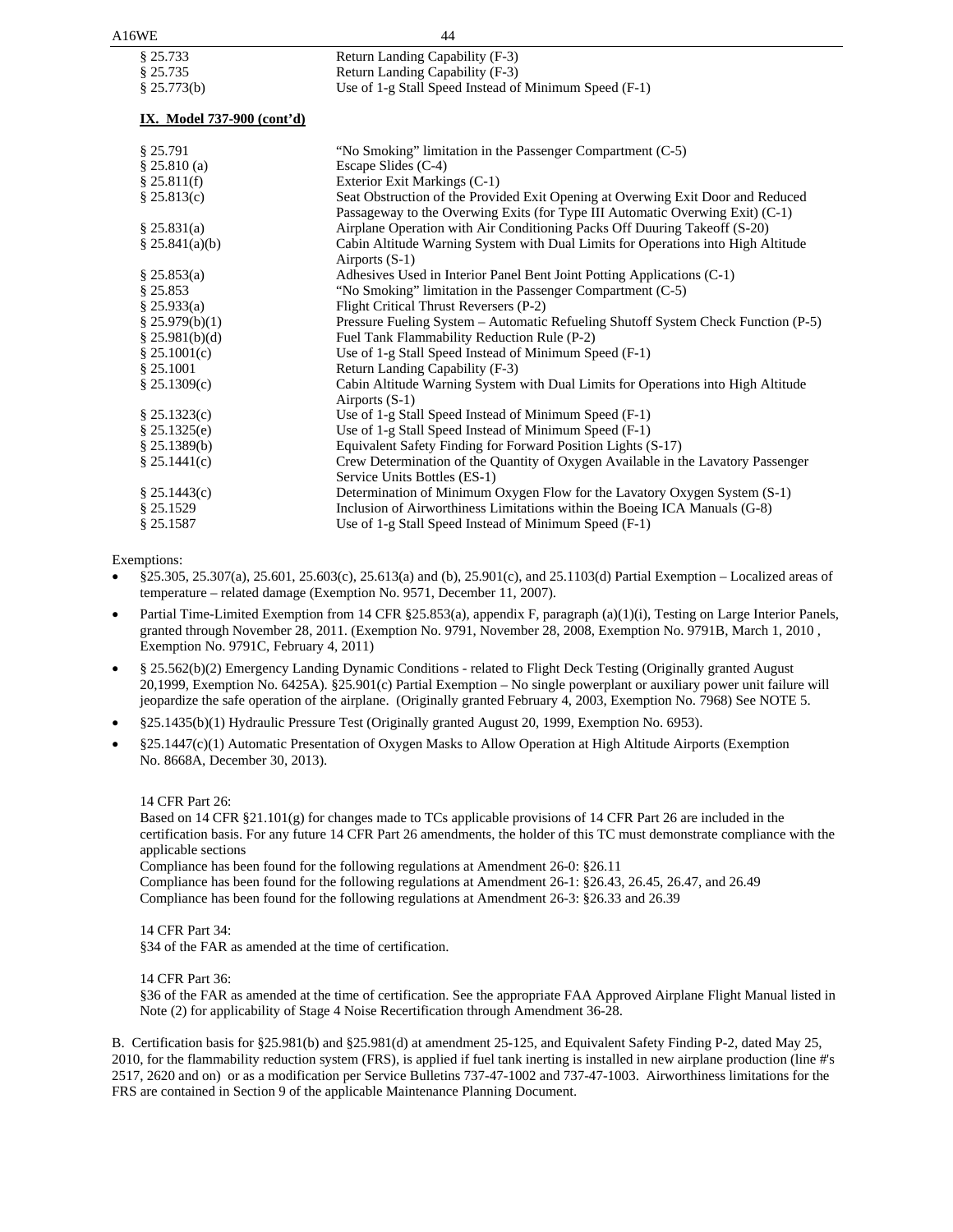|                                                 |  | 45                                                                                                                                                                                                                                                                                                                     | A16WE |
|-------------------------------------------------|--|------------------------------------------------------------------------------------------------------------------------------------------------------------------------------------------------------------------------------------------------------------------------------------------------------------------------|-------|
| IX. Model 737-900 (cont'd)                      |  |                                                                                                                                                                                                                                                                                                                        |       |
| <b>Certification Maintenance</b>                |  |                                                                                                                                                                                                                                                                                                                        |       |
| Requirements (CMR's)                            |  | The CMR's are listed in either the FAA approved Section 9 of Boeing Maintenance Planning Data<br>Document D626A001-CMR, revision March 2001 or later FAA approved revision, or the<br>applicable engine Type Certification Data Sheet. The more restrictive requirement from these two<br>documents shall be in force. |       |
| <b>Production</b>                               |  |                                                                                                                                                                                                                                                                                                                        |       |
| Production Certificate No. 700<br><b>Basis:</b> |  |                                                                                                                                                                                                                                                                                                                        |       |
| Required                                        |  |                                                                                                                                                                                                                                                                                                                        |       |
| Equipment:                                      |  | The basic required equipment as prescribed in the applicable airworthiness regulations (see Certification                                                                                                                                                                                                              |       |
|                                                 |  | Basis) must be installed in the aircraft for certification. The required equipment is noted in the Type Design data.                                                                                                                                                                                                   |       |

- Service Information: The following Boeing "Structural Repair Manual" Documents are FAA-approved. Service Bulletins and other service information, when FAA-approved, will carry a statement to that effect. D634A211 for the 737 900. C.G. Range: See the appropriate FAA Approved Airplane Flight Manual listed. NOTE 1. A current weight and balance report including list of equipment included in the certificated empty weight, and loading instructions when necessary must be provided for each aircraft at the time of original certification. NOTE 2. Airplane operation must be in accordance with the FAA Approved AFM. All placards required in either the FAA Approved AFM, the applicable operating rules or the Certification Basis must be installed in the
- airplane. Boeing Document No. D631A001 is the basic FAA Approved Airplane Flight Manual for Model 737-900 airplane.NOTE 3. Required structural inspections for compliance with §25.571 and the retirement times for Safe-life parts are listed in the FAA Approved Airworthiness Limitations and Certification Maintenance Requirements Section 9 of Boeing 737-600/700/800/900 Maintenance Planning Document D626A001-CMR, Revision March 2001 or later FAA-approved revision.
- NOTE 4. The type design reliability and performance of the Model 737-900, airplane has been evaluated in accordance with FAA Advisory Circular 120-42A and found suitable for Extended Range Operations with Two-Engine Airplanes (ETOPS) when operated and maintained in accordance with Boeing Document D044A007, "737- 600/-700/-700C/-800/-900 ETOPS CONFIGURATION, MAINTENANCE, AND PROCEDURES". Additionally, type design changes incorporated after February 15, 2007 that require ETOPS approval have been evaluated in accordance with 14 CFR 25.1535 and found suitable for Extended Operations (ETOPS) when operated and maintained in accordance with Boeing Document D044A007. This finding does not constitute approval to conduct ETOPS operations.
- NOTE 5. The FAA has determined that the occurrence of any uncontrollable high thrust failure condition "may endanger the safe operation of an airplane" and hence is reportable under §121.703, 125.409, and 135.415.
- NOTE 6: Mandatory replacement times, inspection intervals, related inspection procedures and all critical design configuration control limitation for the fuel tank system determined during the Special Federal Aviation Regulation No. 88 program and for compliance with 14 CFR §25.981 and Special Conditions 25-308-SC are listed in the FAA-approved Airworthiness Limitations and Certification Maintenance Requirement, Section 9, of Boeing 737-600/700/700C/700IGW/800/900 Maintenance Planning Data Document D626A001-CMR, Revision November 2005 or later FAA-approved revision. All Model 737-900 series airplanes, production line number 1679 and on, must comply with Revision March 2006, or a later FAA-approved revision. The FAA is planning to issue an airworthiness directive mandating compliance with Revision March 2006, or a later FAA-approved revision, applicable to all Model 737-600, -700, -700C, -800, and -900 series airplanes with production numbers lower than 1679.
- NOTE 7: The Model 737-900 has been approved to operate in "Reduced Vertical Separation Minimum" (RVSM) airspace. Continued airworthiness and operational approval aspects of RVSM must be constructed according to Advisory Circular (AC) 91-RVSM, titled "Approval of Aircraft and Operators for Flight in Airspace Above Flight Level (FL) 290 Where a 1,000 Foot Vertical Separation Minimum is Applied."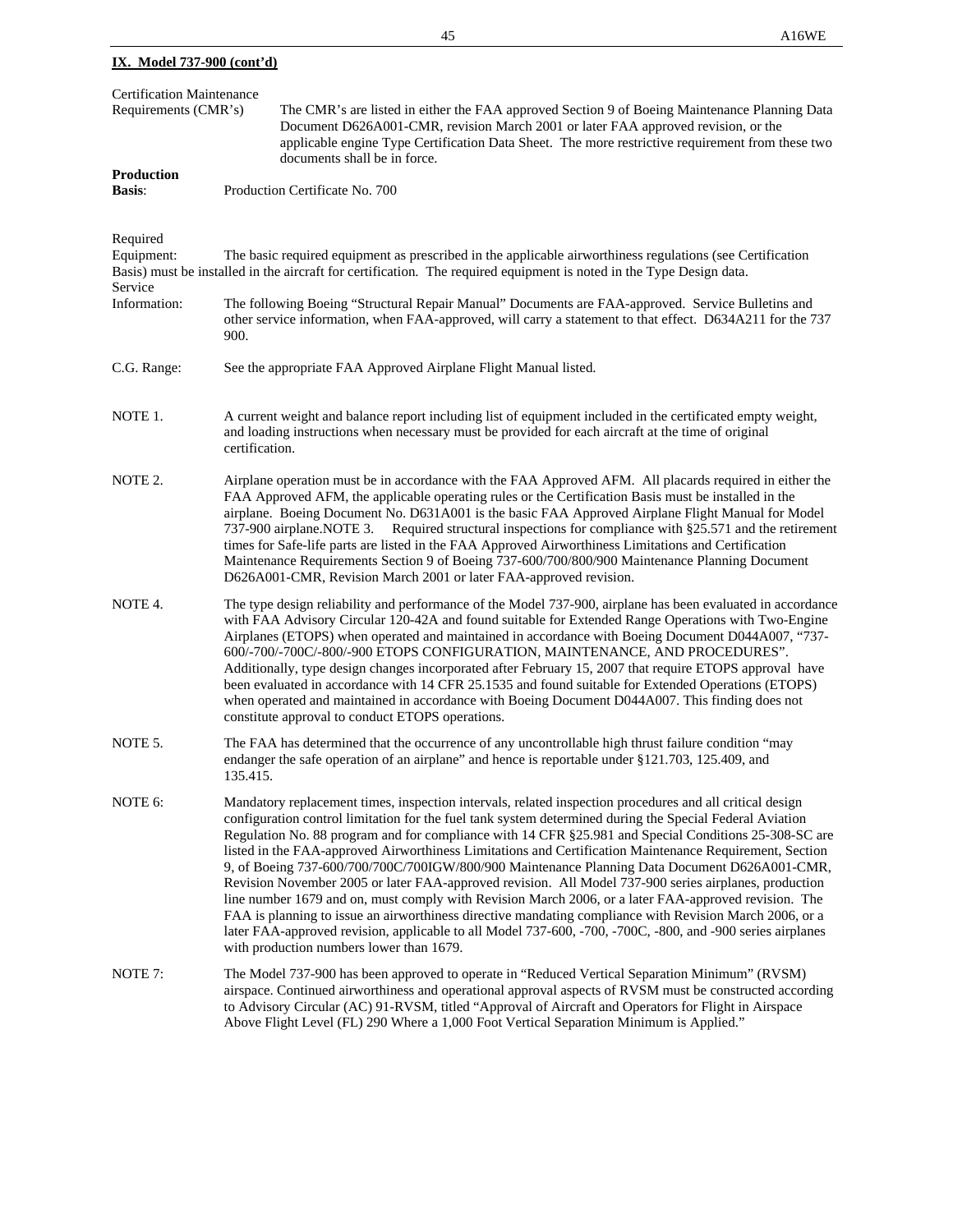# **X. Model 737-900ER (Approved April 20, 2007) Transport Aircraft.**

| <b>Fuel:</b><br>$\ast$<br>Jet A, Jet A-1 as specified in ASTM-D1655<br>$\ast$<br>JP-5 as specified in MIL-T-5624<br>$\ast$<br>JP-8 as specified in MIL-T-83133<br>Fuels conforming to G.E. Specification D50TF2 (Class A, C, D and E) or fuels produced or certified to<br>other specifications and having properties meeting the requirements of the above specifications are<br>acceptable for use. Consult Flight Manual for additive use.<br><b>Oil Consumption:</b><br>Takeoff static thrust<br><b>Engine Ratings:</b><br><b>Model 737-900ER</b><br>standard day, sea level<br>conditions (5 min) lb.<br>CFM56-7B24<br>24,200<br>CFM56-7B24/3<br>24,200<br>CFM56-7B24E<br>24,200<br>CFM56-7B24/3B1**<br>24,200<br>CFM56-7B24E/B1**<br>24,200<br>26,300<br>CFM56-7B26<br>26,300<br>CFM56-7B26/B1 | Two CFM 56-7B, -7B/3 or -7BE Series Turbofan Engines. Refer to the FAA Approved Airplane Flight<br>Manual for engine limitations. (See Note 2)                                                                                                                                                                  |  |  |
|------------------------------------------------------------------------------------------------------------------------------------------------------------------------------------------------------------------------------------------------------------------------------------------------------------------------------------------------------------------------------------------------------------------------------------------------------------------------------------------------------------------------------------------------------------------------------------------------------------------------------------------------------------------------------------------------------------------------------------------------------------------------------------------------------|-----------------------------------------------------------------------------------------------------------------------------------------------------------------------------------------------------------------------------------------------------------------------------------------------------------------|--|--|
|                                                                                                                                                                                                                                                                                                                                                                                                                                                                                                                                                                                                                                                                                                                                                                                                      | Fuels meeting the following specifications and mixtures thereof are approved for use:                                                                                                                                                                                                                           |  |  |
|                                                                                                                                                                                                                                                                                                                                                                                                                                                                                                                                                                                                                                                                                                                                                                                                      |                                                                                                                                                                                                                                                                                                                 |  |  |
|                                                                                                                                                                                                                                                                                                                                                                                                                                                                                                                                                                                                                                                                                                                                                                                                      |                                                                                                                                                                                                                                                                                                                 |  |  |
|                                                                                                                                                                                                                                                                                                                                                                                                                                                                                                                                                                                                                                                                                                                                                                                                      |                                                                                                                                                                                                                                                                                                                 |  |  |
|                                                                                                                                                                                                                                                                                                                                                                                                                                                                                                                                                                                                                                                                                                                                                                                                      |                                                                                                                                                                                                                                                                                                                 |  |  |
|                                                                                                                                                                                                                                                                                                                                                                                                                                                                                                                                                                                                                                                                                                                                                                                                      | For compliance with §25.1011(b), the approved maximum oil consumption rate for the CFM56-7B<br>engines installed on this model airplane has been established as 0.340 gallons per hour. Operation of the<br>Model 737-900ER airplane with engine oil consumption rates higher than this limit is not permitted. |  |  |
|                                                                                                                                                                                                                                                                                                                                                                                                                                                                                                                                                                                                                                                                                                                                                                                                      | Maximum continuous static<br>thrust, standard day,                                                                                                                                                                                                                                                              |  |  |
|                                                                                                                                                                                                                                                                                                                                                                                                                                                                                                                                                                                                                                                                                                                                                                                                      | sea level conditions lb.                                                                                                                                                                                                                                                                                        |  |  |
|                                                                                                                                                                                                                                                                                                                                                                                                                                                                                                                                                                                                                                                                                                                                                                                                      | 22,800                                                                                                                                                                                                                                                                                                          |  |  |
|                                                                                                                                                                                                                                                                                                                                                                                                                                                                                                                                                                                                                                                                                                                                                                                                      | 22,800                                                                                                                                                                                                                                                                                                          |  |  |
|                                                                                                                                                                                                                                                                                                                                                                                                                                                                                                                                                                                                                                                                                                                                                                                                      | 22,800                                                                                                                                                                                                                                                                                                          |  |  |
|                                                                                                                                                                                                                                                                                                                                                                                                                                                                                                                                                                                                                                                                                                                                                                                                      | 22,800                                                                                                                                                                                                                                                                                                          |  |  |
|                                                                                                                                                                                                                                                                                                                                                                                                                                                                                                                                                                                                                                                                                                                                                                                                      | 22,800                                                                                                                                                                                                                                                                                                          |  |  |
|                                                                                                                                                                                                                                                                                                                                                                                                                                                                                                                                                                                                                                                                                                                                                                                                      | 25,900                                                                                                                                                                                                                                                                                                          |  |  |
| 26,300<br>CFM56-7B26/3                                                                                                                                                                                                                                                                                                                                                                                                                                                                                                                                                                                                                                                                                                                                                                               | 25,900<br>25,900                                                                                                                                                                                                                                                                                                |  |  |
| 26,300<br>CFM56-7B26E                                                                                                                                                                                                                                                                                                                                                                                                                                                                                                                                                                                                                                                                                                                                                                                | 25,900                                                                                                                                                                                                                                                                                                          |  |  |
| 26,300<br>CFM56-7B26/3F                                                                                                                                                                                                                                                                                                                                                                                                                                                                                                                                                                                                                                                                                                                                                                              | 25,900                                                                                                                                                                                                                                                                                                          |  |  |
| 26,300<br>CFM56-7B26E/F                                                                                                                                                                                                                                                                                                                                                                                                                                                                                                                                                                                                                                                                                                                                                                              | 25,900                                                                                                                                                                                                                                                                                                          |  |  |
| CFM56-7B27<br>27,300                                                                                                                                                                                                                                                                                                                                                                                                                                                                                                                                                                                                                                                                                                                                                                                 | 25,900                                                                                                                                                                                                                                                                                                          |  |  |
| CFM56-7B27/3<br>27,300                                                                                                                                                                                                                                                                                                                                                                                                                                                                                                                                                                                                                                                                                                                                                                               | 25,900                                                                                                                                                                                                                                                                                                          |  |  |
| 27,300<br>CFM56-7B27E                                                                                                                                                                                                                                                                                                                                                                                                                                                                                                                                                                                                                                                                                                                                                                                | 25,900                                                                                                                                                                                                                                                                                                          |  |  |
| 27,300<br>CFM56-7B27/3F                                                                                                                                                                                                                                                                                                                                                                                                                                                                                                                                                                                                                                                                                                                                                                              | 25,900                                                                                                                                                                                                                                                                                                          |  |  |
| CFM56-7B27E/F<br>27,300                                                                                                                                                                                                                                                                                                                                                                                                                                                                                                                                                                                                                                                                                                                                                                              | 25,900                                                                                                                                                                                                                                                                                                          |  |  |
| 27,300<br>CFM56-7B27/B1                                                                                                                                                                                                                                                                                                                                                                                                                                                                                                                                                                                                                                                                                                                                                                              | 25,900                                                                                                                                                                                                                                                                                                          |  |  |
| 27,300<br>CFM56-7B27/3B1                                                                                                                                                                                                                                                                                                                                                                                                                                                                                                                                                                                                                                                                                                                                                                             | 25,900                                                                                                                                                                                                                                                                                                          |  |  |
| 27,300<br>CFM56-7B27E/B1                                                                                                                                                                                                                                                                                                                                                                                                                                                                                                                                                                                                                                                                                                                                                                             | 25,900                                                                                                                                                                                                                                                                                                          |  |  |
| CFM56-7B27/3B1F<br>27,300                                                                                                                                                                                                                                                                                                                                                                                                                                                                                                                                                                                                                                                                                                                                                                            | 25,900                                                                                                                                                                                                                                                                                                          |  |  |
| 27,300<br>CFM56-7B27E/B1F<br>CFM56-7B27/B3                                                                                                                                                                                                                                                                                                                                                                                                                                                                                                                                                                                                                                                                                                                                                           | 25,900<br>25,900                                                                                                                                                                                                                                                                                                |  |  |
| 27,300<br>CFM56-7B27/3B3<br>27,300                                                                                                                                                                                                                                                                                                                                                                                                                                                                                                                                                                                                                                                                                                                                                                   | 25,900                                                                                                                                                                                                                                                                                                          |  |  |
| 27,300<br>CFM56-7B27E/B3                                                                                                                                                                                                                                                                                                                                                                                                                                                                                                                                                                                                                                                                                                                                                                             | 25,900                                                                                                                                                                                                                                                                                                          |  |  |
| ** Special Rating                                                                                                                                                                                                                                                                                                                                                                                                                                                                                                                                                                                                                                                                                                                                                                                    |                                                                                                                                                                                                                                                                                                                 |  |  |
| <b>Engine and Weight Limits</b>                                                                                                                                                                                                                                                                                                                                                                                                                                                                                                                                                                                                                                                                                                                                                                      |                                                                                                                                                                                                                                                                                                                 |  |  |
| For engine operating limits see Engine Type Certificate Data Sheet No. E00055EN or E00056EN or the<br>FAA Approved Airplane Flight Manual. (See Note 2). Additional limitations may apply to 737-900ER<br>model airplanes (see Note 8)                                                                                                                                                                                                                                                                                                                                                                                                                                                                                                                                                               |                                                                                                                                                                                                                                                                                                                 |  |  |
| <b>Thrust Settings:</b>                                                                                                                                                                                                                                                                                                                                                                                                                                                                                                                                                                                                                                                                                                                                                                              | The appropriate engine power setting curve (%N1), in the FAA Approved Airplane Flight Manual or<br>AFM Appendices must be used for control of engine thrust.                                                                                                                                                    |  |  |
| <b>Airspeed Limits:</b><br>VMO/MMO - 340/0.82 (KCAS)                                                                                                                                                                                                                                                                                                                                                                                                                                                                                                                                                                                                                                                                                                                                                 | For other airspeed limits see the appropriate FAA Approved Airplane Flight Manual listed in Note 2.                                                                                                                                                                                                             |  |  |
| C. G. Range:<br>See the appropriate FAA Approved Airplane Flight Manual (See Note 2)                                                                                                                                                                                                                                                                                                                                                                                                                                                                                                                                                                                                                                                                                                                 |                                                                                                                                                                                                                                                                                                                 |  |  |
| 737-900ER<br><b>Maximum Weights:</b><br>Maximum Taxi Weight (MTW)<br>Maximum Takeoff Weight (MTOW)<br>Maximum Landing Weight (MLW)<br>Maximum Zero Fuel Weight (MZFW)                                                                                                                                                                                                                                                                                                                                                                                                                                                                                                                                                                                                                                | 188,200 lbs.<br>187,700 lbs.<br>157,300 lbs.<br>149,300 lbs.                                                                                                                                                                                                                                                    |  |  |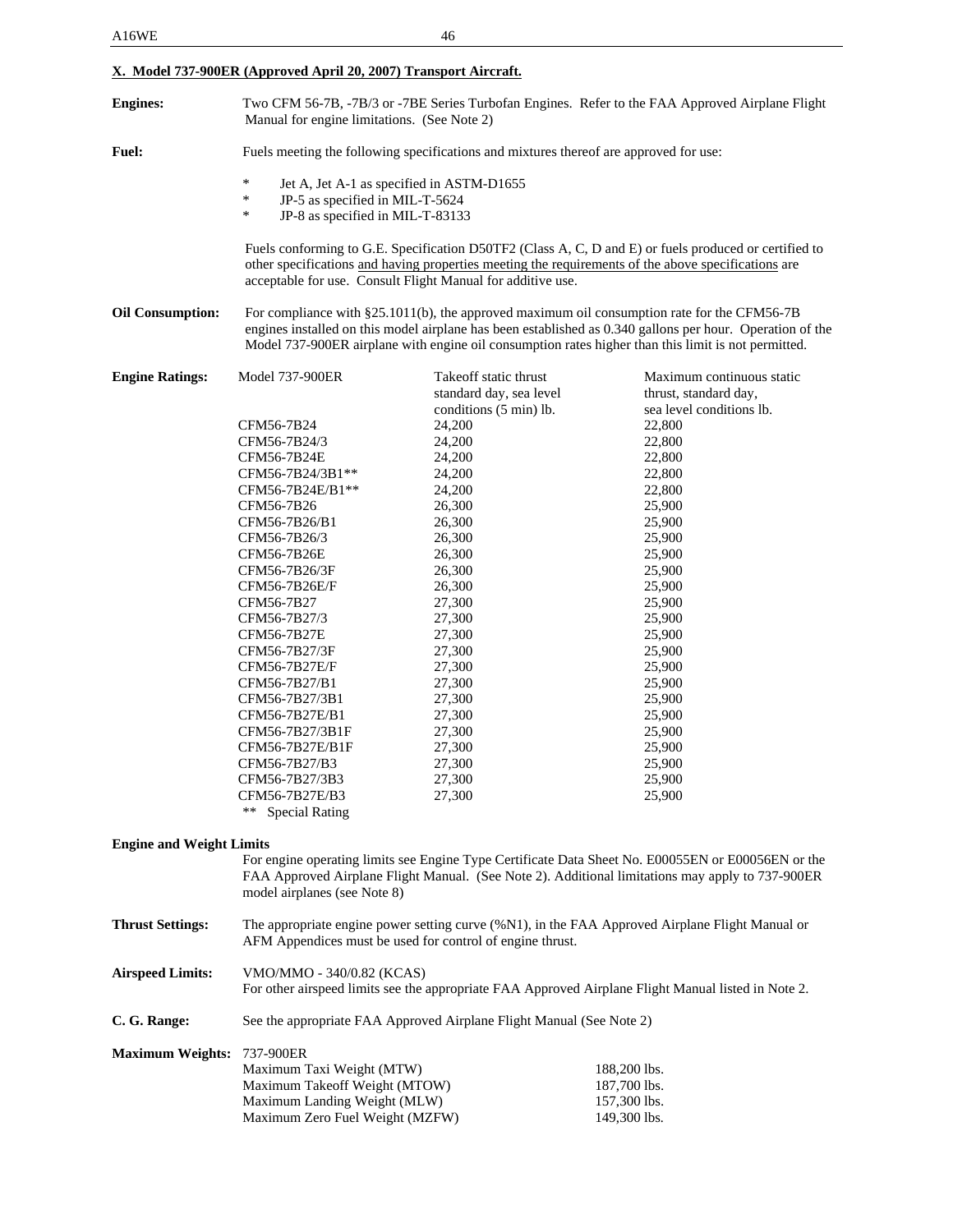# **X. Model 737-900ER (Cont'd)**

# **Eligible Serial Numbers:**

| Model     |                                                                                                 |
|-----------|-------------------------------------------------------------------------------------------------|
| 737-924ER | 30130, 30131, 31620, 31622, 31633, 31640, 31643, 31644, 31646-31651, 31653 31655, 31661, 31664- |
|           | 31666, 32826, 32827, 32829, 32833, 32835, 32836, 33456, 33457, 33460, 33527-33529, 33531-33537, |
|           | 35719, 35727, 36599, 36600, 37093-37095, 37097-37100, 37102, 37199-37201, 37205-37208, 38702,   |
|           | 38703 40000, 40003-40005, 41742-41745, 42175-42180, 42739, 42740, 42742, 42744, 42745-42748,    |
|           | 42816-42821, 43530-43535                                                                        |
| 737-932ER | 31912-31932                                                                                     |
| 737-958ER | 41552, 41553, 41556                                                                             |
| 737-990ER | 35205, 35206, 36352, 36354, 36355, 36361-36363, 40714, 41189, 41704, 41705, 41730-41734, 43255, |
|           | 43292, 43293                                                                                    |
| 737-93YER | 40888, 40889                                                                                    |
| 737-94XER | 36086, 36087                                                                                    |
| 737-96NER | 35223, 35225, 35227, 36539                                                                      |
| 737-9B5ER | 37633-37636, 42173, 42174                                                                       |
| 737-9BOER | 37632 (See NOTE 9)                                                                              |
| 737-9F2ER | 40973, 40974, 40977-40979, 40982, 40983, 40985, 40986                                           |
| 737-9FGER | 39317, 39318 (See NOTE 9)                                                                       |
| 737-9GJER | 34952, 34953, 34956, 34957, 34961, 37363                                                        |
| 737-9GPER | 35679, 35680, 35710-35723, 35724-35737, 37268-37288-37290, 37291, 37296, 38300, 38302, 38305,   |
|           | 38310, 38311, 38313, 38315, 38683, 38684, 38687-38690, 38720, 38723, 38726, 38729-38732, 38736- |
|           | 38739, 38741, 38742, 38743, 38748, 38749                                                        |
| 737-9HWER | 37546 (See NOTE 9)                                                                              |
| 737-9JAER | 37560 (See NOTE 9)                                                                              |
| 737-9KVER | 41534, 41535                                                                                    |
| 737-9LBER | 38890 (See NOTE 9)                                                                              |
|           |                                                                                                 |

# **Airframe Limits Capacities & Rigging**

| Minimum Crew<br>for All Flights:       | 2 (Pilot and Copilot)                                                                                                                                                                                                                                                                                                                                                                                                                                                               |
|----------------------------------------|-------------------------------------------------------------------------------------------------------------------------------------------------------------------------------------------------------------------------------------------------------------------------------------------------------------------------------------------------------------------------------------------------------------------------------------------------------------------------------------|
| Maximum<br>Passengers:                 | Three exit configurations based on the activation and classification of the Mid-Cabin Emergency Door<br>(MED)<br>Two door arrangement with MED de-activated has 189 maximum passenger capacity<br>Three door arrangement with MED activated and rated as a Type II exit $-215$ maximum passenger<br>capacity<br>Three door arrangement with MED activated and rated as a Type I exit - 220 maximum passenger<br>capacity                                                            |
| Maximum Baggage<br>Cargo:              | See Note 1 and appropriate Weight and Balance Manual, Boeing Document No. D043A590.                                                                                                                                                                                                                                                                                                                                                                                                 |
| Fuel & Oil<br>Capacities:              | See Note 1 and appropriate Weight and Balance Manual, Boeing Document No. D043A590.                                                                                                                                                                                                                                                                                                                                                                                                 |
| Minimum Required<br>Fuel:              | See appropriate FAA Approved Airplane Flight Manual listed in Note 2.                                                                                                                                                                                                                                                                                                                                                                                                               |
| <b>Maximum Operating</b><br>Altitude:  | 41,000 ft.                                                                                                                                                                                                                                                                                                                                                                                                                                                                          |
| Datum:                                 | See appropriate Weight & Balance Manual, Boeing Document No. D043A590                                                                                                                                                                                                                                                                                                                                                                                                               |
| MAC:                                   | 155.81 in                                                                                                                                                                                                                                                                                                                                                                                                                                                                           |
| <b>Other Operating</b><br>Limitations: | See Note 4 - Extended Range Two-Engine Operations (ETOPS)                                                                                                                                                                                                                                                                                                                                                                                                                           |
| <b>Control Surface</b><br>Movements:   | To insure proper operation of the airplane, the movements of the various control surfaces must be<br>carefully controlled by proper rigging of the flight control systems. The airplanes, must, therefore, be<br>rigged according to the following FAA Approved data:<br><b>Boeing Drawing Numbers:</b><br>114A1001, Krueger Flap Instl - Inbd Wing L.E.<br>251A1001, Rigging Instructions, Lateral & Speedbrake Control<br>251A2001, Rigging Instructions, Elevator Control System |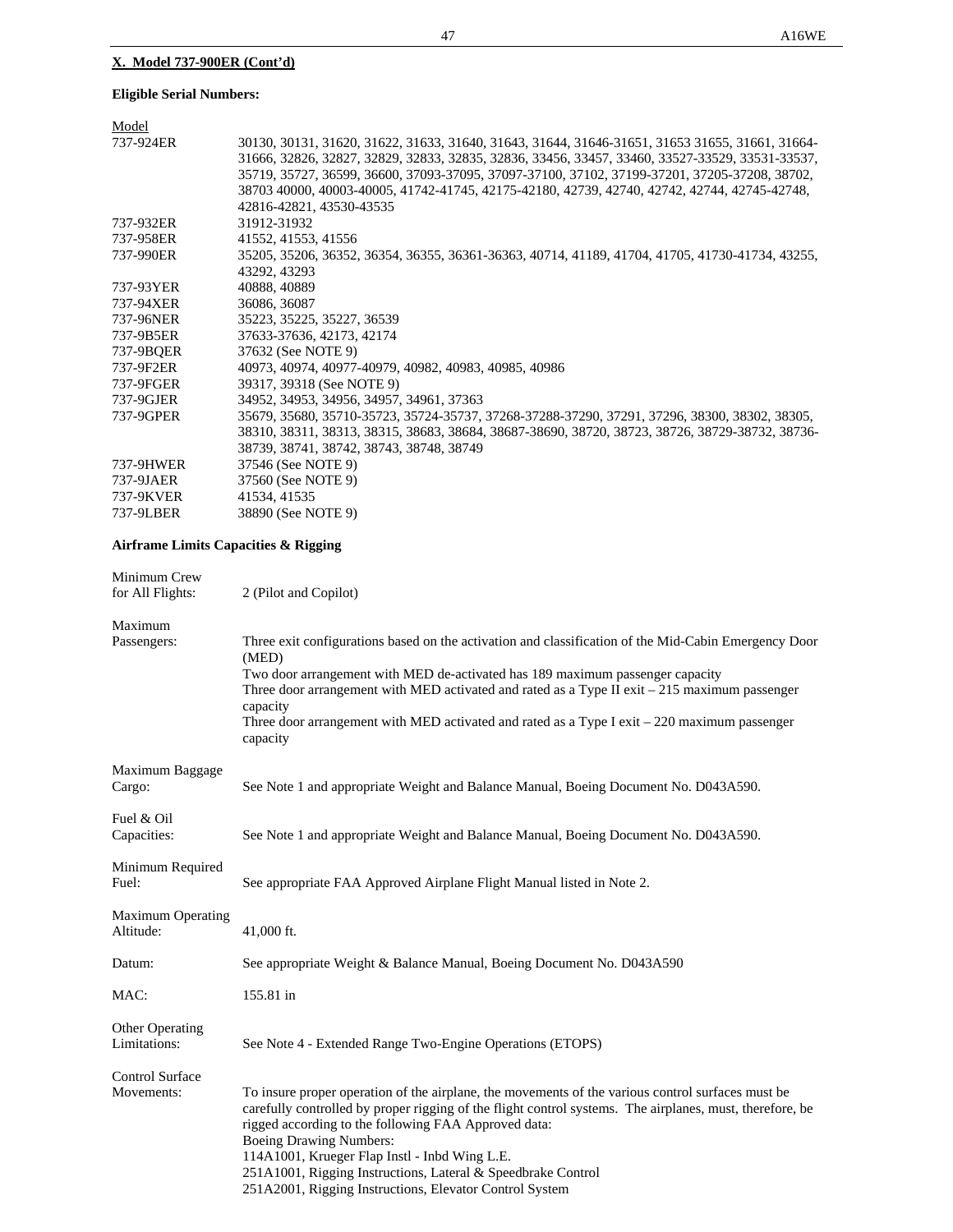### **X. Model 737-900ER (Cont'd)**

251A3001, Rigging Instructions, Rudder Control System 251A4001, Rigging Instructions, Stabilizer Trim Control 256A3001, Rigging Instructions - Flap Actuation 256A2284, Flap Slat Sensor Instl - Leading Edge, Wing

### **Certification Basis:**

A. 14 CFR Part 25 of the Federal Aviation Regulations as amended by Amendments 25-1 through 25-108 with the exceptions listed below:

| <b>SECTION NO.</b>     | TITLE                                                | AT AMDT. 25-    |
|------------------------|------------------------------------------------------|-----------------|
| 25.365                 | Pressurized Compartment Loads                        | 0*******        |
| 25.562                 | <b>Emergency Landing Dynamic Conditions</b>          | $64*$           |
| 25.571 except (e)      | Damage Tolerance                                     | 86 (See Note 3) |
| 25.607                 | <b>Fasteners</b>                                     | $0**$           |
| 25.631                 | <b>Bird Strike Damage</b>                            | $0**$           |
| 25.699                 | Lift and Drag Device Indicator                       | $0**$           |
| 25.783(f)              | Doors-Exception applies to all except Forward Access | $15**$          |
|                        | & Airstair, EE Access, automatic overwing exit       |                 |
|                        | (AOE) and MED                                        |                 |
| 25.807 except $(c)(3)$ | Emergency Exits (with MED de-activated)              | 72******        |
| 25.807(c)(3)           | Emergency Exits (with MED de-activated)              | 15******        |
| 25.831(a)(g)           | Ventilation                                          | 41              |
| 25.832                 | Cabin Ozone Concentration                            | $0***$          |
| 25.841(a)              | <b>Pressurized Cabins</b>                            | 38              |
| 25.903                 | Engines                                              | 94              |
| 25.981                 | Fuel Tank Ignition Prevention                        | 11              |
| 25.1091                | Air Induction                                        | 57              |
| 25.1141                | Power Plant Controls: General, Exception applies     | $11***$         |
|                        | to APU spar mounted fuel shut off valve only         |                 |
| 25.1183                | Flammable Fluid-Carrying Components                  | 57              |
| 25.1185                | <b>Flammable Fluids</b>                              | 19              |
| 25.1309                | Equipment, Systems and Installations                 | $0**$           |
| 25.1419(c)             | <b>Ice Protection</b>                                | 23              |
| 25.1419 except (c)     | <b>Ice Protection</b>                                | 72              |
| 25.1435                | <b>Hydraulic Systems</b>                             | 72              |
| 25.1447(c)(3)(ii)      | Equipment Standards for Oxygen                       | 41              |
|                        | Dispensing Units                                     |                 |

\* Flight attendant seats are qualified to:

1. Technical Standard Order (TSO) C127, dated March 30, 1992, or

2. TSO C127a, and

- a) Head Injury Criteria data collected and reported by the TSO applicant is less than 1000 and,
- b) Femur Injury Criteria data collected and reported by the TSO applicant is less than 2250 pounds, and,
- c) Permanent deformation data collected and reported by the TSO applicant are in compliance with the requirements of FAA Advisory Circular (AC) 25.562-1A.
- 3. As an alternative, flight attendant partitions may be qualified to §25.562(a), (b),(c). Passenger and crew seats in the flight deck comply with § 25.562(a),(b),  $((c)(1),(2),(3),(4),(7))$ , and (8)). In addition flight deck observer seats will comply with  $§$  25.562((c)(5)).

\*\* Exception applies only to structures, systems and portions of the airplane which are not new or significantly modified. The structure, systems, and components which comply with amendment 25-108 are identified in Boeing document D010A001 "New and Significantly Modified Systems, Equipment, and Structures on the Next Generation 737 Airplane Family."

\*\*\* Boeing provides FAA approved data (Document number D6-49779) to 737 operators to enable the operators to show ozone compliance per §121.578 for their specific route structures.

\*\*\*\* Exception applies to Auxiliary Power Unit spar mounted fuel shut off valve only.

\*\*\*\* Exception applies to Auxiliary Power Unit spar mounted fuel shut off valve only. All other power plant controls were shown to comply with § 25.1141 at Amendment 25-108. \*\*\*\*\* Note deleted

\*\*\*\*\*\* Exceptions to §25.807(c)(3) at Amendment 25-15 and §25.807 at amendment 25-72 apply to the exit configuration with a de-activated Mid Cabin Emergency Exit Door only. The exit configurations with the activated Mid Cabin Emergency Door (Type I or Type II) comply with §25.807 at Amendment 25-108.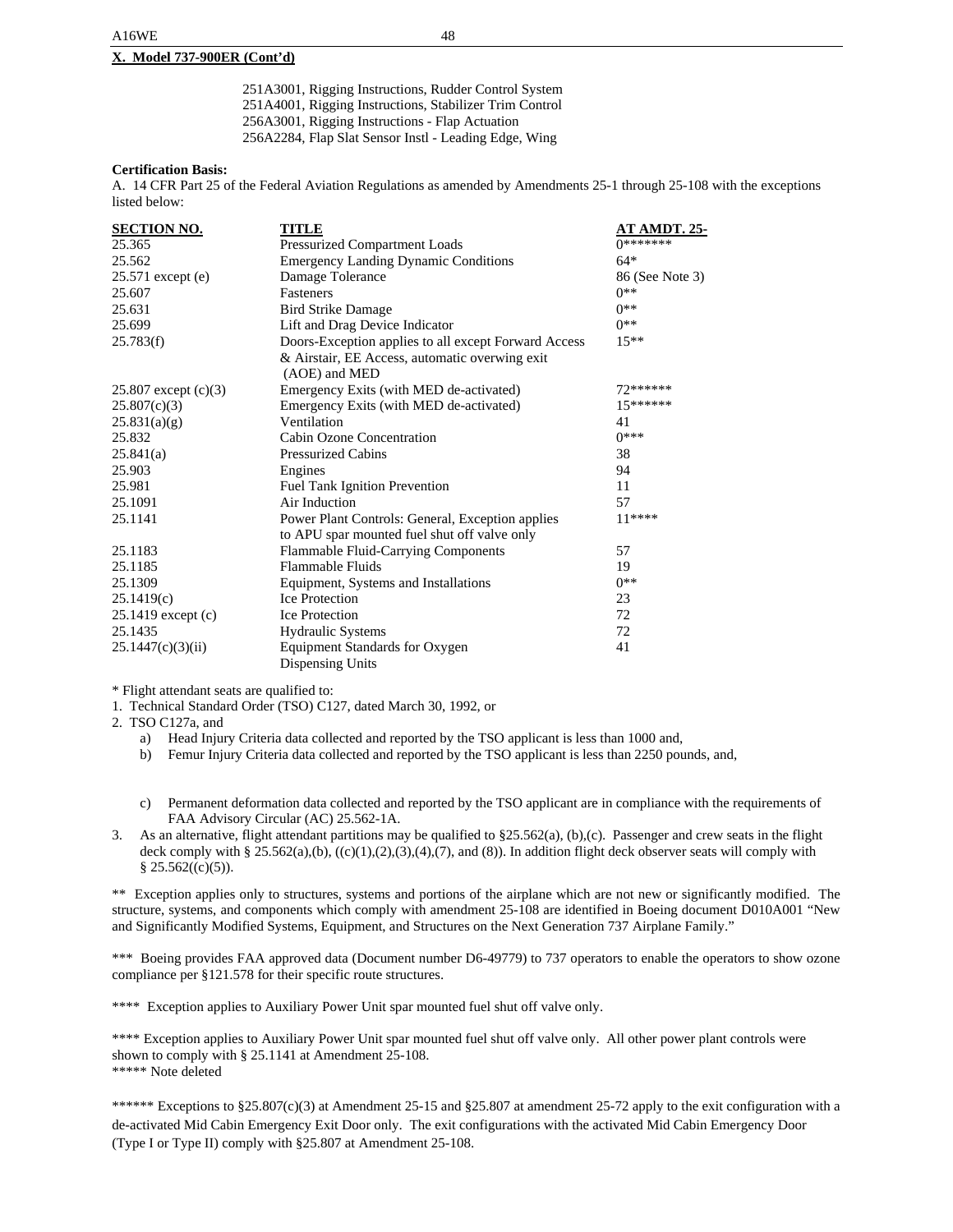### **X. Model 737-900ER (Cont'd)**

\*\*\*\*\*\* The airplane is designed to withstand the effects of a sudden release of pressure venting aft through an 820 square inch opening in that bulkhead above the main deck floor and the total available bulkhead area below the main deck floor at any operating altitude.

The certification basis for the following regulations at amendment levels later than 25-108.

| <b>SECTION NO.</b> | TITLE                                      | <b>AT AMDT. 25-</b> |
|--------------------|--------------------------------------------|---------------------|
| 25.869(a)(4)       | Fire Protection Systems                    | 113                 |
| 25.981(b)(d)       | <b>Fuel Tank Ignition Prevention</b>       |                     |
|                    | (for Flammability Reduction System)        | 125                 |
| 25.1353(d)         | Electrical Equipment and Installations 113 |                     |

### **Special Conditions:**

25-ANM-132, published in the Federal Register on September 17, 1997 for 737-600/-700/-800 airplanes and applicable to later amendments of the 737 model that incorporate the same novel or unusual design feature:

- 1. High Intensity Radiated Fields (HIRF) Protection.
- 2. Limit Engine Torque Loads for Sudden Engine Stoppage.

25-347-SC, published in the Federal Register on March 26, 2007 addressed 737-900ER series airplanes regarding the Interaction of Systems and Structures

25-358-SC, published in the Federal Register on June 29, 2007 addressed 737-600/-700/-700C/- 800/ -900 and 900ER series airplanes regarding seats with non-traditional, large, non-metallic panels

25-386-SC, published in the Federal Register on August 7, 2009, addressed 737-600/-700/-700C/- 800/ and 900ER series airplanes with inflatable lapbelts installed

25-404-SC, published in the Federal Register on April 12, 2010, Modification to Boeing Model 737-600/-700/-700C/-800/-900 and -900ER Series Airplanes: Rechargeable Lithium Batteries and Rechargeable Lithium-Battery Systems

25-404-SC, published in the Federal Register on April 12, 2010, Modification to Boeing Model 737-600/-700/-700C/-800/-900 and -900ER Series Airplanes: Rechargeable Lithium Batteries and Rechargeable Lithium-Battery Systems

25-550-SC, published in the Federal Register on June 6, 2014, Airplane Electronic Systems Security Protection from Unauthorized External Access

25-551-SC, published in the Federal Register on June 6, 2014, Isolation [of] Airplane Electronic System Security Protection from Unauthorized Internal Access

Equivalent Level of Safety Findings (specifications and restrictions of its content, such as production winglet installation, must be met before an issue paper is considered to apply to any specific configuration of a model series):

| <b>SECTION NO.</b>                | <b>TITLE</b>                                                                              |
|-----------------------------------|-------------------------------------------------------------------------------------------|
| \$25.395(a)                       | Lateral Control System Load Factors (A-5)                                                 |
| \$25.613                          | Material Design Values (A-9)                                                              |
| § 25.733                          | Return Landing Capability (F-3)                                                           |
| § 25.735                          | Return Landing Capability (F-3)                                                           |
| \$25.791                          | "No Smoking" Limitation in the Passenger Compartment (C-5)                                |
| $\S 25.807(g)$                    | Acceptable Passenger Capacity and Access to Mid Cabin Exits (C-1)                         |
| \$25.810(a)                       | Escape Slides $(C-4)$                                                                     |
| \$25.811(f)                       | Door Sill Reflectance on B727, B737, B747, B757, B767, and B777 (C-14)                    |
| \$25.811(f)                       | Exterior Exit Markings (C-1)                                                              |
| \$25.812(b)                       | Emergency Exit Locator and Marking Signs (C-3)                                            |
| \$25.813(a)                       | Acceptable Passenger Capacity and Access to Mid Cabin Exits (C-1)                         |
| \$25.813(c)                       | Seat Obstruction of the Provided Exit Opening at Overwing Exit Door and Reduced           |
|                                   | Passageway to the Overwing Exits (for Type III Automatic Overwing Exit) (C-1)             |
| \$25.831(a)                       | Airplane Operation with Air Conditioning Packs Off During Takeoff (S-20)                  |
| \$25.841(a)(b)                    | Cabin Altitude Warning System with Dual Limits for Operations into High Altitude Airports |
|                                   | $(S-1)$                                                                                   |
| \$25.853                          | "No Smoking" Limitation in the Passenger Compartment (C-5)                                |
| \$25.853(a)                       | Adhesives Used in Interior Panel Bent Joint Potting Applications (C-1)                    |
| \$25.933(a)                       | Flight Critical Thrust Reversers (P-2)                                                    |
| \$25.981(b)(d)                    | Fuel Tank Flammability Reduction Rule (P-2)                                               |
| \$25.979(b)                       | Pressure Fueling System – Automatic Refueling Shutoff System Check Function (P-5)         |
| \$25.1001                         | Return Landing Capability (F-3)                                                           |
| $V$ Medal 727 000ED $(C_{ext}/J)$ |                                                                                           |

**X. Model 737-900ER (Cont'd)**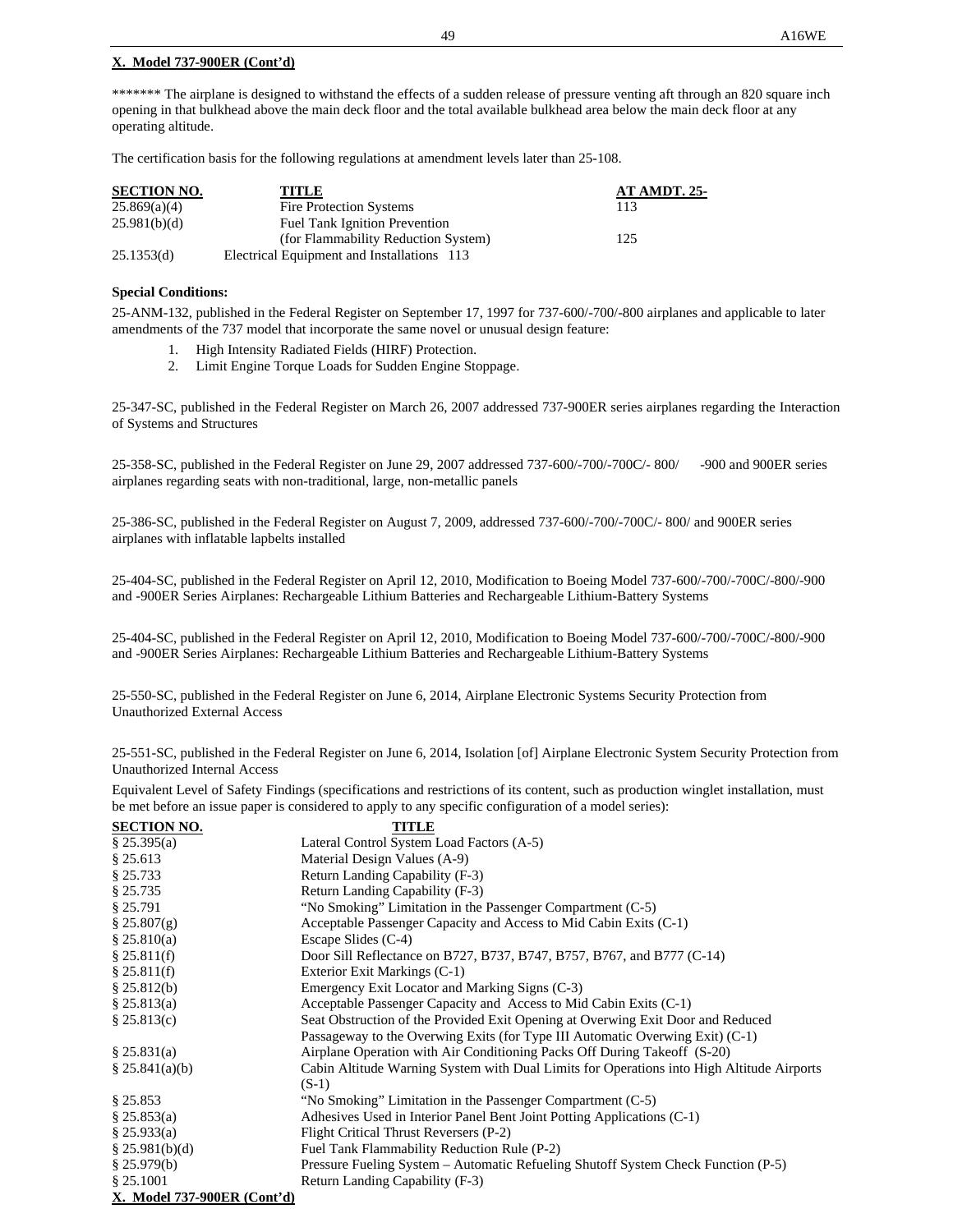| \$25.1389(b)<br>\$25.1389(b)<br>\$25.1389(b)<br>\$25.1391<br>\$25.1393 | Forward and Rear Position Lights (S-17)<br>Equivalent Safety Finding (ESF) for Position Light Overlapping Intensities (SE-2)<br>Equivalent Safety Finding (ESF) for Forward Position Light System Minimum Intensity (SE-1)<br>Equivalent Safety Finding (ESF) for Forward Position Light System Minimum Intensity (SE-1)<br>Equivalent Safety Finding (ESF) for Forward Position Light System Minimum Intensities (SE-1) |
|------------------------------------------------------------------------|--------------------------------------------------------------------------------------------------------------------------------------------------------------------------------------------------------------------------------------------------------------------------------------------------------------------------------------------------------------------------------------------------------------------------|
| \$25.1395                                                              | Equivalent Safety Finding (ESF) for Position Light Overlapping Intensities (SE-2)                                                                                                                                                                                                                                                                                                                                        |
| $§$ 25.1411(b)                                                         | Equivalent Level of Safety and Means of Compliance for Life Vest Stowage in Overhead<br>Passenger Service Units (PSU) (C-1)                                                                                                                                                                                                                                                                                              |
| \$25.1419                                                              | Use of Analysis to Demonstrate Safe Flight in Icing Conditions (S-2)                                                                                                                                                                                                                                                                                                                                                     |
| \$25.1435(b)                                                           | Request for an Equivalent Level of Safety Finding for the Hydraulic System Pressure<br>Test $(S-1)$                                                                                                                                                                                                                                                                                                                      |
| \$25.1441(c)                                                           | Crew Determination of the Quantity of Oxygen Available in the Lavatory Passenger Service<br>Units Bottles (ES-1)                                                                                                                                                                                                                                                                                                         |
| \$25.1443(c)                                                           | Determination of Minimum Oxygen Flow of the Lavatory Oxygen System (S-1)                                                                                                                                                                                                                                                                                                                                                 |
| \$25.1517                                                              | Rough Air Speed $V_{RA}$ (F-1)                                                                                                                                                                                                                                                                                                                                                                                           |
| § 25.1529                                                              | Inclusion of Airworthiness Limitations within the Boeing ICA Manuals (G-8)                                                                                                                                                                                                                                                                                                                                               |

### **Exemptions:**

- §25.305, 25.307(a), 25.601, 25.603(c), 25.613(a) and (b), 25.901(c), and 25.1103(d) Partial Exemption Localized areas of temperature – related damage. (Exemption No. 9571, December 11, 2007).
- §25.562(b)(2) Emergency Landing Dynamic Conditions related to Flight Deck Testing (Originally granted August 20,1999, Exemption No. 6425A, March 10, 2009, Exemption No. 6425B).
- Partial Time-Limited Exemption from 14 CFR §25.853(a), appendix F, paragraph (a)(1)(i), Testing on Large Interior Panels, granted through November 28, 2011. (Exemption No. 9791, November 28, 2008, Exemption No. 9791B, March 1, 2010 , Exemption No. 9791C, February 4, 2011).
- §25.901(c) Partial Exemption No single powerplant or auxiliary power unit failure will jeopardize the safe operation of the airplane. (Originally granted February 4, 2003, Exemption No. 7968) (See Note 5)
- §25.1447(c)(1). Automatic Presentation of Oxygen Masks to Allow Operation at High Altitude Airports (Exemption No. 8668A, December 30, 2013).

### 14 CFR Part 26:

Based on 14 CFR §21.101(g) for changes made to TCs applicable provisions of 14 CFR Part 26 are included in the certification basis. For any future 14 CFR Part 26 amendments, the holder of this TC must demonstrate compliance with the applicable sections:

Compliance has been found for the following regulations at Amendment 26-0: §26.11

Compliance has been found for the following regulations at Amendment 26-1: §26.43, 26.45, 26.47, and 26.49 Compliance has been found for the following regulations at Amendment 26-3: §26.33 and 26.39

Certification basis for §25.981(b) and §25.981(d) at amendment 25-125, and Equivalent Safety Finding P-2, dated May 25, 2010, for the flammability reduction system (FRS), is applied if fuel tank inerting is installed in new airplane production (line #'s 2517, 2620 and on) or as a modification per Service Bulletins 737-47-1002 and 737-47-1003. Airworthiness limitations for the FRS are contained in Section 9 of the applicable Maintenance Planning Document.

| 14 CFR Part 34:                  | $§34-3$                                                                                                                                                                                                                                                                                                                      |  |
|----------------------------------|------------------------------------------------------------------------------------------------------------------------------------------------------------------------------------------------------------------------------------------------------------------------------------------------------------------------------|--|
| 14 CFR Part 36:                  | $§36-28$                                                                                                                                                                                                                                                                                                                     |  |
| <b>Certification Maintenance</b> |                                                                                                                                                                                                                                                                                                                              |  |
| Requirements (CMR's)             | The CMR's are listed in either the FAA approved Section 9 of Boeing Maintenance Planning Data<br>Document D626A001-CMR, revision R2 of March 2007 or later FAA approved revision, or the<br>applicable engine Type Certification Data Sheet. The more restrictive requirement from these two<br>documents shall be in force. |  |
| <b>Production</b>                |                                                                                                                                                                                                                                                                                                                              |  |
| <b>Basis:</b>                    | Production Certificate No. 700                                                                                                                                                                                                                                                                                               |  |
| <b>Required</b>                  |                                                                                                                                                                                                                                                                                                                              |  |
| Equipment:                       | The basic required equipment as prescribed in the applicable airworthiness regulations (see Certification<br>Basis) must be installed in the aircraft for certification. The required equipment is noted in the Type Design<br>data.                                                                                         |  |
| <b>Service</b>                   |                                                                                                                                                                                                                                                                                                                              |  |
| <b>Information:</b>              | The following Boeing "Structural Repair Manual" Documents are FAA-approved. Service Bulletins and<br>other service information, when FAA-approved, will carry a statement to that effect. D634A213 for the<br>737-900ER.                                                                                                     |  |
| C.G. Range:                      | See the appropriate FAA Approved Airplane Flight Manual listed.                                                                                                                                                                                                                                                              |  |

**X. Model 737-900ER (Cont'd)**